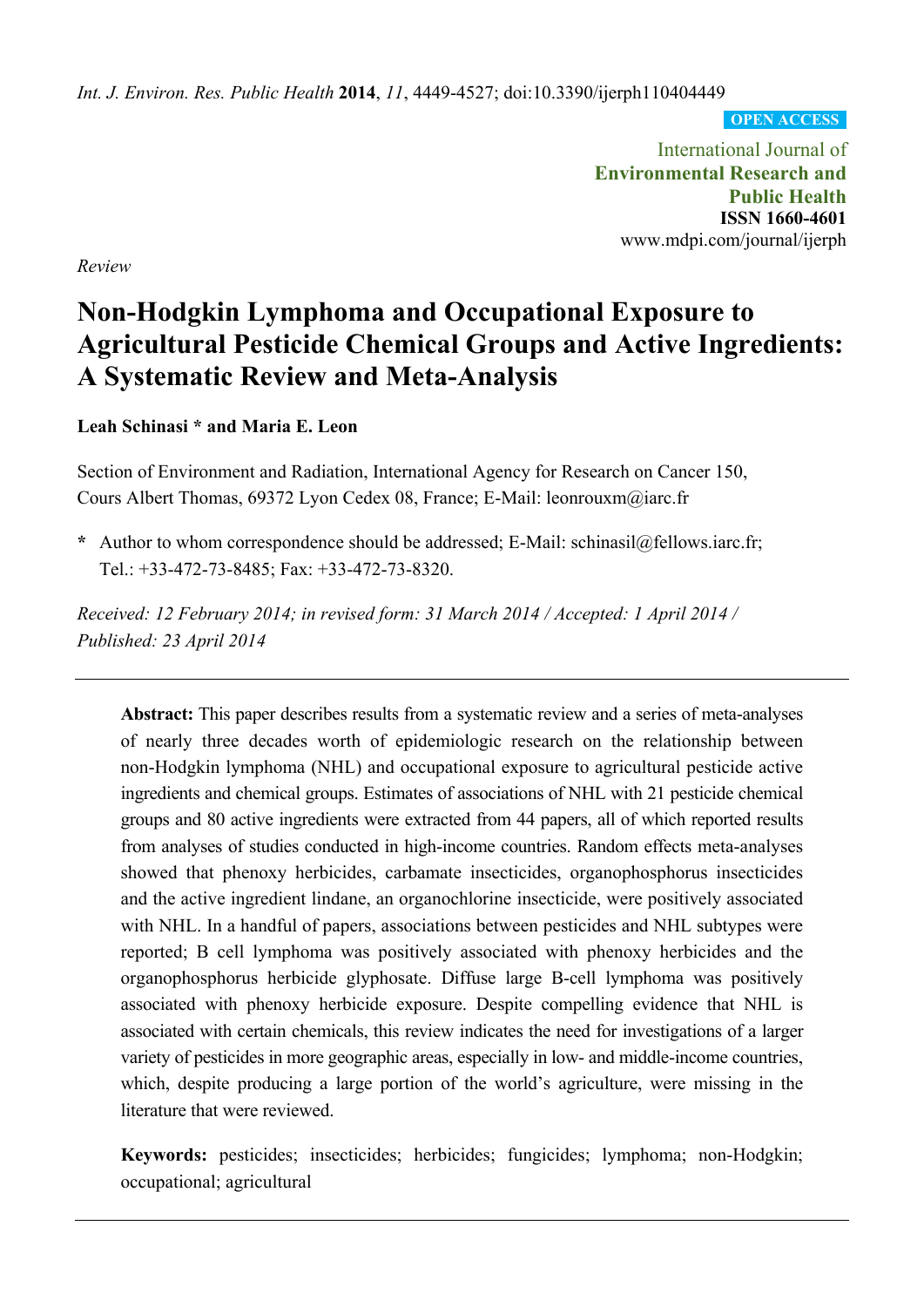### **1. Introduction**

Striking increases in the incidence of non-Hodgkin lymphoma (NHL) cancer have occurred in the last 30 years [1,2], and interest in identifying environmental and occupational exposures associated with this cancer has accompanied this trend. Several environmental exposures have been proposed and investigated as potentially important—pesticides, dioxins, solvents, oils, and viruses, among others [3,4]. Farmers experience low overall mortality but high rates of some cancers; this suggests that some or several agricultural exposures may be key determinants [5,6]. Indeed, positive associations between NHL and farm related exposures, including pesticides, fertilizers, chemicals, animals, viruses, and endotoxin, have been observed previously [3,5,7]. However, the wide variety of chemical and microbial exposures that occur simultaneously in agricultural production makes disentangling the effects of these factors challenging. Of the many exposures experienced in farm settings, pesticides have drawn particular attention, especially since the increased incidence of NHL in the mid- to late-1900s followed widespread use of synthetic organic pesticides [4]. Also, several epidemiologic studies have reported positive associations between NHL and pesticide exposure in occupational manufacturing settings [8,9].

The United States Environmental Protection Agency defines pesticides as substances intended to prevent, destroy, repel, or mitigate a pest [10]. Within this broad category, pesticides are often grouped according to the type of pests that they control; for example, fungicides are used to kill fungi, insecticides to kill insects, and herbicides to kill weeds and plants. In addition to function, pesticides vary in terms of structure, and they are sometimes grouped according to chemical relationships. Furthermore, applicators often use a variety of pesticides simultaneously. These characteristics make designing and conducting epidemiologic studies of their health effects both challenging and expensive.

Because pesticides are thought to have different toxicologic and immunologic effects, identifying the chemicals and chemical groups that are most dangerous to humans and non-target living organisms is important [11]. From a research perspective, the decision about what chemicals to investigate has implications for disease prevention, and it impacts the information that is available to policy makers and the public.

These challenges and needs motivated us to systematically review the published epidemiologic literature of relationships of NHL with occupational exposures to agricultural pesticide chemical groups and active ingredients. The primary objectives of this paper were to investigate the depth of the literature on the relationship between specific pesticide chemicals and NHL, to identify gaps in this area of research, and to elucidate pesticide chemical groups and active ingredients that have shown particularly strong relationships with NHL. To help us to achieve these objectives, we conducted a series of meta-analyses of associations of individual pesticide chemicals with NHL.

# **2. Methods**

### *2.1. Article Identification*

We performed a search of literature on associations between occupational pesticide exposure and NHL. We restricted our search to articles published since 1980. This time period is consistent with that used in previous meta-analyses of farming exposures [5], and it captured the epidemiologic literature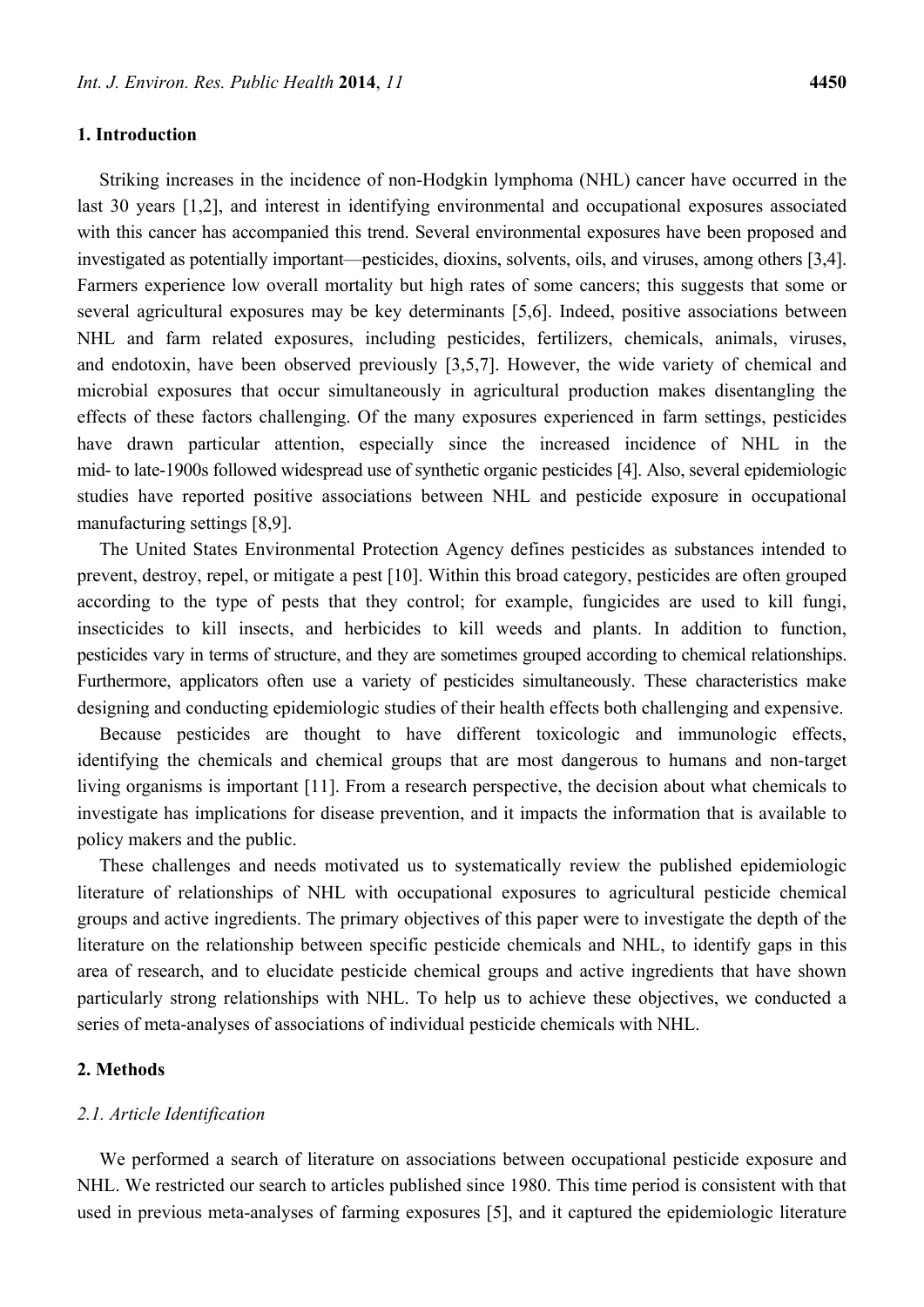that has not been reviewed by early IARC monograph evaluations of pesticides [12]. The search used combinations of the following words: occupational exposure, pesticides, insecticides, herbicides, fungicides, neoplasms, cancer, lymphomas, non-Hodgkin lymphoma, cancer mortality, agricultural workers' diseases/chemically induced, and humans. We entered combinations of these terms into PubMed and Web of Science. Details of the search are given in Supplementary file S1.

# *2.2. Article Selection*

To identify eligible studies, we reviewed the titles and abstracts of papers. When it was unclear from the abstract and title whether the paper fit these criteria, the full text of the paper was reviewed. We included estimates from papers with the following characteristics:

- (1) Written and published in English;
- (2) Reported results of analyses of case control or cohort epidemiology studies;
- (3) Reported results of studies that used interviews, questionnaires, and/or exposure matrices to assess exposure;
- (4) Reported associations of NHL with occupational, agricultural pesticide exposures;
- (5) Reported quantitative associations of NHL overall and/or NHL subtypes with specific individual active ingredients or chemical groups.

We excluded papers with the following characteristics:

- (1) Written in a language other than English;
- (2) Did not report on associations with NHL;
- (3) Were a commentary, letter to the editor, or monograph;
- (4) Did not report associations with individual pesticide active ingredients or chemical groups; we excluded papers that reported associations with only the broadly defined categories of pesticide, insecticide, herbicide, or fungicide;
- (5) Reported results of analyses of ecologic studies;
- (6) Reported results of analyses of data from studies that were not case control or cohort in design;
- (7) The exposure definition/classification was ambiguous;
- (8) The exposure route was not occupational;
- (9) The exposure route was not agricultural;
- (10) Reported only associations within unique subpopulations (e.g., HIV positive patients);
- (11) Reported analyses of manufacturing cohorts;
- (12) Reported associations with NHL as a second primary;
- (13) Reported results of studies in which exposure was assessed using biological markers.

# *2.3. Data Extraction*

We extracted the following information from the full text of each eligible paper:

- author;
- publication year;
- study location;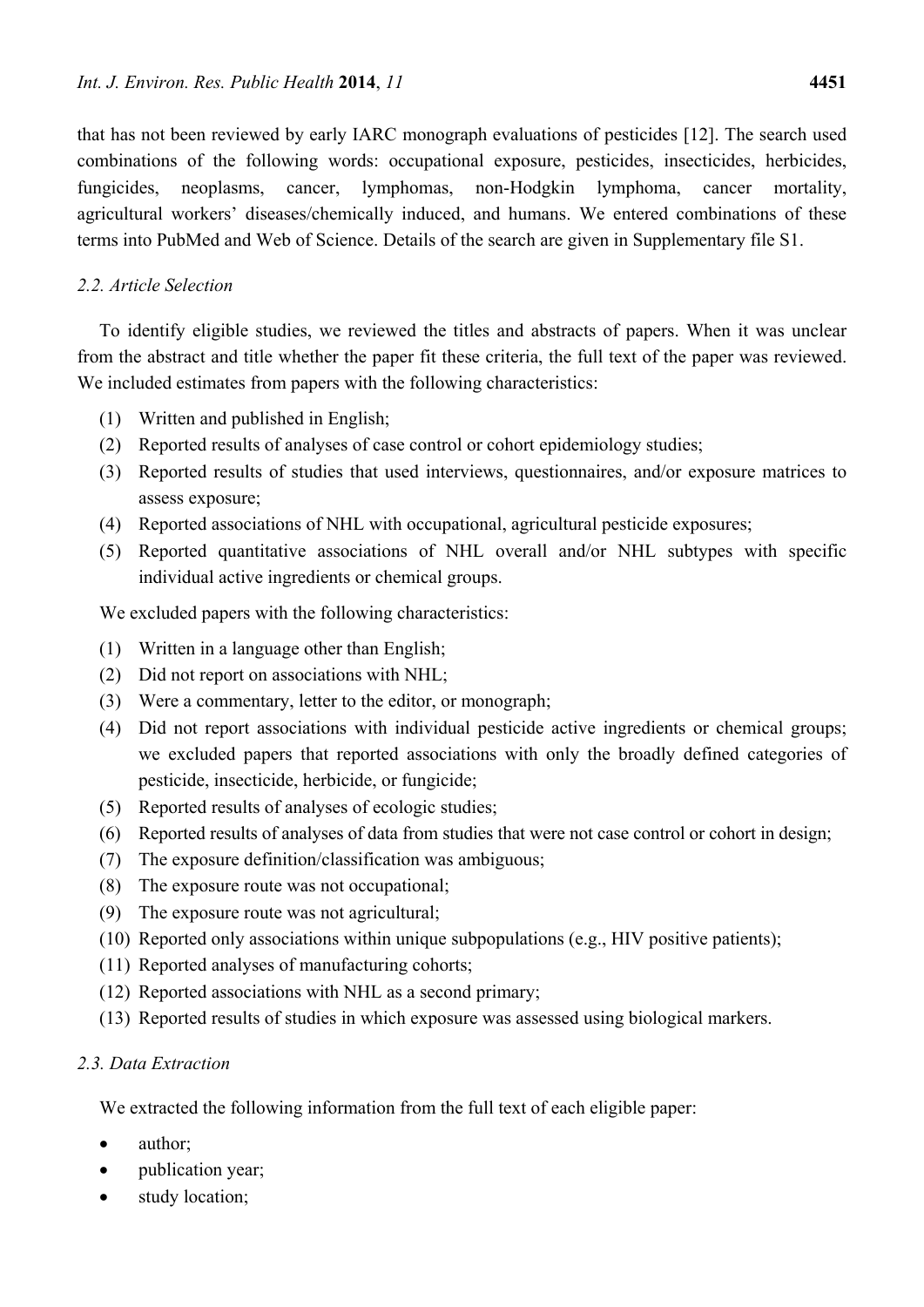- study design (case-control or cohort);
- source population for the controls in case-control studies;
- whether case-control studies were matched, and if so, the matching factors;
- diagnosis period if a case-control study or cancer follow-up period if a cohort study;
- number of cohort participants or number of cases and controls;
- cancer definition or ICD codes used to identify the cancers:
- method of assessing exposure;
- exposure metrics and definitions;
- referent categories used in the analysis;
- active ingredient(s) and/or chemical group(s) studied;
- covariates entered into the model to adjust for confounding;
- type of effect estimate reported;
- number of exposed participants;
- effect estimates and confidence interval limits; and
- gender restrictions, if any.

We also identified papers that were related to each other (e.g., pooled analyses that used data that were analyzed and reported on previously, papers that reported on different analyses from the same study, studies that were follow up analyses of the same population). In cases of related papers, we used a specific set of rules to decide which effect estimate to report and use in the meta-analyses; this rule is described in Section 2.5.

# *2.4. Chemical Group Classification*

We reported results for all chemical groups for which there was information from the available literature. We did not consider exposures to chlorophenols in this paper, since much of the exposure to this chemical group comes from non-agricultural settings. We classified pesticide active ingredients into chemical groups based on Alan Wood's classification system [13].

# *2.5. Reporting of Results for the Systematic Review*

From every relevant paper, we extracted an effect estimate for each active ingredient and/or chemical group. We extracted results for associations with NHL, and when available, for associations with subtypes of NHL.

We used the following algorithm to determine which effect estimates to use:

- (1) For related papers that examined the same exposure/outcome association, we used the results from the most complete and updated analysis with the greatest number of participants;
- (2) If more than one exposure definition was considered and reported, we used the definition that best represented agricultural exposures (e.g., we selected results for farmers who worked with phenoxy herbicides, instead of results for herbicide applicators, gardeners, or landscapers);
- (3) The various papers used different confounder adjustment sets, which were selected based on different criteria. In an effort to use the most unbiased estimate, we extracted the most adjusted effect estimate;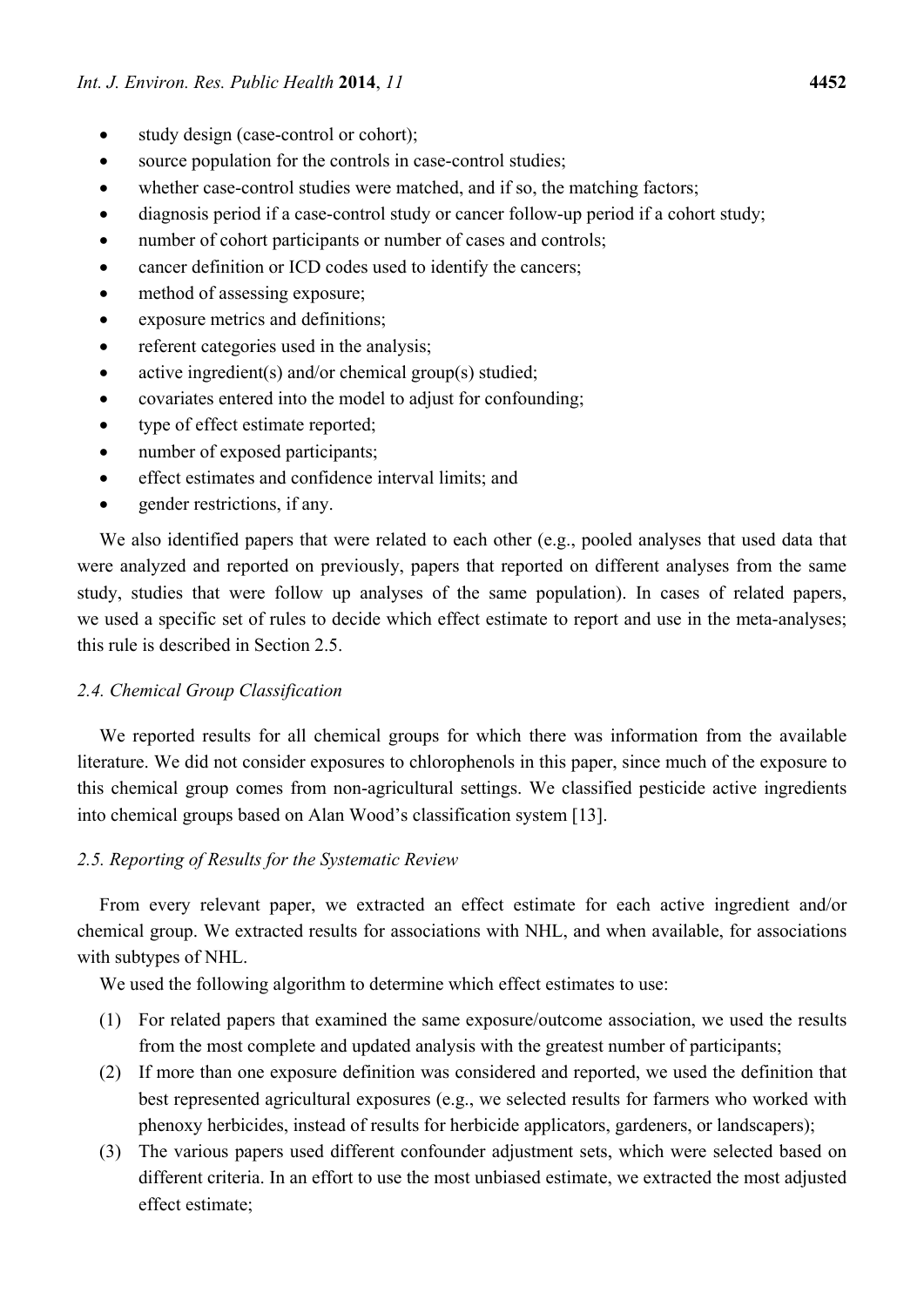- (4) Most papers defined exposure dichotomously. Papers that reported results according to more than two categories used a variety of definitions for the exposure metrics, including duration of use, days/year of use, time since first exposure, and cumulative days of exposure. Because the definitions and metrics used to define categories varied, it was not possible to combine estimates based on multiple categories of exposure in formal meta-analyses. Therefore, for the meta-analyses, we used the result for the dichotomously defined exposure with the greatest number of exposed cases. To assess dose-response relationships, we qualitatively examined results in association with multiple categories;
- (5) Some papers only reported results in association with multiple categories of exposure. We extracted these results for the systematic review, since they can be used to qualitatively evaluate trends in association of NHL with active ingredient or chemical group and are important for identifying dose-response relationships;
- (6) Some studies only reported estimates of association between pesticide exposures and subtypes of NHL. We abstracted these estimates for presentation and analysis of association of pesticide exposures with NHL subtypes.

We present results from the systematic review sorted by chemical group and, within chemical group, by active ingredient.

### *2.6. Meta Analysis*

# 2.6.1. Grouping

When possible, we conducted separate meta-analyses for each chemical group and active ingredient. We conducted meta-analyses for associations of these pesticides with NHL and NHL subtypes. Although we abstracted results according to dichotomous exposure and multiple levels of exposure, we conducted formal meta-analyses for dichotomously categorized exposures only.

# 2.6.2. Analytic Methods

Because we identified a variety of sources of heterogeneity between papers, we decided a priori to calculate meta- risk ratio (RR) estimates and 95% confidence intervals (CIs) using random effect models, allowing between study heterogeneity to contribute to the variance [14,15]. We report  $I^2$  values, which represent the percentage of the total variance explained by study heterogeneity and measure inconsistency in results. Larger  $I^2$  values indicate greater inconsistency [15]. We did not perform formal heterogeneity tests; Cochran's Q statistic has been shown to have low power to detect true heterogeneity across studies, especially in meta-analyses that include a small number of papers [15]. Following recommendations for meta-analyses of observational studies, we also identified possible sources of heterogeneity and used sensitivity analyses to evaluate these, as described in Section 2.6.3 [16]. We evaluate the meta- estimates of association based on the magnitude of the point estimate and interpret the associated 95% CIs as indicators of precision. To aid this interpretation, we have calculated and reported confidence limit ratios (CLRs), which are the ratio of the upper to the lower CI limit [17]. We also present forest plots for meta-analyses to which five or more papers contributed.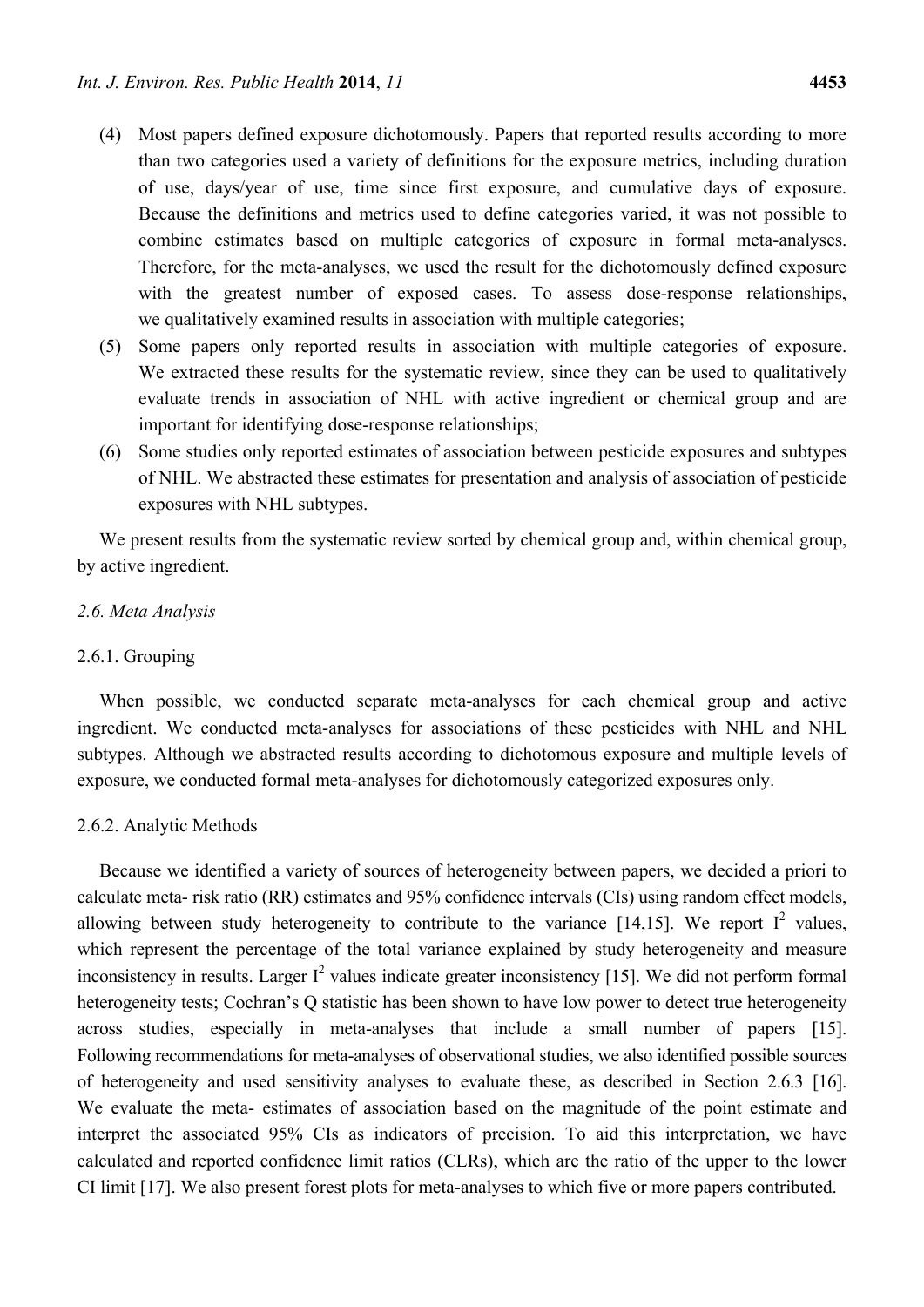#### 2.6.3. Sensitivity Analysis

We conducted sensitivity analyses to evaluate robustness of our results to the following sources of heterogeneity: study design (case-control versus cohort), gender (male only versus both genders), geographic area, decade of cancer diagnosis, and source of the controls in case-control studies (population-based versus hospital).

One paper presented results of analyses of women only [18]. Thus, we were not able to conduct a sensitivity analysis for analyses of women; we were able to conduct sensitivity analyses using papers that reported results for men and for men and women. Only two papers reported estimates of association from studies in which controls were drawn from hospitals, and these two studies reported associations of NHL with different pesticides. Therefore, our sensitivity analysis of the control source in case-control studies was restricted to controls drawn from the population. Data from only one cohort study contributed to our meta-analyses. Therefore, we could not restrict meta-analyses to cohort studies only.

The geographic areas that we investigated separately in sensitivity analyses were North America, the United States, Europe, and Sweden. We selected these because there was more than one study within each area that investigated associations of NHL with a particular pesticide. In addition to maintaining Sweden and the United States in sensitivity analyses of Europe and North America, respectively, we analyzed results from Sweden separately from the rest of Europe, and results from the United States separately from Canada. We conducted these separate analyses because more than one paper reported effect estimates of association with a pesticide from each of these countries, and because we believed effects might be different when separated from the rest of the continent. Although we identified papers from Australia and New Zealand we were not able to analyze these separately because there was not more than one effect estimate of association with an individual pesticide from either country.

We investigated the following diagnosis periods: 1975–1989, 1990–1999, and year 2000 and later. If any part of the diagnosis period overlapped these periods, we included the estimate from the paper in the sensitivity analysis. We selected these periods based on the periods that appeared in the papers that we reviewed and on the different editions of the ICD coding systems [1].

After performing meta-analyses for each active ingredient or chemical group, we repeated analyses, removing studies that differed from the others based on the above-described characteristics. In cases when results from individual studies were also represented in papers that analyzed these data pooled with data from other studies, we performed sensitivity analyses by replacing the results from the pooled analyses with the individual studies, or the individual studies with the results from the pooled analyses.

### **3. Results**

#### *3.1. Systematic Review*

The PubMed and Web of Science searches yielded 858 unique articles (Figure 1). After screening the abstracts and titles, we excluded 737 articles. Of the remaining 121 articles, 47 were excluded because they reported results within a non-agricultural population. We decided to exclude non-agricultural populations because the nature of exposure they receive is different compared to agricultural groups. Because of contamination and production of multiple chemicals simultaneously, it is difficult to determine the exact chemical to which manufacturing cohort participants have been exposed.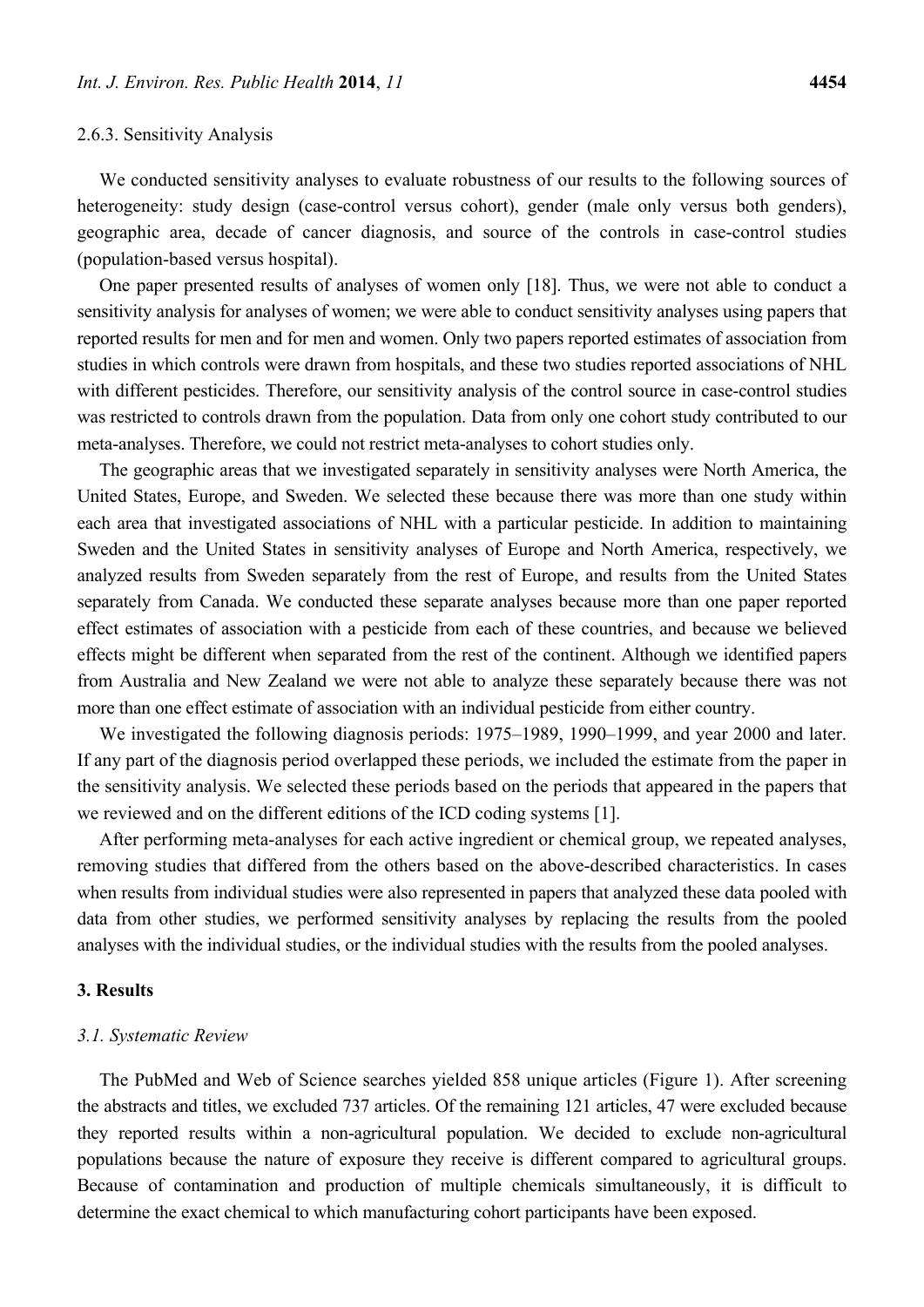**Figure 1.** Flow chart showing the articles that were included and excluded in the systematic review, with reasons for the exclusions.



After excluding 27 additional articles because they did not meet one or more of the inclusion criteria described in the methods section, we included 44 papers in our qualitative synthesis. Of these, 20 papers provided estimates of association with herbicide chemical groups or active ingredients, four papers provided estimates of association with fungicides, and 17 with insecticides.

#### *3.2. Summary of Studies from Which Estimates were Extracted*

A summary of the 44 papers from which effect estimates were abstracted is presented in Table 1.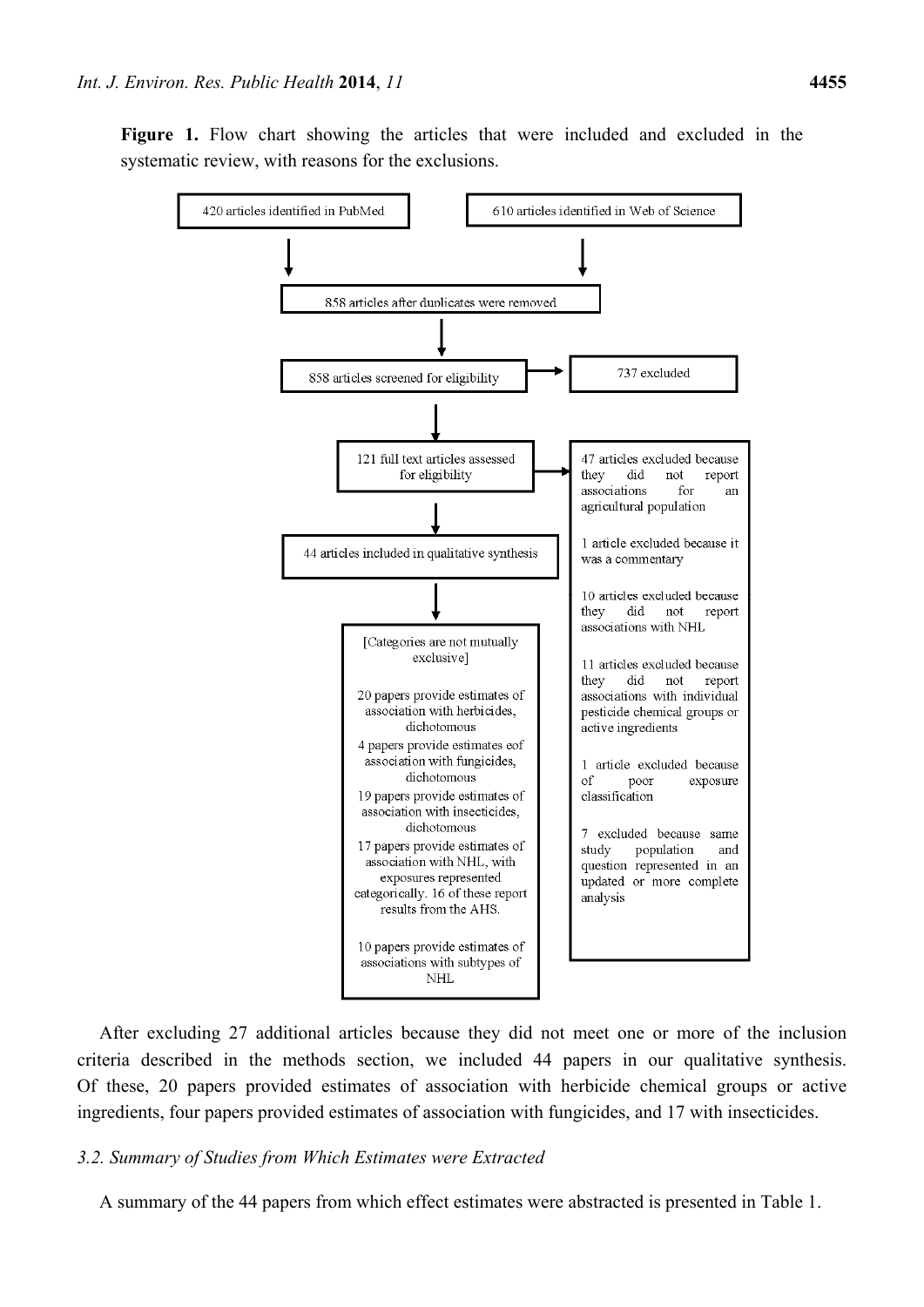| Author,<br>year,<br>location                                                                | Design                                   | <b>Source for</b><br>controls | <b>Matching</b>                                                                                                                                          | Diagnosis or<br>follow-up<br>period<br>(cancer) | No.<br><b>Participants</b>   | <b>Exposure</b><br>assessment                                                                                                       | <b>Referent category for</b><br>exposure, exposure<br>definition(s)/metric                                                                                                                                                                        | Men<br>only    | <b>Adjustment set</b>                                                                                                                                                                                | <b>Pesticides</b> | <b>Reported results by</b><br>subtype |
|---------------------------------------------------------------------------------------------|------------------------------------------|-------------------------------|----------------------------------------------------------------------------------------------------------------------------------------------------------|-------------------------------------------------|------------------------------|-------------------------------------------------------------------------------------------------------------------------------------|---------------------------------------------------------------------------------------------------------------------------------------------------------------------------------------------------------------------------------------------------|----------------|------------------------------------------------------------------------------------------------------------------------------------------------------------------------------------------------------|-------------------|---------------------------------------|
| <b>Barry 2012</b><br>$[19]$<br>Iowa and<br>North<br>Carolina,<br><b>USA</b>                 | C(AHS)                                   | NA                            | <b>NA</b>                                                                                                                                                | 1993-2007                                       | 53,588                       | Self-administered<br>questionnaire<br>completed during<br>enrollment and<br>interviewer<br>administered follow-<br>up questionnaire | Referent: No exposure<br>Intensity weighted lifetime<br>exposure days, 15 year lag<br>Intensity weighted lifetime<br>exposure days, no lag                                                                                                        | N <sub>o</sub> | Age, gender, race, state of<br>residence, applicator type,<br>enrollment year,<br>cigarette smoking, alcohol<br>consumption, education,<br>family history of cancer,<br>5 most correlated pesticides | Methyl bromide    | N <sub>o</sub>                        |
| <b>Baris</b><br>1998<br>$[20]$<br>Iowa,<br>Kansas,<br>Minnesota,<br>Nebraska,<br><b>USA</b> | Pooled<br>analysis<br>of 3 CC<br>studies | Population                    | Matched by<br>race, gender,<br>age, and vital<br>status at the<br>time of<br>interview.<br>vear of death<br>for controls<br>matched to<br>deceased cases | Dx period $1$ :<br>1979-1983                    | 993 cases/2,<br>918 controls | Telephone interviews<br>(Kansas and<br>Nebraska, USA),<br>In-person interviews<br>(Iowa and Minnesota)                              | Referent: Non-farmers<br>Used <i>vs</i> . did not use on<br>crops and animals,<br>Used vs. did not use on<br>crops,<br>Used vs did not use on<br>animals<br>Duration of use, in years (1-<br>$4, 5-9, \geq 10$<br>Days/year of use $(\leq 5, >5)$ | Yes            | Age, state of residence                                                                                                                                                                              | <b>DDT</b>        | Yes                                   |
| Beane<br>Freeman<br>2005<br>$[21]$<br>Iowa and<br>North<br>Carolina,<br><b>USA</b>          | C(AHS)                                   | NA                            | <b>NA</b>                                                                                                                                                | 1993-2007                                       | 23,106                       | Two self-<br>administered<br>questionnaires                                                                                         | Referent: No exposure<br>Lifetime exposure days<br>Intensity weighted exposure<br>days                                                                                                                                                            | Yes            | Age, smoking, education,<br>family history of cancer,<br>state of residence, total days<br>of any pesticide application                                                                              | Diazinon          | N <sub>0</sub>                        |
| Beane<br>Freeman<br>2011<br>$[22]$<br>Iowa and<br>North<br>Carolina,<br><b>USA</b>          | C(AHS)                                   | <b>NA</b>                     | <b>NA</b>                                                                                                                                                | 1993-2007                                       | 36,357                       | A self-administered<br>questionnaire                                                                                                | Referent 1: No exposure<br>Referent 2: Lowest quartile<br>of exposure<br>Lifetime days of exposure<br>Intensity weighted lifetime<br>days of exposure                                                                                             | N <sub>o</sub> | Age, state, license type,<br>gender, smoking status,<br>alcohol consumption,<br>education, use of most<br>highly correlated pesticides                                                               | Atrazine          | Yes                                   |

**Table 1.** Summary of papers from which effect estimates were extracted.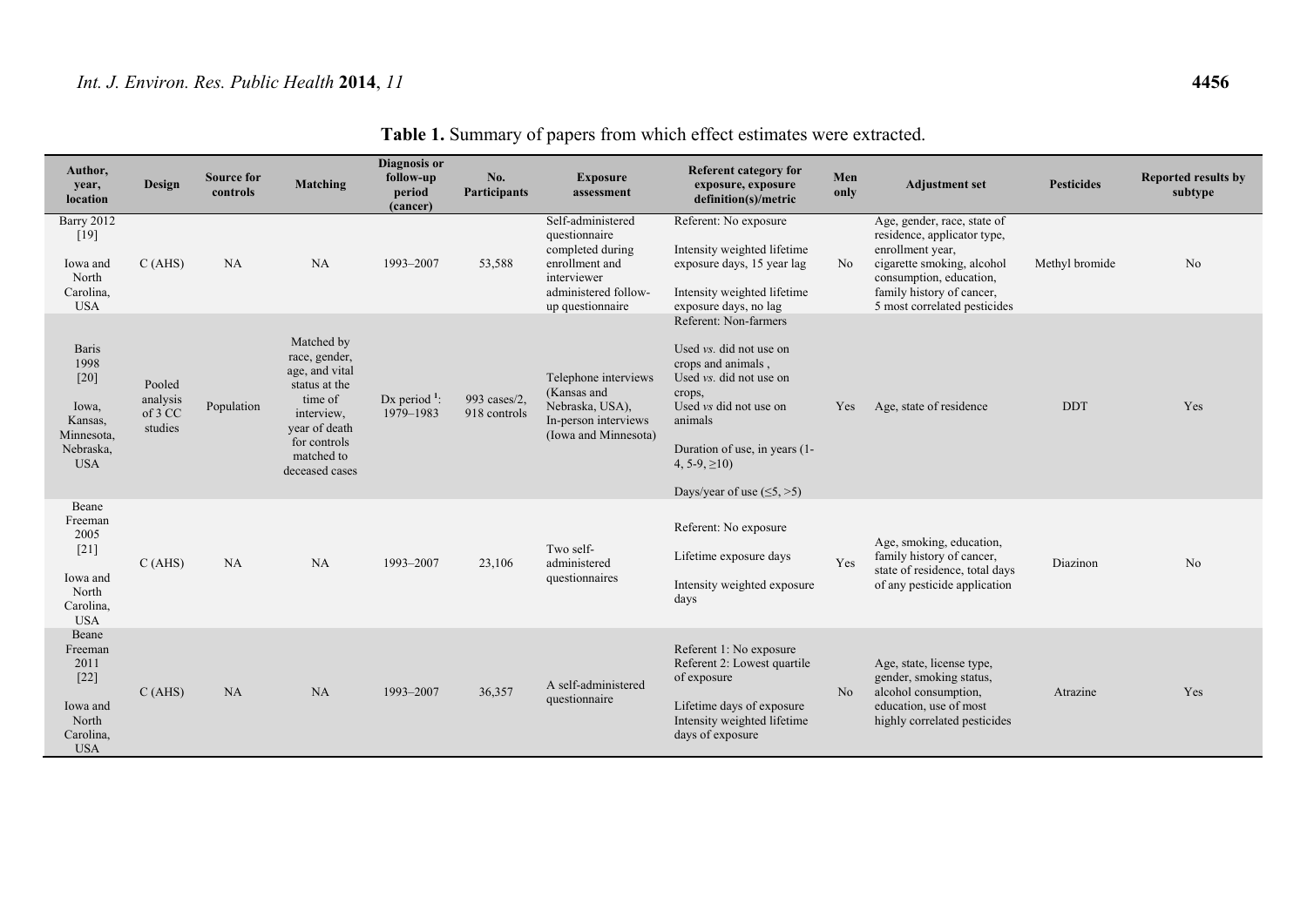| Author,<br>year,<br>location                                                      | Design   | <b>Source for</b><br>controls | Matching                                                                        | <b>Diagnosis</b> or<br>follow-up<br>period<br>(cancer) | No.<br>Participants            | <b>Exposure</b><br>assessment                                                                                   | <b>Referent category for</b><br>exposure, exposure<br>definition(s)/metric                                                                                            | Men<br>only   | <b>Adjustment set</b>                                                                                                                                        | <b>Pesticides</b> | <b>Reported results by</b><br>subtype |
|-----------------------------------------------------------------------------------|----------|-------------------------------|---------------------------------------------------------------------------------|--------------------------------------------------------|--------------------------------|-----------------------------------------------------------------------------------------------------------------|-----------------------------------------------------------------------------------------------------------------------------------------------------------------------|---------------|--------------------------------------------------------------------------------------------------------------------------------------------------------------|-------------------|---------------------------------------|
| Blair 1998<br>$[23]$<br>Iowa,<br>Kansas.<br>Minnesota,<br>Nebraska,<br><b>USA</b> | $\rm CC$ | Population                    | Matched by<br>race, gender,<br>age, vital status<br>at the time of<br>interview | Dx period $1$ :<br>1979-1983                           | 987<br>cases/2,895<br>controls | Telephone<br>interviews<br>(Kansas and<br>Nebraska, USA),<br>In-person<br>interviews<br>(Iowa and<br>Minnesota) | Referent: nonfarmer<br>Farmers who ever used<br>Days/year of use $(\leq 4$ days,<br>$\geq$ 5 days)<br>First lindane use $(\geq 20$ years<br>ago, $\leq$ 20 years ago) | Yes           | Age, proxy/direct interview,<br>state of residence                                                                                                           | Lindane           | Yes                                   |
| Bonner 2010<br>$[24]$<br>Iowa and<br>North<br>Carolina,<br><b>USA</b>             | C(AHS)   | NA                            | NA                                                                              | 1993-2005                                              | 44,624                         | Self-administered<br>questionnaires                                                                             | Referent 1: Nonexposed<br>Referent 2: Lowest tertile of<br>exposure<br>Intensity weighted lifetime<br>exposure days                                                   | No            | Age, gender, education,<br>family history of cancer,<br>smoking, alcohol, year of<br>enrollment, state of<br>residence, correlated<br>pesticides             | Terbufos          | No                                    |
| Bonner 2005<br>$[25]$<br>Iowa and<br>North<br>Carolina,<br><b>USA</b>             | C(AHS)   | NA                            | NA                                                                              | 1993-2001                                              | 49,877                         | Self-administered<br>questionnaire                                                                              | Referent 1: Nonexposed<br>Referent 2: Lowest tertile of<br>exposure<br>Lifetime exposure days<br>Intensity weighted lifetime<br>exposure days                         | No            | Age, gender, education,<br>family history of cancer,<br>smoking, alcohol, year of<br>enrollment, state of<br>residence, exposure to<br>correlated pesticides | Carbofuran        | No                                    |
| Bonner 2007<br>$[26]$<br>Iowa and<br>North<br>Carolina,<br><b>USA</b>             | C(AHS)   | <b>NA</b>                     | NA                                                                              | 1993-2002                                              | 19,717                         | Self-administered<br>questionnaire                                                                              | Referent 1: Nonexposed<br>Referent 2: Lowest tertile of<br>exposure<br>Lifetime exposure days,<br>Intensity weighted lifetime<br>exposure days                        | <sub>No</sub> | Age, gender, smoking,<br>alcohol, education,<br>family history of cancer,<br>year of enrollment.<br>state of residence                                       | Malathion         | No                                    |

**Table 1**. *Cont*.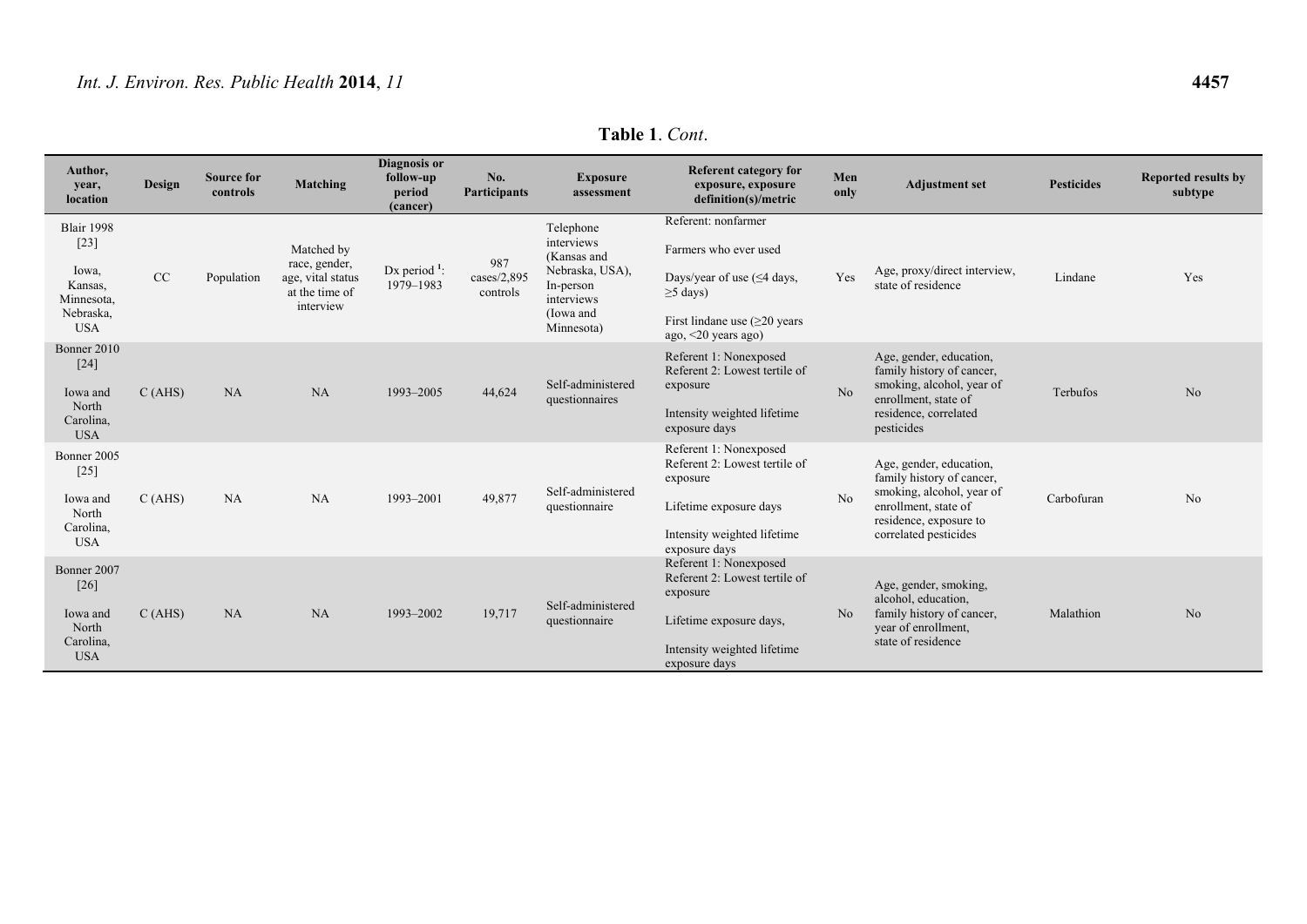| Author,<br>year,<br>location                                                                                  | Design   | <b>Source for</b><br>controls                                                                                                     | Matching                                                                                                 | <b>Diagnosis</b> or<br>follow-up<br>period<br>(cancer) | No.<br>Participants              | <b>Exposure</b><br>assessment                                                                                                                                                                                                                                                                                                 | <b>Referent category for</b><br>exposure, exposure<br>definition(s)/metric                                                                                                                                       | Men<br>only    | <b>Adjustment set</b>                                                                                                                                   | <b>Pesticides</b>                                                                                                                                                                                                                                                                                                                                                                                                                   | <b>Reported results by</b><br>subtype |
|---------------------------------------------------------------------------------------------------------------|----------|-----------------------------------------------------------------------------------------------------------------------------------|----------------------------------------------------------------------------------------------------------|--------------------------------------------------------|----------------------------------|-------------------------------------------------------------------------------------------------------------------------------------------------------------------------------------------------------------------------------------------------------------------------------------------------------------------------------|------------------------------------------------------------------------------------------------------------------------------------------------------------------------------------------------------------------|----------------|---------------------------------------------------------------------------------------------------------------------------------------------------------|-------------------------------------------------------------------------------------------------------------------------------------------------------------------------------------------------------------------------------------------------------------------------------------------------------------------------------------------------------------------------------------------------------------------------------------|---------------------------------------|
| Cantor 1992<br>$[27]$<br>Iowa and<br>Minnesota,<br><b>USA</b>                                                 | $\rm CC$ | Population                                                                                                                        | Matched by<br>5-year age<br>group, vital<br>status at time<br>of interview.<br>and state of<br>residence | Dx period $1$ :<br>1979-1983                           | 622<br>cases/1,245<br>controls   | In-person interviews                                                                                                                                                                                                                                                                                                          | Referent: Non-farmers<br>Ever handled,<br>Handled prior to 1965<br>Handled without<br>protective equipment                                                                                                       | Yes            | Age, vital status,<br>state, cigarette smoking,<br>family history of<br>lymphohematapoeitic<br>cancer, high risk<br>occupations, high risk<br>exposures | $2,4-D, 2,4,5-T,$<br>alachlor, atrazine,<br>aldrin, bentazon,<br>butylate, carbofuran,<br>carbaryl, chlordane,<br>chloramben, copper<br>acetoarsenate.<br>cyanazine,<br>coumaphos,<br>diazinon, dicamba,<br>dichlorvos, DDT,<br>famphur, Flyspray,<br>fonofos, glyphosate,<br>heptachlor, lindane,<br>malathion,<br>methoxychlor,<br>metribuzen, nicotine,<br>phorate, popachlor,<br>rotenone, toxaphene,<br>trifluralin, turbufos, | No                                    |
| Cocco 2013<br>$[28]$<br>Multicentre;<br>Czech<br>Republic,<br>France,<br>Germany,<br>Italy, Ireland,<br>Spain | CC       | Population<br>(German)<br>and Italian<br>centers),<br>Hospital<br>(Czech<br>Republic,<br>French,<br>Irish,<br>Spanish<br>centers) | Matched by<br>gender, 5-year<br>age group, and<br>residence area                                         | 1998-2004                                              | 2,348<br>cases/2,462<br>controls | Structured in-person<br>interviews conducted<br>by trained<br>interviewers,<br>jobs were coded by<br>industrial hygienists;<br>industrial hygienists<br>and occupational<br>experts reviewed the<br>questionnaires and<br>job modules to assess<br>exposures to<br>pesticides (with the<br>help of a crop<br>exposure matrix) | Referent: Never exposed<br>Ever exposed, by level of<br>industrial hygienists's<br>degree of confidence that<br>the participant was truly<br>exposed to the agent:<br>Any level of confidence<br>High confidence | N <sub>o</sub> | Age, gender, education,<br>study center                                                                                                                 | Carbamates, OPs,<br>OC, Triazines and<br>triazoles, phenoxy<br>acids, chlorophenols,<br>mancozeb,<br>methomyl.<br>dimethoate,<br>glyphosate, DDT,<br>endosulfan,<br>$2,4$ -D, MCPA                                                                                                                                                                                                                                                  | Only reported for<br>subtypes         |
| Delancey<br>2009<br>$[29]$<br>Iowa and<br>North<br>Carolina,<br><b>USA</b>                                    | C(AHS)   | <b>NA</b>                                                                                                                         | <b>NA</b>                                                                                                | 1993-2004                                              | 23,072                           | Two self-<br>administered<br>questionnaires                                                                                                                                                                                                                                                                                   | Referent: Lowest tertile<br>of exposure<br>Lifetime exposure days<br>Intensity weighted<br>lifetime exposure days                                                                                                | Yes            | Age, smoking, alcohol<br>consumption, education,<br>family history of cancer,<br>state of residence.<br>exposure to all pesticides                      | Metribuzin                                                                                                                                                                                                                                                                                                                                                                                                                          | No                                    |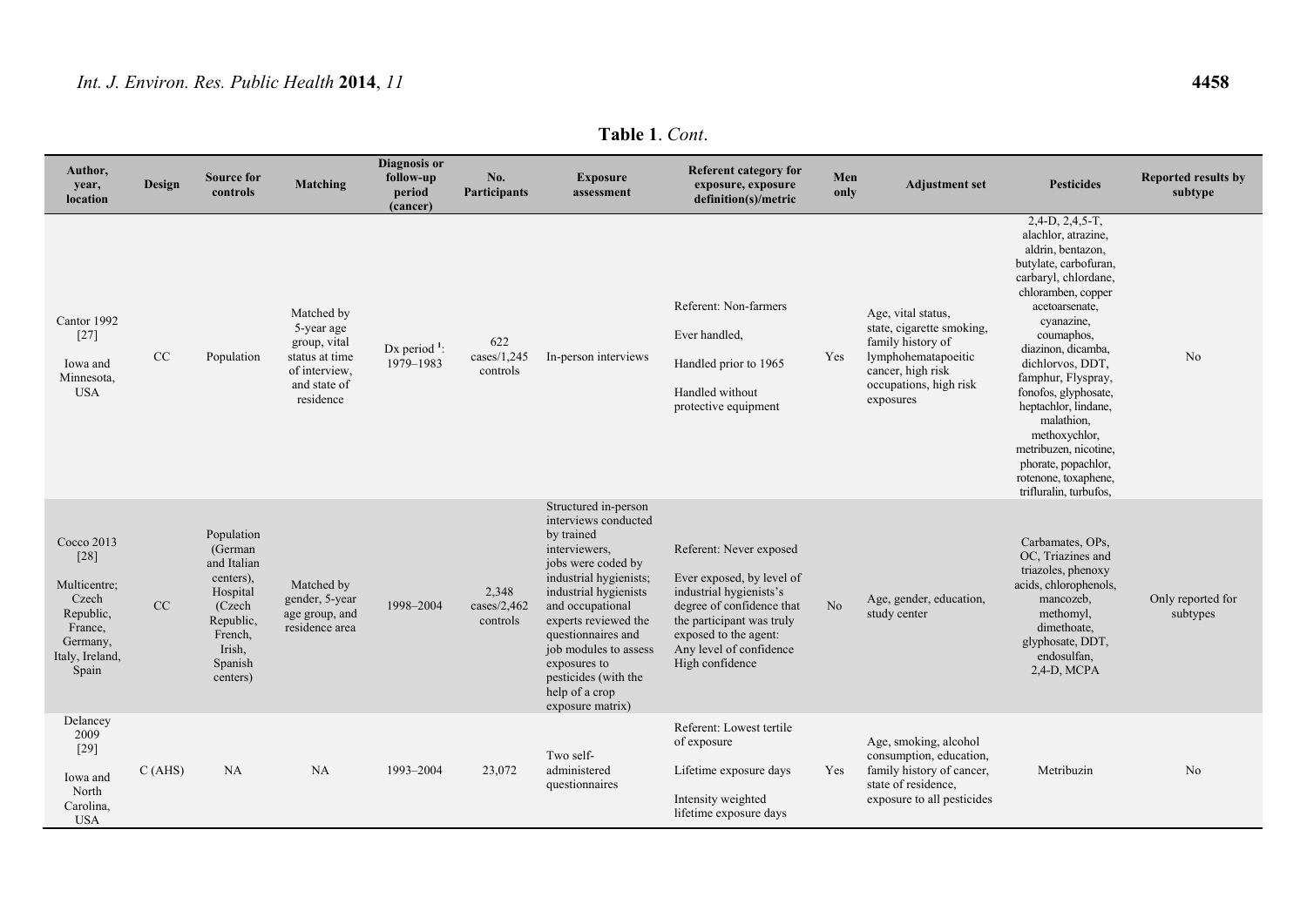|                                                                                     |          |                               |                                                                                 |                                                 |                                   | <b>Table 1.</b> Cont.                                                                                  |                                                                                                                                       |             |                                                                                                                                                        |                                                                                                                                                                                                                                                                                                                                                                                                                                                                                                                                                                                                                      |                                       |
|-------------------------------------------------------------------------------------|----------|-------------------------------|---------------------------------------------------------------------------------|-------------------------------------------------|-----------------------------------|--------------------------------------------------------------------------------------------------------|---------------------------------------------------------------------------------------------------------------------------------------|-------------|--------------------------------------------------------------------------------------------------------------------------------------------------------|----------------------------------------------------------------------------------------------------------------------------------------------------------------------------------------------------------------------------------------------------------------------------------------------------------------------------------------------------------------------------------------------------------------------------------------------------------------------------------------------------------------------------------------------------------------------------------------------------------------------|---------------------------------------|
| Author,<br>year,<br>location                                                        | Design   | <b>Source for</b><br>controls | Matching                                                                        | Diagnosis or<br>follow-up<br>period<br>(cancer) | No.<br>Participants               | <b>Exposure</b><br>assessment                                                                          | <b>Referent category for</b><br>exposure, exposure<br>definition(s)/metric                                                            | Men<br>only | <b>Adjustment set</b>                                                                                                                                  | <b>Pesticides</b>                                                                                                                                                                                                                                                                                                                                                                                                                                                                                                                                                                                                    | <b>Reported results by</b><br>subtype |
| de Roos 2003<br>$[30]$<br>Iowa,<br>Kansas,<br>Minnesota,<br>Nebraska,<br><b>USA</b> | $\rm CC$ | Population                    | Matched by<br>race, gender,<br>age, vital status<br>at the time of<br>interview | Dx period $\frac{1}{2}$ :<br>1979-1983          | 650<br>cases/ $1,933$<br>controls | Telephone interviews<br>(Kansas and<br>Nebraska, USA),<br>In-person interviews<br>(Iowa and Minnesota) | Referent: Not exposed<br>Exposed                                                                                                      | Yes         | Age, study site, use of all<br>other pesticides                                                                                                        | Aldrin, bufencarb,<br>carbaryl, carbofuran,<br>chlordane, copper<br>acetoarsenite, coumaphos,<br>DDT, diazinon,<br>dichlorvos, dieldrin,<br>dimethoate, ethoprop,<br>famphur, fly/tick/lice<br>spray, fonofos, heptachlor,<br>lead arsenate, lindane,<br>malathion, methoxychlor,<br>nicotine, phorate,<br>pyrethrins, rotenone,<br>tetrachlorvinphos,<br>toxaphene, terbufos,<br>alachlor, atrazine,<br>bentazon, butylate,<br>chloramben, cyanazine,<br>2,4-D, dicamba, EPTC,<br>glyphosate, linuron,<br>MCPA, metolachlor,<br>metribuzin, paraquat,<br>propachlor, sodium<br>chlorate, $2,4,5$ -T,<br>trifluralin | N <sub>o</sub>                        |
| de Roos 2005<br>$[31]$<br>Iowa and<br>North<br>Carolina,<br><b>USA</b>              | C(AHS)   | <b>NA</b>                     | <b>NA</b>                                                                       | 1993-2001                                       | 54,315                            | Self-administered<br>questionnaire                                                                     | Referent 1: Never used<br>Referent 2: Lowest<br>tertile of exposure<br>Ever used<br>Cumulative exposure<br>days<br>Intensity weighted | No          | Age at enrollment,<br>education, cigarette<br>smoking, alcohol<br>consumption, family<br>history of cancer,<br>state of residence,<br>other pesticides | Glyphosate                                                                                                                                                                                                                                                                                                                                                                                                                                                                                                                                                                                                           | No                                    |

| on life style factors<br>Matched in 10<br>Referent: Never exposed<br>and diseases;<br>Eriksson<br>Ever exposed,<br>year age and<br>Self-administered<br>1,163<br>2008<br>Phenoxyacetic acids,<br>Days of exposure<br>gender groups<br>Dx period:<br>Age, gender, year of<br>questionnaire on<br>CC<br>N <sub>o</sub><br>cases/ $1,016$<br>$[32]$<br>Yes<br>(categorized at the<br>MCPA, $2,4,5$ -T and/or<br>Population<br>to mirror the<br>1999-2002<br>Dx/enrollment<br>work history and<br>controls<br>2,4-D, glyphosate<br>age and gender<br>median of the exposure<br>chemical exposures;<br>Sweden<br>distribution of<br>distribution),<br>follow up telephone<br>the cases<br>interviews to collect<br>incomplete data | de Roos 2005<br>$[31]$<br>Iowa and<br>North<br>Carolina,<br><b>USA</b> | C(AHS) | <b>NA</b> | <b>NA</b> | 1993-2001 | 54,315 | Self-administered<br>questionnaire | REIGIEIL 1. INEVEL USEU<br>Referent 2: Lowest<br>tertile of exposure<br>Ever used<br>Cumulative exposure<br>days<br>Intensity weighted<br>exposure days | No | Age at enrollment,<br>education, cigarette<br>smoking, alcohol<br>consumption, family<br>history of cancer,<br>state of residence.<br>other pesticides | Glyphosate | N <sub>o</sub> |
|-------------------------------------------------------------------------------------------------------------------------------------------------------------------------------------------------------------------------------------------------------------------------------------------------------------------------------------------------------------------------------------------------------------------------------------------------------------------------------------------------------------------------------------------------------------------------------------------------------------------------------------------------------------------------------------------------------------------------------|------------------------------------------------------------------------|--------|-----------|-----------|-----------|--------|------------------------------------|---------------------------------------------------------------------------------------------------------------------------------------------------------|----|--------------------------------------------------------------------------------------------------------------------------------------------------------|------------|----------------|
|                                                                                                                                                                                                                                                                                                                                                                                                                                                                                                                                                                                                                                                                                                                               |                                                                        |        |           |           |           |        | Telephone interview                |                                                                                                                                                         |    |                                                                                                                                                        |            |                |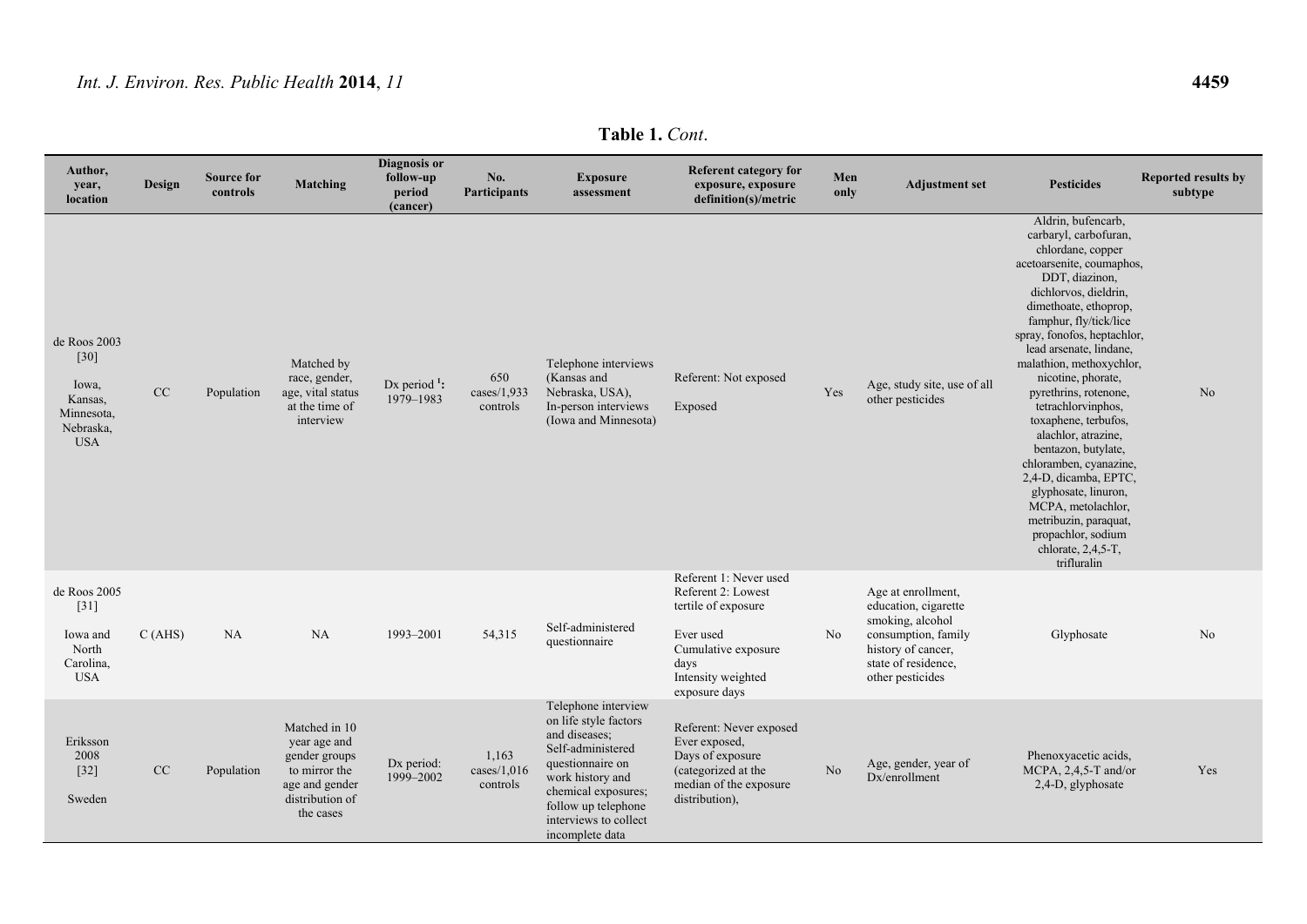included in NHL analysis unclear)

herbicides/insecticides

used.

USA

| Author,<br>year,<br>location        | Design                                                                                                    | <b>Source for</b><br>controls | <b>Matching</b>                       | Diagnosis or<br>follow-up<br>period<br>(cancer)                           | No.<br>Participants                                               | <b>Exposure</b><br>assessment                                                                                                                     | <b>Referent category for</b><br>exposure, exposure<br>definition(s)/metric                                                                                                                                                                                                                                                                                                                                                                                                                                                                                                                         | Men<br>only | <b>Adjustment set</b>                   | <b>Pesticides</b>                                                                                                              | <b>Reported results by</b><br>subtype |  |
|-------------------------------------|-----------------------------------------------------------------------------------------------------------|-------------------------------|---------------------------------------|---------------------------------------------------------------------------|-------------------------------------------------------------------|---------------------------------------------------------------------------------------------------------------------------------------------------|----------------------------------------------------------------------------------------------------------------------------------------------------------------------------------------------------------------------------------------------------------------------------------------------------------------------------------------------------------------------------------------------------------------------------------------------------------------------------------------------------------------------------------------------------------------------------------------------------|-------------|-----------------------------------------|--------------------------------------------------------------------------------------------------------------------------------|---------------------------------------|--|
| Hardell<br>2002<br>$[33]$<br>Sweden | CC, pooled<br>analysis of<br>two studies,<br>one of hairy<br>cell<br>lymphoma<br>and one of<br><b>NHL</b> | Population                    | Matched by<br>age and<br>county       | Dx period:<br>1987-1990<br>(NHL);<br>1987-1992<br>(hair cell<br>lymphoma) | 515<br>cases/1,14<br>1 controls                                   | Self-administered<br>questionnai-re<br>supplement-ed by<br>telephone interviews<br>by a trained<br>interviewer when<br>information was<br>unclear | Referent 1: Not exposed<br>Ever exposure,<br>High exposure (>median<br>number of days for exposed<br>participants)<br>Low exposure ( <median<br>number of days for exposed<br/>participants)<br/>Years between first exposure<br/>and diagnosis:<br/>Referent 2: 1-10 years,<br/><math>&gt;10-20</math> years,<br/><math>&gt;20-30</math> years,<br/><math>&gt;30</math> years<br/>Years between last exposure<br/>and diagnosis:<br/>Referent 3: 1-10 years,<br/><math>&gt;10-20</math> years,<br/><math>&gt;20-30</math> years,<br/><math>&gt;30</math> years<br/>Decade of exposure</median<br> | Yes         | Study, study area, vital<br>status, age | Phenoxy acids.<br>$MCPA$ , 2,4-D +<br>$2,4,5-T$ ,<br>glyphosate, DDT,<br>mercurial seed<br>dressing,<br>pyrethrins,<br>arsenic | N <sub>o</sub>                        |  |
| Hoar 1986<br>$[34]$<br>Kansas,      | CC                                                                                                        | Population                    | Matched by<br>age and vital<br>status | Dx period:<br>1976-1982                                                   | 170 cases<br>of<br><b>NHL/948</b><br>controls<br>(no.<br>included | Telephone interviews,<br>with questions on years<br>living/<br>working on a farm, and<br>$1 \t1 \t1 \t1 \t1 \t1$                                  | Referent: Non-farmers<br>Ever use,<br>Duration of use (years),<br>$\Gamma$ $\Gamma$ $\Gamma$ $\Gamma$ $\Gamma$ $\Gamma$                                                                                                                                                                                                                                                                                                                                                                                                                                                                            | Yes         | Age                                     | Phenoxyacetic<br>acids,<br>Triazine<br>herbicides.<br>Amide<br>herbicides,<br>Benzoic<br>herbicides.                           | N <sub>o</sub>                        |  |

Frequency of use (days/year),

First year of use

**Table 1.** *Cont*.

Carbamate herbicides, Trifluralin herbicides, Uracil herbicides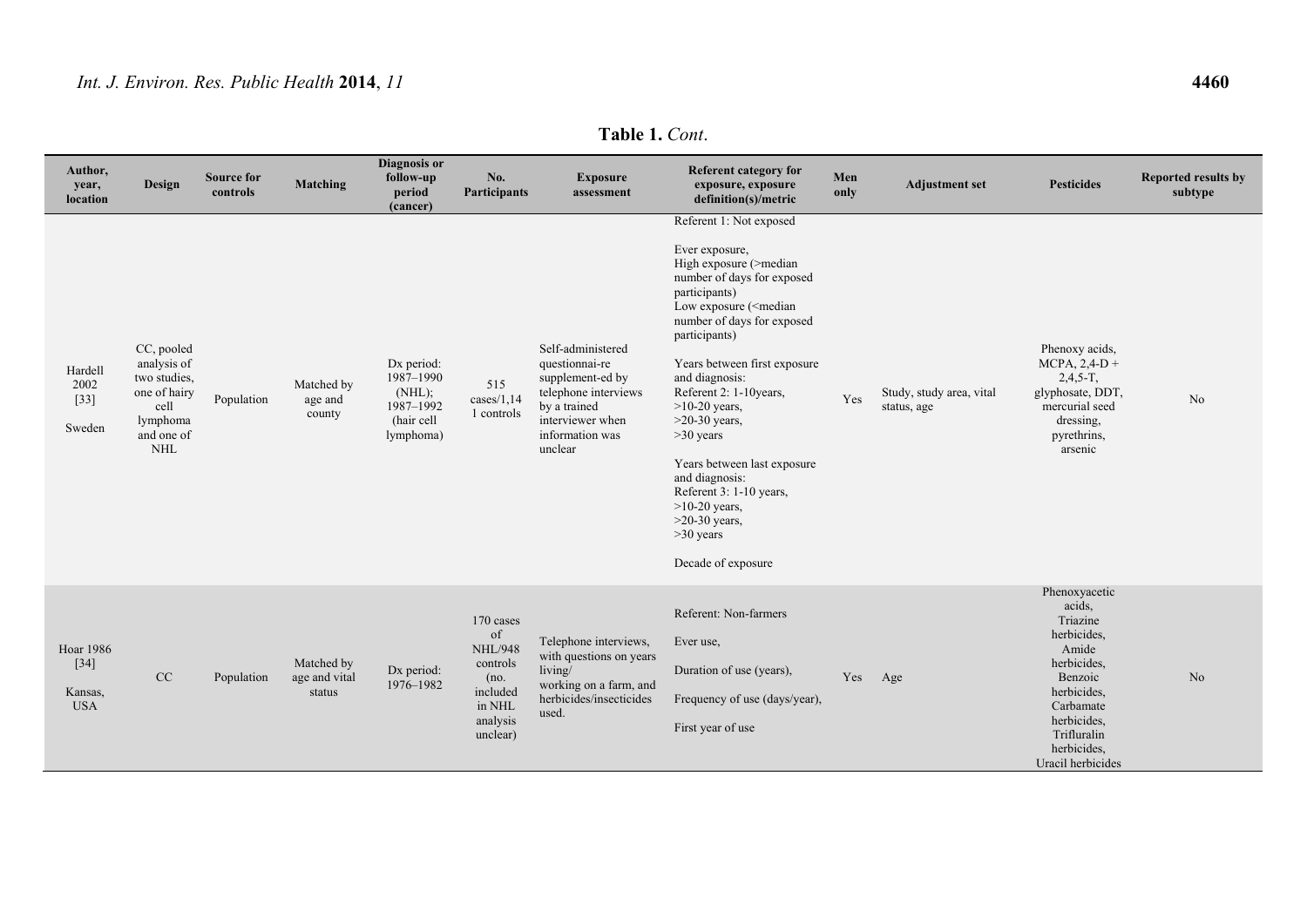| Author,<br>year,<br>location                                               | <b>Design</b> | <b>Source for</b><br>controls | Matching  | Diagnosis or<br>follow-up<br>period<br>(cancer) | No.<br>Participants | <b>Exposure</b><br>assessment                                                                                                         | <b>Referent category for</b><br>exposure, exposure<br>definition(s)/metric                                                                                  | Men<br>only    | <b>Adjustment set</b>                                                                                                                                                                    | <b>Pesticides</b> | <b>Reported results by</b><br>subtype |
|----------------------------------------------------------------------------|---------------|-------------------------------|-----------|-------------------------------------------------|---------------------|---------------------------------------------------------------------------------------------------------------------------------------|-------------------------------------------------------------------------------------------------------------------------------------------------------------|----------------|------------------------------------------------------------------------------------------------------------------------------------------------------------------------------------------|-------------------|---------------------------------------|
| <b>Kang 2008</b><br>$[35]$<br>lowa and<br>North<br>Carolina,<br><b>USA</b> | C(AHS)        | NA                            | <b>NA</b> | 1993-2002                                       | 50,127              | Self-administered<br>questionnai-res<br>completed during<br>enrollment and<br>interviewer<br>administered follow-up<br>questionnaires | Referent 1: Nonexposed<br>Referent 2: Lowest tertile of<br>exposure<br>Lifetime exposure days,<br>Intensity weighted lifetime<br>exposure days              | No             | Age at enrollment,<br>education, cigarette<br>smoking, alcohol<br>consumption, family<br>history of cancer, state of<br>residence, top five most<br>highly correlated<br>pesticides      | Trifluralin       | No                                    |
| Koutros 2009<br>$[36]$<br>Iowa and<br>North<br>Carolina,<br><b>USA</b>     | C(AHS)        | <b>NA</b>                     | <b>NA</b> | 1993-2004                                       | 49,398              | Self-administered<br>questionnaire                                                                                                    | Referent: Nonexposed<br>Intensity weighted lifetime<br>exposure days                                                                                        | N <sub>o</sub> | Age, year of enrollment,<br>race                                                                                                                                                         | Imazethapyr       | N <sub>o</sub>                        |
| Koutros 2008<br>$[37]$<br>Iowa and<br>North<br>Carolina,<br><b>USA</b>     | C(AHS)        | <b>NA</b>                     | NA        | 1993-2004                                       | 49,762              | Self-administered<br>questionnaire                                                                                                    | NA                                                                                                                                                          | No             | Not applicable, since an<br>adjusted effect estimate for<br>an association with NHL<br>was not reported                                                                                  | <b>Dichlorvos</b> | No                                    |
| Lee 2004<br>$[38]$<br>Iowa and<br>North<br>Carolina,<br><b>USA</b>         | C(AHS)        | NA                            | <b>NA</b> | 1993-2001                                       | 54,383              | Self-administered<br>questionnaire                                                                                                    | Referent 1: Nonexposed<br>Lifetime exposure days,<br>Intensity weighted lifetime<br>exposure days                                                           | No             | Age, gender, alcohol<br>consumption, smoking<br>history, educational level,<br>family history of cancer,<br>year of enrollment, state of<br>residence, use of 4<br>correlated pesticides | Chlorpyrifos      | N <sub>o</sub>                        |
| Lee 2004<br>$[39]$<br>Iowa and<br>North<br>Carolina,<br><b>USA</b>         | C(AHS)        | NA                            | <b>NA</b> | 1993-2000                                       | 49,980              | Self-administered<br>questionnaire                                                                                                    | Referent 1: Nonexposed<br>Exposed,<br>Referent 2: Lowest quartile<br>of exposure<br>Lifetime exposure days,<br>Intensity weighted lifetime<br>exposure days | No             | Age, sex, alcohol,<br>smoking, education,<br>family history of cancer,<br>enrollment year, state of<br>residence, 5 correlated<br>pesticides                                             | Alachlor          | N <sub>0</sub>                        |

**Table 1.** *Cont*.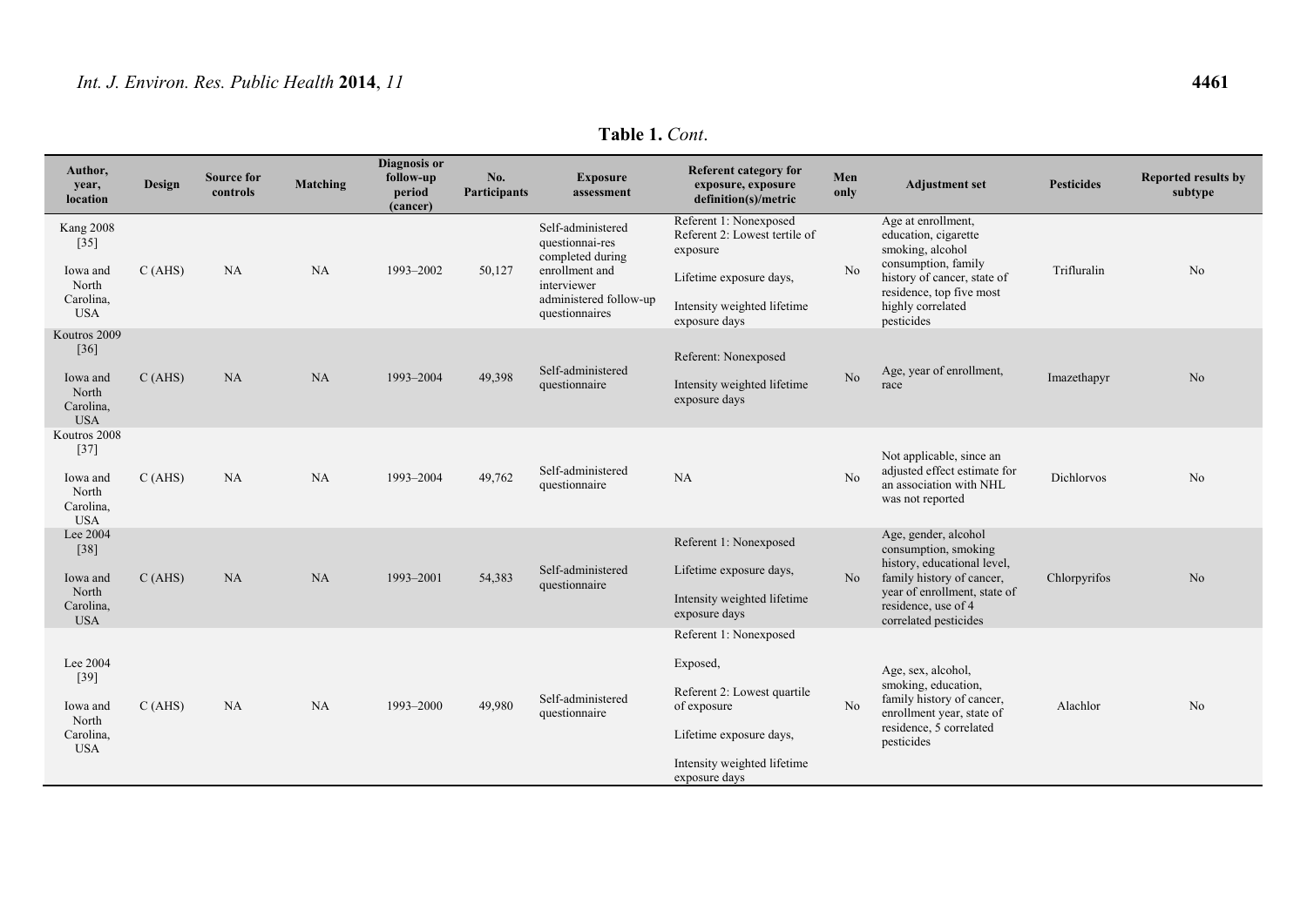| Author,<br>year,<br>location                                              | <b>Design</b> | <b>Source for</b><br>controls | Matching                                                    | Diagnosis or<br>follow-up<br>period<br>(cancer) | No.<br><b>Participants</b>         | <b>Exposure</b><br>assessment                                                                                                                                                                                                                          | <b>Referent category for</b><br>exposure, exposure<br>definition(s)/metric                                                                     | Men<br>only    | <b>Adjustment set</b>                                                                                                                                                 | <b>Pesticides</b>                                                                                                                                                                                                                                                                                                                                                                                                                                           | <b>Reported results by</b><br>subtype |
|---------------------------------------------------------------------------|---------------|-------------------------------|-------------------------------------------------------------|-------------------------------------------------|------------------------------------|--------------------------------------------------------------------------------------------------------------------------------------------------------------------------------------------------------------------------------------------------------|------------------------------------------------------------------------------------------------------------------------------------------------|----------------|-----------------------------------------------------------------------------------------------------------------------------------------------------------------------|-------------------------------------------------------------------------------------------------------------------------------------------------------------------------------------------------------------------------------------------------------------------------------------------------------------------------------------------------------------------------------------------------------------------------------------------------------------|---------------------------------------|
| Lynch 2009<br>$[40]$<br>Iowa and<br>North<br>Carolina,<br><b>USA</b>      | C(AHS)        | NA                            | <b>NA</b>                                                   | 1993-2004                                       | 19,655                             | Self-administered<br>questionnaire                                                                                                                                                                                                                     | Referent 1: Nonexposed<br>Referent 2: Lowest tertile of<br>exposure<br>Lifetime exposure days,<br>Intensity weighted lifetime<br>exposure days | N <sub>o</sub> | Age at enrollment.<br>gender, race, smoking<br>status, education, family<br>history of cancer,<br>atrazine, 5 most<br>correlated pesticides                           | Butylate                                                                                                                                                                                                                                                                                                                                                                                                                                                    | N <sub>o</sub>                        |
| Lynch 2006<br>$[41]$<br>Iowa and<br>North<br>Carolina.<br><b>USA</b>      | C(AHS)        | <b>NA</b>                     | <b>NA</b>                                                   | 1993-2002                                       | 50,800                             | Self-administered<br>questionnaire                                                                                                                                                                                                                     | Referent: Lowest tertile of<br>exposure <sup>1</sup><br>Lifetime exposure days,<br>Intensity weighted lifetime<br>exposure days                | No             | Age, race, gender,<br>alcohol consumption.<br>smoking status,<br>education level, family<br>history of cancer, state<br>of residence, 5 most<br>correlated pesticides | Cyanazine                                                                                                                                                                                                                                                                                                                                                                                                                                                   | No                                    |
| Mahajan<br>2007<br>$[42]$<br>Iowa and<br>North<br>Carolina,<br><b>USA</b> | C(AHS)        | <b>NA</b>                     | <b>NA</b>                                                   | 1993-2003                                       | 21,416                             | Self-administered<br>questionnai-re                                                                                                                                                                                                                    | Referent 1: Nonexposed<br>Referent 2: Lowest tertile of<br>exposure<br>Lifetime exposure days,<br>Intensity weighted lifetime<br>exposure days | N <sub>o</sub> | Age, smoking, gender,<br>state of residence, use of<br>4 correlated pesticides                                                                                        | Carbaryl                                                                                                                                                                                                                                                                                                                                                                                                                                                    | No                                    |
| McDuffie<br>2001<br>$[43]$<br>Six Canadian<br>provinces                   | $\rm CC$      | Population                    | Frequency<br>matched by age<br>and province of<br>residence | Dx period:<br>1991-1994                         | 517<br>cases/ $1,50$<br>6 controls | Self-administered<br>postal questionnai-re<br>followed by telephone<br>interview with<br>participants who had<br>10 or more hours of<br>pesticide use in<br>lifetime plus a 15%<br>random sample of<br>those with fewer than<br>10 hours pesticide use | Referent: Not exposed<br>Exposed,<br>Frequency of exposure<br>(days/year)                                                                      | Yes            | Age, providence of<br>residence                                                                                                                                       | 2,4-D, mecoprop,<br>MCPA,<br>DiclofopmethylGlypho<br>sate, phosphonic acids,<br>phenoxy herbicides,<br>thiocarbamates, diallate,<br>dicamba, dinitroaniline,<br>trifluralin, carbaryl,<br>carbofuran, methomyl,<br>carbamate insecticides,<br>organochlorine<br>insecticides, chlordane,<br>lindane, aldrin,<br>methoxychlor, DDT,<br>Captan, vitavax,<br>aldehyde,<br>formaldehyde, mercury<br>dust, mercury liquid,<br>malathion, carbon<br>tetrachloride |                                       |

**Table 1.** *Cont*.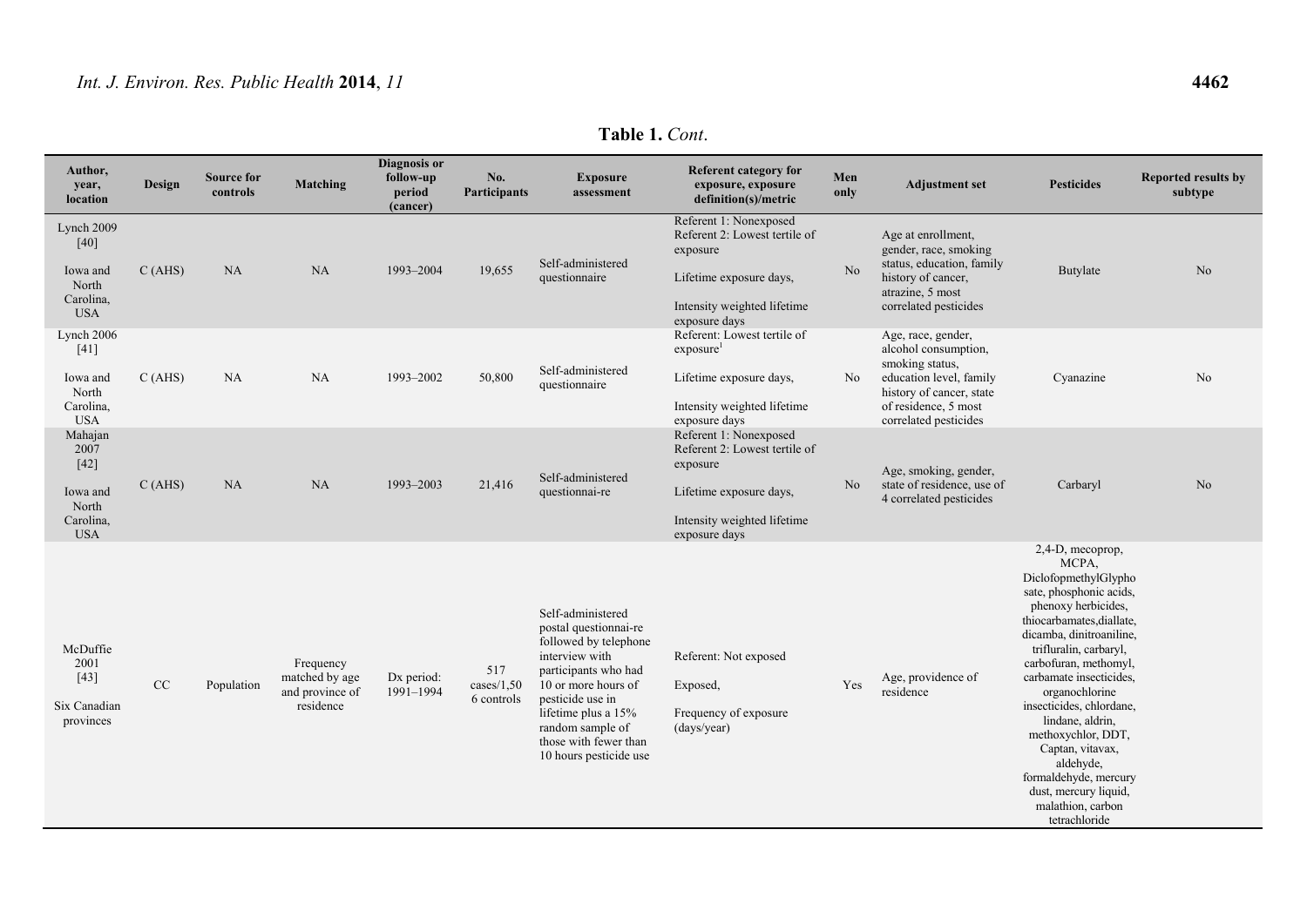| Author,<br>year,<br>location                           | Design | <b>Source for</b><br>controls                                                         | Matching                                                                             | <b>Diagnosis</b> or<br>follow-up<br>period<br>(cancer) | No.<br><b>Participants</b>    | <b>Exposure</b><br>assessment                                                                                                                                                                                                                                | <b>Referent category for</b><br>exposure, exposure<br>definition(s)/metric        | Men<br>only    | <b>Adjustment set</b>                                                                     | <b>Pesticides</b>                                                                                                                                                                                                                                                                                                                               | <b>Reported results by</b><br>subtype |
|--------------------------------------------------------|--------|---------------------------------------------------------------------------------------|--------------------------------------------------------------------------------------|--------------------------------------------------------|-------------------------------|--------------------------------------------------------------------------------------------------------------------------------------------------------------------------------------------------------------------------------------------------------------|-----------------------------------------------------------------------------------|----------------|-------------------------------------------------------------------------------------------|-------------------------------------------------------------------------------------------------------------------------------------------------------------------------------------------------------------------------------------------------------------------------------------------------------------------------------------------------|---------------------------------------|
| Miligi 2006<br>$[44]$                                  |        |                                                                                       | Stratified by<br>gender and                                                          | Dx period:                                             | 1,145                         | In-person interviews,<br>including questions<br>on crops grown and                                                                                                                                                                                           | Reference: Those who never<br>worked in agriculture                               |                |                                                                                           | Phenoxy herbicides,                                                                                                                                                                                                                                                                                                                             |                                       |
| Italy                                                  | CC     | Population                                                                            | 5-year age<br>groups                                                                 | 1991-1993                                              | cases/1,232<br>controls       | whether pesticides<br>were used combined<br>with exposure matrix                                                                                                                                                                                             | Overall exposure,<br>Probability of use > low and<br>lack of protective equipment | N <sub>0</sub> | Age, gender, area                                                                         | 2,4-D, MCPA                                                                                                                                                                                                                                                                                                                                     | No                                    |
| Mills 2005<br>$[45]$<br>California                     | CC     | Same<br>source as<br>the cases<br>(United<br>Farm<br>Workers of<br>America<br>cohort) | Matched by<br>gender,<br>hispanic<br>ethnicity and<br>$+\prime$ one year of<br>birth | Dx period:<br>1988-2001                                | 60<br>cases/300<br>controls   | Work histories<br>combined with<br>exposure matrix                                                                                                                                                                                                           | Reference: Low use<br>High use                                                    | No             | Age, gender, length of<br>union affiliation, date of<br>first union affiliation           | Methyl bromide,<br>diazinon, malathion,<br>dichloro-propane,<br>captan, simazine,<br>chlrothalonil,<br>mancozeb, methyl<br>parathion, nitrofen,<br>propyzamide,<br>toxaphene, trifluralin,<br>$2,4$ -D, maneb                                                                                                                                   | No                                    |
| <b>Orsi 2009</b><br>[46]<br>France                     | CC     | Hospital                                                                              | Matched by<br>center, age $+/-$<br>3 year, gender                                    | 2000-2004                                              | 244<br>cases/436<br>controls  | Self-administered<br>questionnai-res,<br>followed by face to<br>face interviews with<br>trained staff, and<br>review of interviews<br>by experts to verify<br>logical consistency<br>with pesticide product<br>availability,<br>geographic location,<br>etc. | Reference: Nonexposed<br>Exposed                                                  | No             | Age, center,<br>socioeconomic<br>characteristic (white<br>collar vs blue collar)          | Organochlorine<br>insecticides,<br>organophosphorus<br>insecticides, pyrethrin,<br>carbamate fungicides,<br>imide fungicides,<br>triazole fungicides,<br>phenoline herbicides,<br>phenoxy herbicides,<br>picoline herbicides,<br>triazine herbicides.<br>amide herbicides, urea<br>herbicides, quaternary<br>ammonium herbicides,<br>glyphosate | Yes                                   |
| Pahwa M<br>2012<br>$[47]$<br>Six Canadian<br>provinces | CC     | Population                                                                            | Frequency<br>matched by age<br>and province of<br>residence                          | Dx period:<br>1991-1994                                | 513 cases/<br>506<br>controls | Self-administered<br>postal questionnaire<br>followed by<br>telephone interview<br>with participants who<br>had 10 or more hours<br>of pesticide use in<br>lifetime plus a 15%<br>random sample of<br>those with fewer than<br>10 hours pesticide use        | Reference: No use<br>Use                                                          | Yes            | Age, province of<br>residence, respondent<br>type (self or proxy),<br>diesel oil exposure | OC insecticides, DDT,<br>OP insecticides.<br>malathion, phenoxy<br>herbicides, MCPA,<br>mecoprop,<br>$2,4-D$                                                                                                                                                                                                                                    | N <sub>o</sub>                        |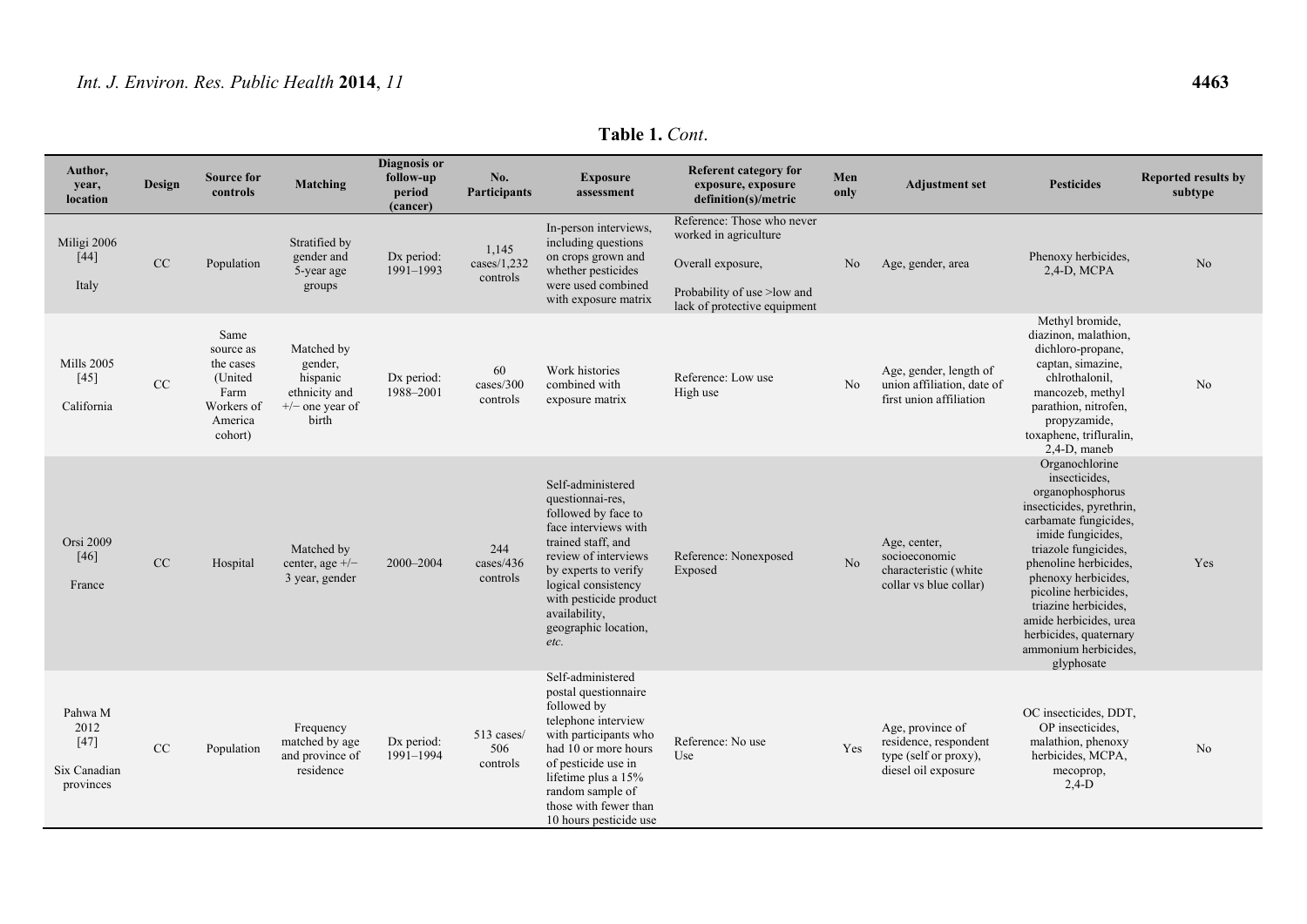| Author,<br>year,<br>location                                          | Design   | <b>Source for</b><br>controls                  | <b>Matching</b>                                                                 | <b>Diagnosis</b> or<br>follow-up<br>period<br>(cancer) | No.<br>Participants          | <b>Exposure</b><br>assessment                                                                                                                                                                                                                                                                                                  | <b>Referent category for</b><br>exposure, exposure<br>definition(s)/metric                                                      | Men<br>only    | <b>Adjustment set</b>                                                                                                                                           | <b>Pesticides</b>                                                                             | <b>Reported results by</b><br>subtype |
|-----------------------------------------------------------------------|----------|------------------------------------------------|---------------------------------------------------------------------------------|--------------------------------------------------------|------------------------------|--------------------------------------------------------------------------------------------------------------------------------------------------------------------------------------------------------------------------------------------------------------------------------------------------------------------------------|---------------------------------------------------------------------------------------------------------------------------------|----------------|-----------------------------------------------------------------------------------------------------------------------------------------------------------------|-----------------------------------------------------------------------------------------------|---------------------------------------|
| Pearce 1987<br>$[48]$<br>New Zealand                                  | CC       | Cancer<br>registry                             | Matched by<br>year of cancer<br>registration and<br>age $(\pm 2 \text{ years})$ | Dx period:<br>1977-1981                                | 183<br>cases/338<br>controls | Telephone interviews                                                                                                                                                                                                                                                                                                           | Reference: Nonexposed<br>Used any agricultural<br>chemical spray in a farming                                                   | Yes            | Decade of birth, type of<br>interview respondent<br>(self or relative)                                                                                          | Phenoxy herbicides                                                                            | No                                    |
| Persson 1989<br>$[49]$<br>Sweden                                      | $\rm CC$ | Population                                     | Unmatched                                                                       | Dx period:<br>1964-1986                                | 106<br>cases/275<br>controls | Self-administered<br>questionnaire                                                                                                                                                                                                                                                                                             | setting<br>Reference: Not exposed<br>Exposed                                                                                    | N <sub>0</sub> | Age, date of Dx, gender,<br>farming, exposure to<br>fresh wood, other<br>exposures associated<br>with at least a doubled<br>risk for hodgkins<br>disease or NHL | Phenoxy herbicides,<br><b>DDT</b>                                                             | N <sub>0</sub>                        |
| Persson 1993<br>$[50]$<br>Sweden                                      | CC       | Population                                     | Unmatched                                                                       | Dx period:<br>1975-1984                                | 93<br>cases/204<br>controls  | Self-administered<br>questionnaires                                                                                                                                                                                                                                                                                            | Reference: Not exposed<br>Exposed                                                                                               | No             | Age, other exposures<br>investigated with OR $\geq$ 2<br>or significantly below<br>unity and with at least 5<br>exposed subjects                                | Phenoxy herbicides,<br><b>DDT</b>                                                             | N <sub>o</sub>                        |
| Purdue 2007<br>$[51]$<br>Iowa and<br>North<br>Carolina,<br><b>USA</b> | C(AHS)   | <b>NA</b>                                      | <b>NA</b>                                                                       | 1993-2002                                              | 51,011                       | Self-administered<br>questionnaire                                                                                                                                                                                                                                                                                             | Reference 1: Never<br>use/unexposed<br>Ever use<br>Lifetime days of exposure<br>Intensity weighted lifetime<br>days of exposure | N <sub>0</sub> | Age, sate, gender,<br>education level.<br>smoking status, alcohol<br>use, family history of<br>cancer, lifetime days of<br>total pesticide<br>application       | OC insecticides.<br>aldrin, chlordane,<br>DDT, dieldrin,<br>heptachlor, lindane,<br>toxaphene | N <sub>0</sub>                        |
| Rafnsson<br>2006<br>$[52]$<br>Iceland                                 | CC       | Non-cases<br>from cohort<br>of sheep<br>owners | Unmatched                                                                       | Dx period:<br>1966-2003                                | 45<br>cases/221<br>controls  | Records of sheep owned,<br>used as a proxy measure<br>for dermal exposure<br>from sheep dipping;<br>sheep dipping used as a<br>proxy for exposure to<br>hexa-chlorocyclohexane,<br>which is a mixture of<br>different isomers<br>containing around 15%<br>lindane. $\leq 100$ sheep<br>owned was used to<br>indicate unexposed | Referent: <100 sheep<br>$\geq$ 100 sheep,<br>Categories of number of<br>sheep owned:<br>100-199 sheep.<br>200-683 sheep         | Yes            | Age                                                                                                                                                             | Hexachlorocyc-<br>lohexane                                                                    | No                                    |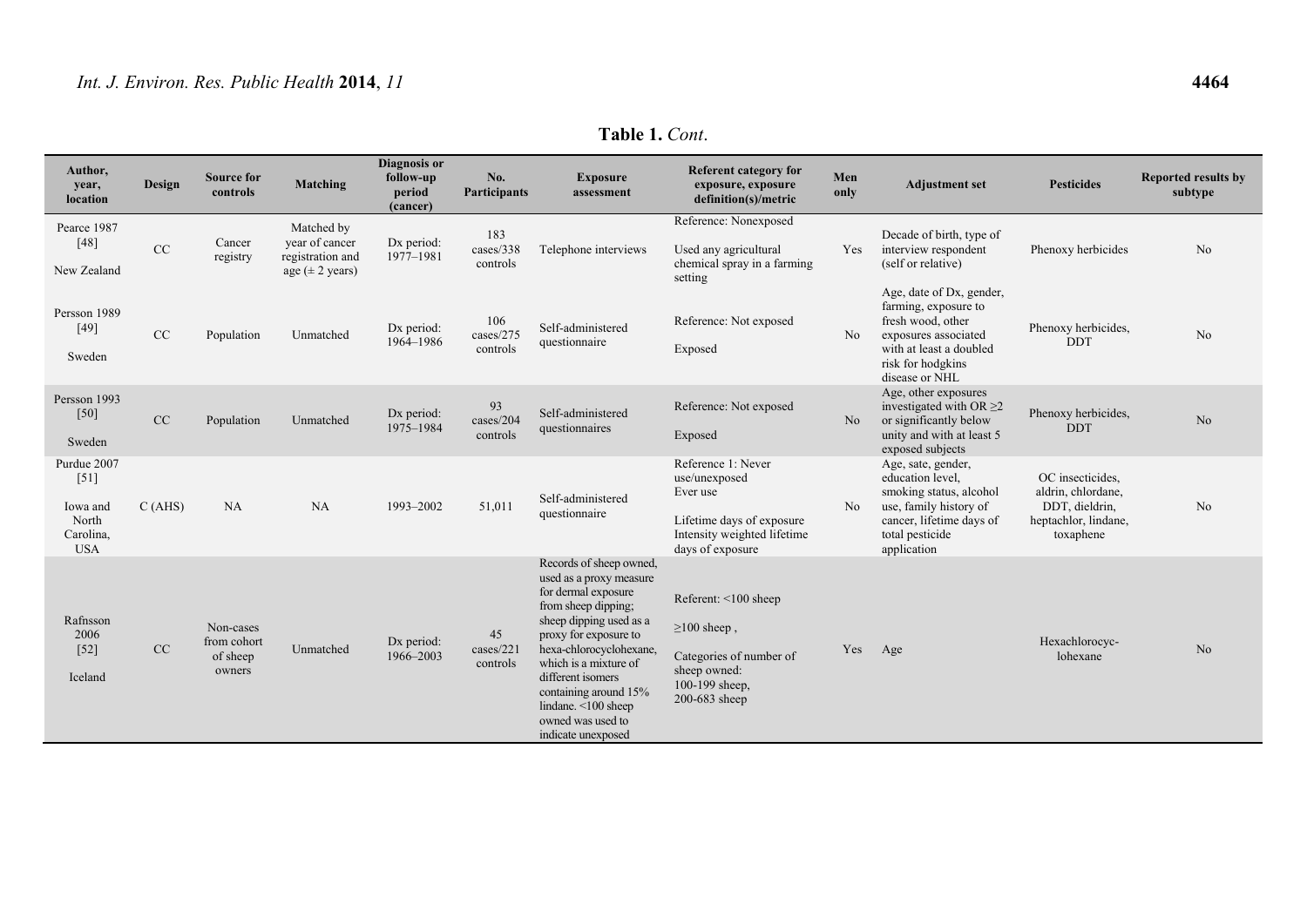| Author,<br>year,<br>location                                                           | <b>Design</b>                            | <b>Source for</b><br>controls | Matching                                                                                                                                                 | Diagnosis or<br>follow-up<br>period<br>(cancer) | No.<br><b>Participants</b>     | <b>Exposure</b><br>assessment                                                                                | <b>Referent category for</b><br>exposure, exposure<br>definition(s)/metric                                              | Men<br>only    | <b>Adjustment set</b>                                                                                                                                 | <b>Pesticides</b>                                                                                                                                                                                                                                            | <b>Reported results by</b><br>subtype |
|----------------------------------------------------------------------------------------|------------------------------------------|-------------------------------|----------------------------------------------------------------------------------------------------------------------------------------------------------|-------------------------------------------------|--------------------------------|--------------------------------------------------------------------------------------------------------------|-------------------------------------------------------------------------------------------------------------------------|----------------|-------------------------------------------------------------------------------------------------------------------------------------------------------|--------------------------------------------------------------------------------------------------------------------------------------------------------------------------------------------------------------------------------------------------------------|---------------------------------------|
| Rusiecki<br>2009<br>$[53]$<br>Iowa and<br>North<br>Carolina,<br><b>USA</b>             | C(AHS)                                   | NA                            | <b>NA</b>                                                                                                                                                | 1993-2004                                       | 49,093                         | Self-administered<br>questionnaire                                                                           | Referent: Nonexposed<br>Lifetime days of exposure<br>Intensity weighted                                                 | No             | Age, gender, race,<br>family history of cancer,<br>cigarette smoking,<br>state of residence.<br>enrollment year                                       | Permethrin                                                                                                                                                                                                                                                   | No                                    |
| Rusiecki<br>2006<br>$[54]$<br>Iowa and<br>North<br>Carolina,<br><b>USA</b>             | C(AHS)                                   | <b>NA</b>                     | <b>NA</b>                                                                                                                                                | 1993-2002                                       | 50,193                         | Self-administered<br>questionnaire                                                                           | Referent: Lowest tertile of<br>exposure<br>Lifetime days of exposure<br>Intensity weighted lifetime<br>days of exposure | N <sub>o</sub> | Age, gender, race,<br>smoking, alcohol,<br>applicator status, family<br>history of cancer, sate of<br>residence, most highly<br>correlated pesticides | Metolachlor                                                                                                                                                                                                                                                  | N <sub>o</sub>                        |
| van Bemmel<br>2008<br>$[55]$<br>Iowa and<br>North<br>Carolina,<br><b>USA</b>           | C(AHS)                                   | <b>NA</b>                     | <b>NA</b>                                                                                                                                                | 1993-2004                                       | 48,378                         | Self-administered<br>questionnaire                                                                           | Referent: No exposure<br>Lifetime days of exposure<br>Intensity weighted lifetime<br>days of exposure                   | Yes            | Age, race, smoking,<br>alcohol use, applicator<br>type, family history of<br>cancer, state of<br>residence, total days of<br>pesticide use            | <b>EPTC</b>                                                                                                                                                                                                                                                  | No                                    |
| Waddell<br>2001<br>$[56]$<br>Iowa,<br>Kansas,<br>Minnesota,<br>Nebraska,<br><b>USA</b> | Pooled<br>analysis<br>of 3 CC<br>studies | Population                    | Matched by<br>race, gender,<br>age, and vital<br>status at the<br>time of<br>interview, year<br>of death for<br>controls<br>matched to<br>deceased cases | Dx period $\frac{1}{2}$ :<br>1979-1983          | 748<br>cases/2,236<br>controls | Telephone<br>interviews (Kansas<br>and Nebraska,<br>$USA$ ), In-person<br>interviews (Iowa<br>and Minnesota) | Referent: Non-farmers<br>Ever Used<br>First used<br>Years used<br>Days/year of use<br>Protective gear                   | Yes            | Age, state of residence,<br>respondent type (proxy<br>or direct)                                                                                      | OP insecticides.<br>dichlorvos, trichlorfon,<br>dimethoate, diazinon,<br>disulfoton, ethoprop,<br>malathion, phorate,<br>terbufos, chloropyrifos,<br>coumaphos, crufomate,<br>runnel.<br>tetrachlorvinphos.<br>fensulfothion, famphur,<br>fonofos, parathion | Yes                                   |

**Table 1.** *Cont*.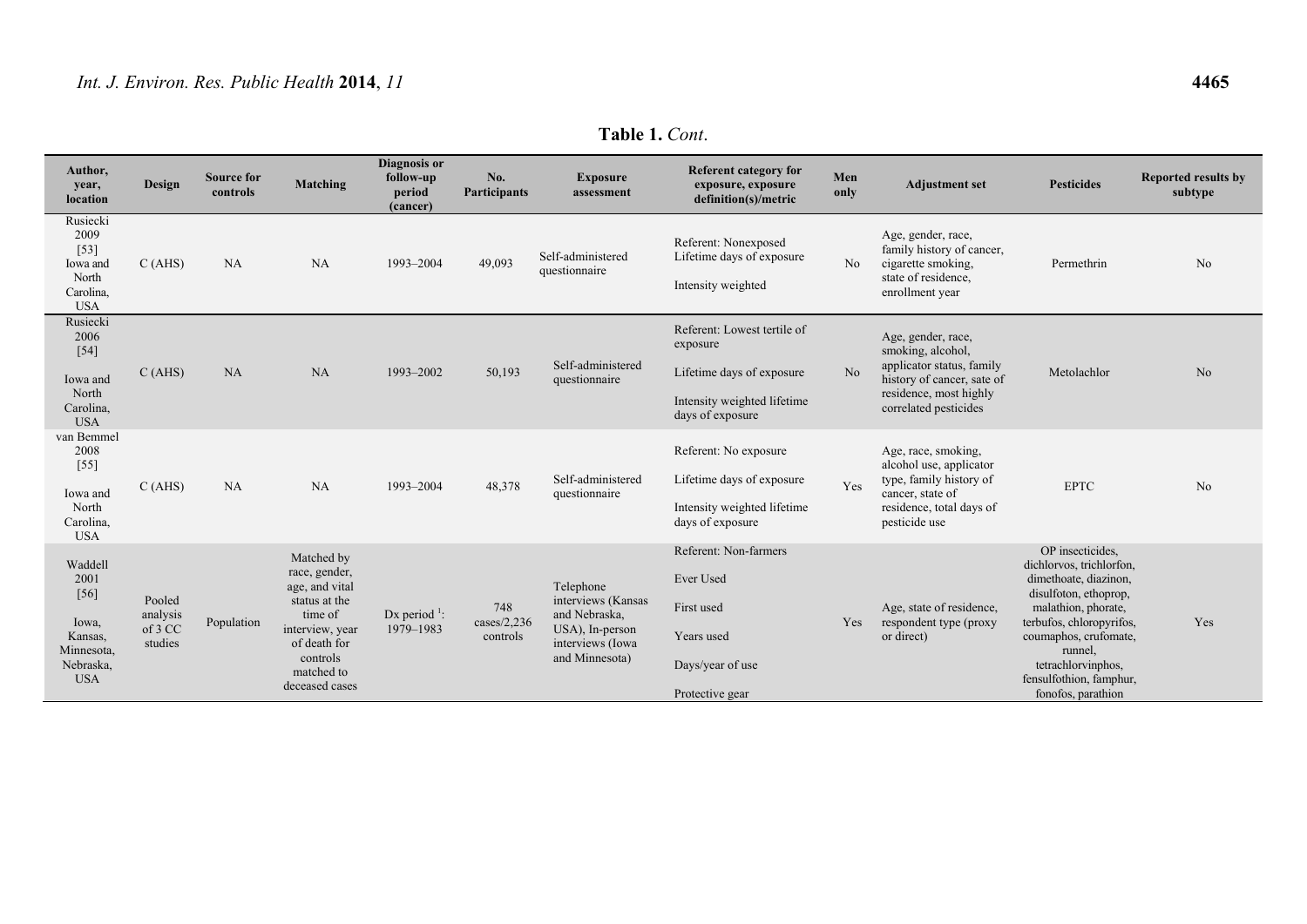| Author,<br>year,<br>location                                                     | <b>Design</b>                            | <b>Source for</b><br>controls | Matching                                                                        | <b>Diagnosis</b> or<br>follow-up<br>period<br>(cancer) | No.<br>Participants            | <b>Exposure</b><br>assessment                                                                           | <b>Referent category for</b><br>exposure, exposure<br>definition(s)/metric                                                                                                                                              | Men only | <b>Adjustment set</b> | <b>Pesticides</b>                     | <b>Reported results by</b><br>subtype |
|----------------------------------------------------------------------------------|------------------------------------------|-------------------------------|---------------------------------------------------------------------------------|--------------------------------------------------------|--------------------------------|---------------------------------------------------------------------------------------------------------|-------------------------------------------------------------------------------------------------------------------------------------------------------------------------------------------------------------------------|----------|-----------------------|---------------------------------------|---------------------------------------|
| <b>Woods 1987</b><br>$[57]$<br>Washington<br>state, USA                          | CC                                       | Population                    | Matched by<br>vital status and<br>5-year age<br>group                           | Dx period:<br>1981-1984                                | 746<br>cases/910<br>controls   | In-person interviews<br>about occupational<br>history and self-<br>reported chemical<br>exposure        | Referent: No exposure<br>Farming exposures to<br>phenoxy herbicides<br>Any exposure to DDT<br>Any exposure to chlordane<br>Estimated intensity of<br>occupational exposure to<br>phenoxy herbicides:<br>Low/medium/high | Yes      | Age                   | Phenoxy herbicides,<br>DDT, Chlordane | N <sub>o</sub>                        |
| Zahm 1990<br>$[58]$<br>Nebraska,<br><b>USA</b>                                   | CC                                       | Population                    | Matched by<br>race, gender,<br>vital status, age                                | Dx period:<br>1983-1986                                | 201<br>cases/725<br>controls   | In-person interviews<br>about agricultural<br>pesticide use                                             | Referent: Never lived or<br>worked on a farm<br>Mixed or applied<br>Days/year mixing or applying<br>Years used on a farm<br>First year of use                                                                           | Yes      | Age                   | $2,4-D$                               | No                                    |
| Zahm 1993<br>$[59]$<br>Iowa,<br>Kansas,<br>Minnesota,<br>Nebraska,<br><b>USA</b> | Pooled<br>analysis<br>of 3 CC<br>studies | Population                    | Matched by<br>race, gender,<br>age, vital status<br>at the time of<br>interview | Dx period $1$ :<br>1979-1983                           | 993<br>cases/2,918<br>controls | Telephone interviews<br>(Kansas and<br>Nebraska, USA), In-<br>person interviews<br>(Iowa and Minnesota) | Referent: Non-farmers<br>Used atrazine <sup>1</sup><br>Personally handled<br>Used but did not handle<br>Duration of use (years)<br>Days/year handled<br>Year of first use                                               | Yes      | Age, state            | Atrazine                              | Yes                                   |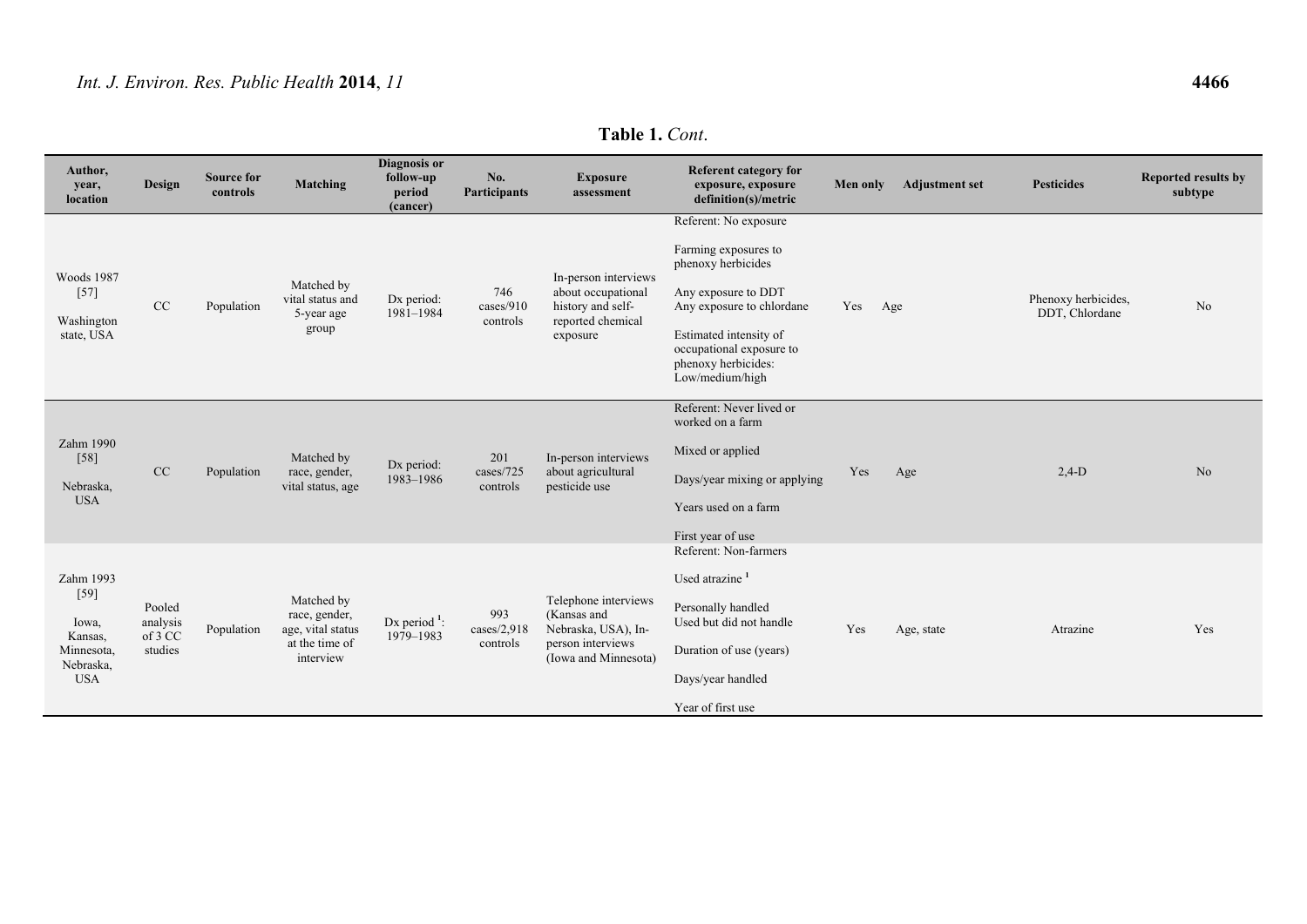| Author,<br>year,<br>location                                                  | Design                                   | Source for<br>controls | Matching                                                                       | <b>Diagnosis or</b><br>follow-up<br>period<br>(cancer) | No.<br><b>Participants</b>     | <b>Exposure</b><br>assessment                               | <b>Referent category for</b><br>exposure, exposure<br>definition(s)/metric                                      | <b>Men only</b>                    | <b>Adjustment set</b>                                                                                                                                                                       | <b>Pesticides</b>                                                                                                                                                                                                           | Reported results by<br>subtype |
|-------------------------------------------------------------------------------|------------------------------------------|------------------------|--------------------------------------------------------------------------------|--------------------------------------------------------|--------------------------------|-------------------------------------------------------------|-----------------------------------------------------------------------------------------------------------------|------------------------------------|---------------------------------------------------------------------------------------------------------------------------------------------------------------------------------------------|-----------------------------------------------------------------------------------------------------------------------------------------------------------------------------------------------------------------------------|--------------------------------|
| Zahm 1993<br>$[18]$<br>Nebraska,<br><b>USA</b>                                | <sub>CC</sub>                            | Population             | Matched by<br>race, gender,<br>vital status, and<br>age (5 year age<br>groups) | Dx period:<br>1983-1986                                | 119<br>cases/471<br>controls   | In-person interviews<br>about agricultural<br>pesticide use | Referent: women who never<br>lived or worked on a farm<br>Used on farm                                          | N <sub>0</sub><br>(women)<br>only) | Age                                                                                                                                                                                         | Phenoxy herbicides,<br>triazine herbicides, amide<br>herbicides, benzoic acid<br>herbicides, carbamate<br>herbicides, trifluralin<br>herbicides, chlorinated<br>hydrocarbons, carbamate<br>insecticides, OP<br>insecticides | N <sub>o</sub>                 |
| Zheng $2001$<br>[60]<br>Nebraska,<br>USA, Iowa<br>and<br>Minnesota,<br>Kansas | Pooled<br>analysis<br>of 3 CC<br>studies | Population             | Matched by<br>gender, age,<br>race, vital<br>status, state of<br>residence     | Dx period $1$ :<br>1979-1983                           | 985<br>cases/2,895<br>controls | In-person interviews<br>about agricultural<br>pesticide use | Referent: Non-farmers<br>Used<br>Personally handled<br>Year since first use<br>Years of use<br>Days/year of use | Yes                                | Age, type of<br>respondent<br>(proxy or direct),<br>state of<br>residence, first-<br>degree family<br>history of cancer,<br>use of hair dye,<br>use of private<br>wells, tobacco<br>smoking | Carbaryl, carbamate<br>herbicides, carbamate<br>insecticides                                                                                                                                                                | Yes                            |

**Table 1.** *Cont.* 

Notes: 2,4-D, 2,4-Dichlorophenoxyacetic acid; 2,4,5-T, 2,4,5-Trichlorophenoxyacetic acid; AHS, Agricultural Health Study; C, cohort study; CC, case-control study; DDT, dichlorodiphenyltrichloroethane;

DX, Diagnosis; EPTC, s-ethyl dipropylthiocarbamate; MCPA, 2-methyl-4-chlorophenoxyacetic acid; OC, organochlorine; OP, organophosphorus; <sup>1</sup> Diagnosis period varied by state: July 1983–June 1986 (Nebraska, USA), October 1980–September 1982 (Minnesota), March 1981-October 1983 (Iowa), 1979–1981 (Kansas).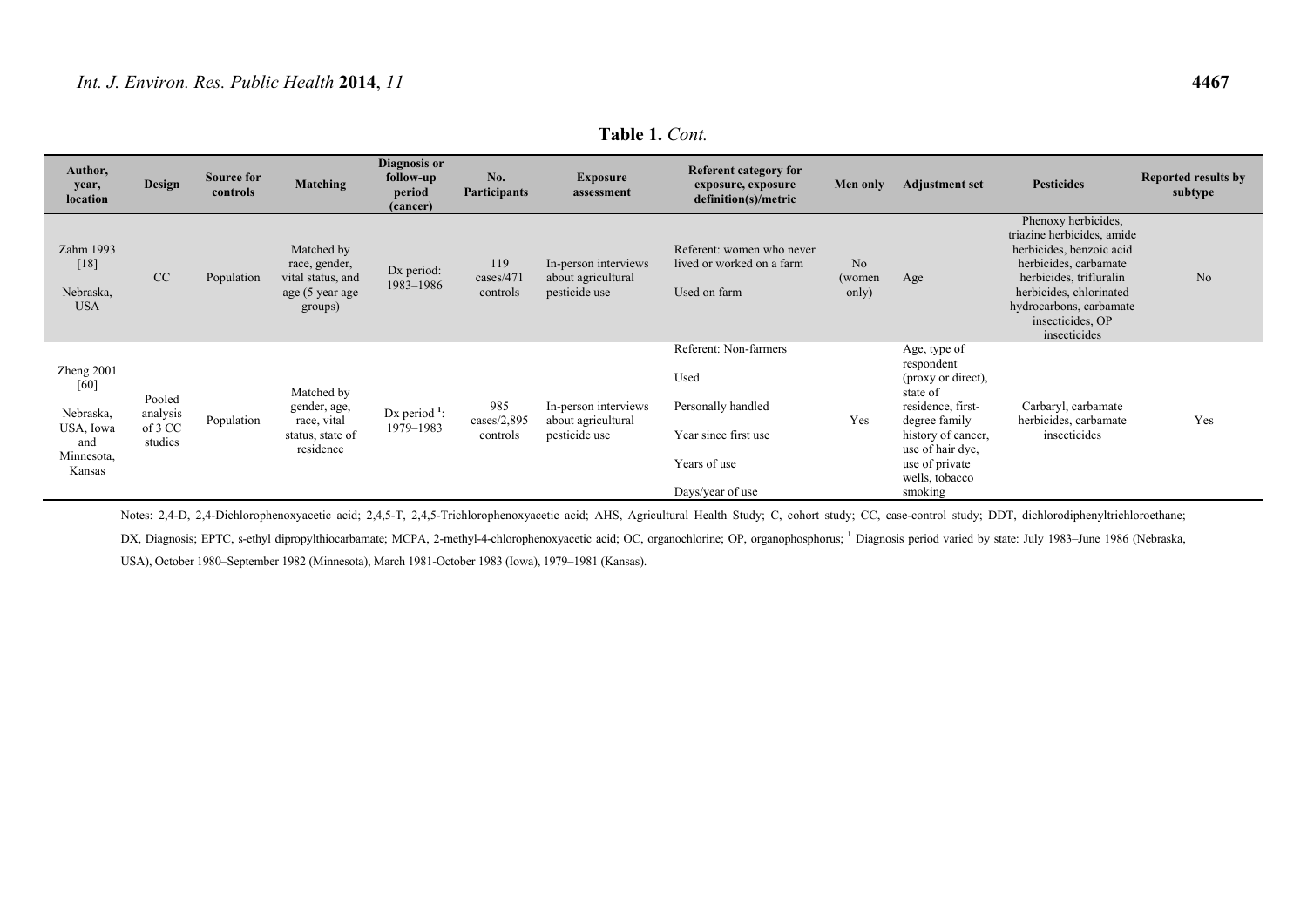#### 3.2.1. Studies Conducted in the United States

Nineteen papers [19,21,22,24–26,29,31,35,36,38–42,51,53–55] report results from analyses of data from the Agricultural Health Study, which is a prospective cohort study of licensed pesticide applicators and their spouses living in Iowa and North Carolina, USA. Enrollment began in 1993 and the study is still ongoing [61]. The number of participants included in the analyses varied due to exclusions and completeness of exposure data. The last year of follow-up was defined by the last date on which the incident cancers were identified. At enrollment, participants completed a questionnaire in which they provided historical data on exposure to pesticides. They were also given a take home questionnaire to complete. Most analyses of the Agricultural Health Study data classified active ingredient exposures using two metrics: (1) lifetime exposure days, defined as number of years of use x number of days used per year; and (2) intensity-weighted lifetime exposure days, which was defined as years of use x number of days used per year x personal protective equipment use x intensity level, which incorporates factors that modify pesticide exposure, such as mixing status, application method, equipment repair status. Four papers [31,38,39,51] also reported associations using ever/never use categories; we used these estimates in the meta-analyses.

Six papers reported results from pooled analyses of three case-control studies that were conducted by the USA National Cancer Institute [20,23,30,56,59,60], in Iowa and Minnesota, Kansas, and Nebraska. Diagnosis periods for NHL ranged from 1979 to 1986, depending upon the study. In all studies, population based controls were frequency matched to cases by race, sex, age, and vital status at the time of the interview, and lifetime exposure to pesticides was assessed via telephone interviews. Using these pooled data, De Roos *et al.* [30] examined associations of NHL with 47 active ingredients. The authors investigated pesticides for which there was exposure data from all three studies and to which at least 20 participants were exposed. They used standard logistic regression to model the association of NHL with the multiple pesticides, simultaneously. These analyses were restricted to participants with complete information on all of the pesticides. Other papers reported results from analyses of these pooled data. Baris *et al.* [20] examined associations with dichlorodiphenyltrichloroethane (DDT), Blair *et al.* [23] with lindane, Zahm *et al.* [59] with atrazine, Waddell *et al.* [56] with organophosphates, and Zheng *et al.* [60] with carbamates. We also extracted results from analyses of the individual studies. Using data from the study in Iowa and Minnesota, Cantor *et al.* [27] examined associations with multiple pesticides. In Kansas, Hoar *et al.* [34] examined associations with exposures to various herbicides. In Nebraska, Zahm *et al.* [58] examined associations with 2,4-Dichlorophenoxyacetic acid (2,4-D).

In a population based case-control study in western Washington State, USA Woods *et al*. [57], examined associations between phenoxy exposure and NHL. Controls were group matched to cases diagnosed 1981–1984, based on vital status and age. Lifetime occupational histories and self-reported pesticide chemical exposures were ascertained using in-person interviews. The authors reported exposure to phenoxy herbicides by occupational type. We extracted the result for farming exposure to phenoxy herbicides. Exposures to DDT and chlordane were reported as ever/never, but they were not stratified by occupation.

We also extracted results from a USA based case-control study nested in a cohort of primarily Hispanic members of the California farm worker labor union [45]. Cases were diagnosed 1988–2001.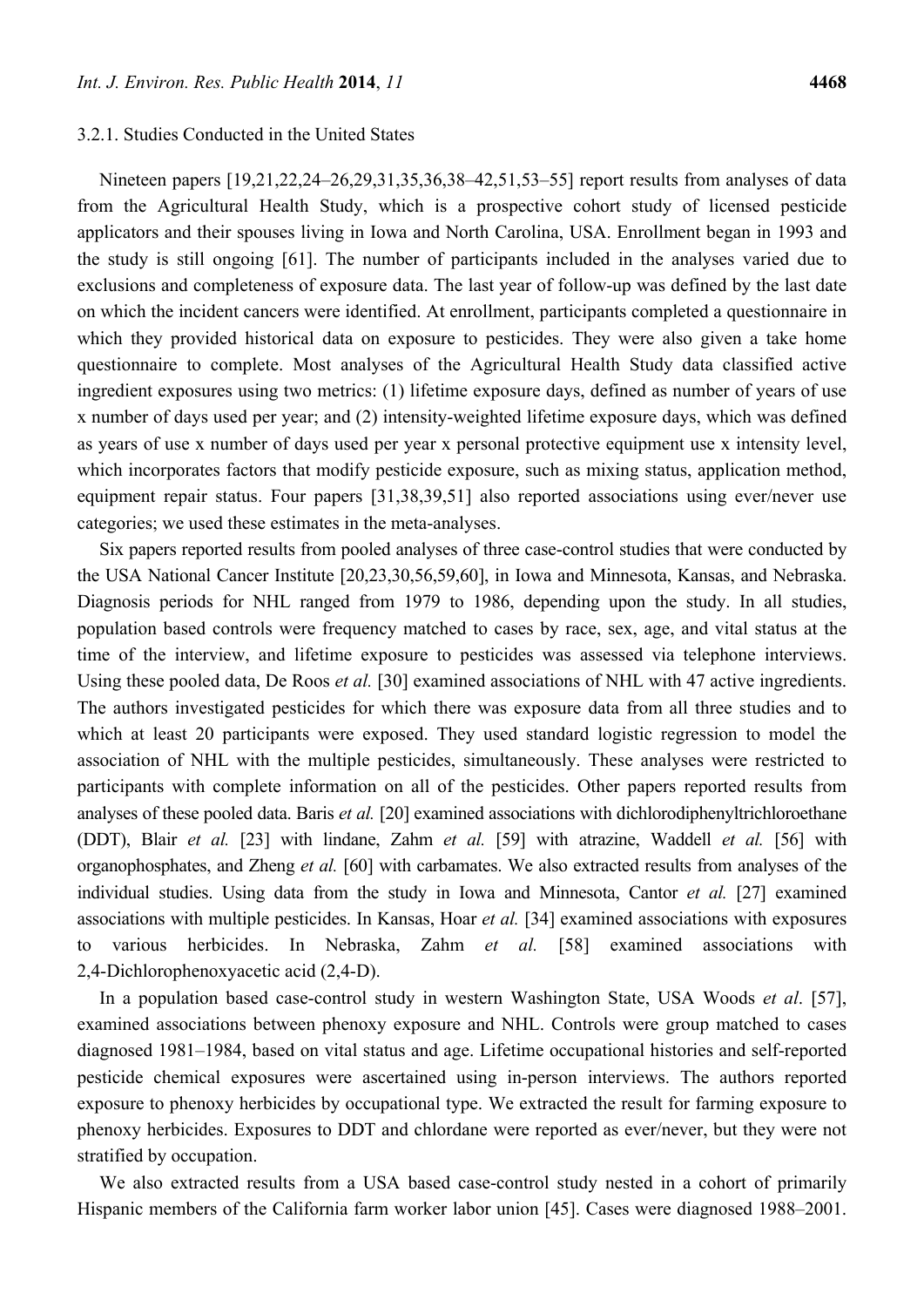Controls were selected from the same cohort as cases and matched on the basis of gender, Hispanic ethnicity, and year of birth. Pesticide exposure was defined as low *versus* high use, with the category cut-points based on the distribution of use of the top 15 pesticides. To estimate exposure, union job history data that described crops farmed in a given month/year and county was combined with data collected by the California Pesticide Databank that describes pesticides used on a crop in a given county and time period.

### 3.2.2. Canadian Studies

Two papers reported results from the Cross-Canada Study of Pesticides and Health, which was a case control study conducted in six Canadian provinces [43,47]. Population based controls were frequency matched to NHL cases, diagnosed 1991–1994, based on age and province of residence. Detailed information on specific pesticide use was ascertained by telephone interviews. The questionnaires used for this study were based on the one used in the USA National Cancer Institute led case-control studies [20,23,30,56,59,60] in Nebraska [18,58] and Kansas [34]. McDuffie *et al.* [43] and Pahwa *et al.* [47] present results from some of the same analyses with the same population. When the same analysis was reported in both papers we selected the effect estimate from the paper by Pahwa *et al.* [47] because the authors excluded four NHL cases based on pathology review that occurred subsequent to the analyses reported in McDuffie *et al.* [43].

#### 3.2.3. European Studies

Four papers [32,33,49,50] reported results from distinct case-control studies conducted in Sweden. The papers by Eriksson *et al.* [32] and Hardell *et al.* [33] reported analyses from population based case-control studies; case diagnosis periods were 1999–2002 and 1987–1992, respectively. A complete lifetime occupational and chemical exposure history was ascertained using self-administered questionnaires followed by telephone interviews when clarification was needed. The two studies by Persson *et al.* [49,50] report results from unmatched population based case-control studies; the results reported from the paper published in 1993 [50] were performed in an adjacent region of Sweden to the area represented in the earlier paper [49]. They examined the association of NHL with various occupational exposures, including phenoxy herbicides and DDT. Case diagnosis periods were 1964–1986 and 1975–1984, respectively.

We extracted results from papers that report results from analyses of data collected in France [46], Italy [44], Iceland [52], and multiple European centers that form parts of the EPILYMPH study [28]. All of these studies were case-control in design. In France [46], cases (diagnosed 2000–2004) and controls were recruited in the same hospitals. Exposure was assessed using self-administered questionnaires, followed by face-to-face interviews in which participants reported information about farms on which they worked for a minimum of six months; they reported information about location, period, crops and animals farmed, name of pesticides mixed or sprayed, duration and number of pesticide applications. Pesticide exposure was classified as possible or definite; the referent category included people never exposed to the pesticide. In the Italian study [44], cases were diagnosed from 1991 to 1993. Participants were interviewed about agricultural work, crop diseases, pesticides used to treat diseases, frequency of pesticide treatments, period of treatment, protective equipment used,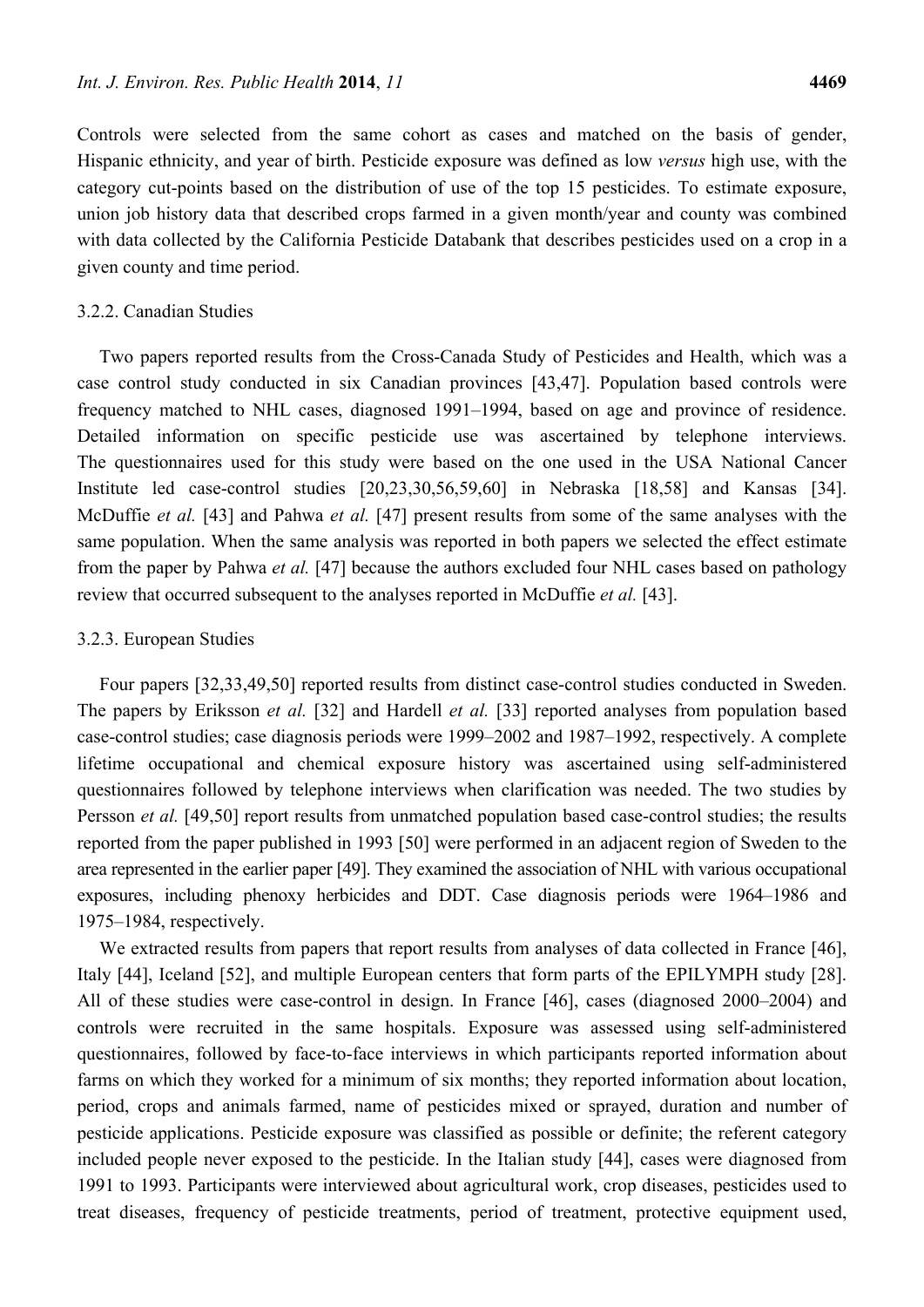means of application, and re-entry tasks. Exposure was classified into low, medium, and high probabilities of use. The Icelandic case-control study [52] was nested in a cohort of male sheep owners. The authors included cases diagnosed 1966–2003. Paper records on sheep dipping in hexachlorocyclohexane, an organochlorine insecticide that contains lindane, were used as a proxy measure for exposure; records were available for the period 1962–1980. Number of sheep owned was used as a surrogate measure for exposure. In the EPILYMPH study [28], in-person interviews were conducted to ascertain detailed job histories, including information about farm size, crops farmed, pests treated, types and frequency of pesticides used, protective equipment, and re-entry tasks. Industrial hygienists classified pesticide exposure as possible, probable, or certain. In analysis, contrasts were made between high confidence of ever lifetime exposure *versus* never exposure, and any level of confidence of ever exposure *versus* never exposure.

### 3.2.4. Studies from Australia and New Zealand

Only two papers reported results from analyses of studies conducted outside of North America and Europe. Pearce *et al.* [48] reported analyses of data from a New Zealand based case-control study of agricultural exposures. Cases were diagnosed 1977–1981. Telephone interviews were used to ascertain lifetime occupational history and work with chemicals (phenoxy herbicides). In analysis, Pearce *et al.* [48] stratified phenoxy herbicide exposure by occupation (farming, forestry, railway work, *etc.*). We extracted the estimate of association with any phenoxy herbicide exposure in farming occupations. In Australia [62], Fritschi *et al.* enrolled incident NHL cases diagnosed between 2000 and 2001. They matched controls to cases based on age, gender, and region of residence. In structured telephone interviews, participants provided occupational histories. Occupational hygienists reviewed the responses to these questions and, with the help of a pesticide crop matrix, assigned likelihood of exposure to pesticides (probable, possible, no exposure), level of exposure, and frequency of exposure. These assignments were combined to classify participants' lifetime amount of exposure (substantial, meaning the person was probably exposed to the substance at a medium or high level for more than five 8-h days per year for a combined total of five years, nonsubstantial, or none).

### 3.2.5. Gender

Nineteen of the papers reported results from analyses that were restricted to men only [20,21,23,27–30,33,34,43,47,48,52,55–60]. One paper reported results from an analysis that was restricted to women [18]. The other papers reported results from analyses of study populations with men and women; in the analytic models reported in these papers, gender was treated as a confounder.

### 3.2.6. Covariates

In all papers, age was included in models to adjust for potential confounding. Location (state of residence, study center) was also a common adjustment factor. Other variables that were included in models as covariates were race, smoking status, alcohol consumption, correlated pesticides, education level, year of study enrollment, family history of cancer (all cancers or lympho-hematopoetic),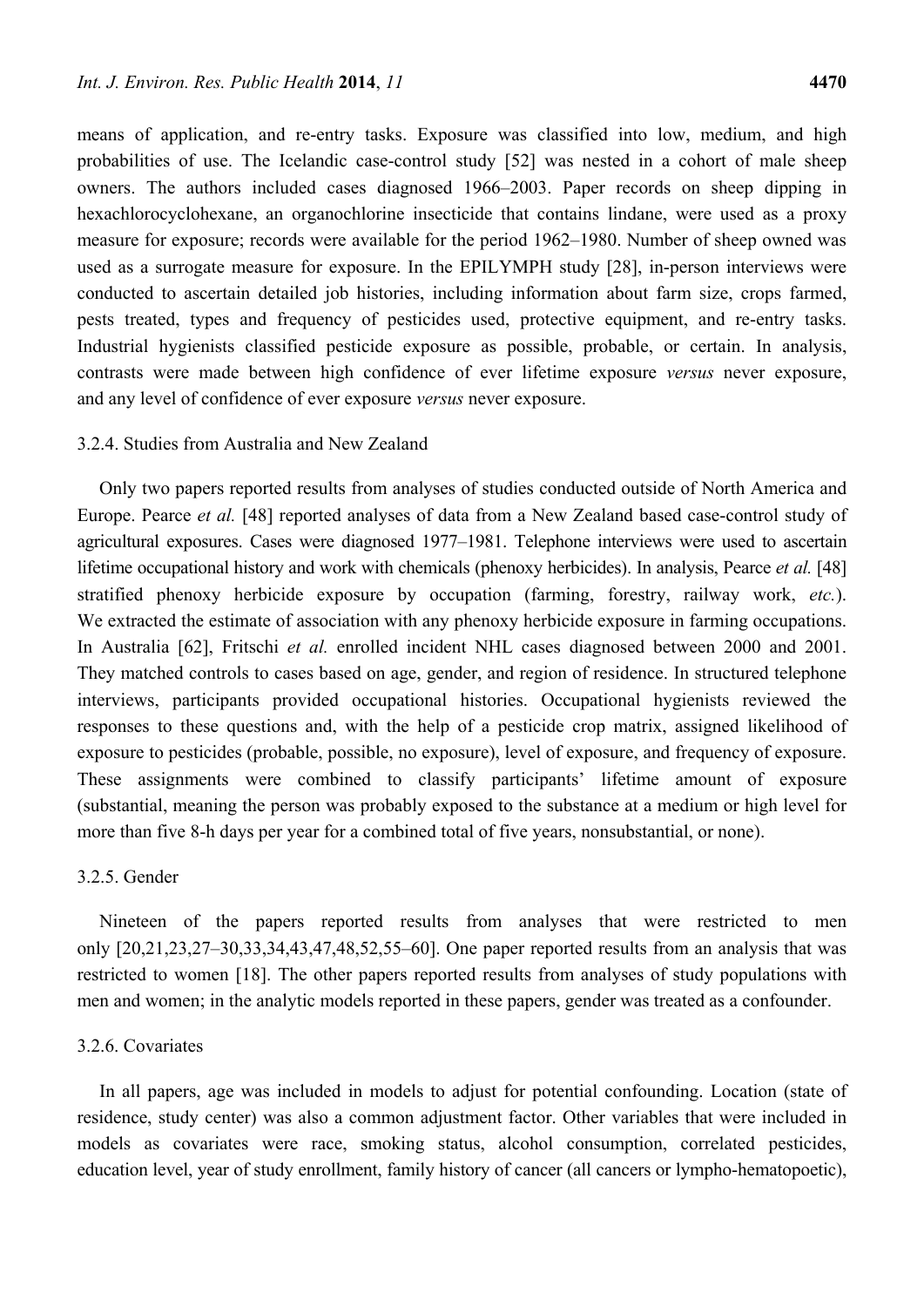other environmental risk factors for NHL (e.g., gasoline exposure), and type of respondent to the interview used for exposure assessment (direct or proxy).

### 3.2.7. Reference Groups

In the majority of papers reviewed, the reference group contained farmers and non-farmers who were not exposed to the pesticide. However, there were exceptions to this, either because of study design or analytic decisions.

By design, all participants in the Agricultural Health Study were either pesticide applicators or spouses of applicators. Most of the analyses from this cohort contrasted exposed participants with two different referent groups: (1) participants with no exposure to the pesticide; and (2) participants in the lowest category of exposure. Similarly, all of the participants in the California based study reported in Mills *et al.* [45] were farm workers. The referent group in this analysis consisted of those with estimated low use of the pesticide being analyzed. Both cases and controls in the Icelandic study on which Rafnsson *et al.* [52] reported were sheep owners; people who owned <100 sheep made up the reference group.

By contrast, in some papers, the authors defined the reference group as those who neither worked nor lived on a farm. Miligi *et al.* [44] defined the referent group as participants who never worked in agriculture. Similarly, in papers reporting analyses of the case-control studies in Iowa, Minnesota, Nebraska, and Kansas, the referent group was defined as participants who never worked or lived on a farm. The exception to this was the paper by De Roos *et al.* [30]; the authors used pooled data from these case-control studies but defined the referent group as farmers and non-farmers who never used the pesticide being considered.

### 3.2.8. Exposure Period and Definition

Pesticide exposure periods and definitions varied, also. For the most part, papers investigated associations of NHL with ever lifetime pesticide exposure. However, some were more specific in their definition, and not all papers used the ever lifetime exposure metric.

In the cohort of California based union farm workers, Mills *et al.* [45] assessed pesticide exposure in the two to three year decade period prior to cancer diagnosis or enrollment. In Canada, McDuffie *et al.* [43] and Pahwa *et al.* [47] defined pesticide exposure as ever *versus* never lifetime use of pesticides for at least 10 h. In Sweden, Eriksson *et al.* [32] and Hardell *et al.* [33] required participants to have worked with the pesticide for a minimum of eight hours in a day, and the pesticide exposure was required to have occurred at least one year prior to the time of diagnosis or enrollment. Persson *et al.* [49,50] only classified as exposed those participants who were exposed to the chemical for at least one year, five to 45 years prior to case diagnosis. In the Italian study described by Miligi *et al.* [44], an agricultural pesticide questionnaire was only administered to participants who had worked on a farm for at least six months; presumably, therefore, anyone who had worked with pesticides but worked on a farm for less than six months was excluded from the exposed group. In the Icelandic study that Rafnsson *et al.* [52] described, records on sheep ownership, which were used to estimate lindane exposure, were available for the period 1962–1980; however, the cancer diagnosis period was 1966–2003.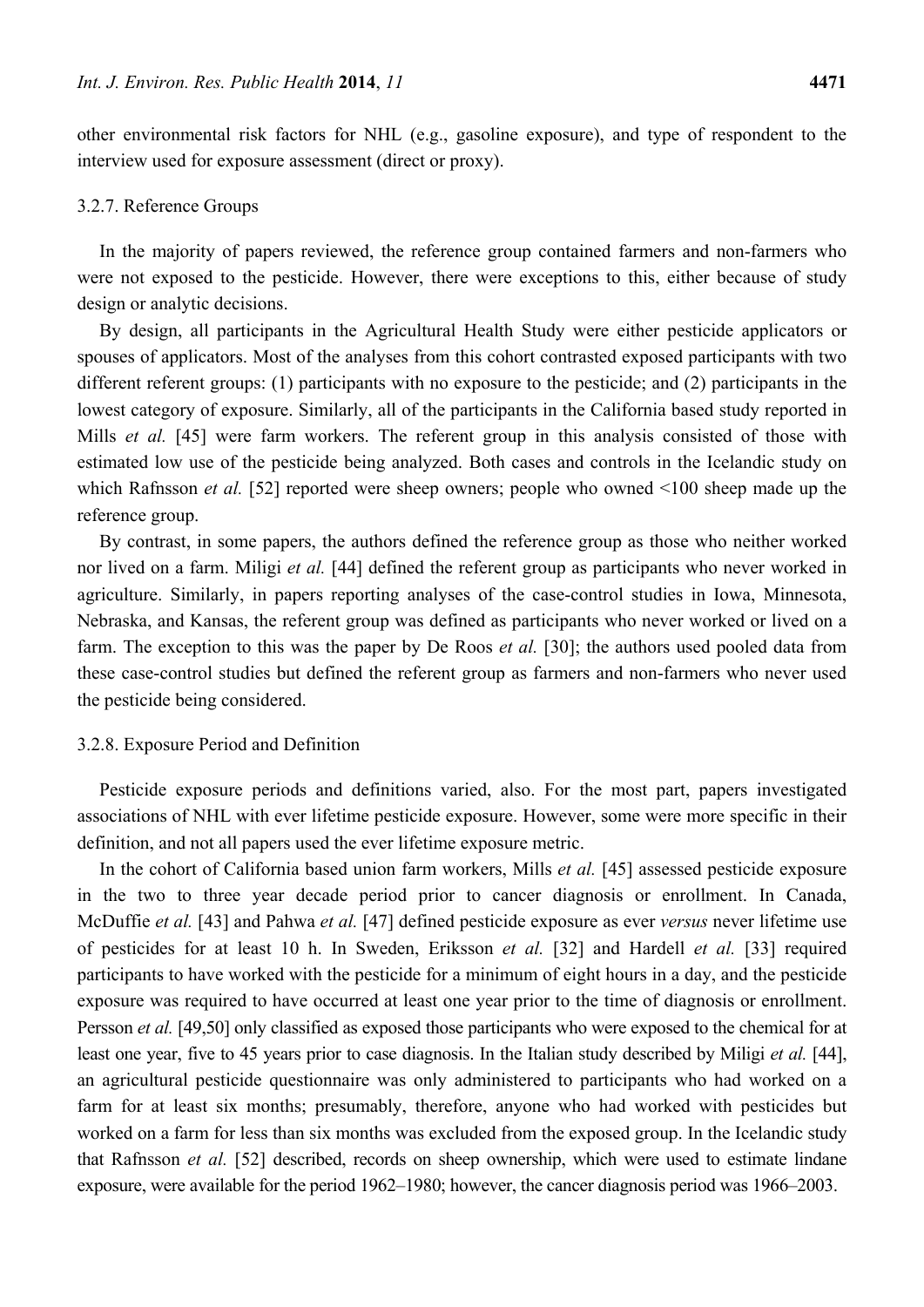#### *3.3. Individual Effect Estimates and Dose Response Relationships*

Table 2 presents effect estimates from studies in which chemical exposures were represented using multiple categories. Strong dose response relationships were generally absent; most analyses that examined associations with multiple categories of exposure derived imprecise estimates with wide confidence intervals. McDuffie *et al.* [43] and Eriksson *et al.* [32] observed increased odds of NHL in association with a greater number of days/year of glyphosate exposure. De Roos *et al.* [31] did not observe a similar relationship in analyses of Agricultural Health Study data. McDuffie *et al.* [43] observed elevated effect estimates in association with exposure to 2,4-D; however, they did not observe a dose-response relationship with days/year exposed. In analyses of Agricultural Health Study data, Lynch *et al.* [40] observed a nearly three-fold increase in the rate of NHL among those with  $\geq 26$ lifetime- and intensity-weighted exposure days to butylate, although the rate ratio comparing those with one to 25 lifetime exposure days to non-exposed applicators was close to the null.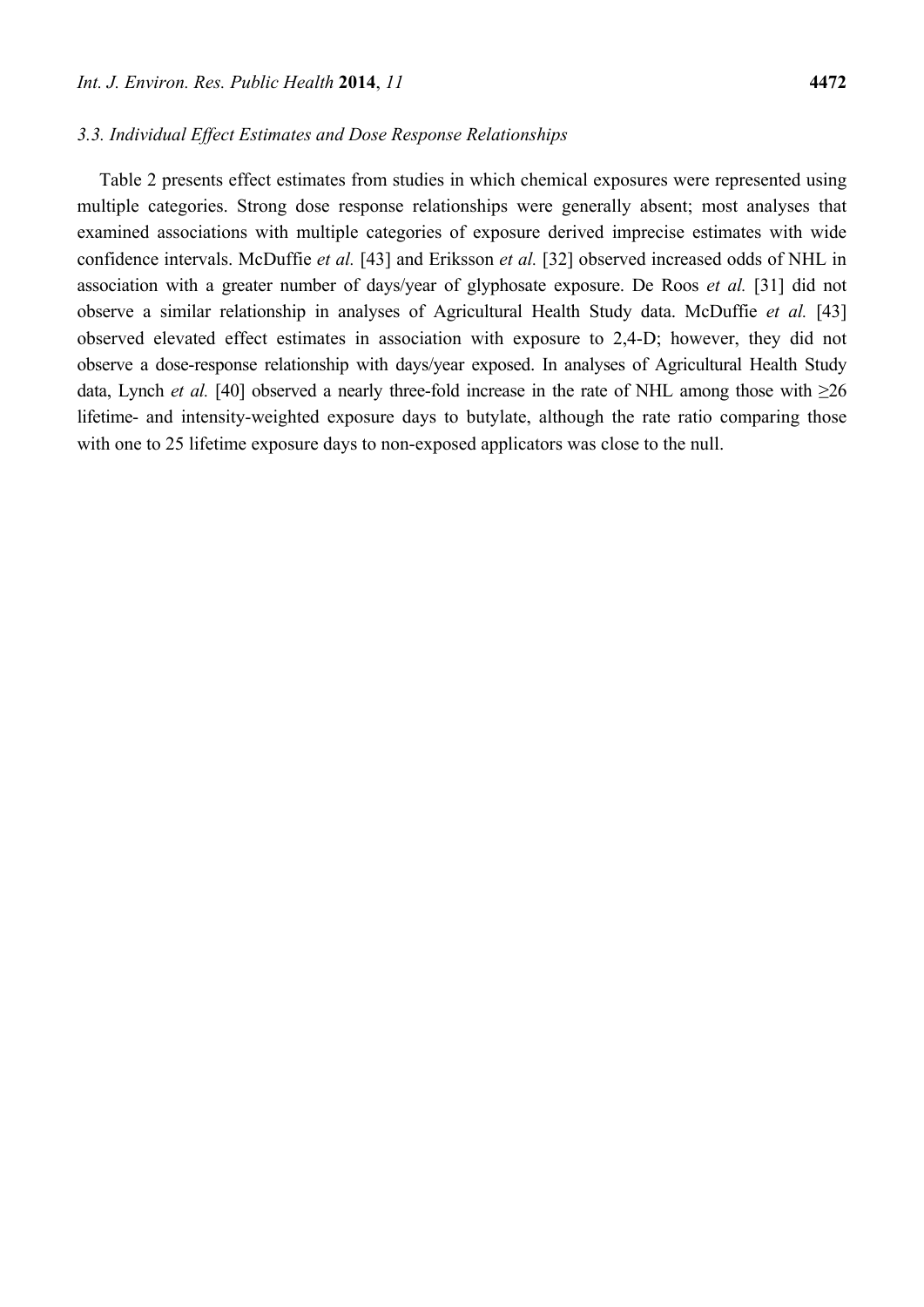| Author, date       | Pesticide   | <b>Category of exposure</b>                            | N exposed        | Effect estimate, 95% CI |
|--------------------|-------------|--------------------------------------------------------|------------------|-------------------------|
| <b>HERBICIDES</b>  |             |                                                        |                  |                         |
| Amide herbicides   |             |                                                        |                  |                         |
| Lee 2004 [39]      | Alachlor    | Lifetime exposure days <sup>1</sup>                    |                  | Rate ratio, 95% CI:     |
|                    |             | Quartile 1, 0.1-19.9                                   | $\mathfrak s$    | 1.0, Referent           |
|                    |             | Quartile 2, 20.0-56.0                                  | $\overline{4}$   | $0.6, 0.1 - 2.5$        |
|                    |             | Quartile 3, 56.1-116.0                                 | $\,8\,$          | $1.5, 0.4 - 5.4$        |
|                    |             | Quartile $4, \geq 116.1$                               | 10               | $1.1, 0.3 - 4.4$        |
|                    |             |                                                        |                  | P for trend: 0.5        |
|                    |             | Intensity weighted exposure days <sup>1</sup>          |                  |                         |
|                    |             | Quartile 1, 0.1-101.9                                  | $\sqrt{5}$       | 1.0, Referent           |
|                    |             | Quartile 2, 102.0-253.1                                | $\mathfrak{Z}$   | $0.6, 0.1 - 3.4$        |
|                    |             | Quartile 3, 253.2-710.4                                | 10               | $2.4, 0.7 - 8.8$        |
|                    |             | Quartile $4, \geq 710.5$                               | $\boldsymbol{9}$ | $1.4, 0.3 - 6.1$        |
|                    |             |                                                        |                  | P for trend: 0.4        |
| Rusiecki 2006 [54] | Metolachlor | Lifetime exposure days <sup>1</sup>                    |                  | Rate ratio, 95% CI:     |
|                    |             | Tertile $1, \leq 20$                                   | 14               | 1.0, Referent           |
|                    |             | Tertile 2, 21-56                                       | 11               | $0.8, 0.3 - 1.7$        |
|                    |             | Tertile $3, >56$                                       | 11               | $0.7, 0.3 - 1.7$        |
|                    |             |                                                        |                  | P for trend: 0.5        |
|                    |             | Intensity-weighted lifetime exposure days <sup>1</sup> |                  |                         |
|                    |             | Tertile $1, \leq 20$                                   | 13               | 1.0, Referent           |
|                    |             | Tertile 2, 21–56                                       | 10               | $0.7, 0.3 - 1.7$        |
|                    |             | Tertile $3, >56$                                       | 13               | $1.0, 0.4 - 2.7$        |
|                    |             |                                                        |                  | P for trend: 0.7        |

**Table 2.** Effect estimates from studies that investigated associations between non-Hodgkin lymphoma and herbicides, insecticide, and fungicide exposures classified using multiple categories.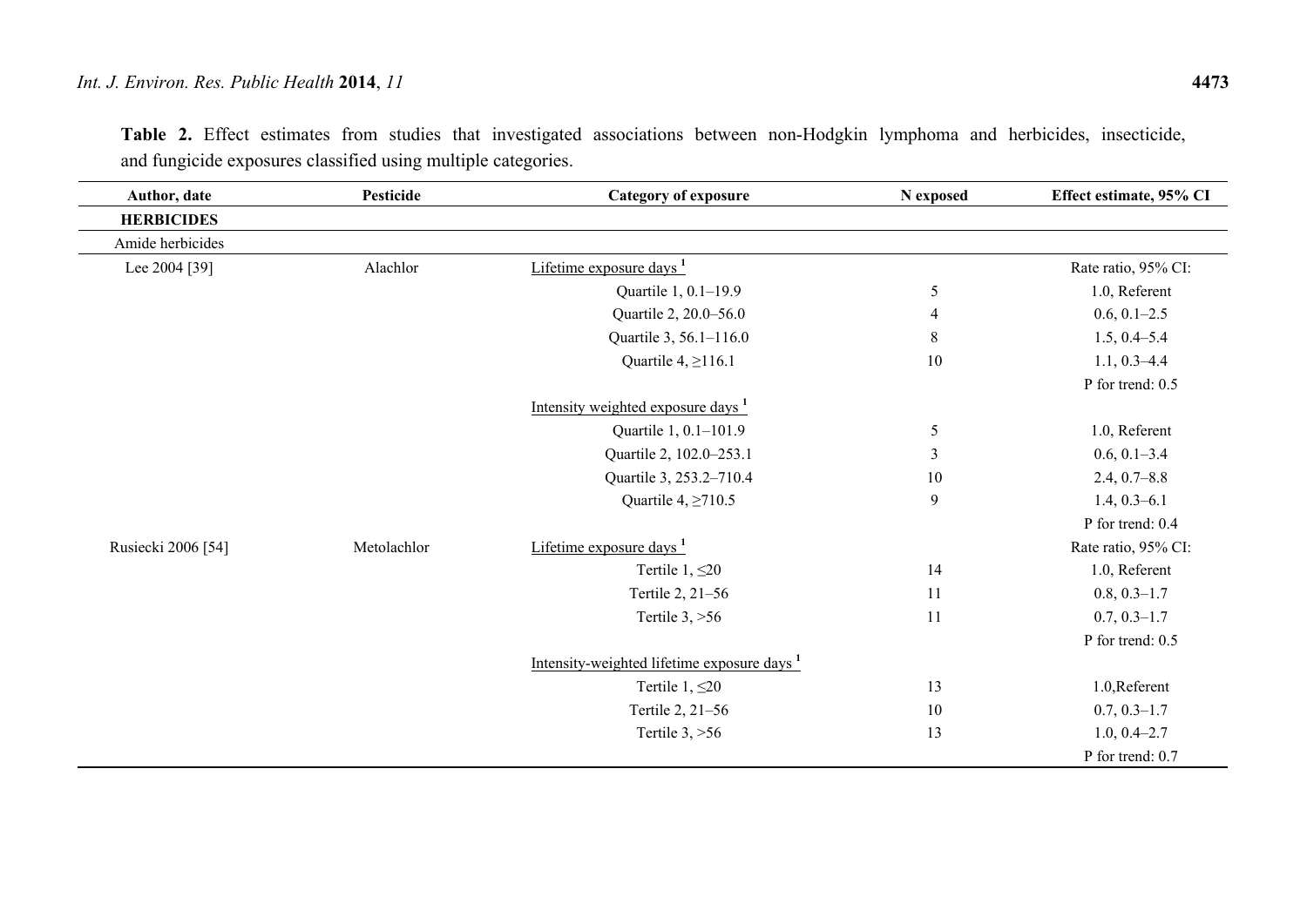| Author, date                    | Pesticide   | <b>Category of exposure</b>                   | N exposed                | Effect estimate, 95% CI |
|---------------------------------|-------------|-----------------------------------------------|--------------------------|-------------------------|
| Dinitroaniline herbicides       |             |                                               |                          |                         |
| Kang 2008 [35]                  | Trifluralin | Lifetime days of exposure <sup>2</sup>        |                          | Rate ratio, 95% CI      |
|                                 |             | Non-exposed                                   | 53                       | 1.0, referent           |
|                                 |             | Tertile1, 1-24.4                              | 17                       | $0.9, 0.5 - 1.5$        |
|                                 |             | Tertile 2, 24.5-108.4                         | 23                       | $1.0, 0.6 - 1.8$        |
|                                 |             | Tertile 3, Lower half, 108.5-224.75           | 6                        | $0.6, 0.2 - 1.4$        |
|                                 |             | Tertile 3, Upper half, >224.75                | $\overline{4}$           | $0.6, 0.2 - 1.7$        |
|                                 |             |                                               |                          | P for trend: 0.2        |
|                                 |             | Intensity weighted lifetime days <sup>2</sup> |                          |                         |
|                                 |             | Tertile 1, 0-162.1                            | 15                       | $0.7, 0.4 - 1.4$        |
|                                 |             | Tertile 2, 162.2-593                          | 20                       | $1.1, 0.8 - 2.9$        |
|                                 |             | Tertile 3, Lower half, 593.1-1176.0           | 9                        | $0.9, 0.4 - 2.0$        |
|                                 |             | Tertile 3, Upper half, $>1176.0$              | $\overline{4}$           | $0.4, 0.1 - 1.1$        |
|                                 |             |                                               |                          | P for trend: 0.1        |
| Glyphosate                      |             |                                               |                          |                         |
| McDuffie 2001 [43] <sup>3</sup> | Glyphosate  | Days/year of exposure                         |                          | OR, 95% CI:             |
|                                 |             | Unexposed                                     | 466 cases/1,373 controls | 1.0, Referent           |
|                                 |             | $>0 - \leq 2$                                 | 28 cases/97 controls     | $1.0, 0.6 - 1.6$        |
|                                 |             | >2                                            | 23 cases/36 controls     | $2.1, 1.2 - 3.7$        |
| De Roos 2005 [31] <sup>3</sup>  | Glyphosate  |                                               |                          |                         |
|                                 |             | Lifetime days of exposure $2$                 |                          | Rate ratio, 95% CI:     |
|                                 |             | Tertile 1, 1-20                               | 29                       | 1.0, Referent           |
|                                 |             | Tertile 2, 21-56                              | 15                       | $0.7, 0.4 - 1.4$        |
|                                 |             | Tertile 3, 57-2678                            | 17                       | $0.9, 0.5 - 1.6$        |
|                                 |             |                                               |                          | P for trend: 0.7        |
|                                 |             | Intensity weighted exposure days <sup>2</sup> |                          |                         |
|                                 |             | Tertile 1, 0.1-79.5                           | 24                       | 1.0, Referent           |
|                                 |             | Tertile 2, 79.6-337.1                         | 15                       | $0.6, 0.3 - 1.1$        |

**Table 2.** *Cont.*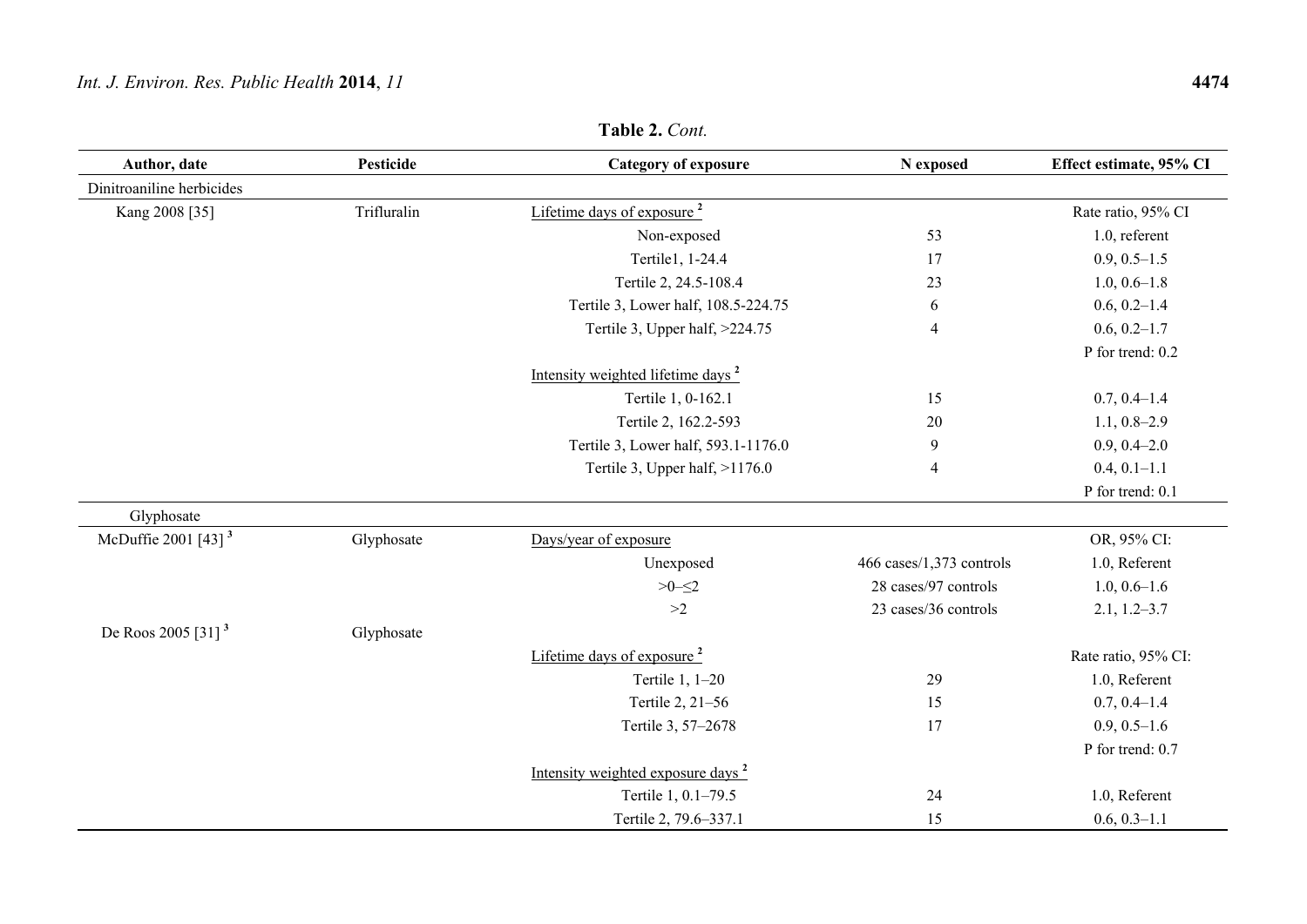| Author, date                    | Pesticide                 | <b>Category of exposure</b>                   | N exposed              | Effect estimate, 95% CI |
|---------------------------------|---------------------------|-----------------------------------------------|------------------------|-------------------------|
|                                 |                           | Tertile 3, 337.2-1,824.1                      | 22                     | $0.8, 0.5 - 1.4$        |
|                                 |                           |                                               |                        | P for trend: 1.0        |
| Eriksson 2008 [32] <sup>3</sup> | Glyphosate                |                                               |                        | OR, 95% CI:             |
|                                 |                           | Days of exposure <sup>4</sup>                 |                        |                         |
|                                 |                           | $>0$ - $\leq$ 10 days                         | 12 cases/9 controls    | $1.7, 0.7 - 4.1$        |
|                                 |                           | $>10$ days                                    | 17 cases/9 controls    | $2.4, 1.0 - 5.4$        |
| Imidazolinone herbicides        |                           |                                               |                        |                         |
| Koutros 2009 [36]               | Imazethapyr               | Intensity weighted exposure days <sup>5</sup> |                        | Rate ratio, 95% CI:     |
|                                 |                           | No exposure:                                  | 80                     | 1.0, Referent           |
|                                 |                           | Tertile 1, <54.1                              | 15                     | $1.0, 0.6 - 1.7$        |
|                                 |                           | Tertile 2, 54.1-<152.9                        | 13                     | 0.9, 0.5, 1.6           |
|                                 |                           | Tertile 3, lower half, 152.9 -< 311.9         | $\tau$                 | $0.8, 0.3 - 1.8$        |
|                                 |                           | Tertile 3, upper half, $\geq$ 311.9           | 11                     | $1.4, 0.8 - 2.7$        |
|                                 |                           |                                               |                        | P for trend: 0.4        |
| Phenoxy herbicides              |                           |                                               |                        |                         |
| Fritschi 2005 [62]              | Phenoxy herbicides, group | Degree of pesticide exposure <sup>6</sup>     |                        | OR, 95% CI:             |
|                                 |                           | None                                          | 679 cases/677 controls | 1.0, Referent           |
|                                 |                           | Nonsubstantial                                | 10 cases/14 controls   | $0.7, 0.3 - 1.7$        |
|                                 |                           | Substantial                                   | 5 cases/3 controls     | $1.8, 0.4 - 7.4$        |
| Eriksson 2008 [32] $3$          | Phenoxy herbicides, group | Days of exposure <sup>4</sup>                 |                        |                         |
|                                 |                           | $>0$ - $\leq$ 45 days                         | 32 cases/13 controls   | $2.8, 1.5 - 5.5$        |
|                                 |                           | $>45$ days                                    | 15 cases/13 controls   | $1.3, 0.6 - 2.7$        |
| Hardell 2002 [33] <sup>3</sup>  | Phenoxy herbicides, group |                                               |                        | OR, 95% CI:             |
|                                 |                           | Number of days of exposure                    |                        |                         |
|                                 |                           | Not exposed                                   | <b>NR</b>              | 1.0, Referent           |
|                                 |                           | Low                                           | <b>NR</b>              | $1.7, 1.0 - 2.7$        |
|                                 |                           | High                                          | <b>NR</b>              | $1.7, 1.0 - 2.7$        |

**Table 2.** *Cont.*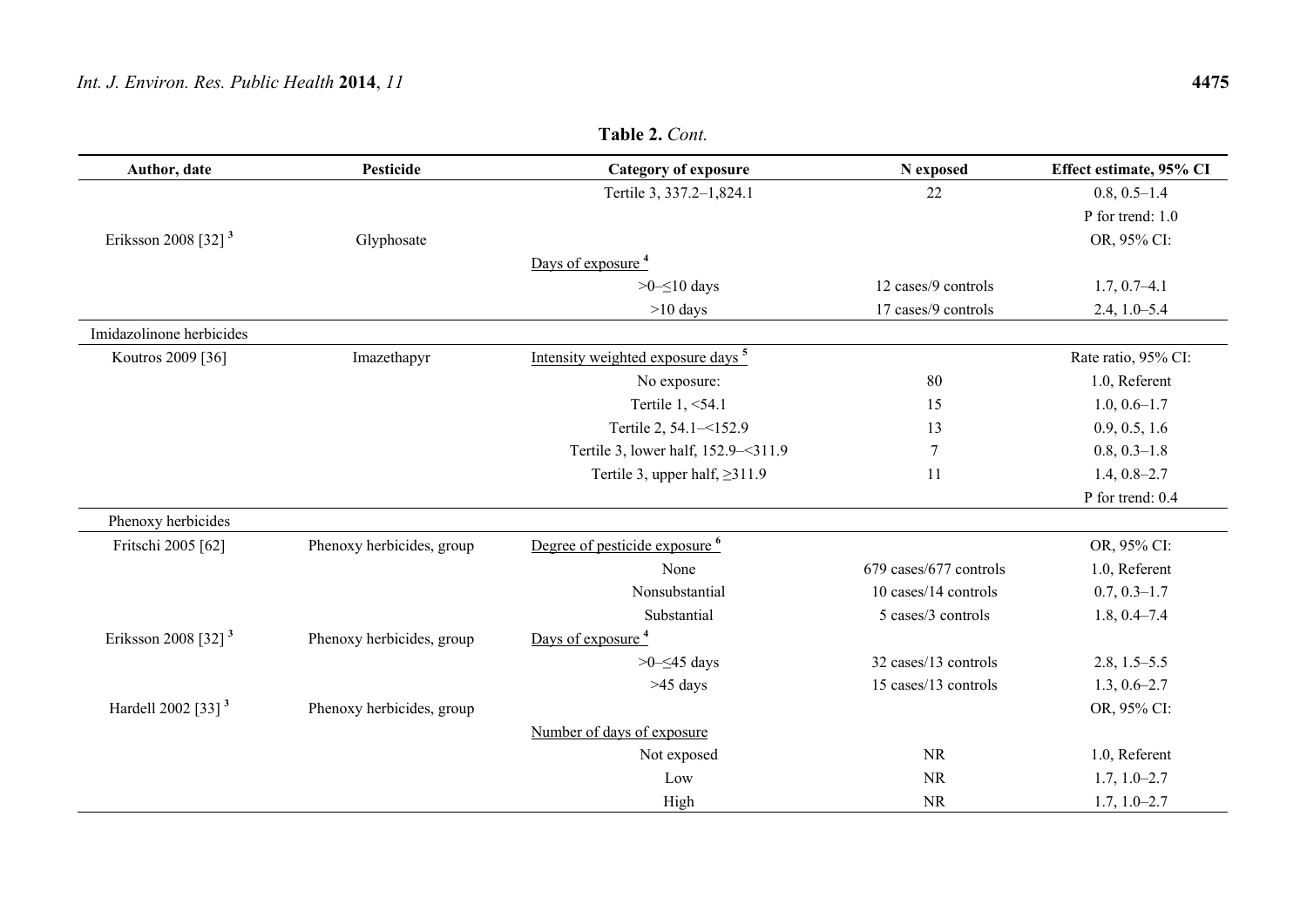| Author, date                    | Pesticide   | <b>Category of exposure</b>                | N exposed            | Effect estimate, 95% CI |
|---------------------------------|-------------|--------------------------------------------|----------------------|-------------------------|
|                                 |             | Years between first exposure and diagnosis |                      |                         |
|                                 |             | $1 - 10$                                   | $\rm NR$             |                         |
|                                 |             | $>10-20$                                   | <b>NR</b>            | $2.9, 1.1 - 7.7$        |
|                                 |             | $>20-30$                                   | <b>NR</b>            | $1.5, 0.9 - 2.8$        |
|                                 |             | $>30$                                      | <b>NR</b>            | $1.5, 0.9 - 2.4$        |
|                                 |             | Years between last exposure and diagnosis  |                      |                         |
|                                 |             | $1 - 10$                                   | NR                   | $3.2, 1.6 - 6.7$        |
|                                 |             | $>10-20$                                   | <b>NR</b>            | $2.1, 1.0 - 4.1$        |
|                                 |             | $>20-30$                                   | <b>NR</b>            | $1.0, 0.5 - 1.8$        |
|                                 |             | $>30$                                      | $\rm NR$             | $1.3, 0.6 - 2.6$        |
|                                 |             | Decade of exposure                         |                      |                         |
|                                 |             | 1940s                                      | 4 cases/6 controls   | $1.5, 0.4 - 5.2$        |
|                                 |             | 1950s                                      | 35 cases/53 controls | $1.4, 0.9 - 2.3$        |
|                                 |             | 1960s                                      | 43 cases/58 controls | $1.7, 1.1 - 2.6$        |
|                                 |             | 1970s                                      | 32 cases/33 controls | $2.4, 1.4 - 4.0$        |
|                                 |             | 1980s                                      | 16 cases/33 controls | $3.3, 1.5 - 7.1$        |
| Eriksson 2008 [32] <sup>3</sup> | <b>MCPA</b> | Days exposed $4$                           |                      |                         |
|                                 |             | $\leq 32$                                  | 15 cases/5 controls  | $3.8, 1.4 - 10.5$       |
|                                 |             | $>32$                                      | 6 cases/4 controls   | $1.7, 0.5 - 6.0$        |
| Hardell 2002 [33] <sup>3</sup>  | <b>MCPA</b> |                                            |                      | OR, 95% CI:             |
|                                 |             | Number of days of exposure                 |                      |                         |
|                                 |             | Not exposed                                | $\rm NR$             | 1.0, Referent           |
|                                 |             | Low                                        | <b>NR</b>            | $1.9, 0.8 - 4.6$        |
|                                 |             | High                                       | NR                   | $3.6, 1.5 - 9.1$        |
|                                 |             | Years between first exposure and diagnosis |                      |                         |
|                                 |             | $1 - 10$                                   | NR                   |                         |
|                                 |             | $>10-20$                                   | NR                   | $5.4, 1.6 - 21$         |

**Table 2.** *Cont.*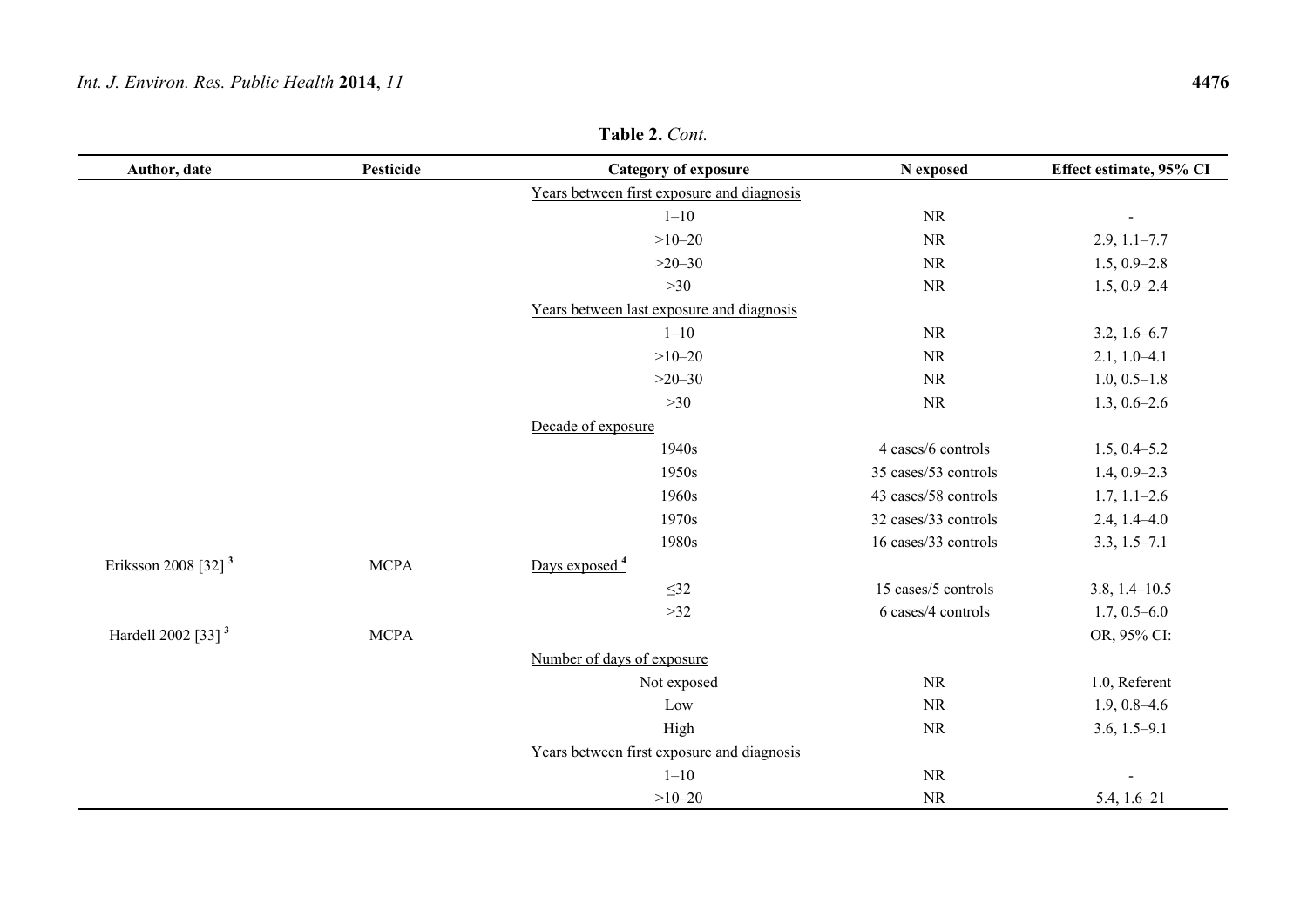| Author, date                    | Pesticide            | Category of exposure                       | N exposed                | Effect estimate, 95% CI |
|---------------------------------|----------------------|--------------------------------------------|--------------------------|-------------------------|
|                                 |                      | $>20-30$                                   | <b>NR</b>                | $0.9, 0.2 - 3.0$        |
|                                 |                      | $>30$                                      | $\rm NR$                 | $3.8, 1.5 - 10.0$       |
|                                 |                      | Years between last exposure and diagnosis  |                          |                         |
|                                 |                      | $1 - 10$                                   | <b>NR</b>                | $3.5, 1.6 - 8.0$        |
|                                 |                      | $>10-20$                                   | <b>NR</b>                | $2.3, 0.6 - 9.1$        |
|                                 |                      | $>20 - 30$                                 | <b>NR</b>                | $0.9, 0.1 - 4.4$        |
|                                 |                      | $>30$                                      | <b>NR</b>                |                         |
| McDuffie 2001 [43] <sup>3</sup> | Mecoprop             | Days/year exposed                          |                          |                         |
|                                 |                      | Unexposed                                  | 464 cases/1,425 controls | 1.0, Referent           |
|                                 |                      | $>0 - \leq 2$                              | 31 cases/48 controls     | $2.3, 1.4 - 3.7$        |
|                                 |                      | $\geq$ 2                                   | 22 cases/33 controls     | $2.1, 1.2 - 3.6$        |
| Hardell 2002 [33] <sup>3</sup>  | $2,4-D+2,4,5-T$      |                                            |                          | OR, 95% CI:             |
|                                 |                      | Number of days of exposure                 |                          |                         |
|                                 |                      | Low                                        | <b>NR</b>                | $1.9, 1.1 - 3.2$        |
|                                 |                      | High                                       | $\rm NR$                 | $1.2, 0.7-2.1$          |
|                                 |                      | Years between first exposure and diagnosis |                          |                         |
|                                 |                      | $1 - 10$                                   | NR                       |                         |
|                                 |                      | $>10-20$                                   | <b>NR</b>                | $2.9, 0.8 - 11.0$       |
|                                 |                      | $>20 - 30$                                 | <b>NR</b>                | $1.9, 1.0 - 3.5$        |
|                                 |                      | $>30$                                      | <b>NR</b>                | $1.2, 0.7-1.9$          |
|                                 |                      | Years between last exposure and diagnosis  |                          |                         |
|                                 |                      | $1 - 10$                                   | $\rm NR$                 | $4.3, 1.1 - 21.0$       |
|                                 |                      | $>10-20$                                   | <b>NR</b>                | $1.9, 0.9 - 3.8$        |
|                                 |                      | $>20 - 30$                                 | <b>NR</b>                | $0.9, 0.1 - 4.4$        |
|                                 |                      | $>30$                                      | NR                       | $1.4, 0.7 - 2.9$        |
| Eriksson 2008 [32] <sup>3</sup> | 2,4,5-T and/or 2,4-D | Days exposed <sup>4</sup>                  |                          | OR, 95% CI:             |
|                                 |                      | Non-exposed                                |                          | 1.0, Referent           |

**Table 2.** *Cont.*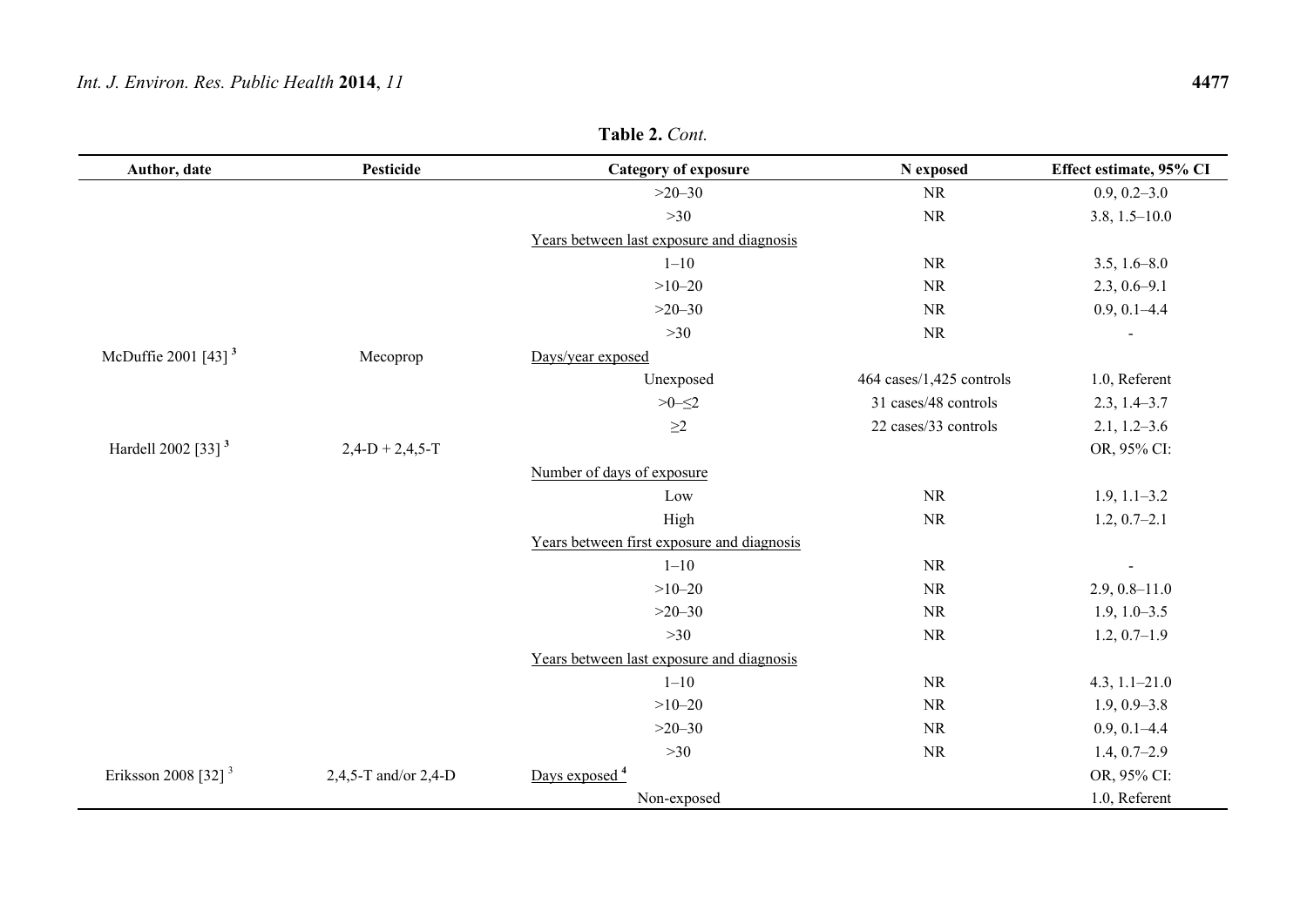| Author, date                | Pesticide | <b>Category of exposure</b>  | N exposed                | Effect estimate, 95% CI |
|-----------------------------|-----------|------------------------------|--------------------------|-------------------------|
|                             |           | $\leq$ 29                    | 21 cases/11 controls     | $2.1, 1.0 - 4.4$        |
|                             |           | $>29$                        | 12 cases/10 controls     | $1.3, 0.6 - 3.1$        |
| Zahm 1990 [58] <sup>3</sup> | $2,4-D$   |                              |                          | OR, 95% CI:             |
|                             |           | Never lived/worked on a farm | 54 cases/184 controls    | 1.0, Referent           |
|                             |           | Days/year mixing or applying |                          |                         |
|                             |           | $1 - 5$                      | 16 cases/44 controls     | $1.2, 0.6 - 2.4$        |
|                             |           | $6 - 20$                     | 12 cases/25 controls     | $1.6, 0.7 - 3.6$        |
|                             |           | $21+$                        | 3 cases/4 controls       | $3.3, 0.5 - 22.1$       |
|                             |           | Unknown                      | 12 cases/25 controls     |                         |
|                             |           |                              |                          | P for trend: 0.1        |
|                             |           | Years used on farm           |                          |                         |
|                             |           | $1 - 5$                      | 3 cases/12 controls      | $0.9, 0.2 - 3.6$        |
|                             |           | $6 - 15$                     | 11 cases/15 controls     | $2.8, 1.1 - 7.1$        |
|                             |           | $16 - 20$                    | 3 cases/18 controls      | $0.6, 0.1 - 2.1$        |
|                             |           | $21+$                        | 13 cases/33 controls     | $1.3, 0.6 - 2.7$        |
|                             |           | Unknown                      | 15 cases/29 controls     |                         |
|                             |           |                              |                          | P for trend: 0.3        |
|                             |           | First year of use            |                          |                         |
|                             |           | Prior to 1945                | 8 cases/21 controls      | $1.4, 0.5 - 3.5$        |
|                             |           | 1946-1955                    | 13 cases/39 controls     | $1.1, 0.5 - 2.3$        |
|                             |           | 1956-1965                    | 5 cases/8 controls       | $2.1, 0.6 - 7.7$        |
|                             |           | 1965-1986                    | 4 cases/12 controls      | $1.3, 0.3 - 4.9$        |
|                             |           | Unknown year                 | 13 cases/18 controls     |                         |
|                             |           |                              |                          | P for trend: 0.2        |
| McDuffie 2001 [43] $3$      | $2,4-D$   | Days/yr exposed              |                          | OR, 95% CI:             |
|                             |           | Unexposed                    | 406 cases/1,213 controls | 1.0, Referent           |
|                             |           | $>0 - \leq 2$                | 55 cases/160 controls    | $1.2, 0.8 - 1.6$        |
|                             |           | $>2-\leq5$                   | 36 cases/82 controls     | $1.4, 0.9 - 2.1$        |

**Table 2.** *Cont.*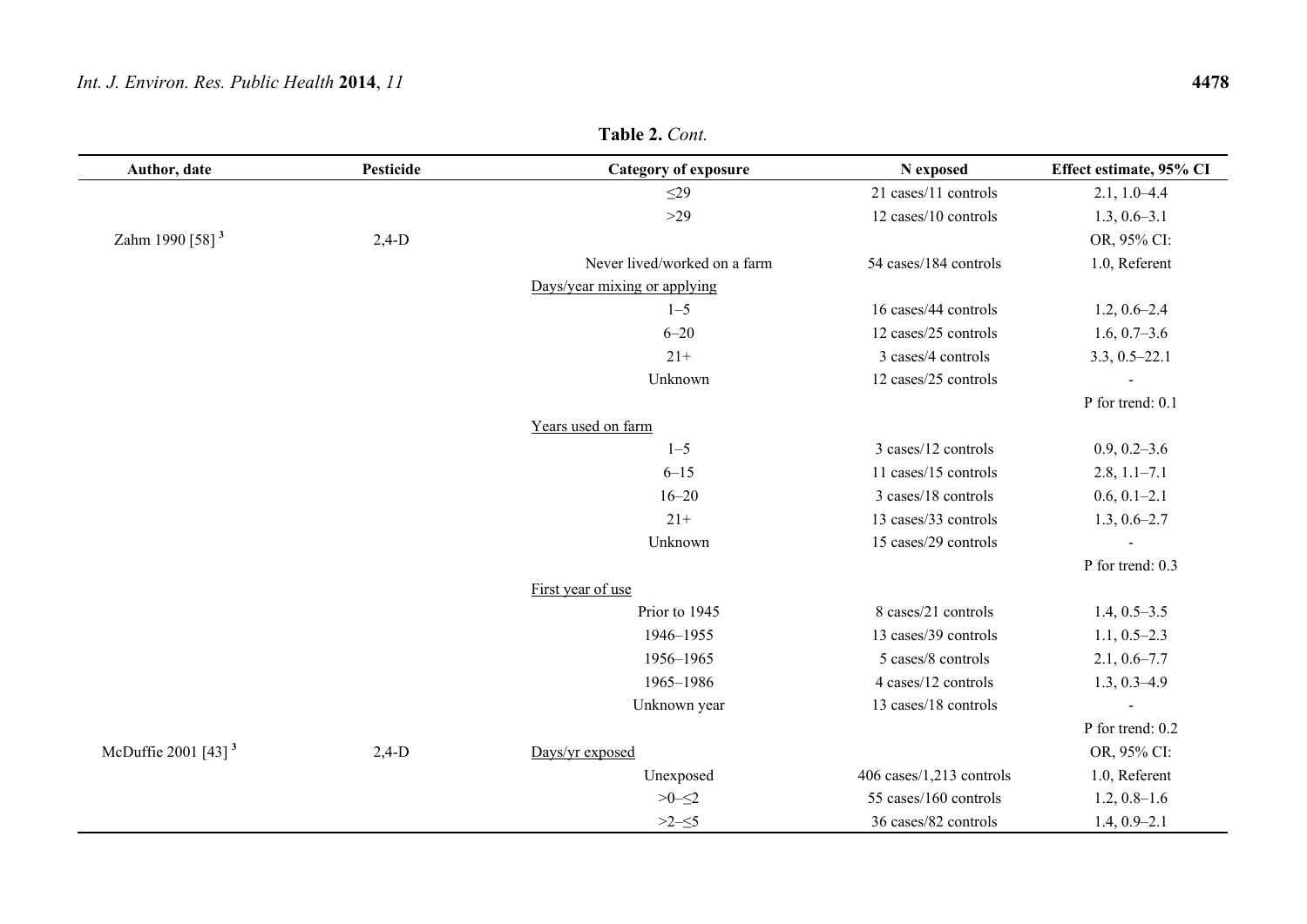| Author, date             | Pesticide   | <b>Category of exposure</b>                   | N exposed              | Effect estimate, 95% CI |
|--------------------------|-------------|-----------------------------------------------|------------------------|-------------------------|
|                          |             | $>5-5$                                        | 9 cases/20 controls    | $1.4, 0.6 - 3.2$        |
|                          |             | >7                                            | 11 cases/31 controls   | $1.2, 0.6 - 2.5$        |
| Thiocarbamate herbicides |             |                                               |                        |                         |
| Zheng 2001 [60] $3$      | Butylate    |                                               |                        | OR, 95% CI              |
|                          |             | Non-farmers                                   | 243 cases/775 controls | 1.0, Referent           |
|                          |             | Years since first use                         |                        |                         |
|                          |             | $<$ 20                                        | 34 cases/56 controls   | $1.5, 0.9 - 2.4$        |
|                          |             | $\geq$ 20                                     | 4 cases/10 controls    | $1.1, 0.3 - 3.7$        |
|                          |             | Years of use                                  |                        |                         |
|                          |             | $<$ 7                                         | 21 cases/35 controls   | $1.5, 0.9 - 2.8$        |
|                          |             | $\geq$ 7                                      | 20 cases/37 controls   | $1.5, 0.8 - 2.7$        |
|                          |             | Days/year of use                              |                        |                         |
|                          |             | $<$ 5                                         | 3 cases/5 controls     | $2.6, 0.6 - 11.1$       |
|                          |             | $\geq 5$                                      | 2 cases/2 controls     | $4.7, 0.6 - 34.5$       |
| Lynch 2009 [40]          | Butylate    | Lifetime exposure days <sup>5</sup>           |                        | Rate ratio, 95% CI:     |
|                          |             | No exposure                                   | 27                     | 1.0, Referent           |
|                          |             | Low exposure, 1-25                            | 6                      | $0.9, 0.4 - 2.0$        |
|                          |             | High exposure, $\geq 26$                      | 12                     | $2.9, 1.5 - 5.8$        |
|                          |             |                                               |                        | P for trend: 0.0        |
|                          |             | Intensity weighted exposure days <sup>5</sup> |                        |                         |
|                          |             | No exposure                                   | 27                     | 1.0, Referent           |
|                          |             | Low exposure, $1-157$                         | 5                      | $0.8, 0.3 - 2.0$        |
|                          |             | High exposure, $\geq$ 158                     | 13                     | $2.9, 1.5 - 5.5$        |
|                          |             |                                               |                        | P for trend: 0.0        |
| Van Bemmel 2008 [55]     | <b>EPTC</b> | Lifetime exposure days $5$                    |                        | Rate ratio, 95% CI:     |
|                          |             | No exposure                                   | 83                     | 1.0, Referent           |
|                          |             | Tertile 1, 1-9                                | 10                     | $1.2, 0.6 - 2.3$        |
|                          |             | Tertile 2, 10-49                              | $\overline{7}$         | $1.5, 0.7 - 3.2$        |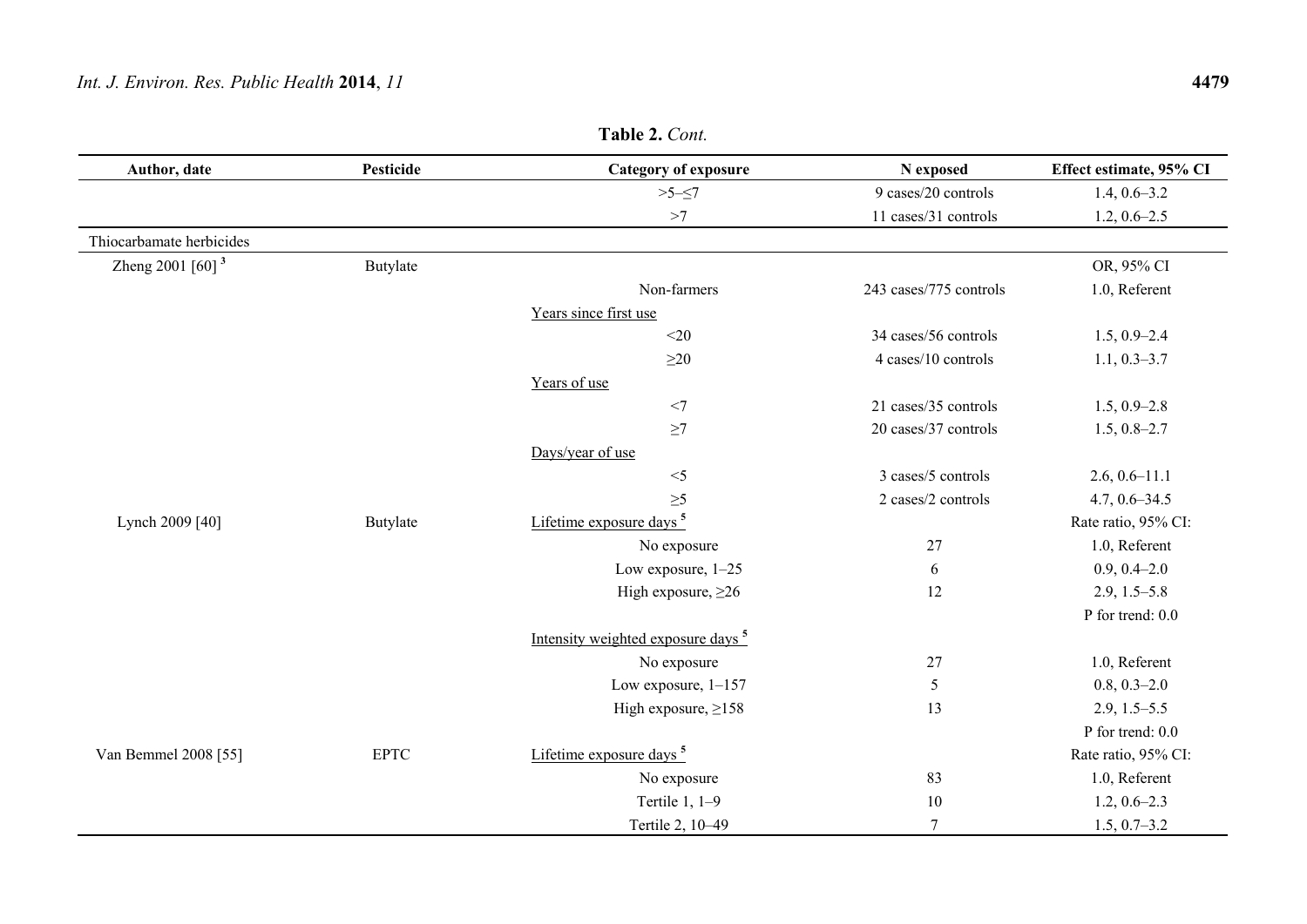| Author, date        | Pesticide         | <b>Category of exposure</b>                            | N exposed            | Effect estimate, 95% CI |
|---------------------|-------------------|--------------------------------------------------------|----------------------|-------------------------|
|                     |                   | Tertile $3, 50+$                                       | 5                    | $0.8, 0.3 - 2.0$        |
|                     |                   |                                                        |                      | P for trend:0.7         |
|                     |                   | Intensity-weighted lifetime exposure days <sup>5</sup> |                      | Rate ratio, 95% CI:     |
|                     |                   | No exposure                                            | 83                   | 1.0, Referent           |
|                     |                   | Tertile 1, 1-47                                        | $8\,$                | $1.4, 0.7 - 2.8$        |
|                     |                   | Tertile 2, 48-111                                      | $\overline{4}$       | $0.9, 0.3 - 2.5$        |
|                     |                   | Tertile 3, 112+                                        | 10                   | $1.1, 0.6 - 2.1$        |
|                     |                   |                                                        |                      | P for trend:0.9         |
| Zheng 2001 [60] $3$ | EPTC + Protectant |                                                        |                      | OR, 95% CI:             |
|                     |                   | Non-farmers:                                           |                      | 1.0, Referent           |
|                     |                   | Years since first use                                  |                      |                         |
|                     |                   | $<$ 20                                                 | 19 cases/34 controls | $1.7, 0.9 - 3.1$        |
|                     |                   | $\geq 20$                                              | 0 cases/1 control    |                         |
|                     |                   | Years of use                                           |                      |                         |
|                     |                   | $<7\,$                                                 | 15 cases/20 controls | $2.2, 1.1 - 4.4$        |
|                     |                   | $\geq$ 7                                               | 7 cases/26 controls  | $0.4 - 2.4$<br>1.0.     |
|                     |                   | Days/year of use                                       |                      |                         |
|                     |                   | $\leq$ 5                                               | 7 cases/12 controls  | $2.2, 0.8 - 5.8$        |
|                     |                   | $\geq 5$                                               | 1 case/5 controls    | $0.9, 0.1 - 7.7$        |
| Triazine herbicides |                   |                                                        |                      |                         |
| Lynch 2006 [41]     | Cyanazine         | Lifetime exposure days <sup>5</sup>                    |                      | Rate ratio, 95% CI      |
|                     |                   | Tertile 1, 1-16                                        | 9                    | 1.0, Referent           |
|                     |                   | Tertile 2, 17-56                                       | 18                   | $1.6, 0.7 - 3.5$        |
|                     |                   | Tertile $3, \geq 57$                                   | 9                    | $1.3, 0.5 - 3.4$        |
|                     |                   |                                                        |                      | P for trend: 1.0        |
|                     |                   | Intensity-weighted exposure days <sup>5</sup>          |                      |                         |
|                     |                   | Tertile 1, 1-83                                        | 10                   | 1.0, Referent           |
|                     |                   | Tertile 2, 84-314.35                                   | 12                   | $1.3, 0.6 - 3.0$        |

**Table 2.** *Cont.*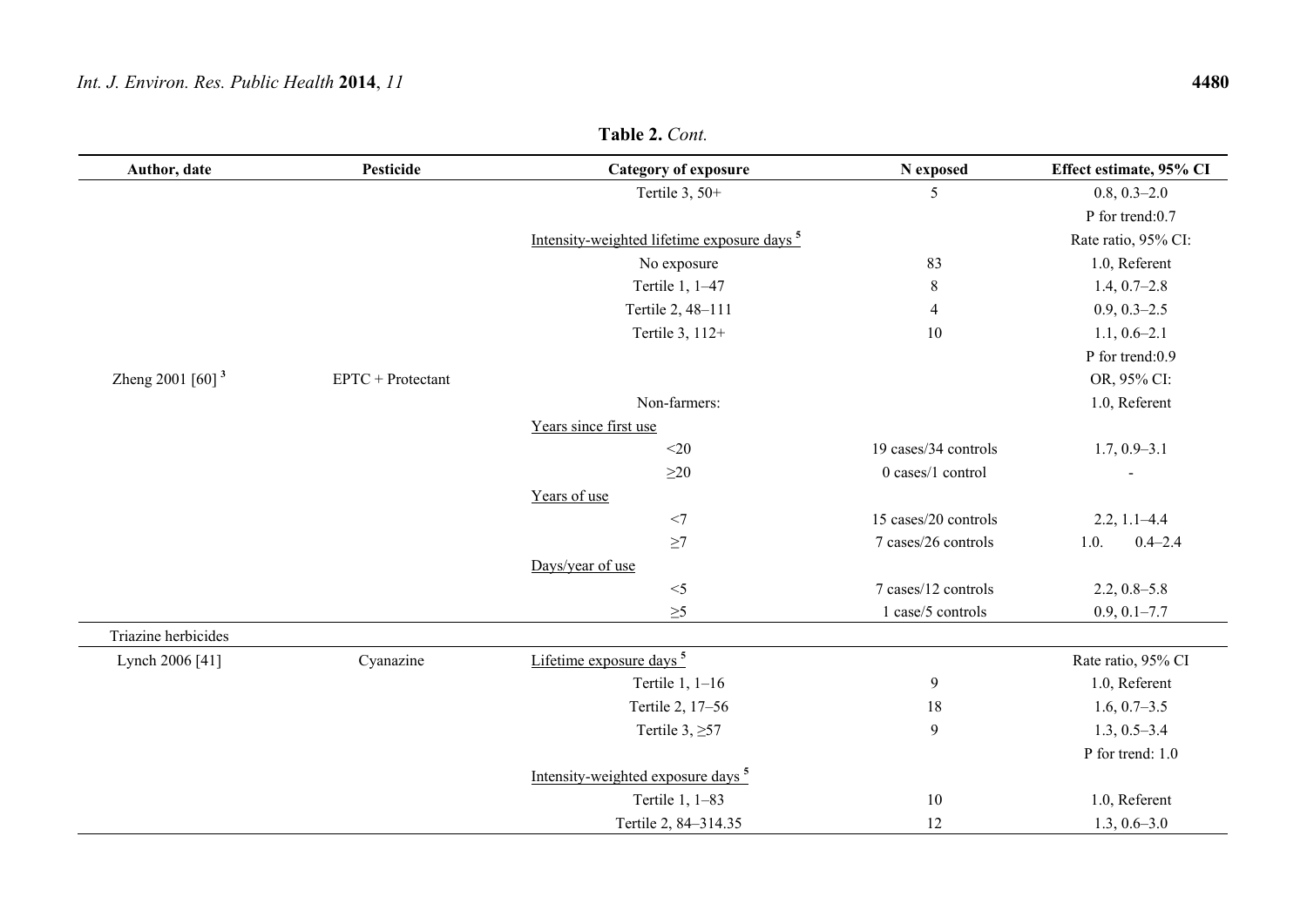| Author, date                | Pesticide | <b>Category of exposure</b>                               | N exposed               | Effect estimate, 95% CI   |
|-----------------------------|-----------|-----------------------------------------------------------|-------------------------|---------------------------|
|                             |           | Tertile $3, \geq 315.35$                                  | 13                      | $1.4, 0.6 - 3.4$          |
|                             |           |                                                           |                         | P for trend: 0.5          |
| Zahm 1993 [59] <sup>3</sup> | Atrazine  |                                                           |                         | OR (95% CI not presented) |
|                             |           | No use                                                    | 445 cases/1507 controls | 1.0, Referent             |
|                             |           | Years of use                                              |                         |                           |
|                             |           | $1 - 5$                                                   | 4 cases/14 controls     | 0.4                       |
|                             |           | $6 - 15$                                                  | 5 cases/20 controls     | 0.5                       |
|                             |           | $16 - 20$                                                 | 5 cases/8 controls      | 0.6                       |
|                             |           | $\geq$ 21                                                 | 7 cases/11 controls     | 0.8                       |
|                             |           | Days/year personally handled                              |                         |                           |
|                             |           | $1 - 5$                                                   | 7 cases/20 controls     | 0.6                       |
|                             |           | $6 - 20$                                                  | 8 cases/17 controls     | 0.7                       |
|                             |           | $\geq$ 21                                                 | 1 cases/1 control       | 1.4                       |
|                             |           | Year of first use                                         |                         |                           |
|                             |           | 1965 or prior                                             | 10 cases/35 controls    | 0.4                       |
|                             |           | 1966 or later                                             | 10 cases/18 controls    | 1.0                       |
| Beane Freeman 2011 [22]     | Atrazine  | Lifetime days of exposure <sup>5</sup>                    |                         | Rate ratio, 95% CI        |
|                             |           | Quartile $1, >0-20$                                       | 41                      | 1.0, Referent             |
|                             |           | Quartile 2, 21-56                                         | 41                      | $1.1, 0.7-1.7$            |
|                             |           | Quartile 3, >56-178.5                                     | 38                      | $0.9, 0.6 - 1.5$          |
|                             |           | Quartile 4, >178.5                                        | 32                      | $1.0, 0.6 - 1.6$          |
|                             |           |                                                           |                         | P for trend: 0.7          |
|                             |           | Intensity weighted lifetime days of exposure <sup>5</sup> |                         |                           |
|                             |           | Quartile $1, >0-20$                                       | 38                      | 1.0, Referent             |
|                             |           | Quartile 2, 21-56                                         | 45                      | $1.2, 0.8 - 1.9$          |
|                             |           | Quartile 3, >56-178.5                                     | 34                      | $0.9, 0.6 - 1.5$          |
|                             |           | Quartile 4, >178.5                                        | 34                      | $0.9, 0.6 - 1.5$          |
|                             |           |                                                           |                         | P for trend: 0.5          |

**Table 2.** *Cont.*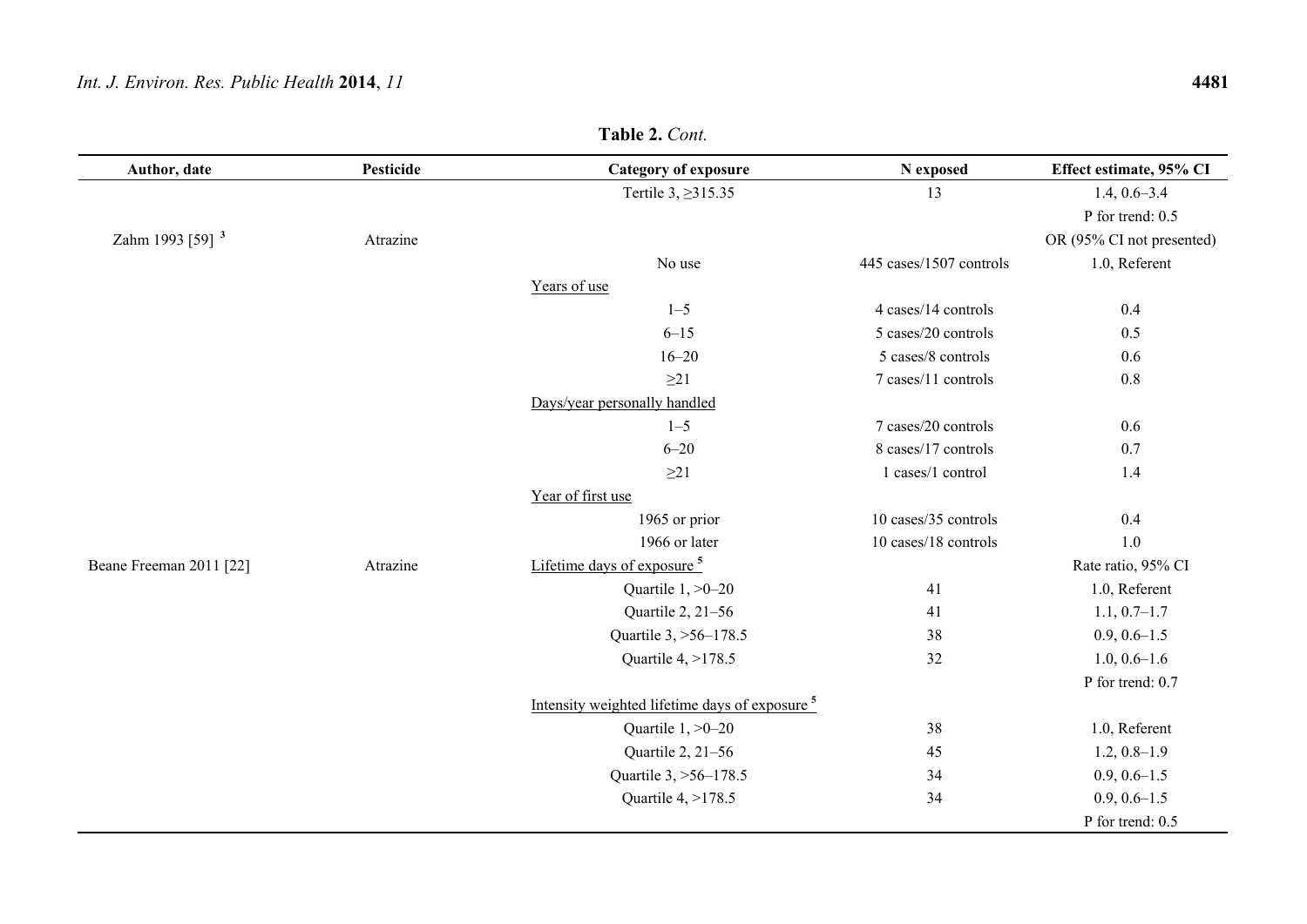| Author, date                    | Pesticide  | <b>Category of exposure</b>                            | N exposed                | Effect estimate, 95% CI |
|---------------------------------|------------|--------------------------------------------------------|--------------------------|-------------------------|
| Triazinone herbicides           |            |                                                        |                          |                         |
| Delancey 2009 [29]              | Metribuzin | Lifetime days of exposure <sup>5</sup>                 |                          | Rate ratio, 95% CI      |
|                                 |            | No exposure                                            | 39                       |                         |
|                                 |            | Tertile 1, >0-8.75                                     | 5                        | 1.0, Referent           |
|                                 |            | Tertile 2, 8.76-24.5                                   | 6                        | $2.3, 0.6 - 8.6$        |
|                                 |            | Tertile 3, >24.5                                       | $\,8\,$                  | $2.6, 0.8 - 9.1$        |
|                                 |            |                                                        |                          | P for trend: 0.1        |
|                                 |            | Intensity weighted lifetime exposure days <sup>5</sup> |                          |                         |
|                                 |            | No exposure: 0                                         | 39                       |                         |
|                                 |            | Tertile 1, >0-58.3                                     | 4                        | 1.0, Referent           |
|                                 |            | Tertile 2, >58.3-174.4                                 | 6                        | $1.4, 0.3 - 5.8$        |
|                                 |            | Tertile 3, >174.5                                      | 9                        | $2.5, 0.7 - 9.6$        |
|                                 |            |                                                        |                          | P for trend: 0.1        |
| <b>FUNGICIDES</b>               |            |                                                        |                          |                         |
| McDuffie 2001 [43] <sup>3</sup> | Captan     | Days/year exposed                                      |                          | OR, 95% CI:             |
|                                 |            | Unexposed                                              | 497 cases/1,482 controls | 1.0, Referent           |
|                                 |            | $>0 - \leq 2$                                          | 11 cases/12 controls     | $2.7, 1.2 - 6.2$        |
|                                 |            | ${>}2$                                                 | 9 cases/12 controls      | $2.8, 1.1 - 6.9$        |
| <b>INSECTICIDES</b>             |            |                                                        |                          |                         |
| Carbamate insecticides          |            |                                                        |                          |                         |
| Zheng 2001 [60] <sup>3</sup>    | Carbaryl   |                                                        |                          | OR, 95% CI:             |
|                                 |            | Non-farmers                                            | 243 cases/775 controls   | 1.0, Referent           |
|                                 |            | Years since first use                                  |                          |                         |
|                                 |            | $<$ 20                                                 | 19 cases/44 controls     | $1.1, 0.6 - 2.0$        |
|                                 |            | $\geq$ 20                                              | 14 cases/21 controls     | $1.8, 0.9 - 3.7$        |
|                                 |            | Years of use                                           |                          |                         |
|                                 |            | $<$ 7                                                  | 16 cases/36 controls     | $1.1, 0.6 - 2.1$        |
|                                 |            | $\geq$ 7                                               | 15 cases/26 controls     | $1.5, 0.8 - 3.0$        |

**Table 2.** *Cont.*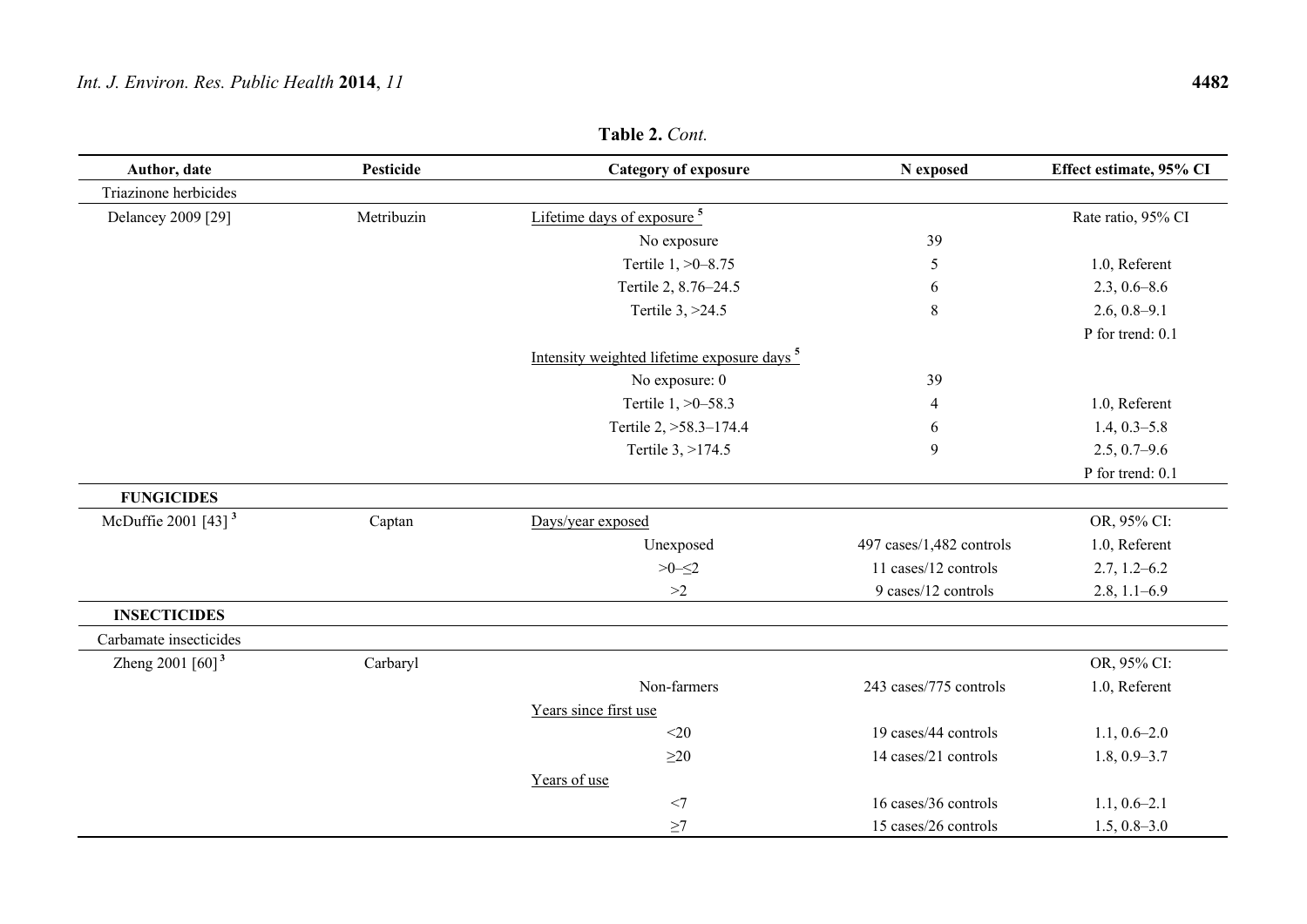| Author, date                   | Pesticide  | <b>Category of exposure</b>            | N exposed              | Effect estimate, 95% CI |
|--------------------------------|------------|----------------------------------------|------------------------|-------------------------|
|                                |            | Days/year of use                       |                        |                         |
|                                |            | $<$ 5                                  | 9 cases/14 controls    | $2.4, 1.0 - 5.9$        |
|                                |            | $\geq 5$                               | 2 cases/4 controls     | $1.8, 0.3 - 10.0$       |
| Mahajan 2007 [42]              | Carbaryl   | Lifetime days of exposure $2$          |                        | Rate ratio, 95% CI      |
|                                |            | No exposure                            | 23                     | 1.0, Referent           |
|                                |            | Tertile 1, 1-9                         | $\sqrt{5}$             | $0.7, 0.2 - 1.8$        |
|                                |            | Tertile 2, 10-56                       | $\,8\,$                | $1.2, 0.5 - 3.0$        |
|                                |            | Tertile $3, >56$                       | 10                     | $1.7, 0.6 - 4.5$        |
|                                |            |                                        |                        | P for trend: 0.3        |
| Zheng 2001 $[60]$ <sup>3</sup> | Carbofuran |                                        |                        | OR, 95% CI:             |
|                                |            | Nonfarmers                             | 243 cases/775 controls | 1.0, Referent           |
|                                |            | Years since first use                  |                        |                         |
|                                |            | $<$ 20                                 | 32 cases/63 controls   | $1.3, 0.8 - 2.1$        |
|                                |            | $\geq$ 20                              | 15 cases/30 controls   | $1.6, 0.8 - 3.1$        |
|                                |            | Years of use                           |                        |                         |
|                                |            | $<7\,$                                 | 30 cases/48 controls   | $1.7, 1.0 - 2.9$        |
|                                |            | $\geq$ 7                               | 24 cases/47 controls   | $1.4, 0.8 - 2.4$        |
|                                |            | Days/year of use                       |                        |                         |
|                                |            | $<$ 5                                  | 9 cases/15 controls    | $2.7, 1.1 - 6.4$        |
|                                |            | $\geq 5$                               | 12 cases/16 controls   | $3.1, 1.4 - 6.8$        |
| Bonner 2005 [25]               | Carbofuran | Lifetime days of exposure <sup>2</sup> |                        | Rate ratio, 95% CI      |
|                                |            | No exposure                            | 44                     | 1.0, Referent           |
|                                |            | Tertile 1, 1-9                         | 6                      | $0.8, 0.3 - 1.9$        |
|                                |            | Tertile 2, 10-56                       | $\overline{7}$         | $1.3, 0.6 - 2.9$        |
|                                |            | Tertile $3, >56$                       | $\overline{7}$         | $1.4, 0.6 - 3.3$        |
|                                |            |                                        |                        | P for trend: 0.4        |

**Table 2.** *Cont.*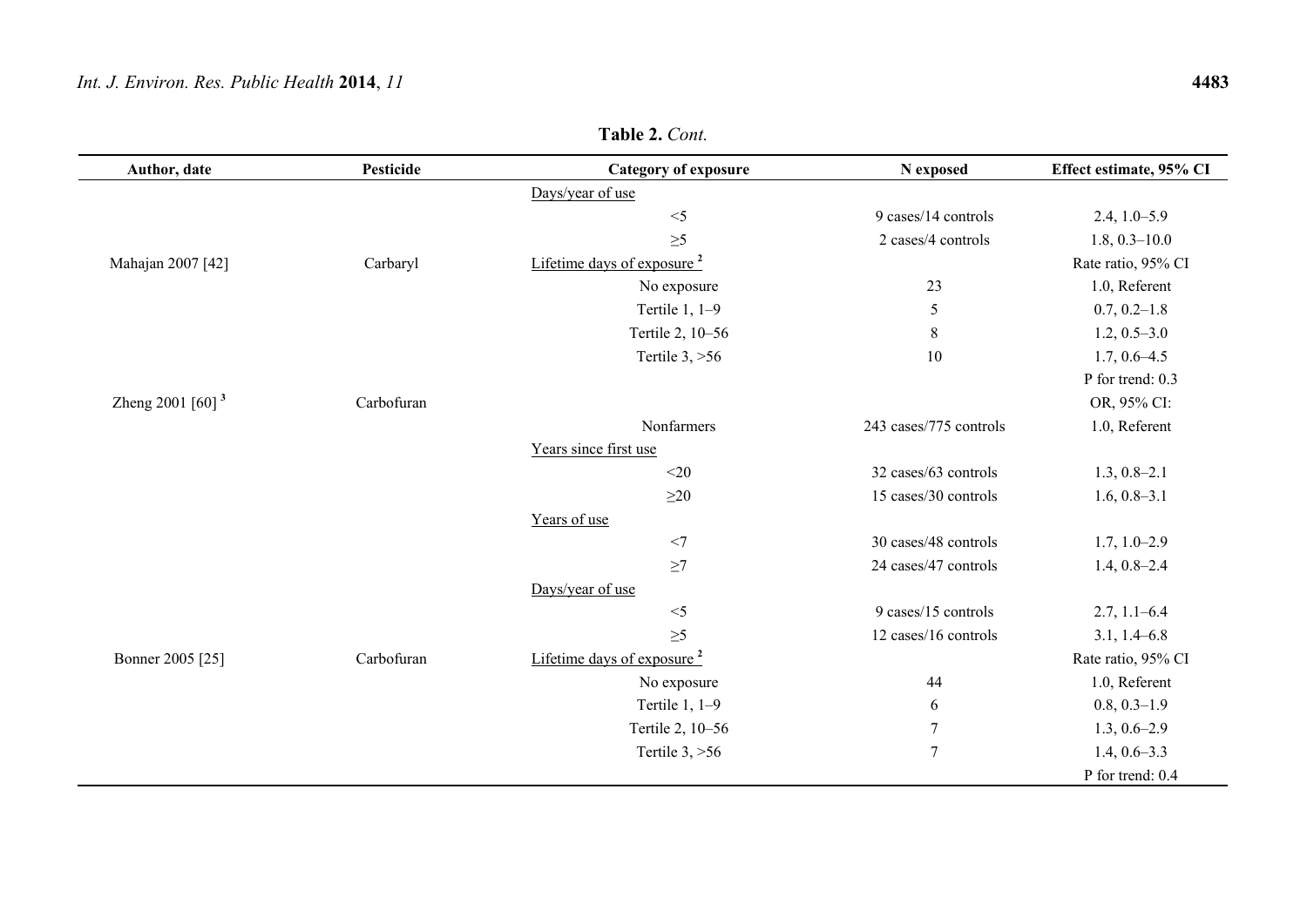| Author, date                   | Pesticide                            | <b>Category of exposure</b>                               | N exposed              | Effect estimate, 95% CI |
|--------------------------------|--------------------------------------|-----------------------------------------------------------|------------------------|-------------------------|
| Organophosphorus insecticides  |                                      |                                                           |                        |                         |
| Fritschi 2005 [62]             | Organophosphorus insecticides, group | Degree of exposure <sup>6</sup>                           |                        | OR, 95% CI:             |
|                                |                                      | No exposure                                               | 662 cases/660 controls | 1.0, Referent           |
|                                |                                      | Nonsubstantial exposure                                   | 20 cases/28 controls   | $0.7, 0.4 - 1.3$        |
|                                |                                      | Substantial exposure                                      | 12 cases/6 controls    | $2.1, 0.8 - 5.7$        |
| Waddell 2001 [56] <sup>3</sup> | Organophosphorus pesticides, group   |                                                           |                        | OR, 95% CI:             |
|                                |                                      | Non-farmers                                               | 243 cases/775 controls | 1.0, Referent           |
|                                |                                      | Years since first use                                     |                        |                         |
|                                |                                      | $<$ 20                                                    | 44 cases/94 controls   | $1.0, 0.7-1.5$          |
|                                |                                      | $\geq$ 20                                                 | 79 cases/188 controls  | $1.6, 1.1 - 2.2$        |
|                                |                                      | Years used                                                |                        |                         |
|                                |                                      | <10                                                       | 34 cases/69 controls   | $1.1, 0.7-1.7$          |
|                                |                                      | $10 - 19$                                                 | 44 cases/71 controls   | $1.4, 0.9 - 2.1$        |
|                                |                                      | $20+$                                                     | 39 cases/59 controls   | $1.5, 1.0 - 2.4$        |
| Lee 2004 [38]                  | Chlorpyrifos                         | Lifetime days of exposure $1$                             |                        | Rate ratio, 95% CI:     |
|                                |                                      | Nonexposed                                                | 53                     | 1.0, Referent           |
|                                |                                      | Quartile 1, 0.1-8.8                                       | 10                     | $0.6, 0.2 - 1.5$        |
|                                |                                      | Quartile 2, 8.9-24.5                                      | 13                     | $1.8, 0.9 - 3.5$        |
|                                |                                      | Quartile 3, 24.6-56.0                                     | $\mathfrak{S}$         | $0.9, 0.4 - 2.4$        |
|                                |                                      | Quartile 4, $\geq$ 56.1                                   | 9                      | $1.0, 0.4 - 2.4$        |
|                                |                                      |                                                           |                        | P for trend: 0.7        |
|                                |                                      | Intensity-weighted lifetime days of exposure <sup>1</sup> |                        |                         |
|                                |                                      | Nonexposed                                                | 53                     | 1.0, Referent           |
|                                |                                      | Quartile 1, 0.1-48.9                                      | 6                      | $0.9, 0.3 - 2.2$        |
|                                |                                      | Quartile 2, 49.0-135.9                                    | 6                      | $0.6, 0.2 - 1.8$        |
|                                |                                      | Quartile 3, 136.0-417.6                                   | 10                     | $1.2, 0.6 - 2.7$        |
|                                |                                      | Quartile 4, $\geq$ 417.7                                  | 10                     | $1.6, 0.7 - 3.5$        |
|                                |                                      |                                                           |                        | P for trend: 0.4        |

**Table 2.** *Cont.*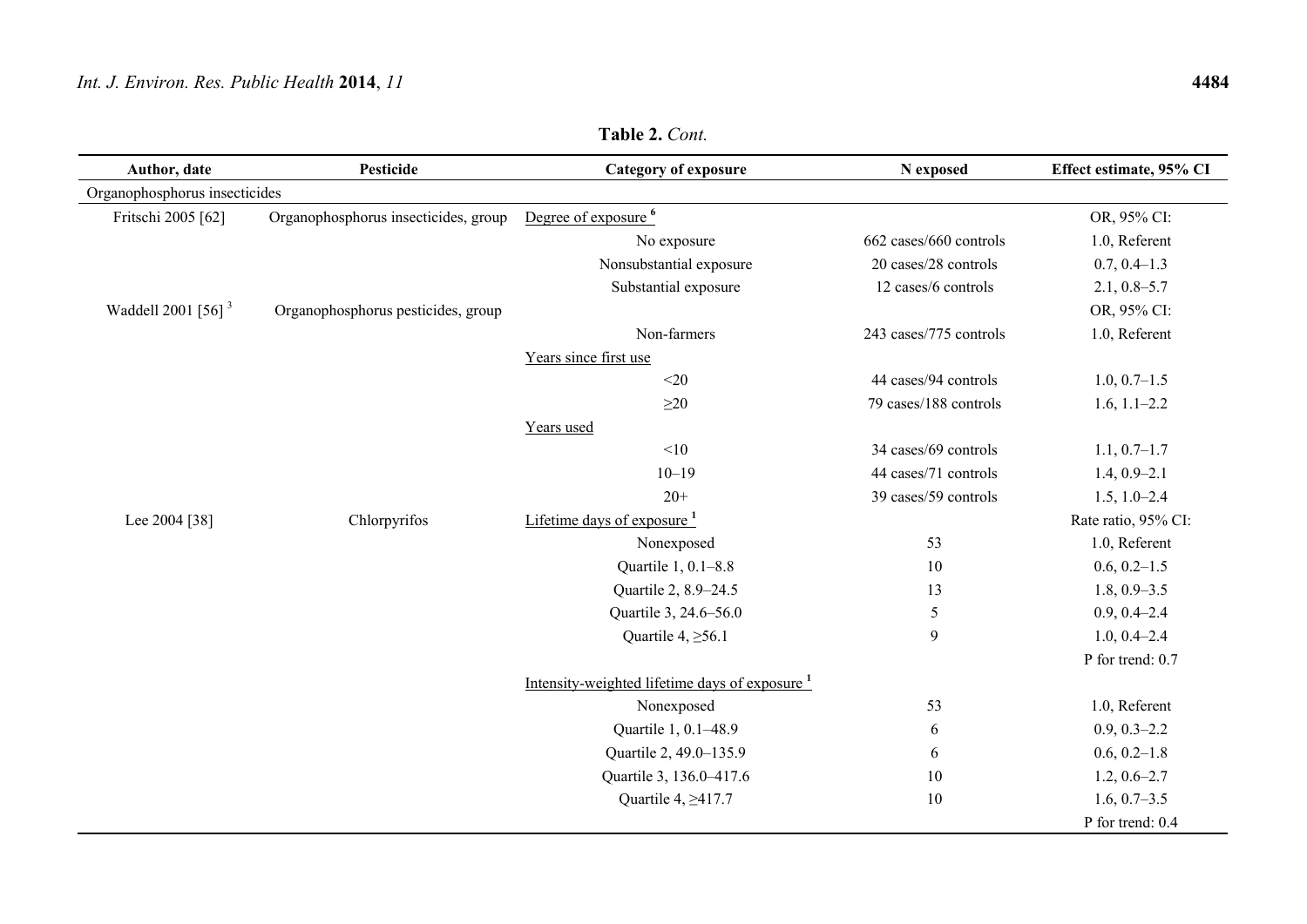| Author, date                   | Pesticide | <b>Category of exposure</b>                               | N exposed                | Effect estimate, 95% CI |
|--------------------------------|-----------|-----------------------------------------------------------|--------------------------|-------------------------|
| Beane Freeman 2005 [21]        | Diazinon  |                                                           |                          | Rate ratio, 95% CI:     |
|                                |           | No exposure                                               | 26                       | 1.0, Referent           |
|                                |           | Lifetime days of exposure $2$                             |                          |                         |
|                                |           | Tertile $1, < 20$                                         | 6                        | $1.8, 0.7 - 4.4$        |
|                                |           | Tertile 2, 20-38.8                                        | $\mathfrak z$            | $1.4, 0.4 - 4.6$        |
|                                |           | Tertile 3, >38.8                                          | $\sqrt{2}$               | $0.9, 0.2 - 4.1$        |
|                                |           |                                                           |                          | P for trend: 1.0        |
|                                |           | Intensity-weighted lifetime days of exposure <sup>2</sup> |                          |                         |
|                                |           | Tertile 1                                                 | $\sqrt{5}$               | $1.9, 0.7 - 5.1$        |
|                                |           | Tertile 2                                                 | $\sqrt{2}$               | $0.7, 0.2 - 3.1$        |
|                                |           | Tertile 3                                                 | $\overline{\mathcal{L}}$ | $1.7, 0.6 - 5.2$        |
|                                |           |                                                           |                          | P for trend: 0.4        |
| Waddell 2001 [56] <sup>3</sup> | Diazinon  |                                                           |                          | OR, 95% CI:             |
|                                |           | Non-farmers                                               | 243 cases/775 controls   | 1.0, Referent           |
|                                |           | Years since first use                                     |                          |                         |
|                                |           | $<$ 20                                                    | 20 cases/34 controls     | $1.1, 0.6 - 2.0$        |
|                                |           | $\geq$ 20                                                 | 16 cases/24 controls     | $1.4, 0.7 - 2.7$        |
|                                |           | Years used                                                |                          |                         |
|                                |           | <10                                                       | 20 cases/40 controls     | $0.9, 0.5 - 1.7$        |
|                                |           | $10 - 19$                                                 | 10 cases/11 controls     | $1.8, 0.7 - 4.4$        |
|                                |           | $20+$                                                     | 1 cases/1 controls       | $1.9, 0.1 - 31.6$       |
|                                |           | Days/year of use                                          |                          |                         |
|                                |           | $<$ 5                                                     | 6 cases/11 controls      | $1.3, 0.5 - 3.9$        |
|                                |           | $\geq 5$                                                  | 6 cases/6 controls       | $2.4, 0.7 - 8.0$        |

**Table 2.** *Cont.*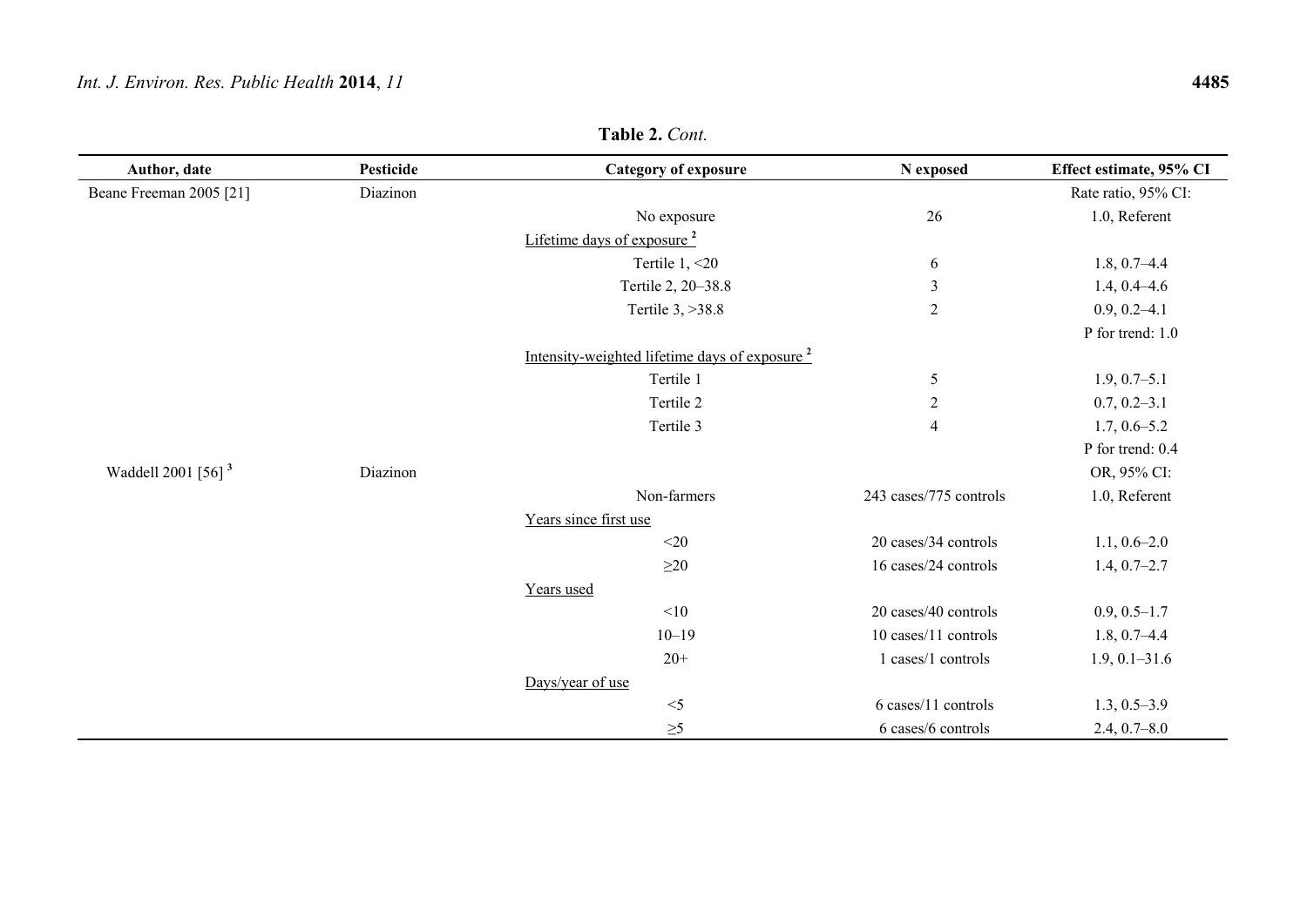| Author, date                   | Pesticide | <b>Category of exposure</b> | N exposed                | Effect estimate, 95% CI |
|--------------------------------|-----------|-----------------------------|--------------------------|-------------------------|
| Waddell 2001 [56] <sup>3</sup> | Fonofos   |                             |                          | OR, 95% CI:             |
|                                |           | Non-farmers                 | 243 cases/775 controls   | 1.0, Referent           |
|                                |           | Years since first use       |                          |                         |
|                                |           | $<$ 20                      | 20 cases/36 controls     | $1.0, 0.6 - 1.9$        |
|                                |           | $\geq$ 20                   | 5 cases/6 controls       | $1.6, 0.5 - 5.5$        |
|                                |           | Years used                  |                          |                         |
|                                |           | <10                         | 16 cases/25 controls     | $1.2, 0.6 - 2.4$        |
|                                |           | $10 - 19$                   | 7 cases/9 controls       | $1.5, 0.5 - 4.1$        |
|                                |           | $20+$                       | 2 cases/1 control        | $4.2, 0.4 - 47.2$       |
|                                |           | Days/year of use            |                          |                         |
|                                |           | $\leq$ 5                    | 2 cases/6 controls       | $0.7, 0.1 - 3.8$        |
|                                |           | $\geq 5$                    | 9 cases/6 controls       | $3.4, 1.1 - 10.3$       |
| McDuffie 2001 [43] $3$         | Malathion | Days/year of exposure       |                          | OR, 95% CI:             |
|                                |           | Unexposed                   | 445 cases/1,379 controls | 1.0, Referent           |
|                                |           | $>0 - \leq 2$               | 50 cases/88 controls     | $1.8, 1.3 - 2.7$        |
|                                |           | $\geq$ 2                    | 22 cases/39 controls     | $1.8, 1.0 - 3.0$        |
| Waddell 2001 [56] <sup>3</sup> | Malathion |                             |                          | OR, 95% CI:             |
|                                |           | Non-farmers                 | 243 cases/775 controls   | 1.0, Referent           |
|                                |           | Years since first use       |                          |                         |
|                                |           | $<$ 20                      | 22 cases/46 controls     | $0.9, 0.5 - 1.6$        |
|                                |           | $\geq$ 20                   | 35 cases/39 controls     | $1.7, 1.1 - 2.9$        |
|                                |           | Years used                  |                          |                         |
|                                |           | <10                         | 22 cases/39 controls     | $1.1, 0.6 - 1.9$        |
|                                |           | $10 - 19$                   | 23 cases/23 controls     | $1.9, 1.0 - 3.5$        |
|                                |           | $20+$                       | 10 cases/18 controls     | $1.1, 0.5 - 2.4$        |
|                                |           | Days/year of use            |                          |                         |
|                                |           | $<$ 5                       | 7 cases/8 controls       | $2.1, 0.7 - 6.1$        |
|                                |           | $\geq 5$                    | 5 cases/7 controls       | $1.5, 0.5 - 5.2$        |

**Table 2.** *Cont.*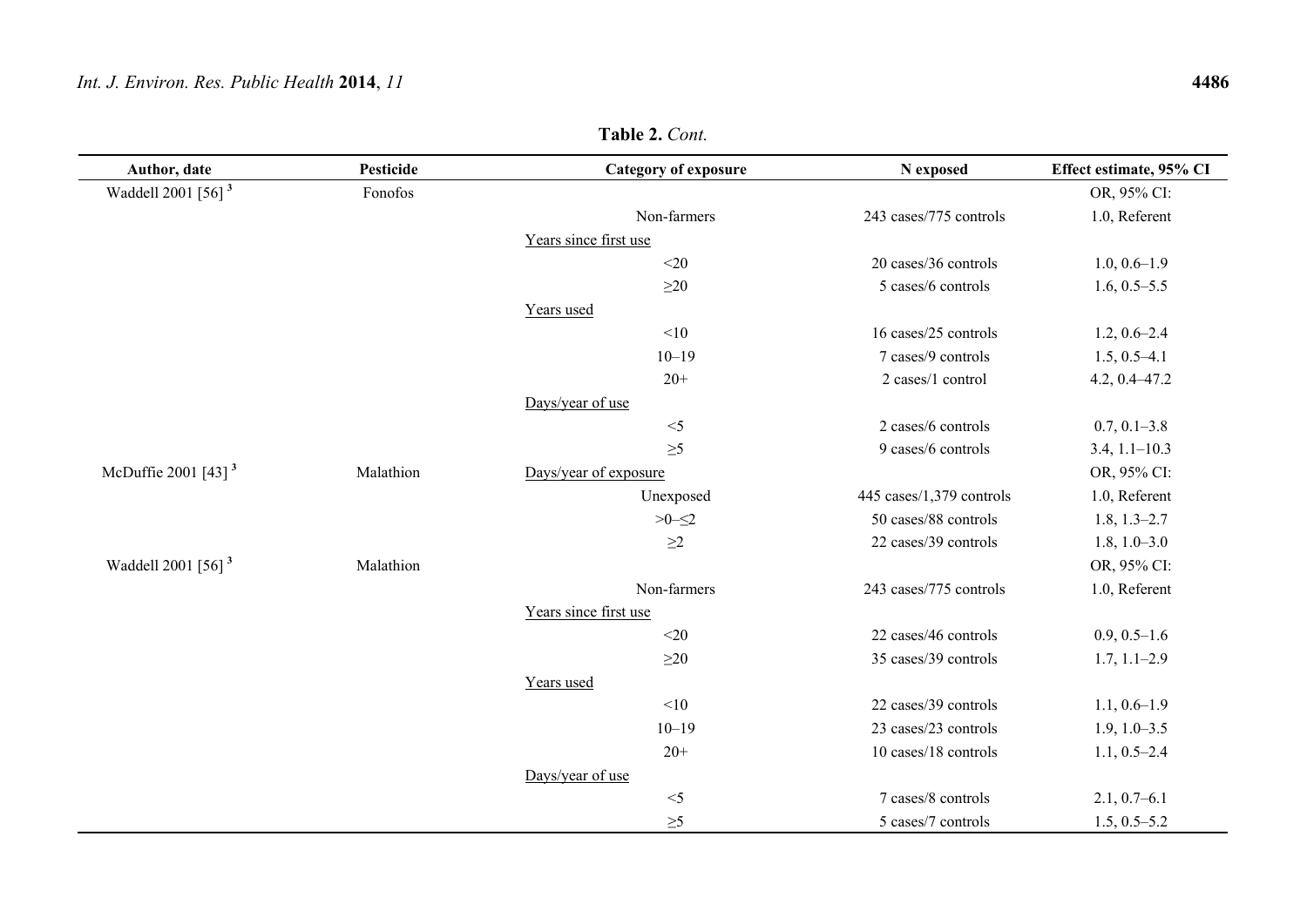| Author, date                   | Pesticide | <b>Category of exposure</b>                               | N exposed              | Effect estimate, 95% CI |
|--------------------------------|-----------|-----------------------------------------------------------|------------------------|-------------------------|
| Bonner 2007 [26]               | Malathion | Lifetime days of exposure <sup>5</sup>                    |                        | Rate ratio, 95% CI      |
|                                |           | No exposure                                               | 1.0 Referent           |                         |
|                                |           | Tertile $1, >0-9$                                         | $0.6, 0.2 - 1.6$       |                         |
|                                |           | Tertile 2, 10-39                                          | $0.7, 0.3 - 1.8$       |                         |
|                                |           | Tertile $3, >39$                                          | $0.8, 0.3 - 2.0$       |                         |
|                                |           | Intensity-weighted lifetime days of exposure <sup>2</sup> |                        | Rate ratio, 95% CI      |
|                                |           | No exposure                                               | 14                     | 1.0, Referent           |
|                                |           | Tertile $1, >0-58$                                        | $\mathfrak{H}$         | $0.5, 0.2 - 1.5$        |
|                                |           | Tertile 2, 59-245                                         | $\boldsymbol{9}$       | $0.7, 0.3 - 1.8$        |
|                                |           | Tertile 3, >245                                           | $\mathbf{9}$           | $0.8, 0.3 - 2.0$        |
|                                |           |                                                           |                        | P for trend: 0.9        |
| Waddell 2001 [56] <sup>3</sup> | Phorate   |                                                           |                        | OR, 95% CI:             |
|                                |           | Non-farmers                                               | 243 cases/775 controls | 1.0, Referent           |
|                                |           | Years since first use                                     |                        |                         |
|                                |           | $<$ 20                                                    | 19 cases/43 controls   | $0.8, 0.4 - 1.5$        |
|                                |           | $\geq$ 20                                                 | 14 cases/23 controls   | $1.3, 0.6 - 2.6$        |
|                                |           | Years used                                                |                        |                         |
|                                |           | <10                                                       | 20 cases/33 controls   | $1.2, 0.6 - 2.1$        |
|                                |           | $10 - 19$                                                 | 9 cases/19 controls    | $0.9, 0.4 - 2.1$        |
|                                |           | $20+$                                                     | 4 cases/5 controls     | $1.5, 0.4 - 5.9$        |
|                                |           | Days/year of use                                          |                        |                         |
|                                |           | $<$ 5 days                                                | 5 cases/9 controls     | $1.3, 0.4 - 4.0$        |
|                                |           | $\geq$ 5 days                                             | 7 cases/8 controls     | $2.0, 0.7 - 5.9$        |
| Waddell 2001 [56] <sup>3</sup> | Terbufos  |                                                           |                        | OR, 95% CI:             |
|                                |           | Non-farmers                                               | 243 cases/775 controls | 1.0, Referent           |
|                                |           | Years since first use                                     |                        |                         |
|                                |           | $<$ 20                                                    | 23 cases/51 controls   | $0.9, 0.5 - 1.5$        |
|                                |           | $\geq$ 20                                                 | 0 cases/1 control      |                         |

**Table 2.** *Cont.*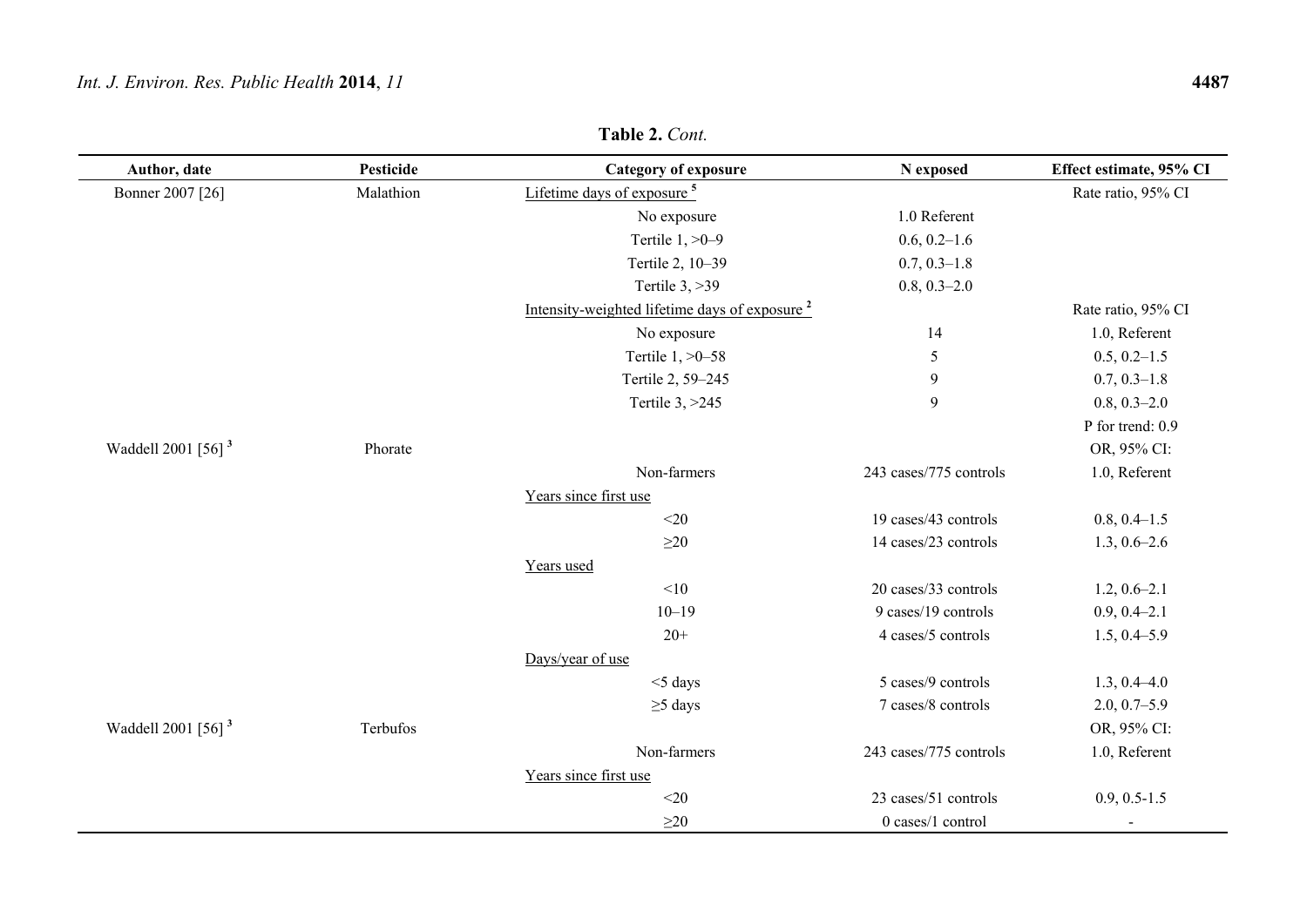| Author, date                | Pesticide              | <b>Category of exposure</b>                            | N exposed              | Effect estimate, 95% CI |
|-----------------------------|------------------------|--------------------------------------------------------|------------------------|-------------------------|
|                             |                        | Years used                                             |                        |                         |
|                             |                        | <10                                                    | 13 cases/38 controls   | $0.6, 0.3 - 1.3$        |
|                             |                        | $10 - 19$                                              | 6 cases/8 controls     | $1.5, 0.5 - 4.4$        |
|                             |                        | $20+$                                                  | 0 cases/1 control      |                         |
|                             |                        | $<$ 20                                                 | 23 cases/51 controls   | $0.9, 0.5 - 1.5$        |
|                             |                        | $\geq$ 20                                              | 0 cases/1 control      |                         |
|                             |                        | Days/year of use                                       |                        |                         |
|                             |                        | $<$ 5                                                  | 3 cases/8 controls     | $0.8, 0.2 - 3.4$        |
|                             |                        | $\geq 5$                                               | 7 cases/4 controls     | $4.0, 1.1 - 14.5$       |
| Bonner 2010 [24]            | Terbufos               | Intensity weighted lifetime exposure days <sup>5</sup> |                        | Hazard ratio, 95% CI    |
|                             |                        | No exposure                                            | 69                     | $1.0$ , referent        |
|                             |                        | Tertile $1, >0-107$                                    | 17                     | $1.3, 0.7 - 2.3$        |
|                             |                        | Tertile 2, >107-352                                    | 24                     | $1.9, 1.2 - 3.2$        |
|                             |                        | Tertile $3, >352$                                      | 15                     | $1.2, 0.7 - 2.2$        |
|                             |                        |                                                        |                        | P for trend: 0.6        |
| Organochlorine insecticides |                        |                                                        |                        |                         |
| Fritschi 2005 [62]          | Organochlorines, group | Degree of exposure <sup>6</sup>                        |                        | OR, 95% CI:             |
|                             |                        | None                                                   | 674 cases/679 controls | 1.0, Referent           |
|                             |                        | Nonsubstantial                                         | 14 cases/13 controls   | $1.1, 0.5 - 2.3$        |
|                             |                        | Substantial                                            | 6 cases/2 controls     | $3.3, 0.7 - 16.4$       |
| Purdue 2007 [51] $3$        | Organochlorines, group | Lifetime days of exposure <sup>5</sup>                 |                        | Rate ratio, 95% CI:     |
|                             |                        | Unexposed                                              | 16                     | 1.0, Referent           |
|                             |                        | Tertile 1, 1-110                                       | $8\,$                  | $1.2, 0.5 - 2.8$        |
|                             |                        | Tertile 2, 111-450                                     | 10                     | $1.5, 0.6 - 3.5$        |
|                             |                        | Tertile $3, >450$                                      | 11                     | $1.5, 0.6 - 3.8$        |
|                             |                        |                                                        |                        | P for trend: 0.3        |

**Table 2.** *Cont.*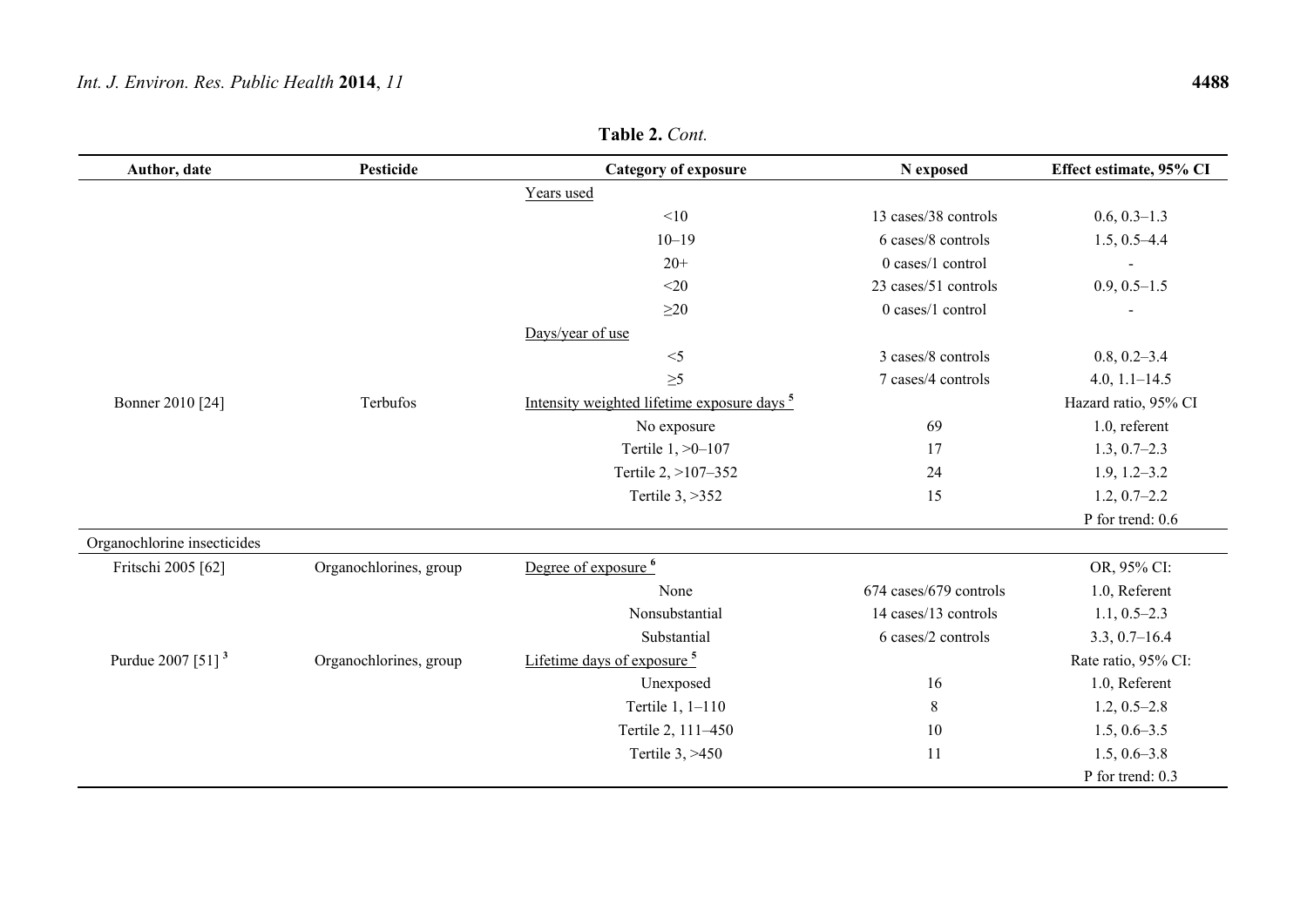| Author, date                  | Pesticide  | <b>Category of exposure</b>                               | N exposed              | Effect estimate, 95% CI |
|-------------------------------|------------|-----------------------------------------------------------|------------------------|-------------------------|
|                               |            | Intensity weighted lifetime days of exposure <sup>5</sup> |                        |                         |
|                               |            | Unexposed                                                 | 16                     | 1.0, Referent           |
|                               |            | Tertile 1, 1-110                                          | $\boldsymbol{9}$       | $1.3, 0.6 - 3.1$        |
|                               |            | Tertile 2, 111-450                                        | $\boldsymbol{7}$       | $1.1, 0.4 - 2.9$        |
|                               |            | Tertile $3, >450$                                         | 13                     | $1.7, 0.7 - 4.2$        |
|                               |            |                                                           |                        | P for trend: 0.3        |
| Purdue 2007 [51] <sup>3</sup> | Aldrin     | Lifetime days of exposure <sup>5</sup>                    |                        | Rate ratio, 95% CI:     |
|                               |            | Unexposed                                                 | 38                     | 1.0, Referent           |
|                               |            | $1 - 20$                                                  | $\sqrt{5}$             | $0.8, 0.3 - 2.1$        |
|                               |            | $>20$                                                     | $\overline{4}$         | $0.4, 0.1 - 1.5$        |
|                               |            |                                                           |                        | P for trend: 0.2        |
|                               |            | Intensity weighted lifetime days of exposure <sup>5</sup> |                        |                         |
|                               |            | Unexposed                                                 | 38                     | 1.0, Referent           |
|                               |            | $1 - 20$                                                  | $\overline{4}$         | $0.6, 0.2 - 1.9$        |
|                               |            | $>20$                                                     | 5                      | $0.6, 0.2 - 1.8$        |
|                               |            |                                                           |                        | P for trend: 0.4        |
| Purdue 2007 [51] $3$          | Chlordane  | Lifetime days of exposure <sup>5</sup>                    |                        | Rate ratio, 95% CI:     |
|                               |            | Unexposed                                                 | 32                     | 1.0, Referent           |
|                               |            | $1 - 9$                                                   | $\boldsymbol{9}$       | $1.6, 0.8 - 3.6$        |
|                               |            | >9                                                        | $\boldsymbol{6}$       | $1.8, 0.7 - 4.6$        |
|                               |            |                                                           |                        | P for trend: 0.2        |
|                               |            | Intensity weighted lifetime days of exposure <sup>5</sup> |                        |                         |
|                               |            | Unexposed                                                 | 32                     | 1.0, Referent           |
|                               |            | $1 - 9$                                                   | $\,8\,$                | $1.8, 0.8 - 4.0$        |
|                               |            | >9                                                        | $\overline{7}$         | $1.6, 0.7 - 3.9$        |
|                               |            |                                                           |                        | P for trend: 0.3        |
| Baris 1998 [20] <sup>3</sup>  | <b>DDT</b> |                                                           |                        | OR, 95% CI:             |
|                               |            | Non-farmers                                               | 243 cases/775 controls | 1.0, Referent           |

**Table 2.** *Cont.*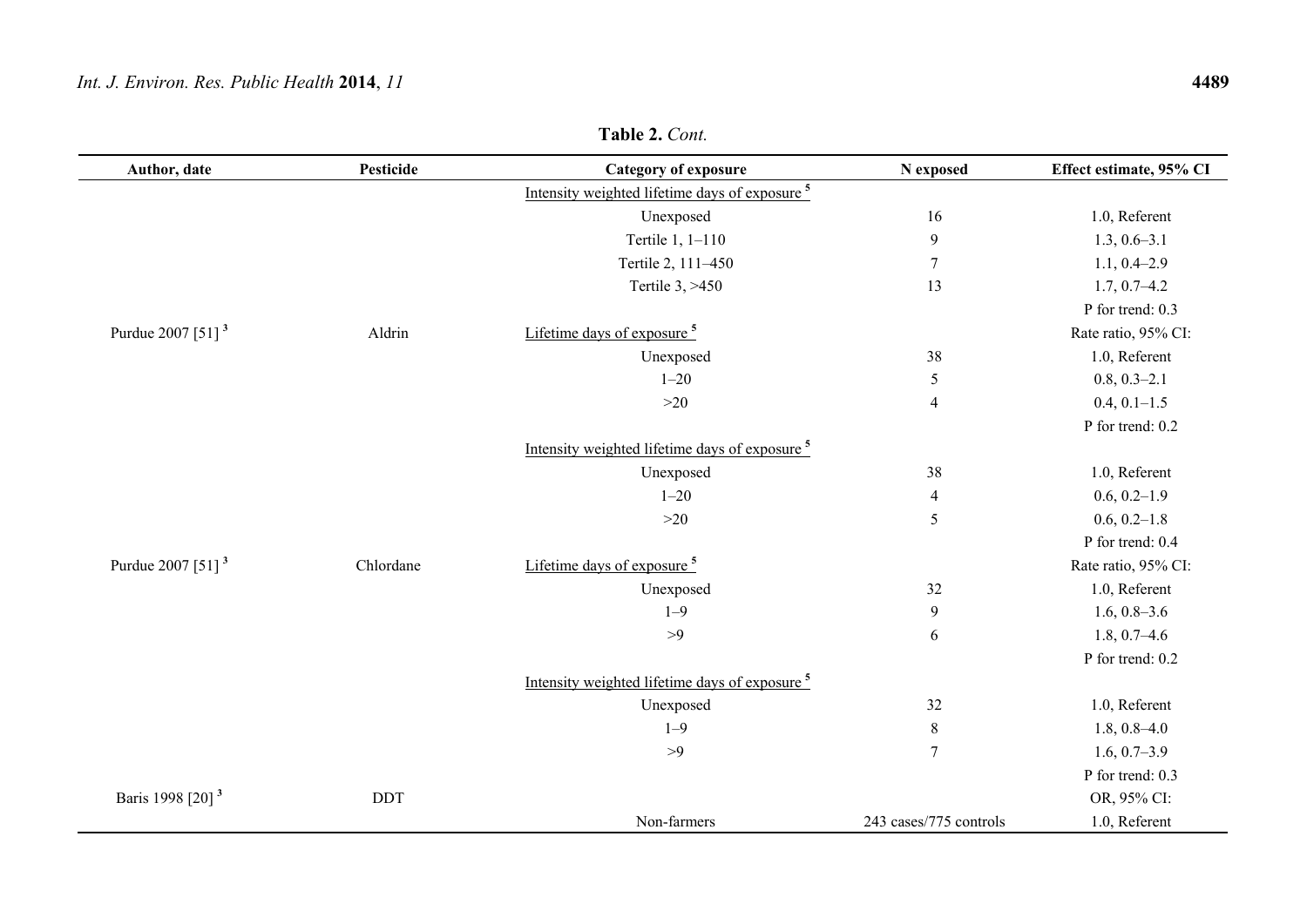| Author, date                    | Pesticide  | <b>Category of exposure</b>                | N exposed                | Effect estimate, 95% CI |
|---------------------------------|------------|--------------------------------------------|--------------------------|-------------------------|
|                                 |            | Days/year of use                           |                          |                         |
|                                 |            | $\leq 5$                                   | 12 cases/35 controls     | $1.0, 0.5 - 2.1$        |
|                                 |            | $>5$                                       | 11 cases/15 controls     | $2.1, 0.9 - 4.9$        |
|                                 |            | Duration of use in years                   |                          |                         |
|                                 |            | $1 - 4$                                    | 36 cases/79 controls     | $1.0, 0.7 - 1.6$        |
|                                 |            | $5 - 9$                                    | 31 cases/53 controls     | $1.4, 0.8 - 2.2$        |
|                                 |            | $\geq$ 15                                  | 39 cases/64 controls     | $1.5, 0.9 - 2.3$        |
| McDuffie 2001 [43] <sup>3</sup> | <b>DDT</b> | Days/year of exposure                      |                          | OR, 95% CI:             |
|                                 |            | Unexposed                                  | 485 cases/1,447 controls | 1.0, Referent           |
|                                 |            | $>0 - \leq 2$                              | 18 cases/32 controls     | $1.8, 1.0 - 3.2$        |
|                                 |            | $\geq$ 2                                   | 14 cases/27 controls     | $1.5, 0.8 - 2.9$        |
| Hardell 2002 [33] <sup>3</sup>  | <b>DDT</b> |                                            |                          | OR, 95% CI:             |
|                                 |            | Never exposed                              | $\rm NR$                 | 1.0, Referent           |
|                                 |            | Years between first exposure and diagnosis |                          |                         |
|                                 |            | $1 - 10$                                   | <b>NR</b>                |                         |
|                                 |            | $>10-20$                                   | <b>NR</b>                | $2.6, 0.6 - 11.0$       |
|                                 |            | $>20-30$                                   | <b>NR</b>                | $1.6, 0.8 - 3.3$        |
|                                 |            | $>30$                                      | <b>NR</b>                | $1.2, 0.8 - 1.7$        |
|                                 |            | Years between last exposure and diagnosis  |                          |                         |
|                                 |            | $1 - 10$                                   | <b>NR</b>                | $1.5, 0.7 - 3.1$        |
|                                 |            | $>10-20$                                   | NR                       | $1.1, 0.6 - 2.0$        |
|                                 |            | $>20-30$                                   | <b>NR</b>                | $1.5, 0.8 - 2.5$        |
|                                 |            | $>30$                                      | NR                       | $1.2, 0.7 - 2.0$        |

**Table 2.** *Cont.*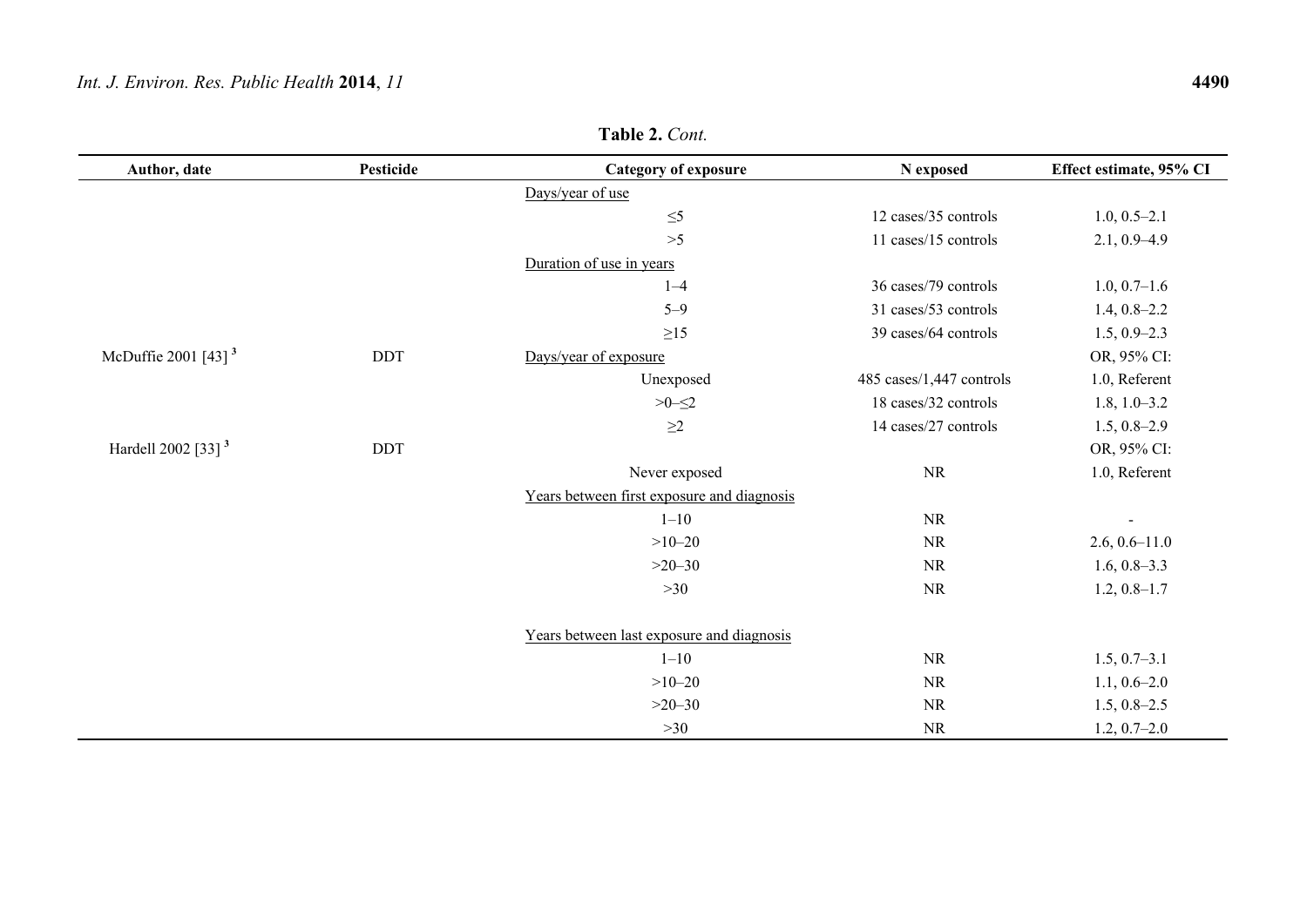| Author, date                    | Pesticide  | Category of exposure                                      | N exposed            | Effect estimate, 95% CI |
|---------------------------------|------------|-----------------------------------------------------------|----------------------|-------------------------|
| Purdue 2007 [51] <sup>3</sup>   | <b>DDT</b> |                                                           |                      |                         |
|                                 |            | Lifetime days of exposure <sup>5</sup>                    |                      | Rate ratio, 95% CI:     |
|                                 |            | Unexposed                                                 | 32                   | 1.0, Referent           |
|                                 |            | $1 - 20$                                                  | $\mathfrak s$        | $0.7, 0.3 - 1.9$        |
|                                 |            | $>20$                                                     | 9                    | $1.2, 0.5 - 2.8$        |
|                                 |            |                                                           |                      | P for trend: 0.6        |
|                                 |            | Intensity weighted lifetime days of exposure <sup>5</sup> |                      |                         |
|                                 |            | Unexposed                                                 | 32                   | 1.0, Referent           |
|                                 |            | $1 - 20$                                                  | 6                    | $0.9, 0.3 - 2.2$        |
|                                 |            | $>20$                                                     | $8\,$                | $1.0, 0.4 - 2.5$        |
|                                 |            |                                                           |                      | P for trend: 0.9        |
| Eriksson 2008 [32] <sup>3</sup> | <b>DDT</b> | Days of exposure <sup>4</sup>                             |                      |                         |
|                                 |            | $\leq$ 37 days                                            | 20 cases/19 controls | $1.2, 0.6 - 2.2$        |
|                                 |            | $>37$ days                                                | 30 cases/18 controls | $1.8, 1.0 - 3.2$        |
| Purdue 2007 [51] <sup>3</sup>   | Dieldrin   |                                                           |                      |                         |
|                                 |            | Lifetime days of exposure <sup>5</sup>                    |                      | Rate ratio, 95% CI:     |
|                                 |            | Unexposed                                                 | 46                   | 1.0, Referent           |
|                                 |            | $1 - 20$                                                  | $\mathbf{1}$         | $0.6, 0.1 - 4.2$        |
|                                 |            | $>20$                                                     | $\mathbf{1}$         | $0.9, 0.1 - 6.9$        |
|                                 |            |                                                           |                      | P for trend: 0.8        |
|                                 |            | Intensity weighted lifetime days of exposure <sup>5</sup> |                      |                         |
|                                 |            | Unexposed                                                 | 46                   | 1.0, Referent           |
|                                 |            | $1 - 20$                                                  | $\mathbf{1}$         | $0.7, 0.1 - 5.0$        |
|                                 |            | $>20$                                                     | $\mathbf{1}$         | $0.7, 0.1 - 5.5$        |
|                                 |            |                                                           |                      | P for trend: 0.7        |

**Table 2.** *Cont.*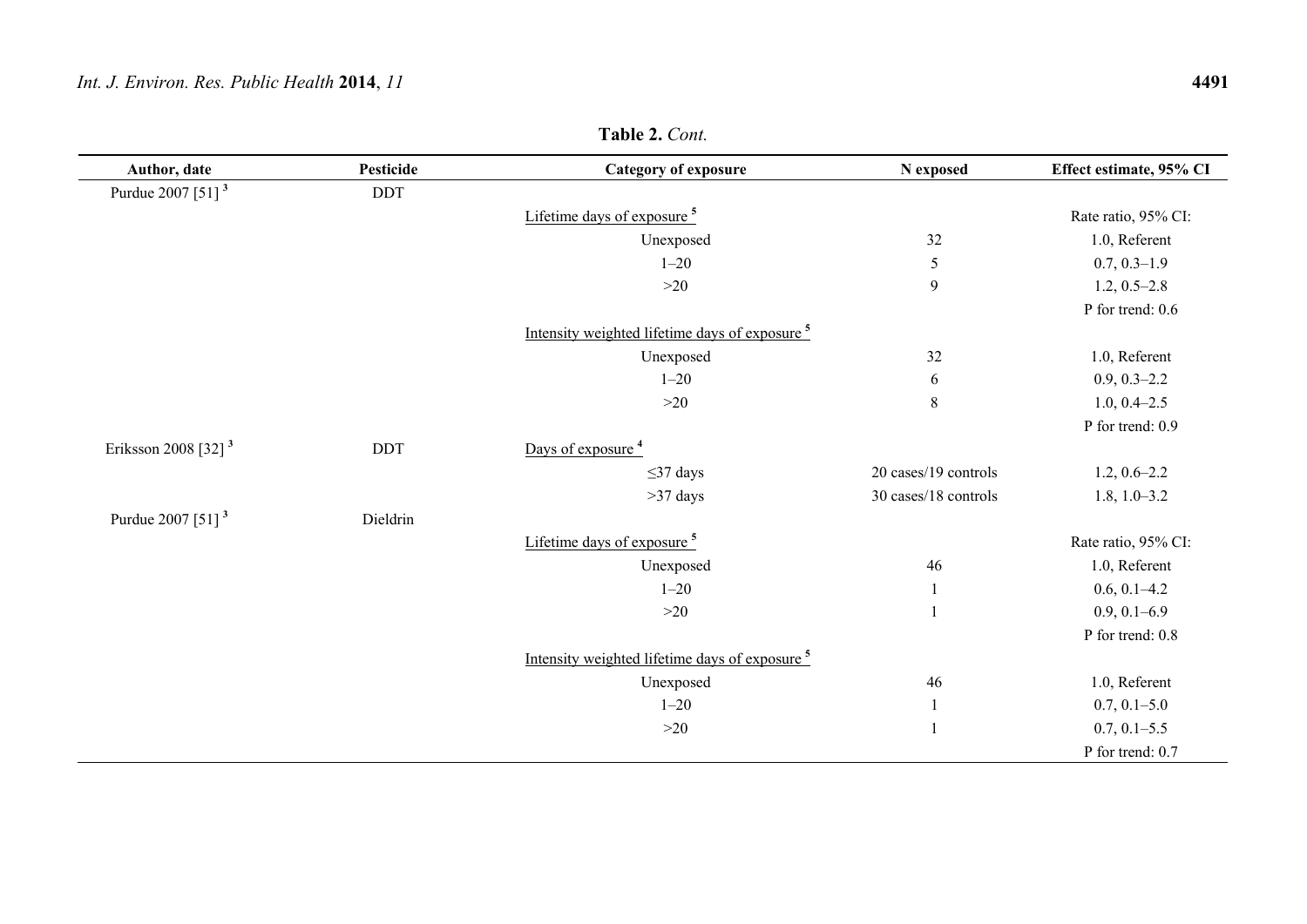| Author, date                    | Pesticide  | <b>Category of exposure</b>                  | N exposed              | Effect estimate, 95% CI |
|---------------------------------|------------|----------------------------------------------|------------------------|-------------------------|
| Purdue 2007 [51] <sup>3</sup>   | Heptachlor | Lifetime days of exposure                    |                        | Rate ratio, 95% CI:     |
|                                 |            | Unexposed                                    | 38                     | 1.0, Referent           |
|                                 |            | $1 - 9$                                      | $\sqrt{6}$             | $1.5, 0.6 - 4.1$        |
|                                 |            | >9                                           | $\overline{4}$         | $1.1, 0.4 - 3.2$        |
|                                 |            |                                              |                        | P for trend: 0.8        |
|                                 |            | Intensity weighted lifetime days of exposure |                        |                         |
|                                 |            | Unexposed                                    | 38                     | 1.0, Referent           |
|                                 |            | $1 - 9$                                      | $\overline{4}$         | $1.2, 0.4 - 3.6$        |
|                                 |            | >9                                           | 6                      | $1.4, 0.5 - 3.7$        |
|                                 |            |                                              |                        | P for trend:0.6         |
| Blair 1998 [23] <sup>3</sup>    | Lindane    |                                              |                        | OR, 95% CI:             |
|                                 |            | Nonfarmer                                    | 243 cases/775 controls | 1.0, Referent           |
|                                 |            | Years since first use                        |                        |                         |
|                                 |            | $\geq$ 20                                    | 59 cases/83 controls   | $1.7, 1.1 - 2.5$        |
|                                 |            | $<$ 20                                       | 18 cases/30 controls   | $1.3, 0.7 - 2.4$        |
|                                 |            | Days/ year of use                            |                        |                         |
|                                 |            | $\leq 4$                                     | 8 cases/16 controls    | $1.6, 0.6 - 4.0$        |
|                                 |            | $\geq 5$                                     | 5 cases/8 controls     | $2.0, 0.6 - 6.4$        |
| Rafnsson 2006 [52] <sup>3</sup> | Lindane    | Number of sheep owned                        |                        | OR, 95% CI:             |
|                                 |            | 100-199 sheep                                | 22 cases/71 controls   | $3.8, 1.6 - 9.3$        |
|                                 |            | 200-683 sheep                                | 15 cases/62 controls   | $3.4, 1.3 - 9.0$        |
| Purdue 2007 [51] <sup>3</sup>   | Lindane    | Lifetime days exposed <sup>5</sup>           |                        | Rate ratio, 95% CI:     |
|                                 |            | Unexposed                                    | 34                     | 1.0, Referent           |
|                                 |            | $1-22$ days                                  | 6                      | $1.9, 0.8 - 4.7$        |
|                                 |            | $>22$ days                                   | $\overline{7}$         | $2.1, 0.8 - 5.5$        |
|                                 |            |                                              |                        | P for trend: 0.1        |

**Table 2.** *Cont.*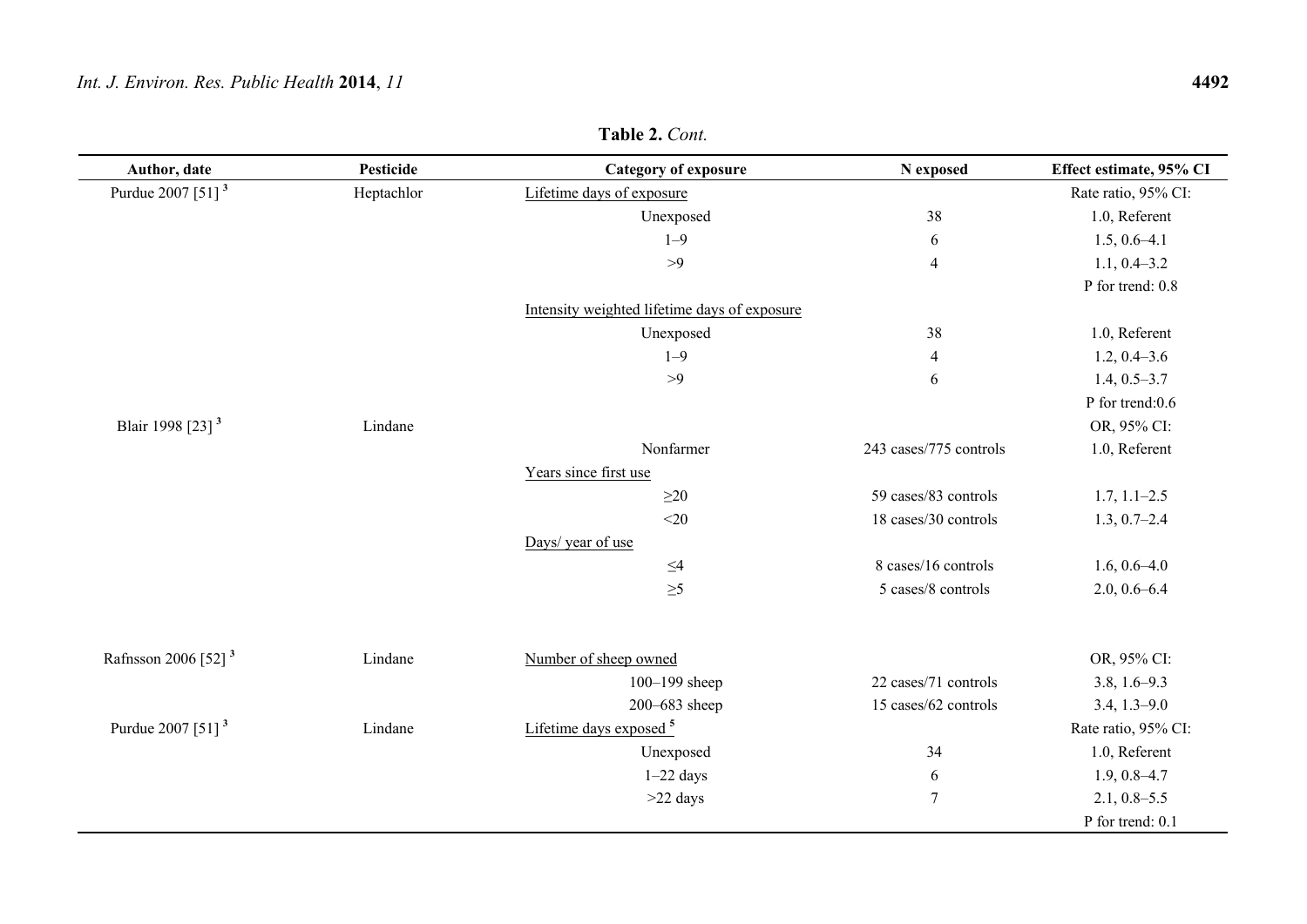| Author, date            | Pesticide  | <b>Category of exposure</b>                               | N exposed        | Effect estimate, 95% CI |
|-------------------------|------------|-----------------------------------------------------------|------------------|-------------------------|
|                         |            | Intensity-weighted lifetime days of exposure <sup>5</sup> |                  |                         |
|                         |            | Unexposed                                                 | 34               | 1.0, Referent           |
|                         |            | $1 - 22$                                                  | $\sqrt{5}$       | $0.9, 0.3 - 3.0$        |
|                         |            | $>22$                                                     | $8\phantom{.}$   | $2.6, 1.1 - 6.4$        |
|                         |            |                                                           |                  | P for trend: 0.04       |
| Purdue 2007 [51] $3$    | Toxaphene  | Lifetime days exposed <sup>5</sup>                        |                  | Rate ratio, 95% CI:     |
|                         |            | Unexposed                                                 | 35               | 1.0, Referent           |
|                         |            | $1-25$ days                                               | 10               | $2.3, 1.1 - 5.0$        |
|                         |            | $>25$ days                                                | $\overline{2}$   | $1.3, 0.3 - 5.5$        |
|                         |            |                                                           |                  | P for trend: 0.8        |
|                         |            | Intensity-weighted lifetime days of exposure <sup>5</sup> |                  |                         |
|                         |            | Unexposed                                                 | 35               | 1.0, Referent           |
|                         |            | $1 - 25$                                                  | $\boldsymbol{7}$ | $2.3, 1.0 - 5.4$        |
|                         |            | $>25$                                                     | 5                | $1.6, 0.5 - 4.8$        |
|                         |            |                                                           |                  | P for trend:0.4         |
| Pyrethroid insecticides |            |                                                           |                  |                         |
| Rusiecki 2009 [53]      | Permethrin | Lifetime days of exposure <sup>5</sup>                    |                  | Relative rate, 95% CI:  |
|                         |            | Nonexposed                                                | 94               | 1.0, Referent           |
|                         |            | Tertile $1, \leq 8.74$                                    | $8\,$            | $0.8, 0.4 - 1.7$        |
|                         |            | Tertile 2, 8.75-50.75                                     | $\mathfrak{S}$   | $0.6, 0.3 - 1.7$        |
|                         |            | Tertile 3, > 50.75                                        | $\mathfrak s$    | $0.7, 0.3 - 1.7$        |
|                         |            |                                                           |                  | P for trend: 0.2        |
|                         |            | Intensity-weighted lifetime days of exposure <sup>5</sup> |                  |                         |
|                         |            | Nonexposed                                                | 94               | 1.0, Referent           |
|                         |            | Tertile $1, \leq 8.74$                                    | $\boldsymbol{7}$ | $0.8, 0.4 - 1.8$        |
|                         |            | Tertile 2, 8.75-50.75                                     | $\boldsymbol{7}$ | $0.9, 0.4 - 2.0$        |
|                         |            | Tertile 3, >50.75                                         | $\overline{4}$   | $0.5, 0.2 - 1.3$        |
|                         |            |                                                           |                  | P for trend: 0.2        |

**Table 2.** *Cont.*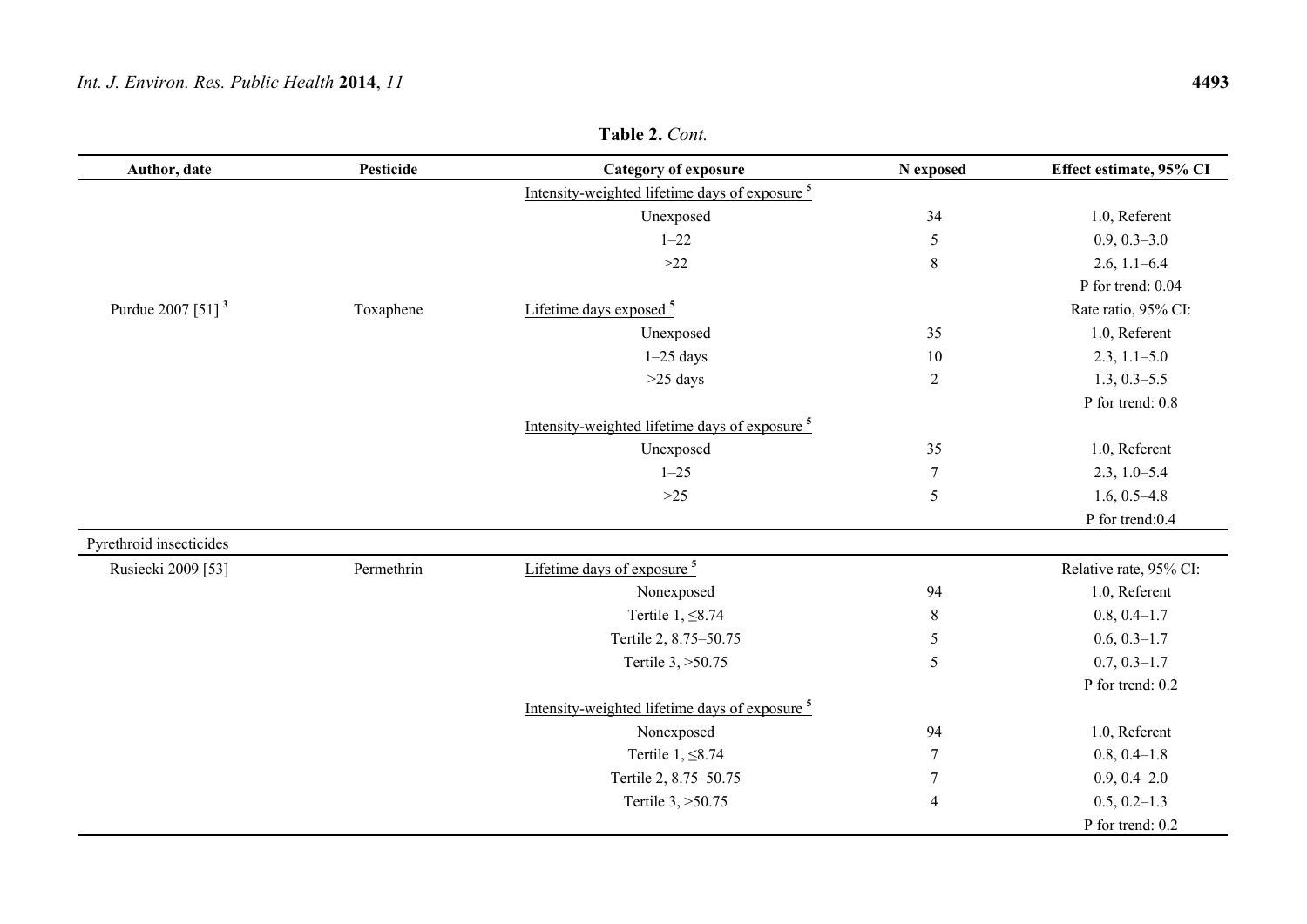| Author, date           | Pesticide               | <b>Category of exposure</b>                                            | N exposed           | Effect estimate, 95% CI |
|------------------------|-------------------------|------------------------------------------------------------------------|---------------------|-------------------------|
| Other insecticides     |                         |                                                                        |                     |                         |
| Eriksson 2008 [32] $3$ | Pyretrine               | Days of exposure <sup>4</sup>                                          |                     | OR, 95% CI:             |
|                        |                         | $\leq$ 25                                                              | 8 cases/5 controls  | $1.9, 0.6 - 5.8$        |
|                        |                         | $>25$                                                                  | 6 cases/5 controls  | $1.4, 0.4 - 4.5$        |
|                        | Mercurial seed dressing | Days of exposure <sup>4</sup>                                          |                     |                         |
|                        |                         | $\leq 12$                                                              | 7 cases/6 controls  | $1.3, 0.4 - 3.8$        |
|                        |                         | $>12$                                                                  | 14 cases/5 controls | $2.9, 1.0 - 8.3$        |
|                        | Fumigant fungicides     |                                                                        |                     |                         |
| Barry 2012 [19]        | Methyl Bromide          | Intensity weighted lifetime days of exposure <sup>5</sup>              |                     | Rate ratio, 95% CI:     |
|                        |                         | Nonexposed                                                             | 166                 | 1.0, Referent           |
|                        |                         | Tertile $1, >0-310$                                                    | 21                  | $2.3, 1.4 - 3.9$        |
|                        |                         | Tertile 2, 311-1519                                                    | $\,$ 8 $\,$         | $0.7, 0.3 - 1.6$        |
|                        |                         | Tertile 3, >1519                                                       | 6                   | $0.6, 0.3 - 1.5$        |
|                        |                         |                                                                        |                     | P for trend: 0.1        |
|                        |                         | Intensity weighted lifetime days of exposure, 15 year lag <sup>5</sup> |                     |                         |
|                        |                         | Nonexposed                                                             | 174                 | 1.0, Referent           |
|                        |                         | Tertile $1, >0-310$                                                    | 13                  | $1.7, 0.9 - 3.1$        |
|                        |                         | Tertile 2, 311-1519                                                    | 6                   | $0.6, 0.3 - 1.5$        |
|                        |                         | Tertile 3, >1519                                                       | 8                   | $1.0, 0.5 - 2.1$        |
|                        |                         |                                                                        |                     | P for trend: 0.7        |

**Table 2.** *Cont.*

Notes: CI, confidence interval; EPTC, s-ethyl dipropylthiocarbamate; MCPA, 2-methyl-4-chlorophenoxyacetic acid; NHL, non-Hodgkin lymphoma; OR, odds ratio; CI, confidence interval; **<sup>1</sup>** Categories based on mid-points of the questionnaire category; **<sup>2</sup>** Categories based on distribution among users; **<sup>3</sup>** Effect estimates in association with dichotomous exposure were also reported; <sup>4</sup> Categories based on the number of days of exposure among controls; <sup>5</sup> Categories based on the distribution of exposure among cancer cases; <sup>6</sup> Substantial indicates the person was exposed to the substance at a medium or high level for more than five 8-hour days per year for a combined total of more than 5 years. Non-substantial indicates any other combination of exposures; estimates derive from a case-control study.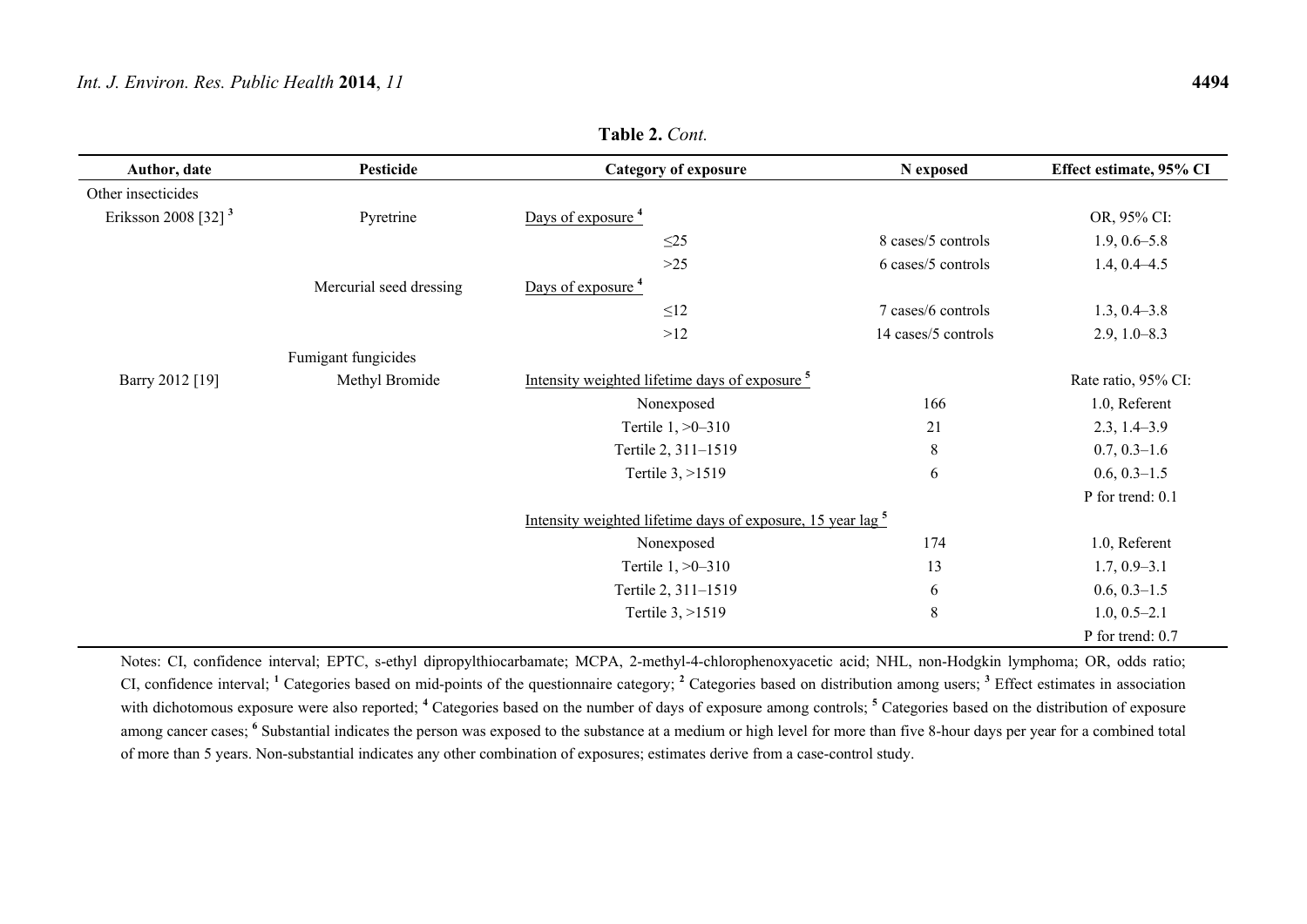|                                 | Chemical                                       | Number of exposed cases     | Risk ratio, 95% CI                     |
|---------------------------------|------------------------------------------------|-----------------------------|----------------------------------------|
| <b>B</b> cell lymphoma          |                                                |                             |                                        |
| <b>HERBICIDES</b>               |                                                |                             |                                        |
| Organophosphorus herbicides     |                                                |                             |                                        |
| Eriksson 2008 [32]              | Glyphosate (OP herbicide)                      | <b>NR</b>                   | $1.9, 1.0 - 3.5$                       |
| Phenoxy herbicides              |                                                |                             |                                        |
| Cocco 2012 [28]                 | Phenoxy herbicides                             | 12 cases                    | $1.4, 0.6 - 3.1$                       |
| Eriksson 2008 [32]              | Phenoxy herbicides                             | <b>NR</b>                   | $2.0, 1.2 - 3.3$                       |
| Fritschi 2005 [62] <sup>1</sup> | Phenoxy herbicides                             | <b>NR</b>                   | No exposure: 1.0, Referent             |
|                                 |                                                |                             | Non-substantial exposure: 0.6, 0.3-1.5 |
|                                 |                                                |                             | Substantial exposure: 1.5, 0.3-6.6     |
| Eriksson 2008 [32]              | 2,4,5-T and/or 2,4-D (Phenoxy herbicide)       | <b>NR</b>                   | $1.7, 0.9 - 3.0$                       |
| Cocco 2012 [28]                 | 2,4-D (Phenoxy herbicide)                      | 2 cases                     | $0.6, 0.1 - 3.5$                       |
| Cocco 2012 [28]                 | MCPA (Phenoxy herbicide)                       | 4 cases                     | Infinity (zero exposed controls)       |
| Eriksson 2008 [32]              | MCPA (Phenoxy herbicide)                       | NR                          | $2.6, 1.1 - 5.9$                       |
| Thiocarbamate herbicides        |                                                |                             |                                        |
| Zheng 2001 [60]                 | Butylate (Thiocarbamate herbicides)            | 4 cases (small lymphocytic) | $1.1, 0.3 - 3.4$                       |
| Zheng 2001 [60]                 | $EPTC +$ Protectant (Thiocarbamate herbicides) | 2 cases (small lymphocytic) | $1.5, 0.3 - 7.1$                       |
| Cocco 2012 [28]                 | Triazines and triazoles                        | 6 cases                     | $0.7, 0.2 - 1.7$                       |
| <b>INSECTICIDES</b>             |                                                |                             |                                        |
| Carbamate insecticides          |                                                |                             |                                        |
| Zheng 2001 [60]                 | Carbaryl (Carbamate insecticide)               | 9 cases(small lymphocytic)  | $2.9, 1.2 - 7.0$                       |
| Zheng 2001 [60]                 | Carbofuran (Carbamate insecticide)             | 7 cases (small lymphocytic) | $1.5, 0.6 - 3.8$                       |
| Cocco 2012 [28]                 | Methomyl (Carbamate insecticide)               | 0 cases                     | NR(zero exposed cases)                 |
| Cocco 2012 [28]                 | Mancozeb (Dithiocarbate fungicide)             | 2 cases                     | $0.6, 0.1 - 3.5$                       |
| Cocco 2012 [28]                 | Glyphosate (OP herbicide)                      | 4 cases                     | $3.1, 0.6 - 17.1$                      |

**Table 3.** Associations of subtypes of non-Hodgkin lymphoma with herbicides and insecticides.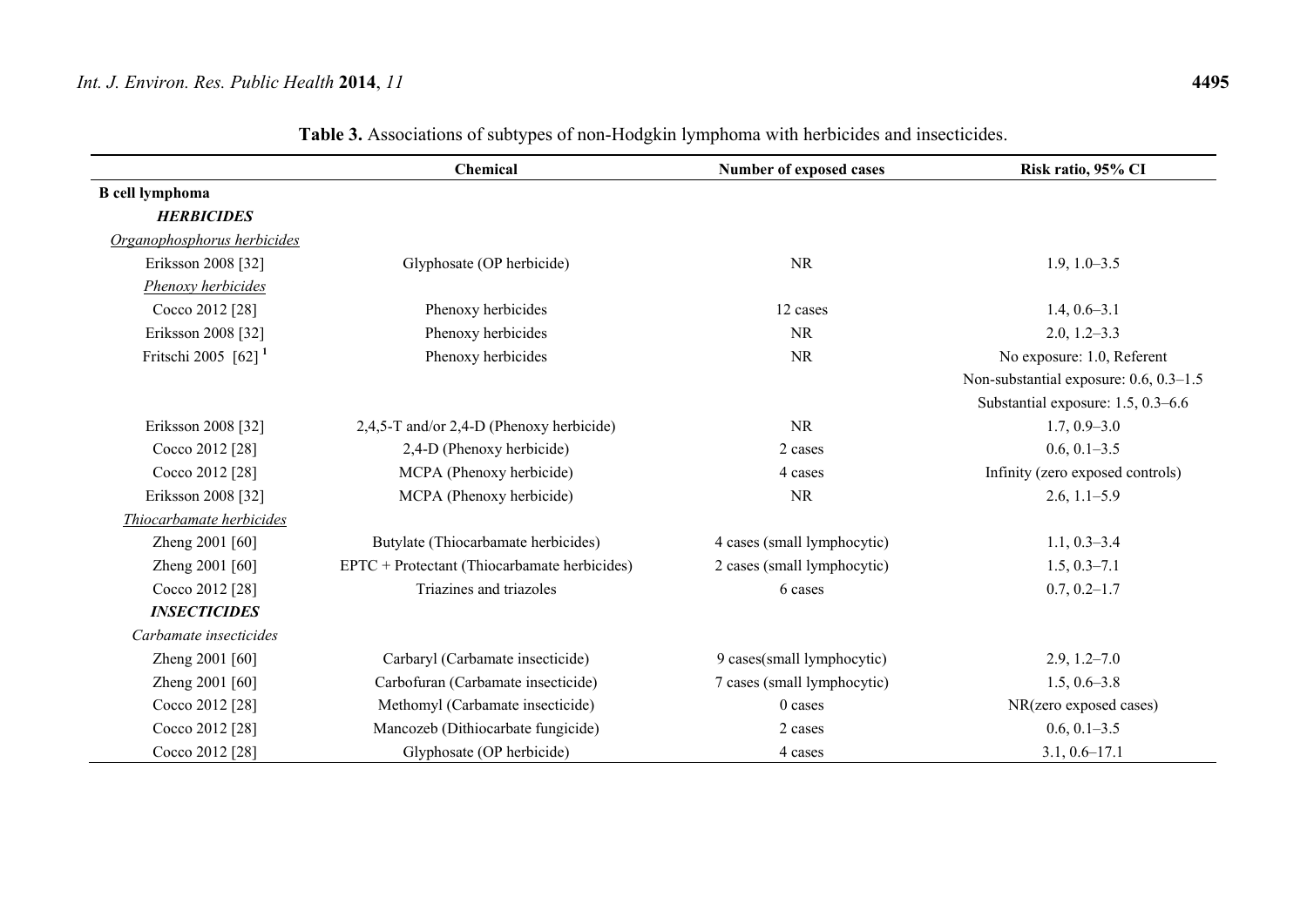| Author, date                      | Chemical                           | Number of exposed cases | Risk ratio, 95% CI                        |
|-----------------------------------|------------------------------------|-------------------------|-------------------------------------------|
| Organochlorine (OC) insecticides  |                                    |                         |                                           |
| Cocco 2012 [28]                   | Organochlorines                    | 27 cases                | $0.9, 0.5 - 1.4$                          |
| Fritschi 2005 $[62]$ <sup>1</sup> | Organochlorines                    | <b>NR</b>               | No exposure: 1.0, Referent                |
|                                   |                                    |                         | Nonsubstantial: 1.1, 0.5-2.5              |
|                                   |                                    |                         | Substantial: 3.5, 0.7–17.3                |
| Baris 1998 [20] <sup>2</sup>      | DDT (OC insecticides)              | 22 cases                | $1.6, 0.8 - 2.9$                          |
| Eriksson 2008 [32]                | DDT (OC insecticide)               | <b>NR</b>               | $1.3, 0.8 - 2.1$                          |
| Cocco 2012 [28]                   | DDT (OC insecticide)               | 3 cases                 | $1.2, 0.2 - 5.9$                          |
| Cocco 2012 [28]                   | Endosulfan (OC insecticide)        | 0 cases                 | NR, zero exposed cases                    |
| Organophosphorus insecticides     |                                    |                         |                                           |
| Cocco 2012 [28]                   | Organophosphates                   | 23 cases                | 1.4, 0.8, 2.6                             |
| Zheng 2001 $[60]$ <sup>2</sup>    | Organophosphates                   | 18 cases                | $1.6, 0.8 - 3.2$                          |
| Fritschi 2005 [62] <sup>1</sup>   | Organophosphates                   | <b>NR</b>               | No exposure $\frac{1}{2}$ : 1.0, Referent |
|                                   |                                    |                         | Non-substantial: $0.6$ , $0.3-1.2$        |
|                                   |                                    |                         | Substantial: 2.1, 0.8-5.7                 |
| Cocco 2012 [28]                   | Dimethoate (OP insecticide)        | 3 cases                 | $1.8, 0.3 - 10.6$                         |
| Waddell 2001 $[56]$ <sup>2</sup>  | Fonofos (OP insecticide)           | 5 cases                 | $2.6, 0.8 - 8.5$                          |
| Waddell 2001 $[56]$ <sup>2</sup>  | Malathion (OP insecticide)         | 10 cases                | $1.9, 0.8 - 4.7$                          |
| Waddell 2001 $[56]$ <sup>2</sup>  | Diazinon (OP insecticide)          | 9 cases                 | $2.8, 1.1 - 7.3$                          |
| Waddell 2001 $[56]$ <sup>2</sup>  | Phorate (OP insecticides)          | 8 cases                 | $2.3, 0.9 - 6.0$                          |
| Waddell 2001 $[56]$ <sup>2</sup>  | Terbufos (OP insecticides)         | 5 cases                 | $2.2, 0.7 - 7.4$                          |
| Other insecticides                |                                    |                         |                                           |
| Eriksson 2008 [32]                | Pyrethrine (Botanical insecticide) | <b>NR</b>               | $1.7, 0.7 - 3.9$                          |
| Eriksson 2008 [32]                | Mercurial seed dressing            | <b>NR</b>               | $1.8, 0.8 - 3.9$                          |

**Table 3.** *Cont.*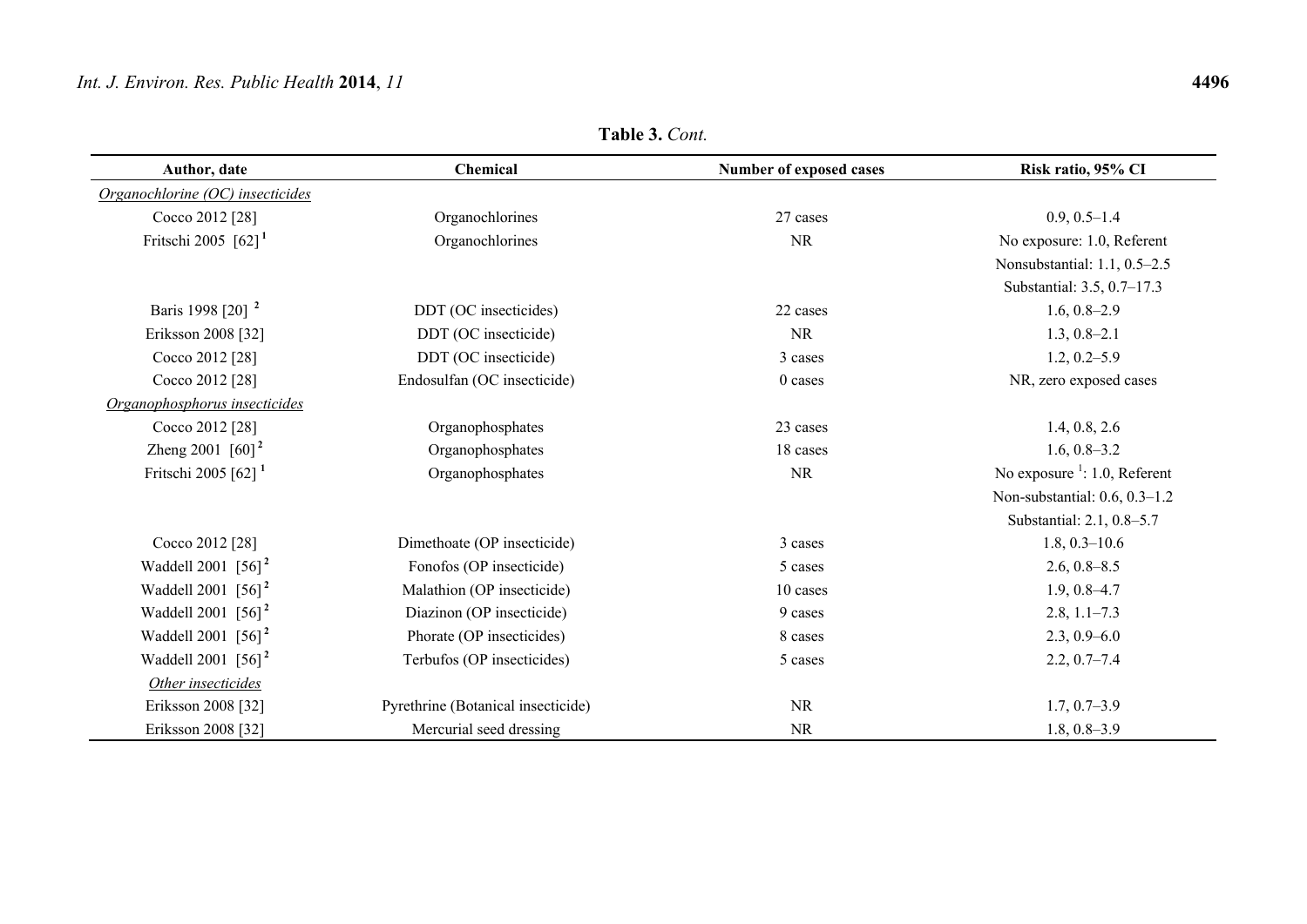| Author, date                    | Chemical                                 | Number of exposed cases                       | Risk ratio, 95% CI                        |
|---------------------------------|------------------------------------------|-----------------------------------------------|-------------------------------------------|
| Mature B cell lymphoma          |                                          |                                               |                                           |
| Beane Freeman 2011 [22]         | Atrazine (Triazine herbicide)            | Lifetime days of exposure:                    |                                           |
|                                 |                                          | Quartile 1, >0-20: 36                         | 1.0, Referent                             |
|                                 |                                          | Quartile 2, 21-56: 34                         | $1.0, 0.7-1.7$                            |
|                                 |                                          | Quartile 3, >56-178.5: 31                     | $0.9, 0.5 - 1.4$                          |
|                                 |                                          | Quartile 4, >178.5: 28                        | $0.9, 0.6 - 1.6$                          |
|                                 |                                          |                                               | P for trend: 0.8                          |
|                                 |                                          | Intensity weighted lifetime days of exposure: |                                           |
|                                 |                                          | Quartile 1, >0-20: 34                         | 1.0, Referent                             |
|                                 |                                          | Quartile 2, 21-56: 38                         | $1.1, 0.7-1.8$                            |
|                                 |                                          | Quartile 3, >56-178.5: 25                     | $0.8, 0.5 - 1.3$                          |
|                                 |                                          | Quartile 4, >178.5: 31                        | 0.9, 0.6, 1.5                             |
|                                 |                                          |                                               | P for trend: 0.7                          |
| Diffuse large B cell lymphoma   |                                          |                                               |                                           |
| <b>HERBICIDES</b>               |                                          |                                               |                                           |
| Organophosphorus herbicides     |                                          |                                               |                                           |
| Eriksson 2008 [32]              | Glyphosate (OP herbicides)               | <b>NR</b>                                     | $1.2, 0.4 - 3.4$                          |
| Phenoxy herbicides              |                                          |                                               |                                           |
| Cocco 2012 [28]                 | Phenoxy herbicides                       | 4 cases                                       | $1.7, 0.5 - 5.2$                          |
| Eriksson 2008 [32]              | Phenoxy herbicides                       | <b>NR</b>                                     | $2.2, 1.1 - 4.3$                          |
| Fritschi 2005 [62] <sup>1</sup> | Phenoxy herbicides                       | NR                                            | No exposure $\frac{1}{1}$ : 1.0, Referent |
|                                 |                                          |                                               | Nonsubstantial exposure: 0.5, 0.1-2.0     |
|                                 |                                          |                                               | Substantial exposure: 2.2, 0.4-13.1       |
| Eriksson 2008 [32]              | MCPA (Phenoxy herbicide)                 | <b>NR</b>                                     | $3.9, 1.5 - 10.5$                         |
| Eriksson 2008 [32]              | 2,4,5-T and/or 2,4-D (Phenoxy herbicide) | <b>NR</b>                                     | $1.7, 0.7 - 3.8$                          |

**Table 3.** *Cont.*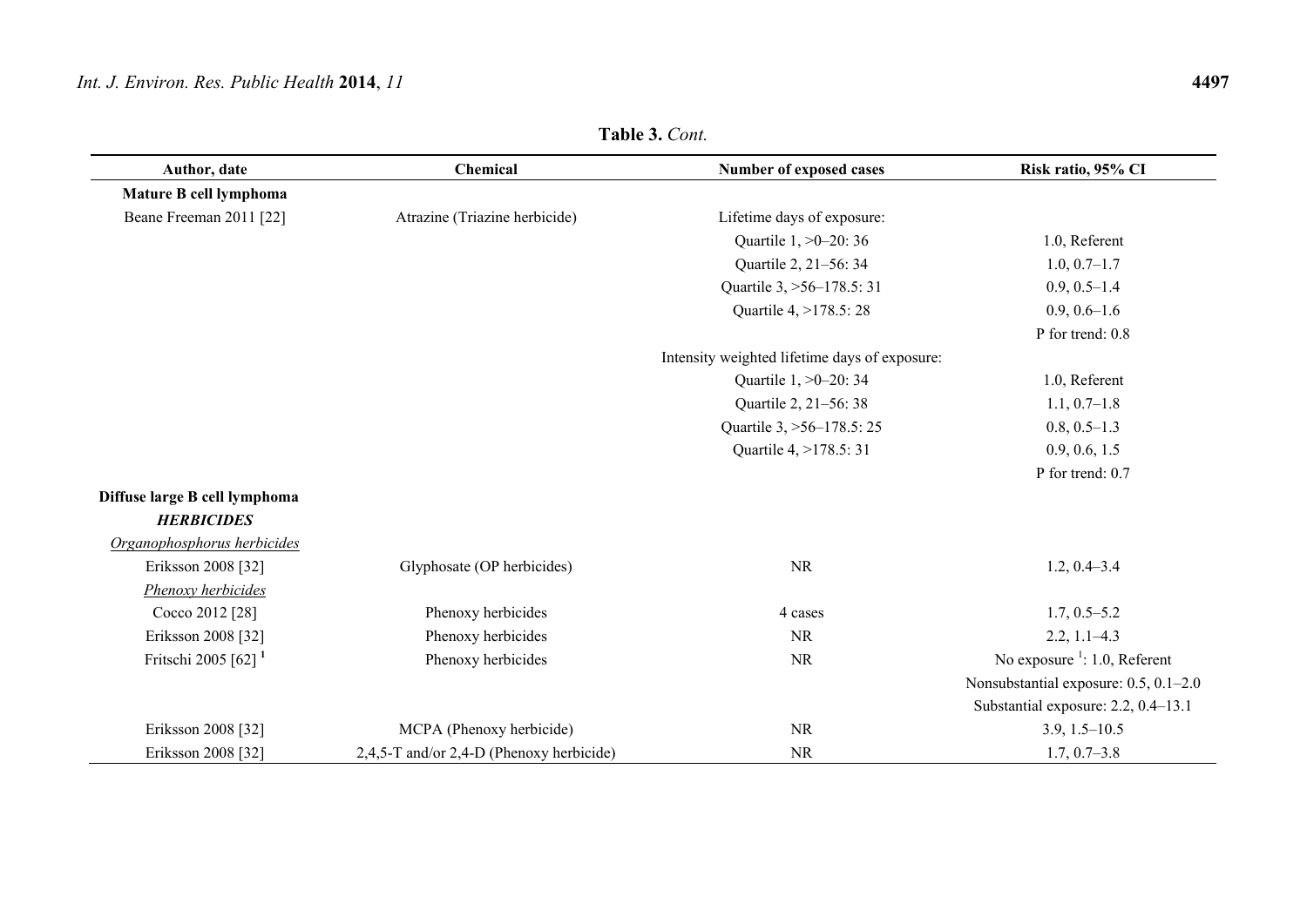| Author, date             | Chemical                                     | Number of exposed cases                    | Risk ratio, 95% CI |
|--------------------------|----------------------------------------------|--------------------------------------------|--------------------|
| Thiocarbamate herbicides |                                              |                                            |                    |
| Zheng 2001 [60]          | Butylate (Thiocarbamate herbicides)          | 15 cases                                   | $1.6, 0.9 - 3.1$   |
| Zheng 2001 [60]          | EPTC + Protectant (Thiocarbamate herbicides) | 10 cases                                   | $1.8, 0.8 - 3.7$   |
| Triazine herbicides      |                                              |                                            |                    |
| Cocco 2012 [28]          | Triazines and triazoles                      | 2 cases                                    | $0.8, 0.2 - 3.4$   |
| Beane Freeman 2011 [22]  | Atrazine (Triazine herbicides)               | Lifetime exposure days:                    |                    |
|                          |                                              | Quartile 1, >0-20: 20                      | 1.0, Referent      |
|                          |                                              | Quartile 2, 21-56: 14                      | $0.8, 0.4 - 1.6$   |
|                          |                                              | Quartile 3, >56-178.5: 14                  | $0.7, 0.4 - 1.5$   |
|                          |                                              | Quartile 4, >178.5: 11                     | $0.7, 0.3 - 1.6$   |
|                          |                                              |                                            | p for trend:0.5    |
|                          |                                              | Intensity-weighted lifetime exposure days: |                    |
|                          |                                              | Quartile 1, >0-20: 15                      | 1.0, Referent      |
|                          |                                              | Quartile 2, 21–56: 18                      | $1.2, 0.6 - 2.5$   |
|                          |                                              | Quartile 3, >56-178.5: 11                  | $0.8, 0.4 - 1.7$   |
|                          |                                              | Quartile 4, >178.5: 15                     | $1.1, 0.5 - 2.3$   |
|                          |                                              |                                            | p for trend:0.96   |
| Zahm 1993 [59]           | Atrazine (Triazine herbicides)               | 66 cases                                   | $1.6, 1.1 - 2.2$   |
| <b>INSECTICIDES</b>      |                                              |                                            |                    |
| Carbamate insecticides   |                                              |                                            |                    |
| Zheng 2001 [60]          | Carbaryl (Carbamate insecticides)            | 15 cases                                   | $1.5, 0.8 - 2.8$   |
| Zheng 2001 [60]          | Carbofuran (Carbamate insecticides)          | 24 cases                                   | $1.6, 1.0 - 2.7$   |

**Table 3.** *Cont.*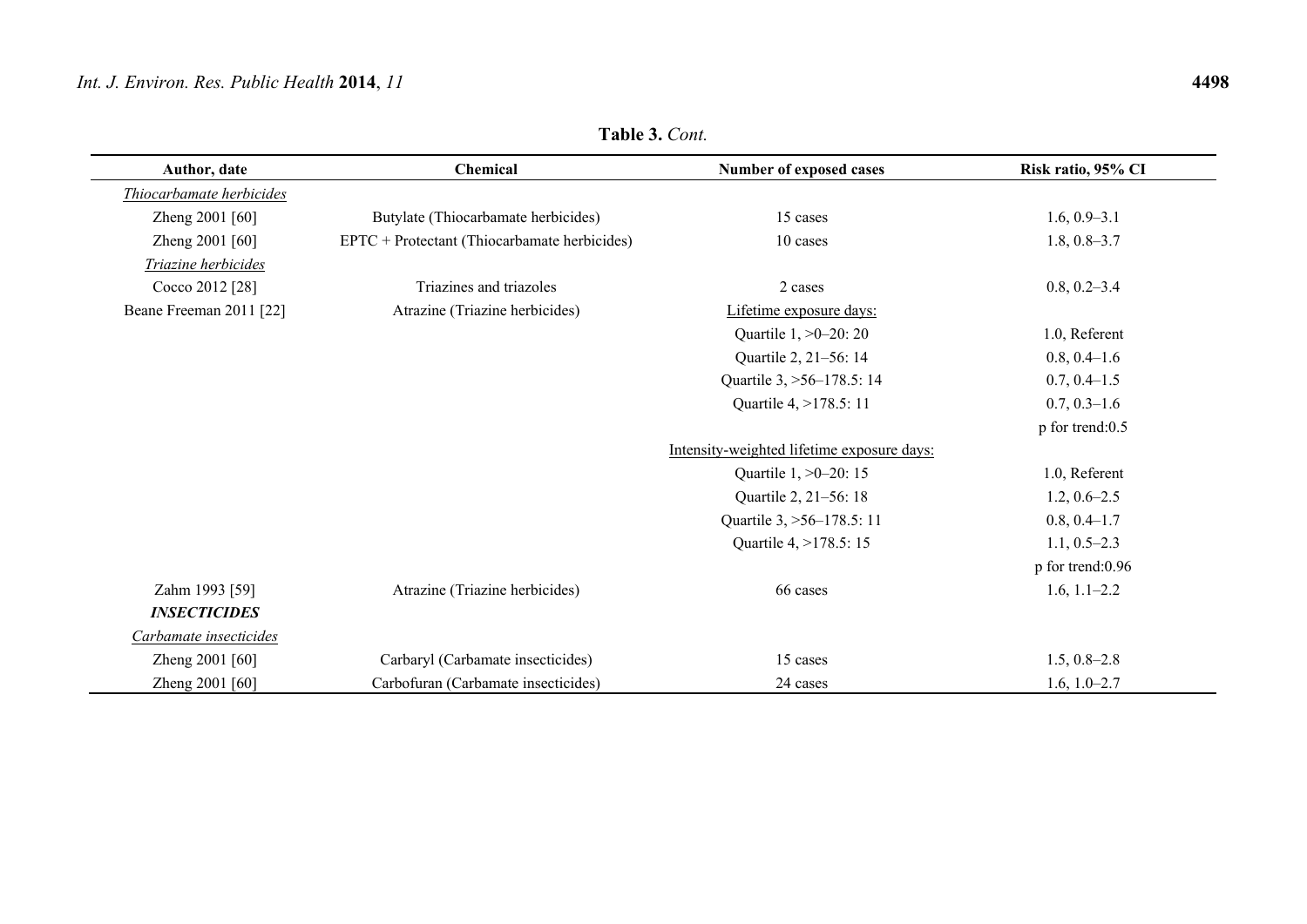| Author, date                    | Chemical                           | Number of exposed cases       | Risk ratio, 95% CI                        |
|---------------------------------|------------------------------------|-------------------------------|-------------------------------------------|
| Organochlorine insecticides     |                                    |                               |                                           |
| Cocco 2012 [28]                 | Organochlorines                    | 5 cases                       | $0.6, 0.2 - 1.6$                          |
|                                 | Organochlorines                    | NR                            | No exposure $\frac{1}{1}$ : 1.0, Referent |
| Fritschi 2005 [62] <sup>1</sup> |                                    |                               | Non-substantial exposure: 1.2, 0.4-3.4    |
|                                 |                                    |                               | Substantial exposure: 1.6, 0.2-18.1       |
| Eriksson 2008 [32]              | DDT (OC insecticide)               | <b>NR</b>                     | $1.2, 0.6 - 2.5$                          |
| Baris 1998 [20]                 | DDT (OC insecticide)               | 53 cases                      | $1.2, 0.8 - 1.7$                          |
| Organophosphorus insecticides   |                                    |                               |                                           |
| Cocco 2012 [28]                 | Organophosphates                   | 5 cases                       | $1.1, 0.4 - 2.9$                          |
| Waddell 2001 [56]               | Organophosphates                   | 63 cases                      | $1.8, 1.2 - 2.6$                          |
| Fritschi 2005 [62]              | Organophosphates                   | <b>NR</b>                     | No exposure $\frac{1}{1}$ : 1.0, Referent |
|                                 |                                    |                               | Non-substantial exposure: 0.6, 0.3-1.6    |
|                                 |                                    |                               | Substantial exposure: 2.1, 0.6-7.7        |
| Waddell 2001 [56]               | Fonofos (OP insecticide)           | 10 cases                      | $1.3, 0.6 - 2.7$                          |
| Waddell 2001 [56]               | Malathion (OP insecticide)         | 19 cases                      | $1.1, 0.6 - 1.9$                          |
| Waddell 2001 [56]               | Diazinon (OP insecticide)          | 13 cases                      | $1.2, 0.6 - 2.4$                          |
| Waddell 2001 [56]               | Phorate (OP insecticide)           | 10 cases                      | $0.8, 0.4 - 1.8$                          |
| Waddell 2001 [56]               | Terbufos (OP insecticide)          | 7 cases                       | $0.8, 0.4 - 2.0$                          |
| Other insecticides              |                                    |                               |                                           |
| Cocco 2012 [28]                 | Arsenicals                         | 2 cases                       | $0.4, 0.1 - 1.6$                          |
| Eriksson 2008 [32]              | Pyrethrine (Botanical insecticide) | <b>NR</b>                     | $1.3, 0.3 - 4.6$                          |
| Eriksson 2008 [32]              | Mercurial seed dressing            | <b>NR</b>                     | $2.2, 0.8 - 6.1$                          |
| Chronic lymphocytic leukemia    |                                    |                               |                                           |
| <b>HERBICIDES</b>               |                                    |                               |                                           |
| Cocco 2012 [28]                 | Phenoxy acids                      | Ever <i>vs.</i> never exposed |                                           |
|                                 |                                    | 2 cases ever exposed          | $0.9, 0.2 - 4.1$                          |
|                                 |                                    | Intensity of exposure         |                                           |
|                                 |                                    | Unexposed: 362 cases          | 1.0, Referent                             |

**Table 3.** *Cont.*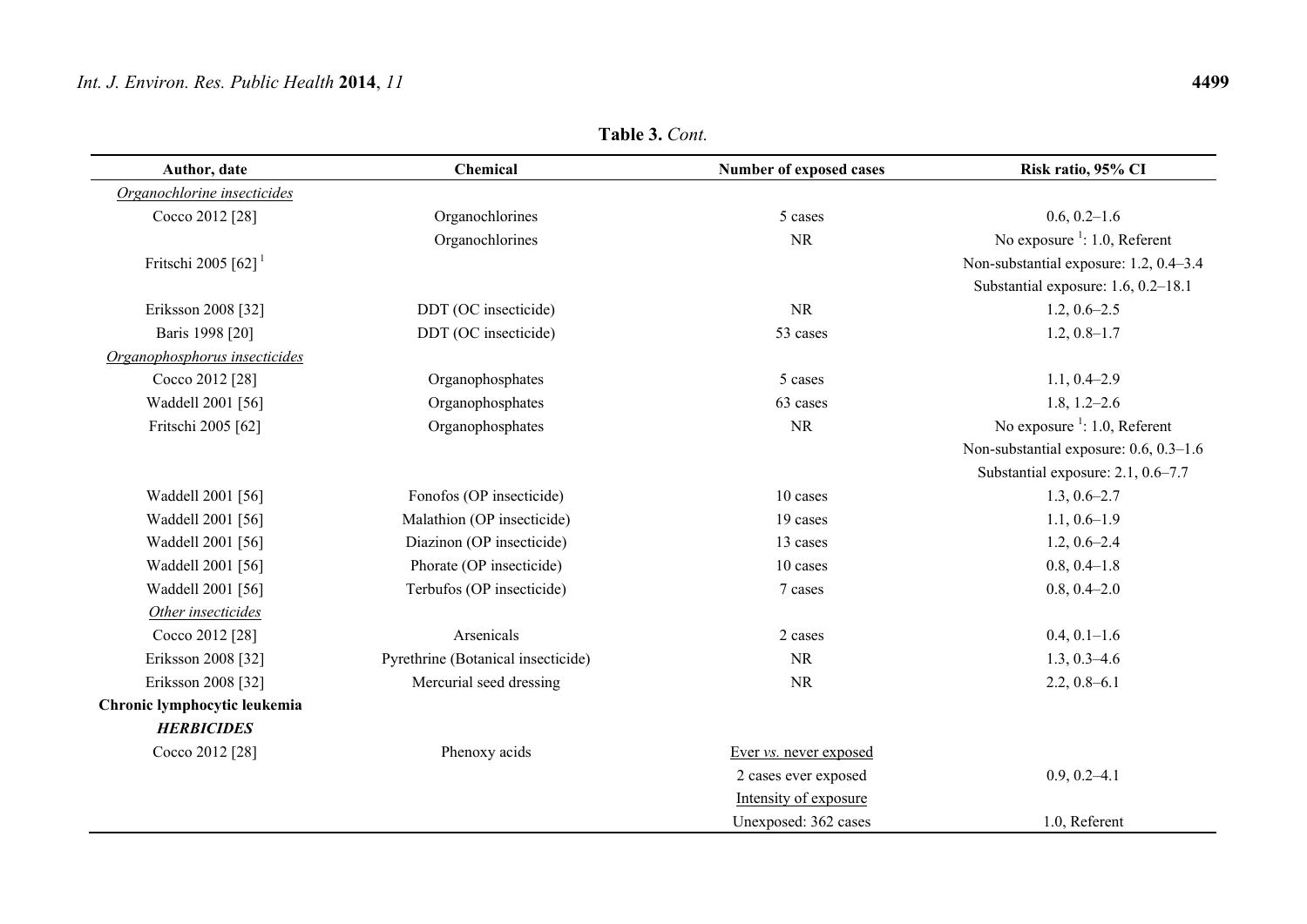| Author, date                           | Chemical                  | Number of exposed cases      | Risk ratio, 95% CI |
|----------------------------------------|---------------------------|------------------------------|--------------------|
|                                        |                           | Low: 0 cases                 |                    |
|                                        |                           | Medium/high: 2 cases         | $2.4, 0.4 - 13.8$  |
| Cocco 2012 [28]<br><b>INSECTICIDES</b> | Triazines and triazoles   | 2 cases                      | $0.9, 0.2 - 4.1$   |
| Cocco 2012 [28]                        | Arsenicals                | 15 cases                     | $1.6, 0.8 - 2.9$   |
| Cocco 2012 [28]                        | Carbamates                |                              |                    |
| Cocco 2012 [28]                        | Organochlorines           | Ever <i>vs</i> never exposed |                    |
|                                        |                           | 10 cases ever exposed        | $1.2, 0.6 - 2.5$   |
|                                        |                           | Intensity of exposure        |                    |
|                                        |                           | Unexposed: 362 cases         | 1.0, Referent      |
|                                        |                           | Low: 5 cases                 | $1.8, 0.6 - 5.0$   |
|                                        |                           | Medium/high: 5 cases         | $1.0, 0.4 - 2.8$   |
| Cocco 2012 [28]                        | Organophosphates          | Ever vs never exposed        |                    |
|                                        |                           | 9 cases ever exposed         | $2.7, 1.2 - 6.0$   |
|                                        |                           | Intensity of exposure        |                    |
|                                        |                           | Unexposed: 362 cases         | 1.0, Referent      |
|                                        |                           | Low: 5 cases                 | $2.7, 0.9 - 7.8$   |
|                                        |                           | Medium/high: 4 cases         | $2.6, 0.7 - 9.2$   |
| Lymphocytic lymphoma                   |                           |                              |                    |
| <b>HERBICIDES</b>                      |                           |                              |                    |
| Organophosphorus herbicides            |                           |                              |                    |
| Eriksson 2008 [32]                     | Glyphosate (OP herbicide) | <b>NR</b>                    | $3.4, 1.4 - 7.9$   |
| Phenoxy herbicides                     |                           |                              |                    |
| Eriksson 2008 [32]                     | Phenoxy herbicides        | NR                           | $2.1, 1.0 - 4.5$   |
| Cocco 2013 [28]                        | Phenoxy herbicides        | NR                           | $0.9, 0.2 - 4.1$   |

**Table 3.** *Cont.*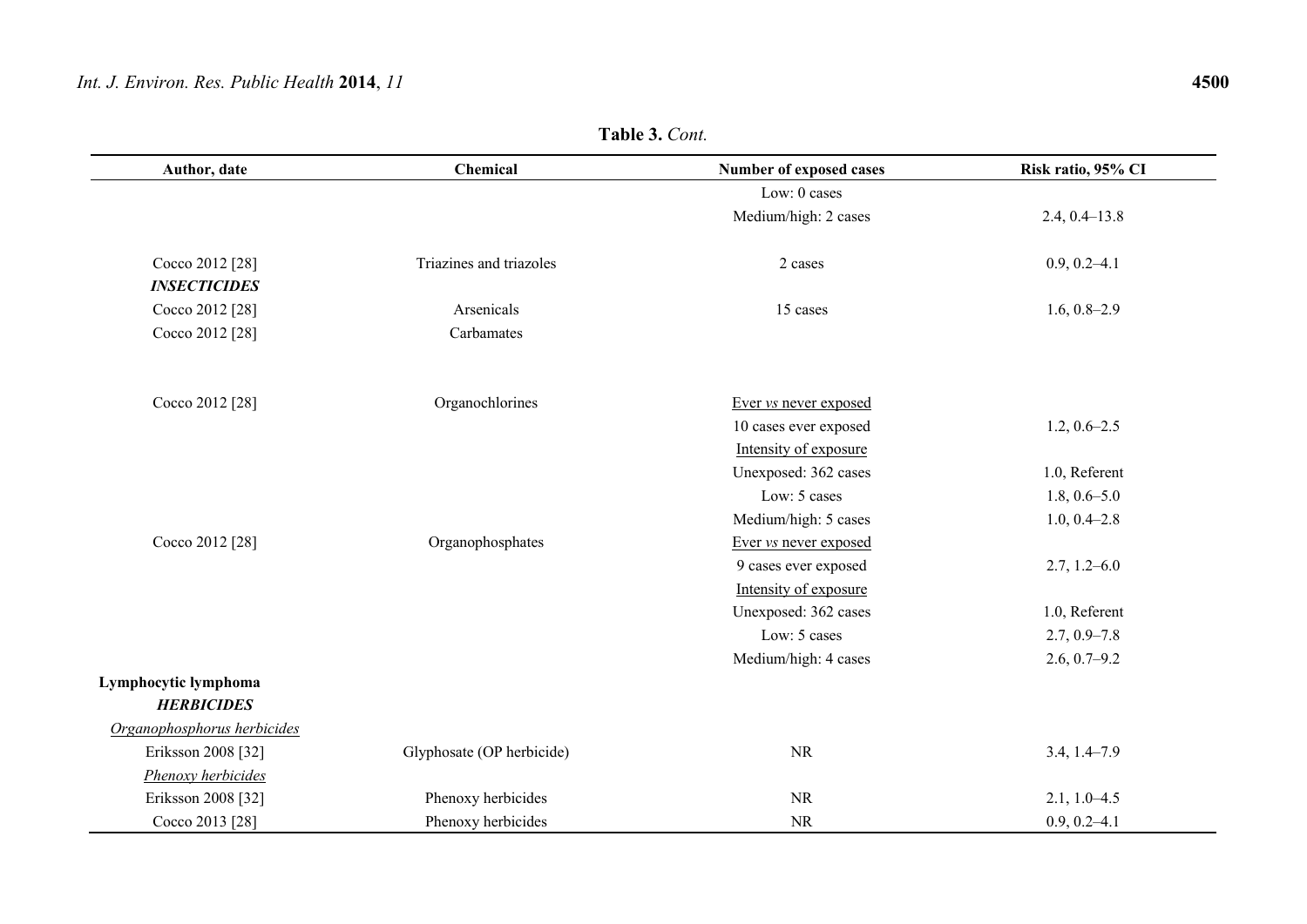| Author, date                    | Chemical                                         | Number of exposed cases | Risk ratio, 95% CI                     |
|---------------------------------|--------------------------------------------------|-------------------------|----------------------------------------|
| Eriksson 2008 [32]              | 2,4,5-T and/or 2,4-D (Phenoxy herbicides)        | <b>NR</b>               | $1.9, 0.9 - 4.4$                       |
| Eriksson 2008 [32]              | MCPA (Phenoxy herbicides)                        | <b>NR</b>               | $2.6, 0.7 - 9.0$                       |
| <b>INSECTICIDES</b>             |                                                  |                         |                                        |
| Organochlorine insecticides     |                                                  |                         |                                        |
| Eriksson 2008 [32]              | DDT (OC insecticides)                            | <b>NR</b>               | $1.4, 0.7 - 2.8$                       |
| Organophosphorus insecticides   |                                                  |                         |                                        |
| Fritschi 2005 [62] <sup>1</sup> | Organophosphates                                 | NR                      | No exposure: 1.0, Referent             |
|                                 |                                                  |                         | Non-substantial exposure: 1.1, 0.5-2.3 |
|                                 |                                                  |                         | Substantial exposure: 4.3, 1.4-13.0    |
| Other insecticides              |                                                  |                         |                                        |
| Eriksson 2008 [32]              | Pyrethrine (Botanical insecticide)               | <b>NR</b>               | $2.4, 0.7 - 7.9$                       |
| Eriksson 2008 [32]              | Mercurial seed dressing                          | <b>NR</b>               | $2.9, 1.0 - 8.3$                       |
| Follicular lymphoma             |                                                  |                         |                                        |
| <b>HERBICIDES</b>               |                                                  |                         |                                        |
| Organophosphorus herbicides     |                                                  |                         |                                        |
| Eriksson 2008 [32]              | Glyphosate (OP herbicide)                        | <b>NR</b>               | $1.9, 0.6 - 5.8$                       |
| Phenoxy herbicides              |                                                  |                         |                                        |
| Eriksson 2008 [32]              | Phenoxy herbicides                               | <b>NR</b>               | $1.3, 0.4 - 3.8$                       |
| Fritschi 2005 [62] <sup>1</sup> | Phenoxy herbicides                               | <b>NR</b>               | No exposure: 1.0, Referent             |
|                                 |                                                  |                         | Non-substantial exposure: 0.5, 0.1-2.0 |
|                                 |                                                  |                         | Substantial exposure: 1.2, 0.1-11.2    |
| Eriksson 2008 [32]              | 2,4,5-T and/or 2,4-D (Phenoxy herbicide)         | <b>NR</b>               | $1.2, 0.4 - 4.2$                       |
| Eriksson 2008 [32]              | MCPA (Phenoxy herbicide)                         | <b>NR</b>               | No exposed cases                       |
| Thiocarbamate herbicides        |                                                  |                         |                                        |
| Zheng 2001 [60]                 | Butylate (Thiocarbamate herbicides)              | 17 cases                | $1.5, 0.8 - 2.8$                       |
| Zheng 2001 [60]                 | EPTC + Protectant use (Thiocarbamate herbicides) | 10 cases                | $1.7, 0.8 - 3.8$                       |

**Table 3.** *Cont.*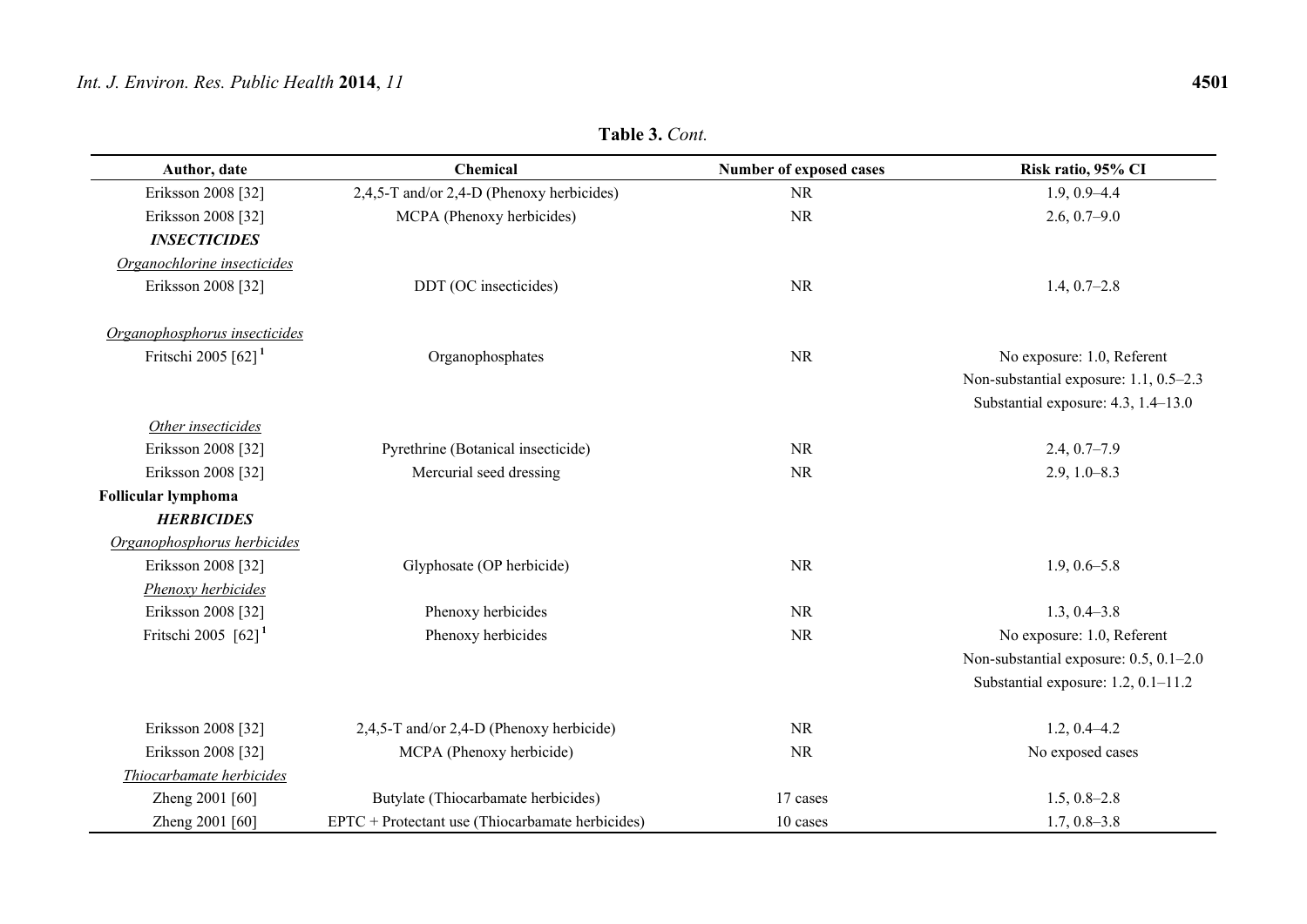| Author, date                    | Chemical                            | Number of exposed cases              | Risk ratio, 95% CI                     |
|---------------------------------|-------------------------------------|--------------------------------------|----------------------------------------|
| Triazine herbicides             |                                     |                                      |                                        |
| Zahm 1993 [59]                  | Atrazine (Triazine herbicide)       | 40 cases                             | $1.3, 0.9 - 1.9$                       |
| Beane Freeman 2011 [22]         | Atrazine (Triazine herbicide)       | Lifetime exposure days, by quartile: |                                        |
|                                 |                                     | Quartile 1, >0-20: 10                | 1.0, Referent                          |
|                                 |                                     | Quartile 2, 21-56: 8                 | $0.9, 0.3 - 2.2$                       |
|                                 |                                     | Quartile 3, >56-178.5: 6             | $0.6, 0.2 - 1.7$                       |
|                                 |                                     | Quartile 4, >178.5: 8                | $1.0, 0.4 - 2.6$                       |
|                                 |                                     |                                      | p for trend: 0.9                       |
|                                 |                                     | Intensity-weighted exposure days:    |                                        |
|                                 |                                     | Quartile 1, >0-20: 10                | 1.0, Referent                          |
|                                 |                                     | Quartile 2, 21-56: 10                | $1.0, 0.4 - 2.4$                       |
|                                 |                                     | Quartile 3, >56-178.5: 8             | $0.8, 0.3 - 2.1$                       |
|                                 |                                     | Quartile 4, >178.5: 4                | $0.4, 0.1 - 1.3$                       |
|                                 |                                     |                                      | p for trend: 0.07                      |
| <b>INSECTICIDES</b>             |                                     |                                      |                                        |
| Carbamate insecticides          |                                     |                                      |                                        |
| Zheng 2001 [60]                 | Carbaryl (Carbamate insecticides)   | 14 cases                             | $1.3, 0.6 - 2.4$                       |
| Zheng 2001 [60]                 | Carbofuran (Carbamate insecticides) | 22 cases                             | $1.4, 0.8 - 2.4$                       |
| Organochlorine insecticides     |                                     |                                      |                                        |
| Fritschi 2005 [62] <sup>1</sup> | Organochlorines                     | <b>NR</b>                            | No exposure: 1.0, Referent             |
|                                 |                                     |                                      | Non-substantial exposure: 1.8, 0.7-4.8 |
|                                 |                                     |                                      | Substantial exposure: 3.5, 0.5–25.2    |
| Eriksson 2008 [32]              | DDT (OC insecticide)                | NR                                   | $2.1, 1.1 - 4.4$                       |
| Baris 1998 [20]                 | DDT (OC insecticide)                | 47 cases                             | $1.3, 0.8 - 1.9$                       |
| Organophosphorus insecticides   |                                     |                                      |                                        |
| Waddell 2001 [56]               | OP pesticides, group                | 50 cases                             | $1.3, 0.9 - 2.0$                       |
| Waddell 2001 [56]               | Fonofos (OP insecticide)            | 14 cases                             | $1.2, 0.6 - 2.4$                       |
| Waddell 2001 [56]               | Malathion (OP insecticide)          | 29 cases                             | $1.3, 0.8 - 2.2$                       |

**Table 3.** *Cont.*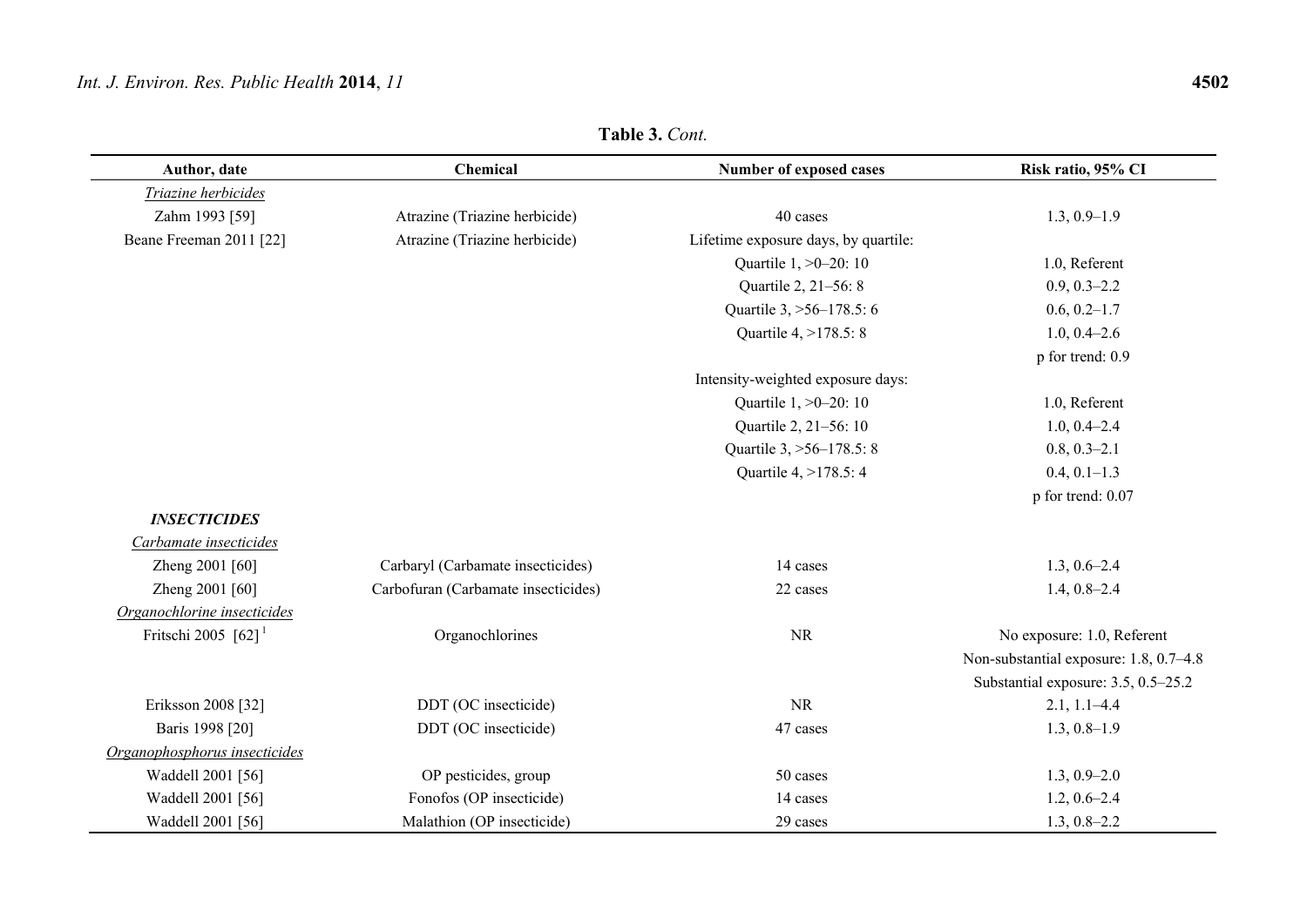|  | Table 3. Cont. |
|--|----------------|
|  |                |

| Author, date                | Chemical                                  | Number of exposed cases | Risk ratio, 95% CI |
|-----------------------------|-------------------------------------------|-------------------------|--------------------|
| Waddell 2001 [56]           | Diazinon (OP insecticide)                 | 17 cases                | $1.3, 0.7 - 2.3$   |
| Waddell 2001 [56]           | Phorate (OP insecticide)                  | 10 cases                | $0.7, 0.3 - 1.4$   |
| Waddell 2001 [56]           | Terbufos (OP insecticide)                 | 9 cases                 | $0.7, 0.3 - 1.6$   |
| Eriksson 2008 [32]          | Mercurial seed dressing                   | <b>NR</b>               | $3.6, 1.2 - 10.9$  |
| Eriksson 2008 [32]          | Pyrethrine (Botanical insecticide)        | <b>NR</b>               | $2.6, 0.8 - 8.5$   |
| T cell lymphoma             |                                           |                         |                    |
| <b>HERBICIDES</b>           |                                           |                         |                    |
| Organophosphorus herbicides |                                           |                         |                    |
| Eriksson 2008 [32]          | Glyphosate (OP insecticide)               | <b>NR</b>               | $2.3, 0.5 - 10.4$  |
| Phenoxy herbicides          |                                           |                         |                    |
| Eriksson 2008 [32]          | Phenoxy herbicides                        | <b>NR</b>               | $1.6, 0.4 - 7.3$   |
| Eriksson 2008 [32]          | 2,4,5-T and/or 2,4-D (Phenoxy herbicides) | NR                      | $1.0, 0.1 - 8.0$   |
| Eriksson 2008 [32]          | MCPA (Phenoxy herbicides)                 | $\rm NR$                | $2.4, 0.3 - 20.0$  |
| <b>INSECTICIDES</b>         |                                           |                         |                    |
| Eriksson 2008 [32]          | DDT (OC insecticide)                      | NR                      | $2.9, 1.1 - 8.0$   |
| Eriksson 2008 [32]          | Mercurial seed dressing                   | <b>NR</b>               | $2.1, 0.3 - 17.1$  |
| Eriksson 2008 [32]          | Pyrethrine (Botanical insecticide)        | <b>NR</b>               | $2.2, 0.3 - 17.8$  |
| <b>Unspecified NHL</b>      |                                           |                         |                    |
| <b>HERBICIDES</b>           |                                           |                         |                    |
| Organophosphorus herbicides |                                           |                         |                    |
| Eriksson 2008 [32]          | Glyphosate (OP insecticide)               | <b>NR</b>               | $5.6, 1.4 - 22.0$  |
| Phenoxy herbicides          |                                           |                         |                    |
| Eriksson 2009 [32]          | Phenoxy herbicides                        | <b>NR</b>               | $3.8, 1.2 - 12.1$  |
| Eriksson 2008 [32]          | 2,4,5-T and/or 2,4-D (Phenoxy herbicide)  | <b>NR</b>               | $3.2, 0.9 - 12.1$  |
| Eriksson 2008 [32]          | MCPA (Phenoxy herbicide)                  | NR                      | $9.3, 2.1 - 41.2$  |
| <b>INSECTICIDES</b>         |                                           |                         |                    |
| Eriksson 2008 [32]          | DDT (OC insecticide)                      | <b>NR</b>               | $2.4, 0.8 - 7.4$   |
| Eriksson 2008 [32]          | Mercurial seed dressing                   | $\rm NR$                | $5.4, 1.3 - 22.0$  |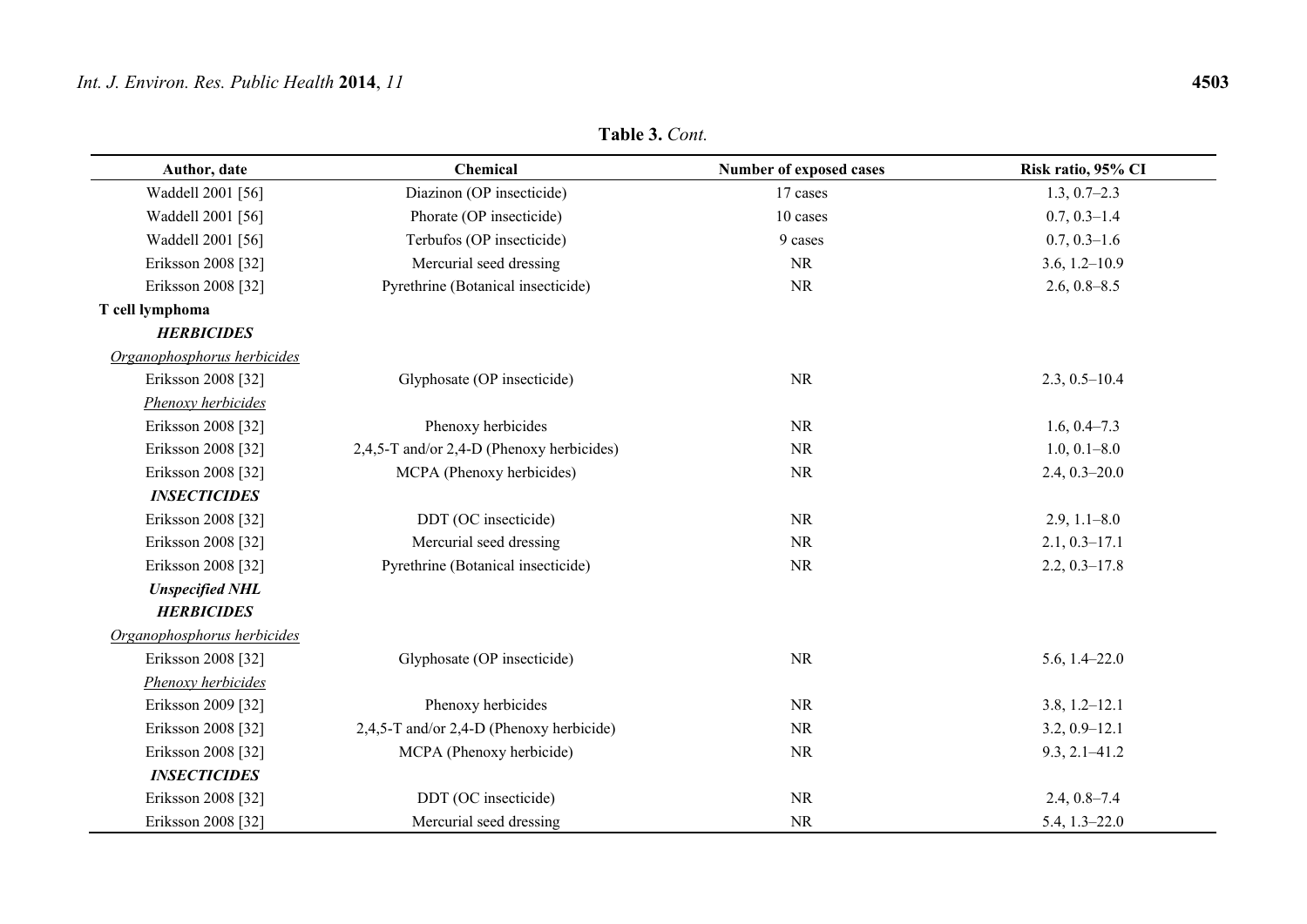| Author, date                       | Chemical                                 | Number of exposed cases | Risk ratio, 95% CI |
|------------------------------------|------------------------------------------|-------------------------|--------------------|
| Eriksson 2008 [32]                 | Pyrethrine (Botanical insecticide)       | <b>NR</b>               | $3.1, 0.4 - 26.3$  |
| Other specified B cell lymphoma    |                                          |                         |                    |
| <b>HERBICIDES</b>                  |                                          |                         |                    |
| Organophosphorus herbicides        |                                          |                         |                    |
| Eriksson 2008 [32]                 | Glyphosate (OP herbicide)                | <b>NR</b>               | $1.6, 0.5 - 5.0$   |
| Phenoxy herbicides                 |                                          |                         |                    |
| Eriksson 2008 [32]                 | Phenoxy herbicides                       | <b>NR</b>               | $2.6, 1.2 - 5.6$   |
| Eriksson 2008 [32]                 | 2,4,5-T and/or 2,4-D (Phenoxy herbicide) | <b>NR</b>               | $2.2, 0.9 - 5.4$   |
| Eriksson 2008 [32]                 | MCPA (Phenoxy herbicide)                 | <b>NR</b>               | $3.2, 1.0 - 10.7$  |
| <b>INSECTICIDES</b>                |                                          |                         |                    |
| Eriksson 2008 [32]                 | DDT (OC insecticide)                     | <b>NR</b>               | $1.3, 0.6 - 3.1$   |
| Eriksson 2008 [32]                 | Mercurial seed dressing                  | <b>NR</b>               | $2.4, 0.7 - 7.8$   |
| Eriksson 2008 [32]                 | Pyretrine                                | <b>NR</b>               | $1.5, 0.3 - 6.9$   |
| <b>Unspecified B cell lymphoma</b> |                                          |                         |                    |
| <b>HERBICIDES</b>                  |                                          |                         |                    |
| Organophosphorus herbicides        |                                          |                         |                    |
| Eriksson 2008 [32]                 | Glyphosate (OP herbicide)                | <b>NR</b>               | $1.5, 0.3 - 6.6$   |
| Phenoxy herbicides                 |                                          |                         |                    |
| Eriksson 2008 [32]                 | Phenoxy herbicides                       | <b>NR</b>               | $1.1, 0.3 - 4.0$   |
| Eriksson 2008 [32]                 | 2,4,5-T and/or 2,4-D (Phenoxy herbicide) | <b>NR</b>               | $0.9, 0.2 - 3.9$   |
| Eriksson 2008 [32]                 | MCPA (Phenoxy herbicide)                 | <b>NR</b>               | $1.4, 0.2 - 11.2$  |
| <b>INSECTICIDES</b>                |                                          |                         |                    |
| Eriksson 2008 [32]                 | DDT (OC insecticide)                     | <b>NR</b>               | $0.2, 0.0 - 1.8$   |
| Eriksson 2008 [32]                 | Mercurial seed dressing                  | <b>NR</b>               | No exposed cases   |

**Table 3.** *Cont.*

Notes: 2,4-D, 2,4-Dichlorophenoxyacetic acid; 2,4,5-T, 2,4,5-Trichlorophenoxyacetic acid; DDT, dichlorodiphenyltrichloroethane; EPTC, s-ethyl dipropylthiocarbamate; MCPA, 2-methyl-4-chlorophenoxyacetic acid; NHL, non-Hodgkin lymphoma; NR, Not reported; OC, Organochlorine; OP, Organophosphorus; <sup>1</sup> Substantial indicates the person was exposed to the substance at a medium or high level for more than five 8-hour days per year for a combined total of more than 5 years. Nonsubstantial indicates any other combination of exposures; estimates derive from a case-control study; **<sup>2</sup>** NHL subtype is labeled small lymphocytic in the paper.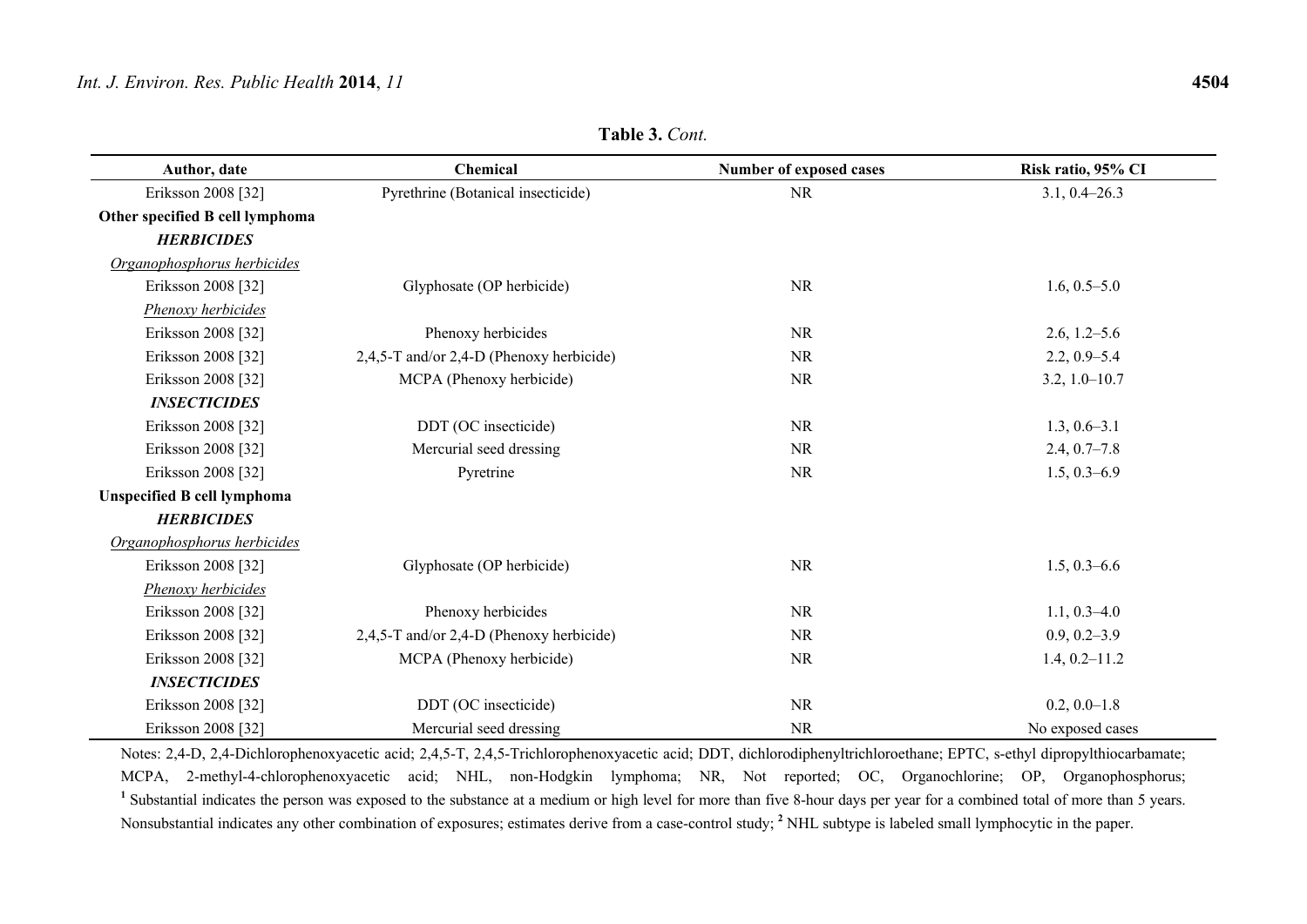In the Agricultural Health Study, Delancey *et al.* [29] observed a fairly strong dose response relationship between exposure to metribuzin, a triazinone herbicide, and NHL (P for trend: 0.13). Waddell *et al.* [56] observed a dose-response relationship between years of use of the organophosphorus insecticide fonofos and NHL. These authors also observed a strong positive relationship between days/year of exposure to another organophosphorus insecticide, terbufos, and NHL (OR, 95% CI for ≥5 days *vs.* non-farmers: 4.0, 1.1–14.5).

Table 3 shows estimates of association between subtypes of NHL and chemical groups or active ingredients. Table 4 shows the individual effect estimates of associations with herbicides, fungicides, and insecticides, coded dichotomously.

| Author, date                   | N exposed             | Risk ratio, 95% CI |
|--------------------------------|-----------------------|--------------------|
| <b>HERBICIDES</b>              |                       |                    |
| <b>Amide herbicides</b>        |                       |                    |
| Amide herbicides, group        |                       |                    |
| Hoar 1986 [34]                 | 8 cases/22 controls   | $2.9, 1.1 - 7.6$   |
| Cantor 1992 [27]               | 58 cases/114 controls | $1.2, 0.8 - 1.7$   |
| Zahm 1993 [18] <sup>1</sup>    | 8 cases/34 controls   | $0.9, 0.4 - 2.2$   |
| Orsi 2009 [46]                 | 5 cases/12 controls   | $0.9, 0.3 - 2.8$   |
| <b>Alachlor</b>                |                       |                    |
| De Roos 2003 [30]              | 68 cases/152 controls | $1.1, 0.7 - 1.7$   |
| Lee 2004 [39] <sup>2</sup>     | 29 cases              | $0.7, 0.5 - 1.1$   |
| Metolachlor                    |                       |                    |
| De Roos 2003 [30]              | 13 cases/37 controls  | $0.7, 0.3 - 1.6$   |
| Propachlor                     |                       |                    |
| De Roos 2003 [30]              | 20 cases/50 controls  | $1.0, 0.5 - 2.0$   |
| Propyzamide                    |                       |                    |
| Mills 2005 [45]                | <b>NR</b>             | $0.7, 0.3 - 1.4$   |
| Organophosphorus herbicides    |                       |                    |
| Glyphosate                     |                       |                    |
| McDuffie 2001 [43]             | 51 cases/133 controls | $1.2, 0.8 - 1.7$   |
| Hardell 2002 [33]              | 8 cases/8 controls    | $3.0, 1.1 - 8.5$   |
| De Roos 2003 [30]              | 36 cases/61 controls  | $2.1, 1.1 - 4.0$   |
| De Roos 2005 [31] <sup>2</sup> | 71 cases              | $1.1, 0.7-1.9$     |
| Eriksson 2008 [32]             | 29 cases/18 controls  | $2.0, 1.1 - 3.7$   |
| Orsi 2009 [46]                 | 12 cases/24 controls  | $1.0, 0.5 - 2.2$   |
| Phosphonic acid                |                       |                    |
| McDuffie 2001 [43]             | 63 cases/147 controls | $1.4, 0.9 - 1.9$   |
| <b>Phenoxy herbicides</b>      |                       |                    |
| Phenoxy herbicides, group      |                       |                    |
| Hoar 1986 [34]                 | 24 cases/78 controls  | $2.2, 1.2 - 4.1$   |
| Pearce 1987 [48]               | 81 cases/143 controls | $1.0, 0.8 - 1.4$   |
| Woods 1987 [57]                | NR                    | $1.3, 0.9 - 2.0$   |
| Persson 1989 [49]              | 6 cases/6 controls    | $4.9, 1.0 - 23.5$  |

**Table 4.** Effect estimates from papers that investigated associations between non-Hodgkin lymphoma and herbicide, fungicide, and insecticide exposures, categorized dichotomously.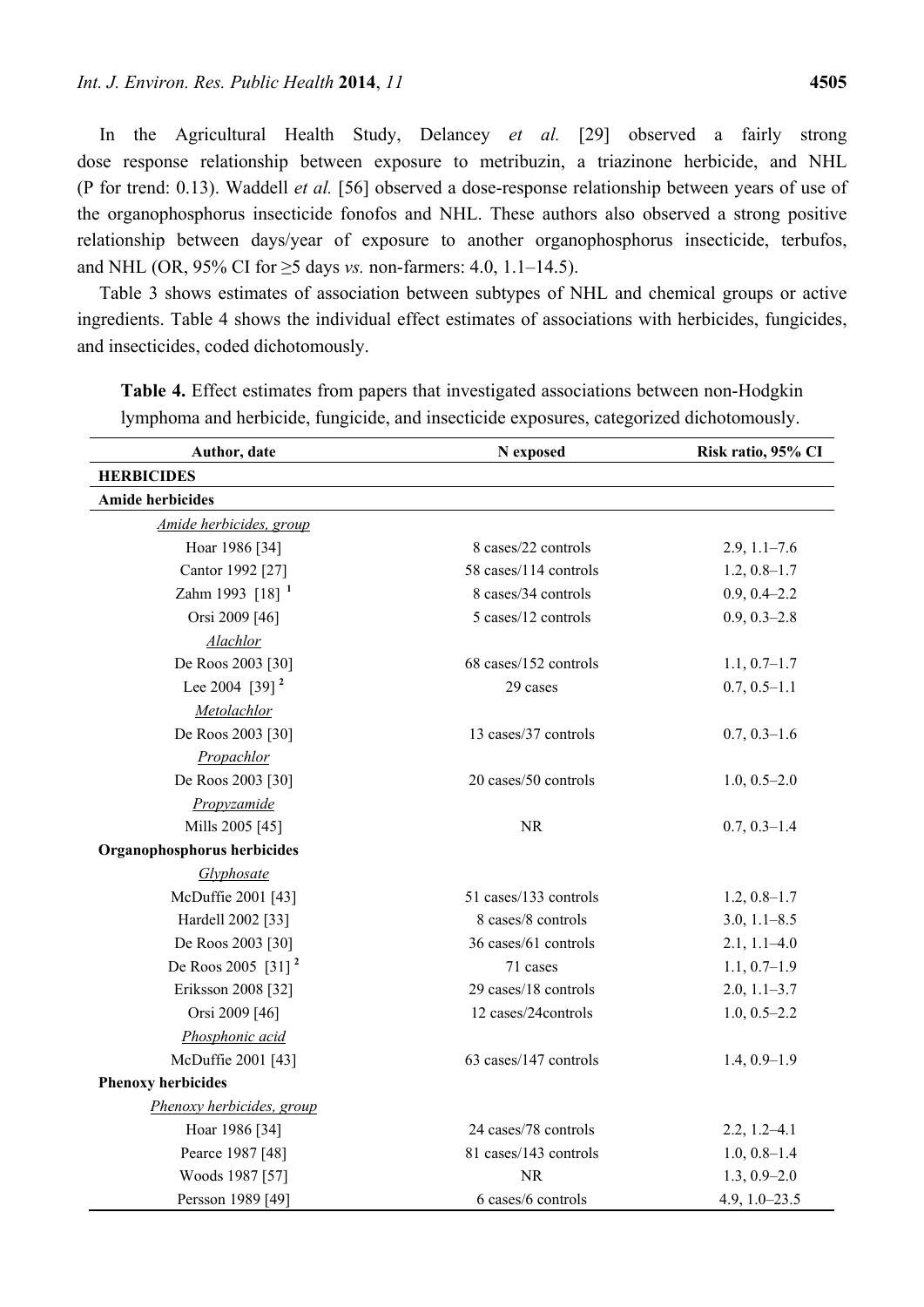|                                           | <b>1 adie 4.</b> Com.                        |                    |
|-------------------------------------------|----------------------------------------------|--------------------|
| Author, date                              | N exposed                                    | Risk ratio, 95% CI |
| Cantor 1992 [27]                          | 118 cases/231 controls                       | $1.2, 0.9 - 1.6$   |
| Persson 1993 [50]                         | 10 cases/14 controls                         | $2.3, 0.2 - 2.8$   |
| Zahm 1993 $[18]$ <sup>1</sup>             | 14 cases/63 controls                         | $0.9, 0.4 - 1.7$   |
| Hardell 2002 [33]                         | 64 cases/90 controls                         | $1.7, 1.2 - 2.3$   |
| Miligi 2006 [44]                          | 32 cases/28 controls                         | $1.1, 0.6 - 1.8$   |
| Eriksson 2008 [32]                        | 47 cases/26 controls                         | $2.0, 1.2 - 3.4$   |
| Orsi 2009 [46]                            | 11 cases/25 controls                         | $0.9, 0.4 - 1.9$   |
| Pahwa 2012 [47]                           | 129 cases/138 controls                       | $1.5, 1.1 - 1.9$   |
| $2,4-D$                                   |                                              |                    |
| Zahm 1990 [58]                            | 43 cases/98 controls                         | $1.5, 0.9 - 2.5$   |
| Cantor 1992 [27]                          | Ever handled: 115 cases/227 controls         | $1.2, 0.9 - 1.6$   |
| Cantor 1992 [27] <sup>3</sup>             | Handled prior to 1965: 86 cases/153 controls | $1.3, 0.9 - 1.8$   |
| Mills 2005 [45]                           | <b>NR</b>                                    | $3.8, 1.9 - 7.8$   |
| Miligi 2006 [44]                          | 17 cases/18 controls                         | $0.9, 0.5 - 1.8$   |
| Pahwa 2012 [47]                           | 110 cases/293 controls                       | $1.3, 1.0 - 1.7$   |
| $2,4,5 - T$                               |                                              |                    |
| De Roos 2003 [30]                         | Ever handled: 25 cases/63 controls           | $1.0, 0.5 - 1.9$   |
| Cantor 1992 [27] <sup>3</sup>             | Handled prior to 1965: 13 cases/18 controls  | $1.7, 0.8 - 3.6$   |
| $2,4,5$ -T and/or 2,4-D                   |                                              |                    |
| Eriksson 2008 [32]                        | 33 cases/21 controls                         | $1.6, 0.9 - 3.0$   |
| Diclofop-methyl                           |                                              |                    |
| McDuffie 2001 [43]                        | 9 cases/25 controls                          | $1.0, 0.4 - 2.2$   |
| <b>MCPA</b>                               |                                              |                    |
| Hardell 2002 [33]                         | 21 cases/23 controls                         | $2.6, 1.4 - 4.9$   |
| De Roos 2003 [30] <sup>1</sup>            | 8 cases/16 controls                          | $1.0, 0.4 - 2.6$   |
| Miligi 2006 [44]                          | 18 cases/19 controls                         | $0.9, 0.4 - 1.8$   |
| Eriksson 2008 [32]                        | 21 cases/9 controls                          | $2.8, 1.3 - 6.2$   |
| Pahwa 2012 [47]                           | 17 cases/46 controls                         | $1.1, 0.6 - 2.0$   |
| Carbamate/Thiocarbamate herbicides        |                                              |                    |
| Carbamate/Thiocarbamate herbicides, group |                                              |                    |
| Zahm 1993 $[18]$ <sup>1</sup>             | 2 cases/14 controls                          | $0.6, 0.1 - 2.8$   |
| McDuffie 2001 [43]                        | 21 cases/49 controls                         | $1.5, 0.8 - 2.6$   |
| Zheng 2001 [60]                           | 60 cases/108 controls                        | $1.5, 1.1 - 2.3$   |
| Butylate                                  |                                              |                    |
| Cantor 1992 [27] <sup>3</sup>             | Handled prior to 1965: 1 case/6 controls     | $0.5, 0.1 - 4.3$   |
| Zheng 2001 [60]                           | 45 cases/76 controls                         | $1.6, 1.0 - 2.4$   |
| <b>Diallate</b>                           |                                              |                    |
| McDuffie 2001 [43]                        | 11 cases/29 controls                         | $1.5, 0.7 - 3.1$   |
| $EPTC + Protectant$                       |                                              |                    |
| Zheng 2001 [60]                           | 23 cases/49 controls                         | $1.6, 0.9 - 2.7$   |

**Table 4.** *Cont.*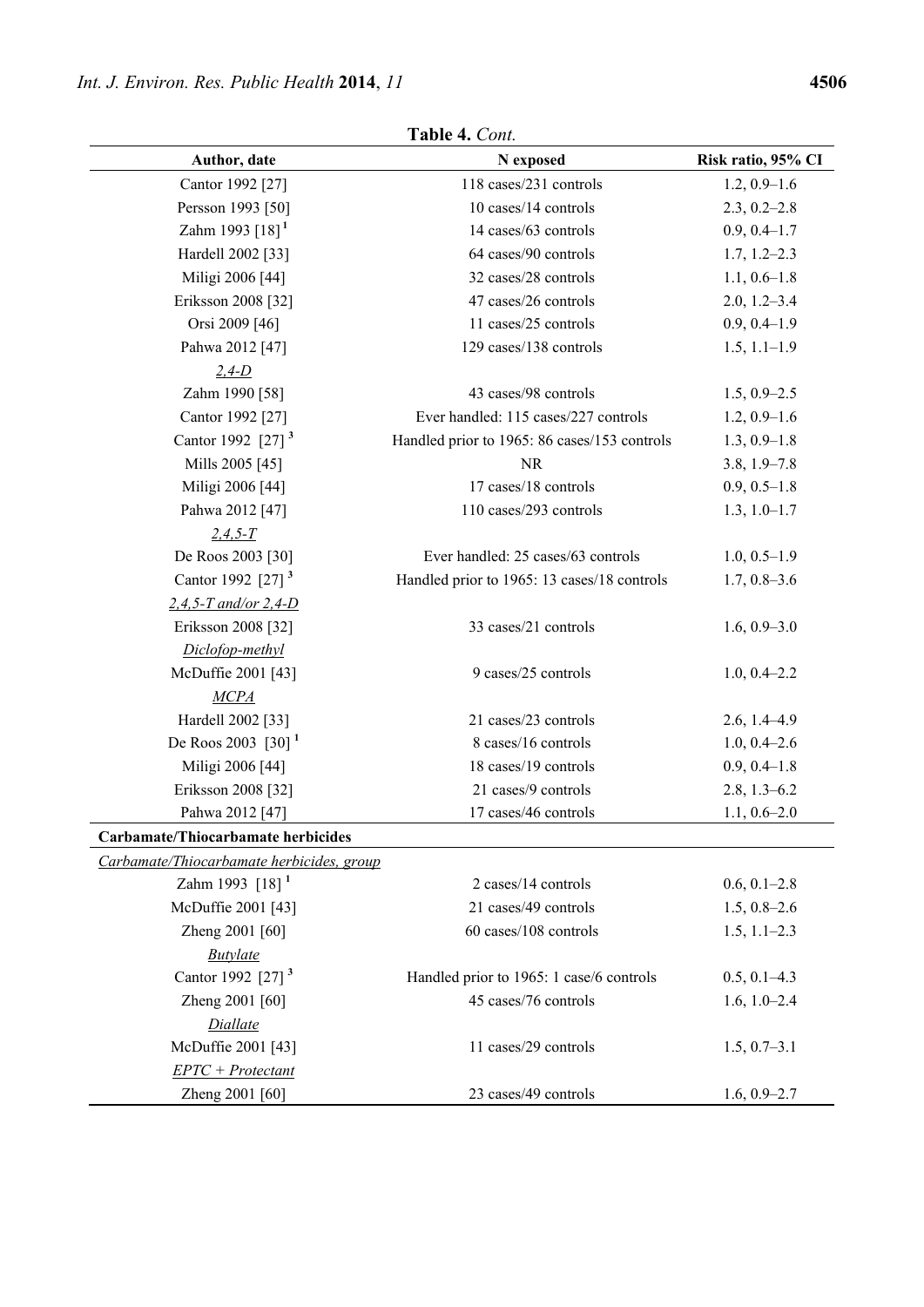| Author, date                     | N exposed                                   | Risk ratio, 95% CI |
|----------------------------------|---------------------------------------------|--------------------|
| Aromatic acid herbicides         |                                             |                    |
| Benzoic acid herbicides          |                                             |                    |
| Hoar 1986 [34]                   | 1 case/2 controls                           | $4.0, 0.1 - 62.6$  |
| Cantor 1992 [27]                 | 53 cases/98 controls                        | $1.3, 0.9 - 1.9$   |
| Zahm 1993 $[18]$ <sup>1</sup>    | 4 cases/12 controls                         | $1.2, 0.3 - 4.4$   |
| Chloramben                       |                                             |                    |
| Cantor 1992 [27] <sup>3</sup>    | Handled prior to 1965: 16 cases/19 controls | $2.0, 1.0 - 4.0$   |
| De Roos 2003 [30]                | 34 cases/81 controls                        | $0.9, 0.5 - 1.6$   |
| Dicamba                          |                                             |                    |
| Cantor 1992 [27] <sup>3</sup>    | Handled prior to 1965: 7 cases/7 controls   | $2.8, 1.0 - 8.1$   |
| McDuffie 2001 [43]               | 26 cases/50 controls                        | $1.6, 1.0 - 2.6$   |
| De Roos 2003 [30]                | 39 cases/79 controls                        | $1.2, 0.6 - 2.3$   |
| <b>Dinitroaniline</b> herbicides |                                             |                    |
| Dinitroanilines, group           |                                             |                    |
| Cantor 1992 [27]                 | 46 cases/88 controls                        | $1.2, 0.8 - 1.8$   |
| McDuffie 2001 [43]               | 11 cases/31 controls                        | $1.2, 0.6 - 2.4$   |
| Trifluralin                      |                                             |                    |
| Cantor 1992 [27] <sup>3</sup>    | Handled prior to 1965: 14 cases/23 controls | $1.5, 0.8 - 3.1$   |
| Zahm 1993 $[18]$ <sup>1</sup>    | 3 cases/24 controls                         | $0.5, 0.1 - 1.7$   |
| McDuffie 2001 [43]               | 11 cases/31 controls                        | $1.1, 0.5 - 2.2$   |
| De Roos 2003 [30]                | 52 cases/120 controls                       | $0.9, 0.5 - 1.6$   |
| Mills 2005 [43,45]               | <b>NR</b>                                   | $0.9, 0.4 - 1.8$   |
| <b>Triazine herbicides</b>       |                                             |                    |
| Triazine herbicides, group       |                                             |                    |
| Hoar 1986 [34]                   | 14 cases/43 controls                        | $2.5, 1.2 - 5.4$   |
| Cantor 1992 [27]                 | 64 cases/133 controls                       | $1.1, 0.8 - 1.6$   |
| Zahm 1993 [18] <sup>1</sup>      | 12 cases/38 controls                        | $1.2, 0.6 - 2.6$   |
| Orsi 2009 [46]                   | 17 cases /20 controls                       | $1.9, 0.9 - 3.8$   |
| <b>Atrazine</b>                  |                                             |                    |
| Zahm 1993 [59]                   | 130 cases/249 controls                      | $1.4, 1.1 - 1.8$   |
| Cyanazine                        |                                             |                    |
| De Roos 2003 [30]                | 37 cases/96 controls                        | $0.6, 0.3 - 1.0$   |
| Metribuzin                       |                                             |                    |
| De Roos 2003 [30]                | 20 cases/53 controls                        | $0.8, 0.4 - 1.7$   |
| <b>Simazine</b>                  |                                             |                    |
| Mills 2005 [45]                  | <b>NR</b>                                   | $1.7, 0.9 - 3.0$   |
| <b>Urea</b> herbicides           |                                             |                    |
| Urea herbicides                  |                                             |                    |
| Cantor 1992 [27]                 | 5 cases/18 controls                         | $0.6, 0.2 - 1.6$   |
| Orsi 2009 [46]                   | 5 cases/7 controls                          | $1.8, 0.5 - 6.0$   |
| <b>Linuron</b>                   |                                             |                    |
| De Roos 2003 [30]                | 5 cases/22 controls                         | $0.3, 0.1 - 1.2$   |

**Table 4.** *Cont.*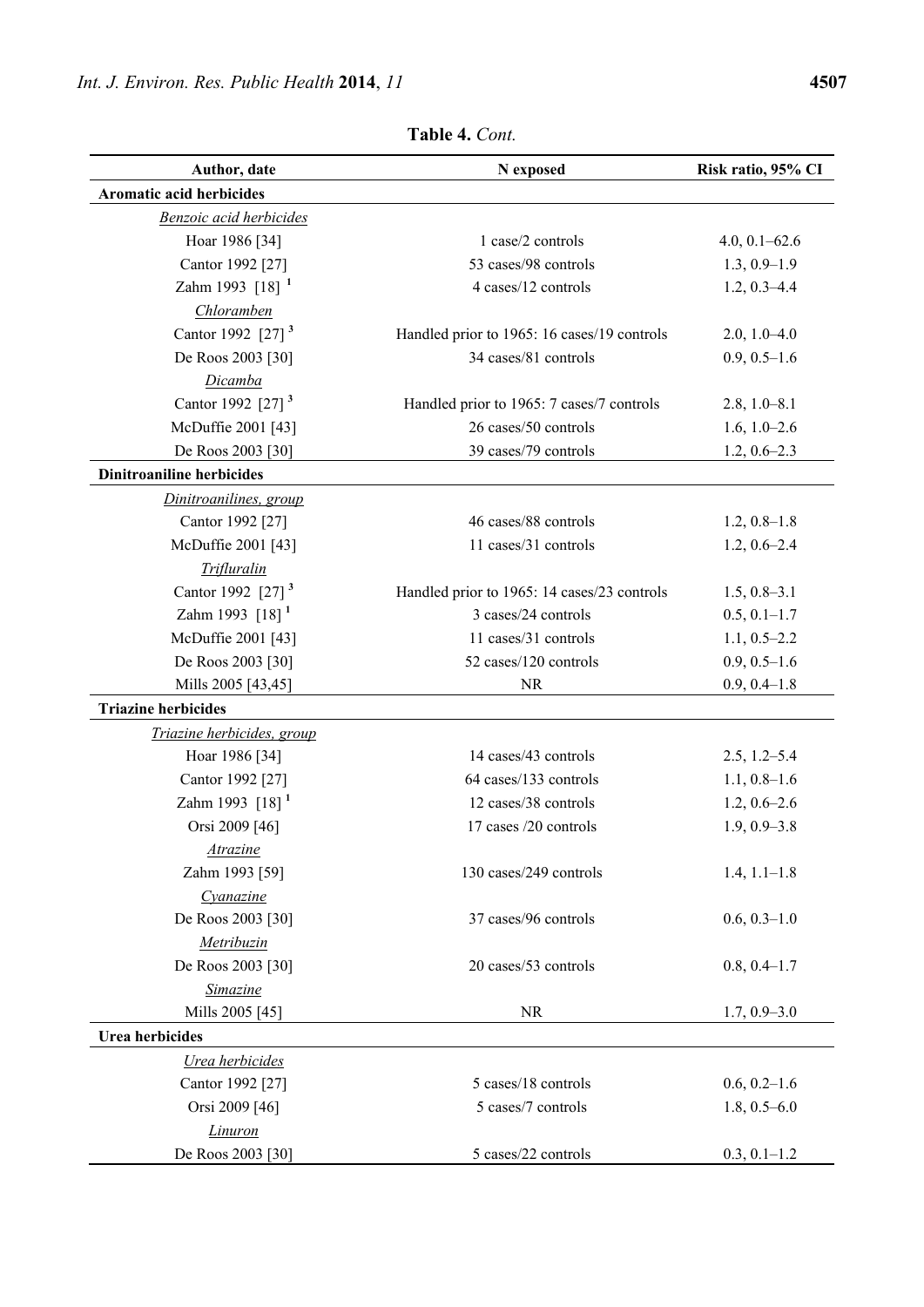| Author, date                             | N exposed             | Risk ratio, 95% CI |
|------------------------------------------|-----------------------|--------------------|
| <b>Other herbicides</b>                  |                       |                    |
| <b>Bentazon</b>                          |                       |                    |
| Cantor 1992 [27]                         | 22 cases/58 controls  | $0.7, 0.3 - 1.5$   |
| Nitrofen                                 |                       |                    |
| Mills 2005 [45]                          | <b>NR</b>             | $1.2, 0.6 - 2.5$   |
| Paraquat                                 |                       |                    |
| De Roos 2003 [30]                        | 2 cases/15 controls   | $0.1, 0.2 - 0.7$   |
| Quaternary ammonium compounds, group     |                       |                    |
| Orsi 2009 [46]                           | 4 cases/12 controls   | $0.7, 0.2 - 2.3$   |
| Sodium chlorate                          |                       |                    |
| De Roos 2003 [30]                        | 8 cases/7 controls    | $4.1, 1.3 - 13.6$  |
| Uracil herbicides                        |                       |                    |
| Hoar 1986 [34]                           | 19 cases/114 controls | $1.3, 0.7 - 2.5$   |
| <b>FUNGICIDES</b>                        |                       |                    |
| <b>Aldehyde fungicides</b>               |                       |                    |
| Aldehyde fungicides, group               |                       |                    |
| McDuffie 2001 [43]                       | 7 cases/25 controls   | $0.9, 0.4 - 2.3$   |
| Formaldehyde                             |                       |                    |
| McDuffie 2001 [43]                       | 7 cases/25 controls   | $0.9, 0.4 - 2.3$   |
| <b>Amide fungicides</b>                  |                       |                    |
| Amide fungicides, group                  |                       |                    |
| McDuffie 2001 [43]                       | 30 cases/58 controls  | $1.7, 1.0 - 2.8$   |
| Captan                                   |                       |                    |
| McDuffie 2001 [43]                       | 20 cases/24 controls  | $2.5, 1.3 - 4.8$   |
| Mills 2005 [45]                          | <b>NR</b>             | $0.9, 0.5 - 1.6$   |
| <b>Vitavax</b>                           |                       |                    |
| McDuffie 2001 [43]                       | 10 cases/39 controls  | $0.8, 0.4 - 1.9$   |
| Carbamate and dithiocarbamate fungicides |                       |                    |
| Carbamate fungicides                     |                       |                    |
| Orsi 2009 [46]                           | 15 cases/17 controls  | $1.8, 0.9 - 3.7$   |
| Maneb                                    |                       |                    |
| Mills 2005 [45]                          | <b>NR</b>             | $1.1, 0.6 - 2.1$   |
| Mancozeb                                 |                       |                    |
| Mills 2005 [45]                          | <b>NR</b>             | $0.9, 0.5 - 1.9$   |
| <b>Triazole fungicides</b>               |                       |                    |
| Triazole fungicides, group               |                       |                    |
| Orsi 2009 [46]                           | 8 cases/9 controls    | $1.9, 0.7 - 5.3$   |
| Mecoprop                                 |                       |                    |
| Pahwa 2012 [47]                          | 51 cases/81 controls  | $2.3, 1.5 - 3.3$   |
| <b>Mercury containing fungicides</b>     |                       |                    |
| Mercury fungicides, group                |                       |                    |
| McDuffie 2001 [43]                       | 18 cases/48 controls  | $1.3, 0.7 - 2.3$   |
| Mercury dust                             |                       |                    |
| McDuffie 2001 [43]                       | 15 cases/39 controls  | $1.2, 0.6 - 2.4$   |

**Table 4.** *Cont.*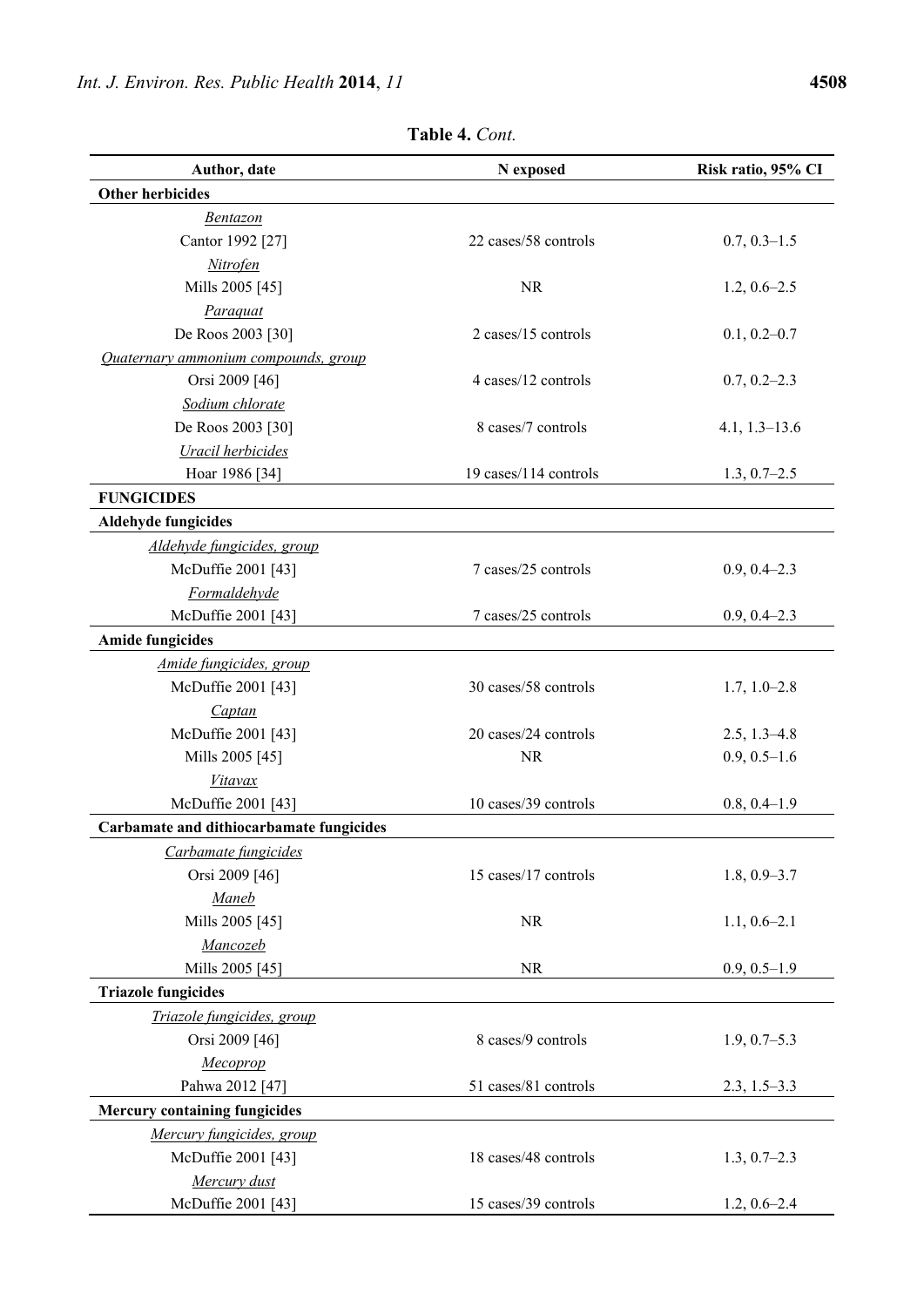| Author, date                  | N exposed                                   | Risk ratio, 95% CI |
|-------------------------------|---------------------------------------------|--------------------|
| Mercury liquid                |                                             |                    |
| McDuffie 2001 [43]            | 8 cases/22 controls                         | $1.4, 0.7 - 3.2$   |
| <b>Fumigant fungicides</b>    |                                             |                    |
| Methyl bromide                |                                             |                    |
| Mills 2005 [45]               | <b>NR</b>                                   | $1.5, 0.8 - 2.7$   |
| Dichloro-propane              |                                             |                    |
| Mills 2005 [45]               | <b>NR</b>                                   | $0.9, 0.5 - 1.7$   |
| <b>Other fungicides</b>       |                                             |                    |
| Chlorothalonil                |                                             |                    |
| Mills 2005 [45]               | <b>NR</b>                                   | $1.2, 0.6 - 2.2$   |
| Sulfur compounds              |                                             |                    |
| McDuffie 2001 [43]            | 17 cases/21 controls                        | $2.8, 1.4 - 5.6$   |
| <b>INSECTICIDES</b>           |                                             |                    |
| <b>Arsenicals</b>             |                                             |                    |
| Acetoarcenate                 |                                             |                    |
| De Roos 2003 [30]             | 41 cases/68 controls                        | $1.4, 0.9 - 2.3$   |
| <b>Arsenic</b>                |                                             |                    |
| Hardell 2002 [33]             | 8 cases/10 controls                         | $1.8, 0.7 - 4.5$   |
| Eriksson 2008 [32]            | 7 cases/5 controls                          | $1.6, 0.5 - 5.2$   |
| Lead arsenate                 |                                             |                    |
| De Roos 2003 [30]             | 9 cases/25 controls                         | $0.5, 0.2 - 1.2$   |
| <b>Botanical insecticides</b> |                                             |                    |
| <b>Nicotine</b>               |                                             |                    |
| Cantor 1992 [27]              | 31 cases/47 controls                        | $1.5, 0.9 - 2.5$   |
| Cantor 1992 [27] <sup>3</sup> | Handled prior to 1965: 28 cases/36 controls | $1.8, 1.0 - 3.0$   |
| Pyrethrine                    |                                             |                    |
| De Roos 2003 [30]             | 6 cases/12 controls                         | $1.0, 0.3 - 3.2$   |
| Eriksson 2008 [32]            | 15 cases/10 controls                        | $1.7, 0.8 - 3.9$   |
| <i><u>Rotenone</u></i>        |                                             |                    |
| Cantor 1992 [27]              | 12 cases/23 controls                        | $0.5, 2.2 - 1.0$   |
| <b>Carbamate insecticides</b> |                                             |                    |
| Carbamate insecticides, group |                                             |                    |
| McDuffie 2001 [43]            | 37 cases/60 controls                        | $1.9, 1.2 - 3.0$   |
| Zahm 1993 $[18]$ <sup>1</sup> | 7 cases/17 controls                         | $1.6, 0.6 - 4.4$   |
| Zheng 2001 [60]               | 89 cases/172 controls                       | $1.6, 1.0 - 2.4$   |
| <b>Bufencarb</b>              |                                             |                    |
| De Roos 2003 [30]             | 6 cases/12 controls                         | $1.1, 0.3 - 3.7$   |
| Carbaryl                      |                                             |                    |
| Cantor 1992 [27] <sup>3</sup> | Handled prior to 1965: 7 cases/4 controls   | $3.8, 1.1 - 13.6$  |
| De Roos 2003 [30]             | 30 cases/57 controls                        | $1.0, 0.5 - 1.9$   |
| McDuffie 2001 [43]            | 25 cases/34 controls                        | $2.1, 1.2 - 3.7$   |
| Carbofuran                    |                                             |                    |
| Cantor 1992 [27] <sup>3</sup> | Handled prior to 1965: 28 cases/63 controls | $1.0, 0.6 - 1.7$   |
| McDuffie 2001 [43]            | 9 cases/18 controls                         | $1.6, 0.7 - 3.9$   |
| Zheng 2001 [60]               | 66 cases/131 controls                       | $1.6, 1.1 - 2.3$   |

**Table 4.** *Cont.*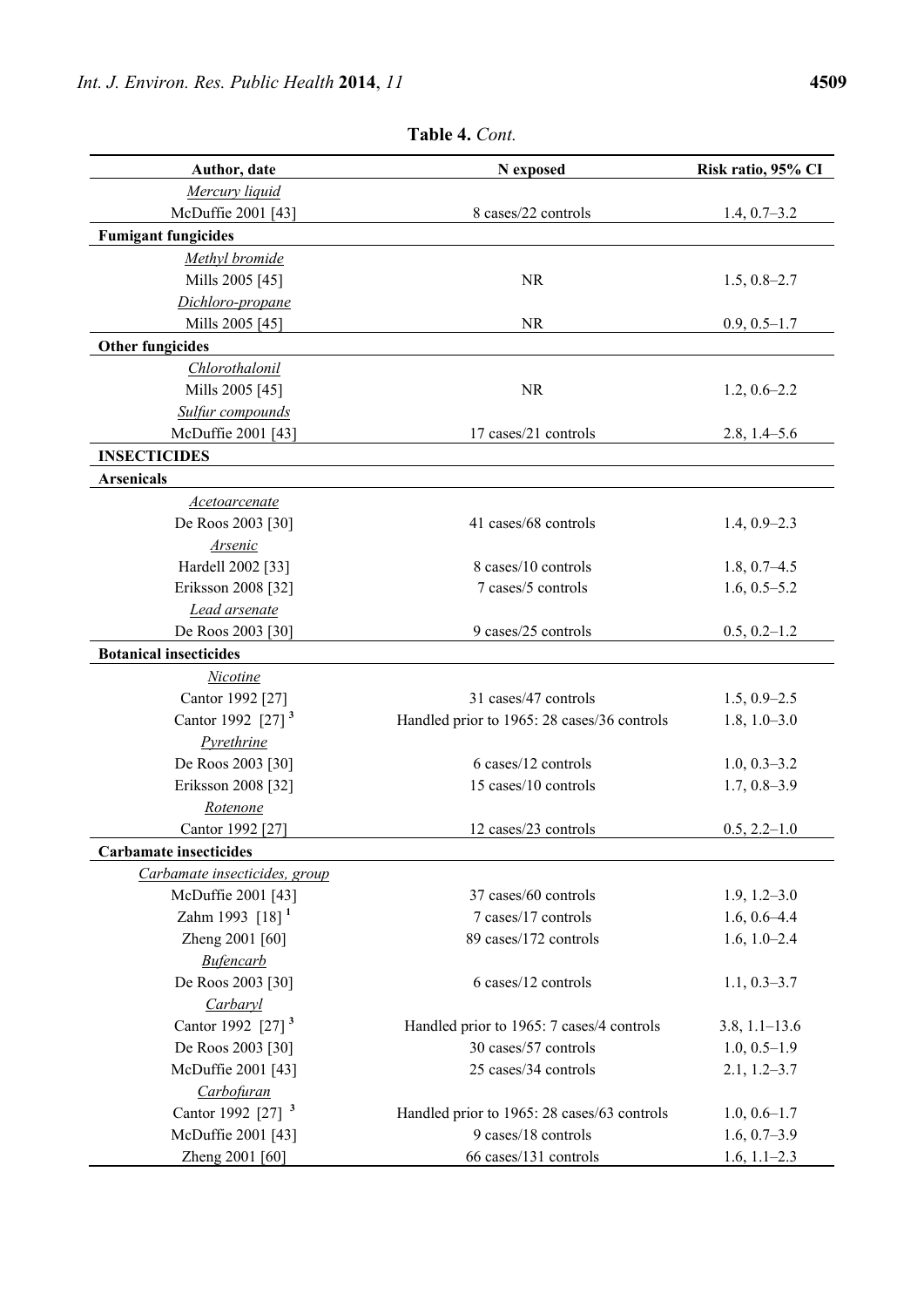| Author, date                       | N exposed                                     | Risk ratio, 95% CI |
|------------------------------------|-----------------------------------------------|--------------------|
| Methomyl                           |                                               |                    |
| McDuffie 2001 [43]                 | 37 cases/60 controls                          | $2.1, 1.2 - 3.7$   |
| Fly spray                          |                                               |                    |
| Cantor 1992 [27]                   | 185 cases/394 controls                        | $1.1, 0.9 - 1.4$   |
| Cantor 1992 [27] <sup>3</sup>      | Handled prior to 1965: 173 cases/368 controls | $1.1, 0.9 - 1.4$   |
| <b>Organochlorine</b> insecticides |                                               |                    |
| Organochlorine insecticides, group |                                               |                    |
| Cantor 1992 [27]                   | 150 cases/162 controls                        | $1.3, 1.0 - 1.7$   |
| Zahm 1993 $[18]$ <sup>1</sup>      | 20 cases/46 controls                          | $1.6, 0.8 - 3.1$   |
| Orsi 2009 [46]                     | 15 cases/17 controls                          | $1.8, 0.9 - 3.8$   |
| Purdue 2007 [51]                   | 58 cases/44 non cases                         | $0.8, 0.5 - 1.3$   |
| Pahwa 2012 [47]                    | 106 cases/276 controls                        | $1.3, 1.0 - 1.7$   |
| <b>Aldrin</b>                      |                                               |                    |
| Cantor 1992 [27] <sup>3</sup>      | Handled prior to 1965: 34 cases/59 controls   | $1.3, 0.8 - 2.1$   |
| McDuffie 2001 [43]                 | 10 cases/6 controls                           | $4.2, 1.5 - 12.0$  |
| De Roos 2003 [30]                  | 47 cases/97 controls                          | $1.1, 0.7 - 1.7$   |
| Purdue 2007 [51]                   | 21 cases/79 non-cases                         | $0.6, 0.3 - 1.0$   |
| Chlordane                          |                                               |                    |
| Woods 1987 [57]                    | <b>NR</b>                                     | $1.6, 0.7 - 3.8$   |
| Cantor 1992 [27] <sup>3</sup>      | Handled prior to 1965: 22 cases/22 controls   | $2.2, 1.2 - 4.2$   |
| McDuffie 2001 [43]                 | 36 cases/105 controls                         | $1.1, 0.7 - 1.7$   |
| De Roos 2003 [30]                  | 21 cases/26 controls                          | $1.7, 0.9 - 3.2$   |
| Purdue 2007 [51]                   | 27 cases/73 non-cases                         | $0.7, 0.4 - 1.2$   |
| DDT                                |                                               |                    |
| Woods 1987 [57]                    | Not reported                                  | $1.8, 1.0 - 3.2$   |
| Cantor 1992 [27] <sup>3</sup>      | Handled prior to 1965: 68 cases/123 controls  | $1.3, 0.9 - 1.8$   |
| Persson 1993 [50]                  | 4 case/3 controls                             | $2.0, 0.2 - 18.9$  |
| Baris 1998 [20]                    | 161 cases/340 controls                        | $1.2, 1.0 - 1.6$   |
| Hardell 2002 [33]                  | 77 cases/138controls                          | $1.2, 0.9 - 1.7$   |
| De Roos 2003 [30]                  | 98 cases/226 controls                         | $1.0, 0.7 - 1.3$   |
| Purdue 2007 [51]                   | 37 cases/63 noncases                          | $0.9, 0.6 - 1.5$   |
| Eriksson 2008 [32]                 | 50 cases/37 controls                          | $1.5, 0.9 - 2.3$   |
| Pahwa 2012 [47]                    | 33 cases/59 controls                          | $1.7, 1.1 - 2.7$   |
| <b>Dieldrin</b>                    |                                               |                    |
| Cantor 1992 [27] <sup>3</sup>      | Handled prior to 1965: 10 cases/13 controls   | $1.9, 0.8 - 4.4$   |
| De Roos 2003 [30]                  | 21 cases/39 controls                          | $1.8, 0.8 - 3.9$   |
| Purdue 2007 [51]                   | 7 cases/92 controls                           | $0.6, 0.2 - 1.3$   |
| Heptachlor                         |                                               |                    |
| Cantor 1992 [27] <sup>3</sup>      | Handled prior to 1965: 14 cases/25 controls   | $1.3, 0.6 - 2.6$   |
| De Roos 2003 [30]                  | 25 cases/43 controls                          | $1.3, 0.7 - 2.2$   |
| Purdue 2007 [51] <sup>2</sup>      | 18 cases/82 noncases                          | $0.8, 0.4 - 1.4$   |
| Lindane                            |                                               |                    |
| Cantor 1992 [27] <sup>3</sup>      | Handled prior to 1965: 14 cases/25 controls   | $2.2, 1.0 - 4.7$   |
| Blair 1998 [23]                    | 93 cases/151 controls                         | $1.5, 1.1 - 2.0$   |

**Table 4.** *Cont.*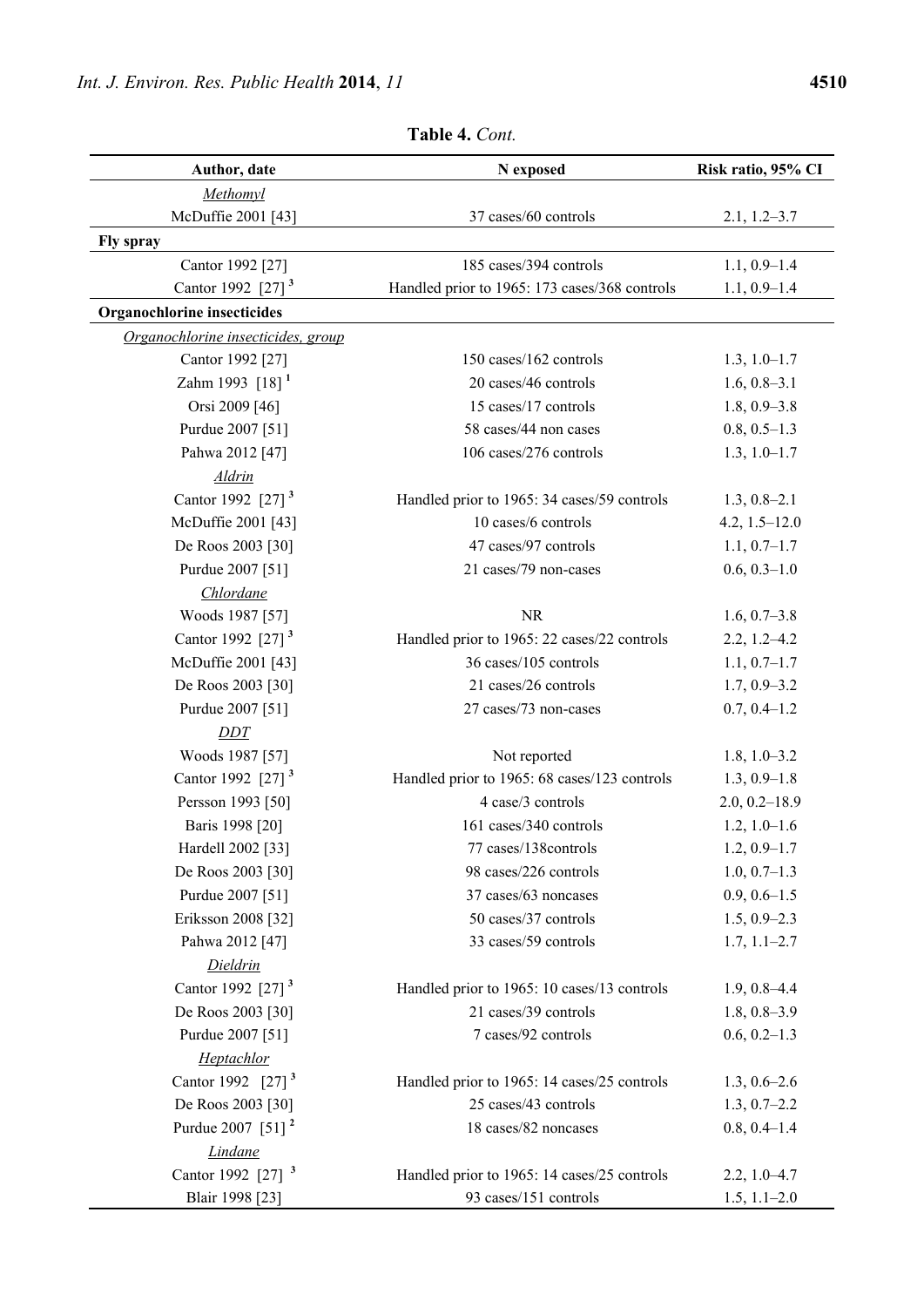| Author, date                            | N exposed                                   | Risk ratio, 95% CI |
|-----------------------------------------|---------------------------------------------|--------------------|
| McDuffie 2001 [43]                      | 15 cases/23 controls                        | $2.1, 1.0 - 4.2$   |
| Rafnsson 2006 [52]                      | 37 cases/133 controls                       | $3.5, 1.4 - 9.0$   |
| Purdue 2007 $[51]$ <sup>2</sup>         | 24 cases/76 controls                        | $1.3, 0.8 - 2.1$   |
| Methoxychlor                            |                                             |                    |
| McDuffie 2001 [43]                      | 65 cases/201 controls                       | $1.0, 0.7 - 1.4$   |
| De Roos 2003 [30]                       | 9 cases/16 controls                         | $1.2, 0.5 - 2.7$   |
| <b>Toxaphene</b>                        |                                             |                    |
| Cantor 1992 [27] <sup>3</sup>           | Handled prior to 1965: 6 cases/5 controls   | $2.4, 0.7 - 8.2$   |
| De Roos 2003 [30]                       | 10 cases/13 controls                        | $1.5, 0.6 - 3.5$   |
| Purdue 2007 $[51]$ <sup>2</sup>         | 24 cases/75 controls                        | $1.5, 0.9 - 2.5$   |
| Organophosphorus insecticides           |                                             |                    |
| Organophosphorus insecticides           |                                             |                    |
| Zahm 1993 [18] <sup>1</sup>             | 14 cases/43 controls                        | $1.2, 0.6 - 2.5$   |
| Waddell 2001 [56]                       | 158 cases/279 controls                      | $1.5, 1.2 - 1.9$   |
| Orsi 2009 [46]                          | 20 cases/24 controls                        | $1.7, 0.9 - 3.3$   |
| Pahwa 2012 [47]                         | 92 cases/169 controls                       | $1.9, 1.4 - 2.6$   |
| Chlorpyrifos                            |                                             |                    |
| Waddell 2001 [56]                       | 7 cases/8 controls                          | $3.2, 1.1 - 9.2$   |
| Lee 2004 $\left[38\right]$ <sup>2</sup> | 37 participants                             | $1.0, 0.6 - 1.7$   |
| Coumaphos                               |                                             |                    |
| Cantor 1992 [27] <sup>3</sup>           | Handled prior to 1965: 3 cases/5 controls   | $1.5, 0.3 - 6.3$   |
| Waddell 2001 [56]                       | 23 cases/37 controls                        | $1.7, 1.0 - 2.9$   |
| Crufomate                               |                                             |                    |
| Waddell 2001 [56]                       | 5 cases/8 controls                          | $1.6, 0.5 - 4.9$   |
| Diazinon                                |                                             |                    |
| Cantor 1992 [27] <sup>3</sup>           | Handled prior to 1965: 14 cases/12 controls | $2.6, 1.2 - 5.9$   |
| McDuffie 2001 [43]                      | 18 cases/28 controls                        | $1.7, 0.9 - 3.2$   |
| Waddell 2001 [56]                       | 60 cases/93 controls                        | $1.7, 1.2 - 2.5$   |
| Mills 2005 [45]                         | NR                                          | $1.4, 0.8 - 2.5$   |
| Dichlorvos                              |                                             |                    |
| Cantor 1992 [27] <sup>3</sup>           | Handled prior to 1965: 12 cases/17 controls | $1.8, 0.8 - 3.9$   |
| Waddell 2001 [56]                       | 23 cases/51 controls                        | $1.0, 0.6 - 1.7$   |
| Koutros 2008 [37] <sup>2</sup>          | 6 exposed cases                             | <b>NR</b>          |
| Dimethoate                              |                                             |                    |
| McDuffie 2001 [43]                      | 22 cases/50 controls                        | $1.2, 0.7 - 2.1$   |
| Waddell 2001 [56]                       | 12 cases/22 controls                        | $1.8, 0.9 - 3.8$   |
| <b>Disulfoton</b>                       |                                             |                    |
| Waddell 2001 [56]                       | 7 cases/13 controls                         | $2.0, 0.8 - 5.3$   |
| Ethoprop                                |                                             |                    |
| Waddell 2001 [56]                       | 7 cases/17 controls                         | $0.9, 0.4 - 2.3$   |
| <b>Famphur</b>                          |                                             |                    |
| Waddell 2001[56]                        | 18 cases/47 controls                        | $1.0, 0.5 - 1.8$   |
| <b>Fensulfothion</b>                    |                                             |                    |
| Waddell 2001 [56]                       | 4 cases/4 controls                          | $2.0, 0.5 - 8.2$   |

**Table 4.** *Cont.*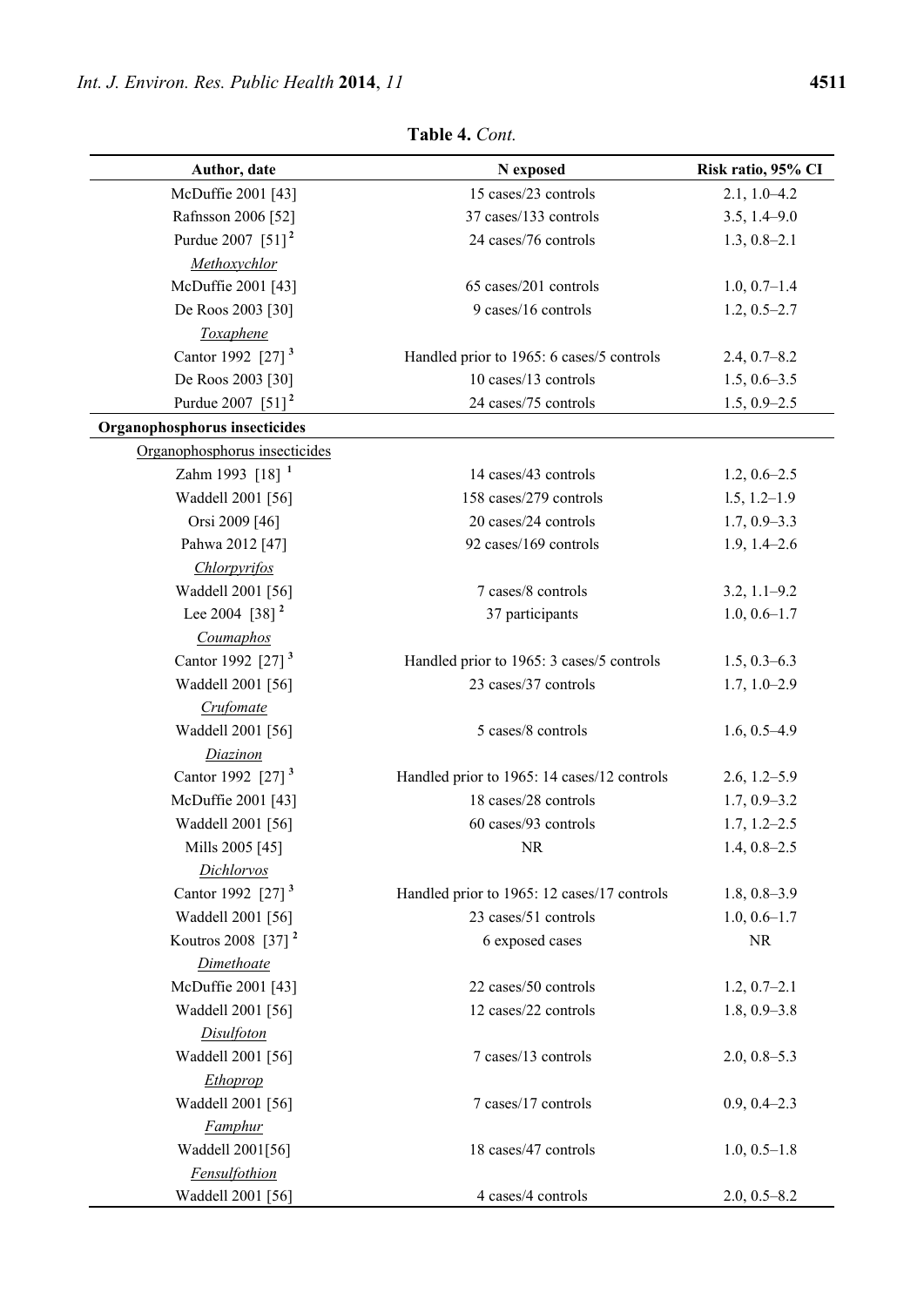| Author, date                  | N exposed                                  | Risk ratio, 95% CI |
|-------------------------------|--------------------------------------------|--------------------|
| Fonofos                       |                                            |                    |
| Waddell 2001 [56]             | 43 cases/67 controls                       | $1.7, 1.1 - 2.6$   |
| Malathion                     |                                            |                    |
| Cantor 1992 [27] <sup>3</sup> | Handled prior to 1965: 11 cases/9 controls | $2.9, 1.1 - 7.4$   |
| Waddell 2001 [56]             | 91 cases/147 controls                      | $1.6, 1.2 - 2.2$   |
| Mills 2005 [45]               | <b>NR</b>                                  | $1.8, 1.0 - 3.2$   |
| Pahwa 2012 [47]               | 72 cases/127 controls                      | $2.0, 1.4 - 2.7$   |
| Methyl parathion              |                                            |                    |
| Mills 2005 [45]               | <b>NR</b>                                  | $0.6, 0.3 - 1.2$   |
| Parathion                     |                                            |                    |
| Waddell 2001 [56]             | 5 cases/8 controls                         | $2.9, 0.9 - 9.7$   |
| Phorate                       |                                            |                    |
| Cantor 1992 [27] <sup>3</sup> | Handled prior to 1965: 9 cases/12 controls | $1.8, 0.7 - 4.5$   |
| Waddell 2001 [56]             | 44 cases/97 controls                       | $1.1, 0.8 - 1.7$   |
| Ronnel                        |                                            |                    |
| Waddell 2001 [56]             | 6 cases/11 controls                        | $1.3, 0.5 - 3.6$   |
| <b>Terbufos</b>               |                                            |                    |
| Waddell 2001 [56]             | 32 cases/97 controls                       | $1.1, 0.7-1.8$     |
| Tetrachlorvinphos             |                                            |                    |
| Waddell 2001 [56]             | 9 cases/17 controls                        | $1.8, 0.7 - 4.7$   |
| <b>Toxaphene</b>              |                                            |                    |
| Mills 2005 [45]               | <b>NR</b>                                  | $0.9, 0.5 - 1.9$   |
| Trichlorfon                   |                                            |                    |
| Cantor 1992 [27] <sup>3</sup> | Handled prior to 1965: 6 cases/5 controls  | $2.4, 0.7 - 8.2$   |
| Waddell 2001 [56]             | 7 cases/11 controls                        | $1.8, 0.7 - 4.7$   |

**Table 4.** *Cont.*

Notes: 2,4-D, 2,4-Dichlorophenoxyacetic acid; 2,4,5-T, 2,4,5-Trichlorophenoxyacetic acid; EPTC, S-Ethyl dipropylthiocarbamate; MCPA, 2-methyl-4-chlorophenoxyacetic acid; DDT, dichlorodiphenyltrichloroethane; NHL, non-Hodgkin lymphoma; NR, Not reported; <sup>1</sup> Only women included in analysis; <sup>2</sup> Cohort study; <sup>3</sup> Effect estimate not included in the meta-analysis; another estimate from the same paper with a larger number of exposed cases was used..

## *3.4. Meta Analyses*

When there was more than one effect estimate for a chemical group or active ingredient, the estimates shown in Tables 3 and 4 were combined to produce meta-analytic summary estimates and 95% CIs (Table 5).

The strongest meta RR estimates were associated with subtypes of NHL. There was a positive association between exposure to organophosphorus herbicide, glyphosate, and B cell lymphoma (2.0, 95% CI: 1.1–3.6, CLR: 3.2). Phenoxy herbicide exposures were associated with B cell lymphoma (1.8, 95% CI: 1.2–2.8, CLR: 2.4), lymphocytic lymphoma (1.8, 95% CI: 0.9–3.5, CLR: 3.8), and diffuse large B-cell lymphoma (DLBCL; 2.0, 95% CI: 1.1–3.7, CLR: 3.3). All these effect estimates were relatively precise, with CLRs < 4.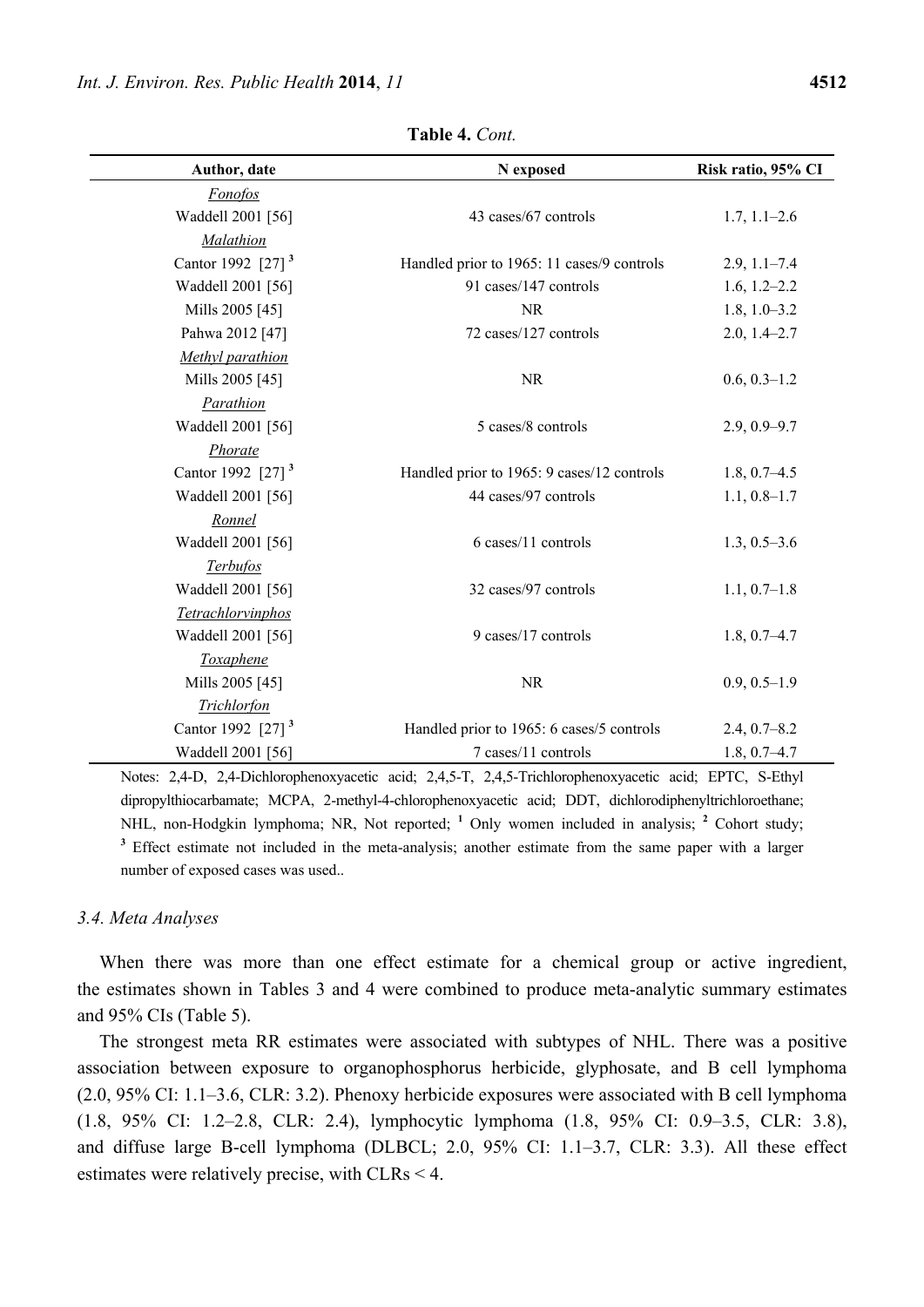**Table 5.** Meta analytic summary estimates of association between herbicides and insecticides with non-Hodgkin lymphoma.

| Chemical group or active ingredient                  | <b>Meta Risk Ratio</b><br>estimate, 95% CI | $I^2$   | <b>Papers contributing</b> |
|------------------------------------------------------|--------------------------------------------|---------|----------------------------|
| <b>HERBICIDES</b>                                    |                                            |         |                            |
| <b>Amide herbicides</b>                              |                                            |         |                            |
| Amide herbicides                                     | $1.3, 0.8 - 1.9$                           | 22.2%   | [18, 27, 34, 46]           |
| Alachlor                                             | $0.9, 0.6 - 1.3$                           | 43.0%   | [30, 39]                   |
| <b>Aromatic acid herbicides</b>                      |                                            |         |                            |
| Benzoic acid herbicides                              | $1.3, 0.9 - 1.9$                           | $0.0\%$ | [18, 27, 34, 46]           |
| Dicamba                                              | $1.4, 1.0 - 2.1$                           | $0.0\%$ | [30, 43]                   |
| Carbamate/thiocarbamate herbicides                   |                                            |         |                            |
| Carbamate/thiocarbamate herbicides                   | $1.4, 1.1 - 2.0$                           | $0.0\%$ | [18, 43, 60]               |
| <b>Dinitroanilines</b>                               |                                            |         |                            |
| Dinitroanilines                                      | $1.2, 0.8 - 1.7$                           | $0.0\%$ | [27, 43]                   |
| Trifluralin                                          | $0.9, 0.6 - 1.3$                           | $0.0\%$ | [18, 30, 43, 45]           |
| Organophosphorus herbicides                          |                                            |         |                            |
| Glyphosate                                           | $1.5, 1.1 - 2.0$                           | 32.7%   | $[30 - 33, 43, 46]$        |
| Glyphosate-association with B cell lymphoma          | $2.0, 1.1 - 3.6$                           | $0.0\%$ | [32, 63]                   |
| <b>Phenoxy herbicides</b>                            |                                            |         |                            |
|                                                      |                                            |         | $[27, 32 - 34, 44,$        |
| Phenoxy herbicides                                   | $1.4, 1.2 - 1.6$                           | 37.7%   | 46-50, 57, 59]             |
| Phenoxy herbicides, association with B cell lymphoma | $1.8, 1.2 - 2.8$                           | $0.0\%$ | [32, 63]                   |
| Phenoxy herbicides, association with DLBCL           | $2.0, 1.1 - 3.7$                           | $0.0\%$ | [32, 63]                   |
| Phenoxy herbicides, association with                 |                                            |         |                            |
| lymphocytic lymphoma                                 | $1.8, 0.9 - 3.5$                           | $0.0\%$ | [32, 63]                   |
| $2,4-D$                                              | $1.4, 1.0 - 1.9$                           | 61.5%   | [27, 44, 45, 47, 58]       |
| <b>MCPA</b>                                          | $1.5, 0.9 - 2.5$                           | 54.4%   | [30,32,33,44,47]           |
| <b>Triazine herbicides</b>                           |                                            |         |                            |
| Triazine herbicides                                  | 1.5, 1.0, 2.1                              | 38.5%   | [18, 27, 34, 46]           |
| Urea herbicides                                      |                                            |         |                            |
| Urea herbicides, group                               | $1.0, 0.3 - 2.9$                           | 43.4%   | [27, 46]                   |
| <b>INSECTICIDES</b>                                  |                                            |         |                            |
| <b>Arsenicals</b>                                    |                                            |         |                            |
| Arsenic                                              | $1.7, 0.8 - 3.6$                           | $0.0\%$ | [32, 33]                   |
| <b>Botanical insecticides</b>                        |                                            |         |                            |
| Pyrethrine                                           | $1.4, 0.8 - 2.8$                           | $0.0\%$ | [30, 32]                   |
| Carbamate insecticides                               |                                            |         |                            |
| Carbamate insecticides, group                        | $1.7, 1.3 - 2.3$                           | $0.0\%$ | [18, 43, 60]               |
| Carbaryl                                             | $1.7, 1.3 - 2.3$                           | $0.0\%$ | [43,60]                    |
| Carbofuran                                           | $1.6, 1.2 - 2.3$                           | $0.0\%$ | [43, 60]                   |
| Organophosphorus insecticides                        |                                            |         |                            |
| Organophosphorus insecticides, group                 | $1.6, 1.4 - 1.9$                           | $0.0\%$ | [18, 46, 47, 56]           |
| Chlorpyrifos                                         | $1.6, 0.6 - 4.9$                           | 72.0%   | [38, 56]                   |
| Diazinon                                             | $1.6, 1.2 - 2.2$                           | $0.0\%$ | [43, 45, 56]               |
| Dimethoate                                           | $1.4, 0.9 - 2.1$                           | $0.0\%$ | [43, 56]                   |
| Malathion                                            | $1.8, 1.4 - 2.2$                           | $0.0\%$ | [45, 47, 56]               |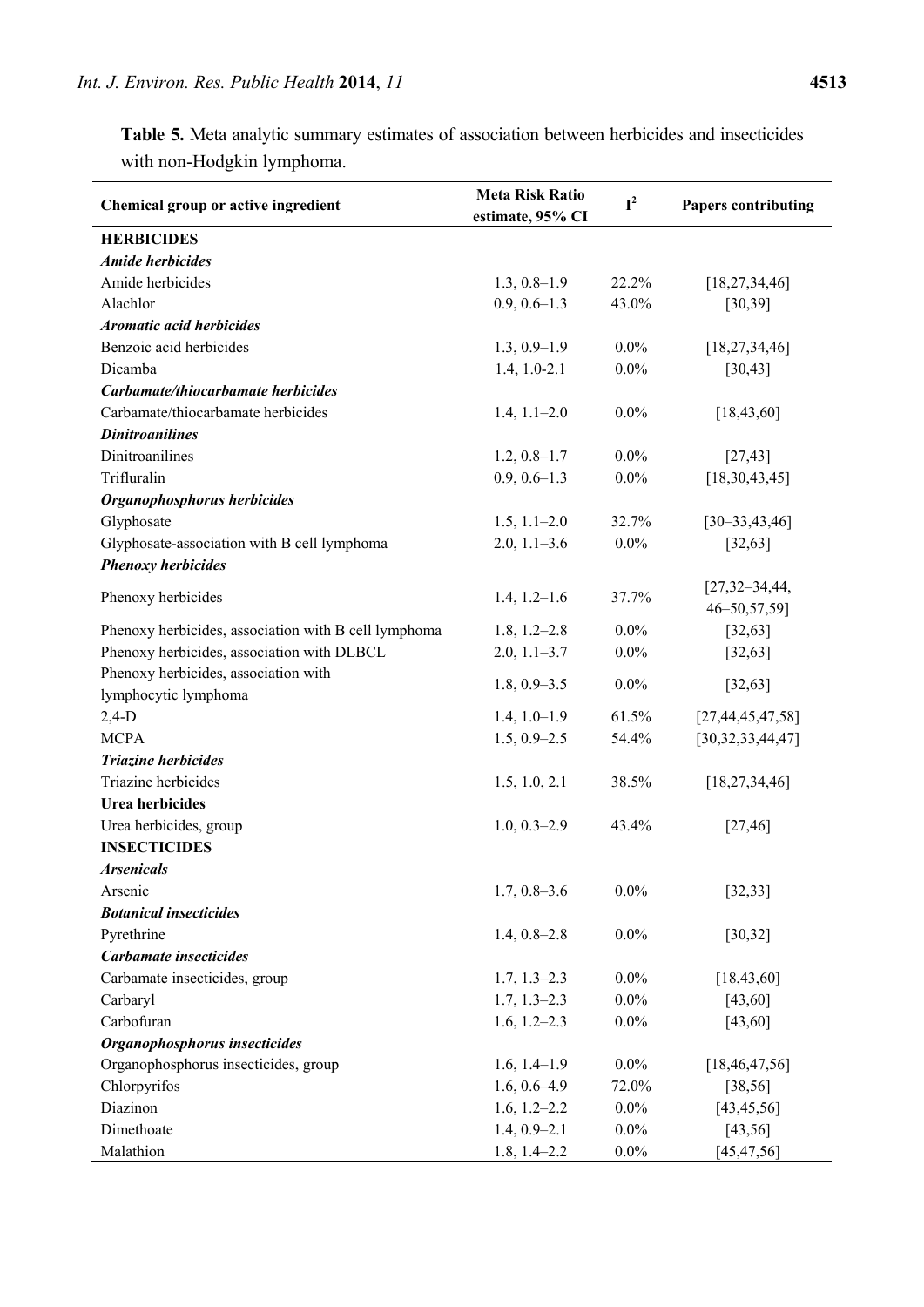| Chemical group or active ingredient                                                            | <b>Meta Risk Ratio</b><br>estimate, 95% CI | $I^2$   | <b>Papers contributing</b>   |
|------------------------------------------------------------------------------------------------|--------------------------------------------|---------|------------------------------|
| Organochlorine insecticides                                                                    |                                            |         |                              |
| Organochlorine insecticides, group                                                             | $1.3, 1.0 - 1.5$                           | 19.6%   | [18, 27, 46, 47, 51]         |
| <b>DDT</b>                                                                                     | $1.3, 1.1 - 1.5$                           | $0.0\%$ | [20, 32, 33, 47, 50, 51, 57] |
| DDT-association with B cell lymphoma                                                           | $1.4, 1.0 - 2.0$                           | $0.0\%$ | [20, 32, 63]                 |
| DDT-association with DLBCL                                                                     | $1.2, 0.9 - 1.7$                           | $0.0\%$ | $[20,32]$                    |
| DDT-association with follicular lymphoma                                                       | $1.5, 1.0 - 2.4$                           | 26.6%   | [20, 32]                     |
| Methoxychlor                                                                                   | $1.0, 0.7 - 1.4$                           | $0.0\%$ | [30, 43]                     |
| Aldrin                                                                                         | $1.0, 0.4 - 2.7$                           | 84.6%   | [30, 43, 51]                 |
| Chlordane                                                                                      | $1.1, 0.8 - 1.6$                           | 32.5%   | [30, 43, 51, 57]             |
| Dieldrin                                                                                       | $1.1, 0.4 - 3.1$                           | 67.6%   | [30, 51]                     |
| Heptachlor                                                                                     | $0.9, 0.6 - 1.5$                           | $0.0\%$ | [30, 51]                     |
| Lindane                                                                                        | $1.6, 1.2 - 2.2$                           | 26.0%   | [23, 43, 51, 52]             |
| Toxaphene                                                                                      | $1.4, 0.9 - 2.1$                           | $0.0\%$ | [30, 45, 51]                 |
| <b>Amide fungicides</b>                                                                        |                                            |         |                              |
| Captan                                                                                         | $1.5, 0.5 - 4.2$                           | 82.5%   | [43, 45]                     |
| $2.4$ D. $1.1$ and $1.4$ and $1.4$ and $1.4$<br>$M_{\text{min}}$ $\Lambda$ $\Lambda$ $\Lambda$ |                                            |         | <b>DDT</b>                   |

**Table 5.** *Cont.*

Notes: 2,4-D, 2,4-Dichlorophenoxyacetic acid; 2,4,5-T, 2,4,5-Trichlorophenoxyacetic acid; DDT, dichlorodiphenyltrichloroethane; EPTC, s-ethyl dipropylthiocarbamate; MCPA, 2-methyl-4-chlorophenoxyacetic acid; NHL, non-Hodgkin lymphoma; DLBCL, diffuse large B cell lymphoma; OC, Organochlorine; OP; Organophosphorus.

The meta RR estimates (95% CI) of association between phenoxy herbicide exposure and NHL subtypes were more positive than those for NHL overall, although the estimate of association with NHL overall was more precise (meta RR, 95% CI: 1.4, 1.2–1.6, CLR: 1.4). Only two papers contributed to each of the estimates of association between phenoxy herbicide exposures and NHL subtypes, and 12 papers contributed to the meta RR estimates for the relationship between phenoxy herbicide exposure and NHL overall.

There was a positive and relatively precise association between NHL and the phenoxy herbicide 2-methyl-4-chlorophenoxyacetic acid (MCPA) (meta RR, 95% CI: 1.5, 0.9–2.5, CLR: 2.6). Five estimates contributed to this summary estimate; an  $I^2$  value of 54.4% indicates some inconsistency in the effect estimates. The forest plot for the meta-analysis of MCPA, along with plots for meta-analyses of phenoxy herbicicides as a group, the phenoxy herbicide 2,4-D, glyphosate, organochlorine insecticides as a group, and the organochlorine insecticide DDT, are presented in Supplementary Figure S1.

In addition to assessing the association of ever exposure to MCPA with NHL, Hardell *et al.* [33] investigated dose-response relationships between number of days of exposure; they observed increasing odds in association with increased number of days of MCPA exposure (Table 2). In similar analyses, Eriksson *et al.* [32] and Mcduffie *et al.* [43] did not observe dose-response relationship between days/year of MCPA exposure and NHL.

There was a positive but less precise estimate of association between arsenic and NHL (meta RR, 95% CI: 1.7, 0.8–3.6, CLR: 4.4). Meta estimates of association between NHL and carbamate insecticides and carbaryl, a carbamate insecticide, were nearly identical (meta RR, 95% CI: 1.7, 1.3–2.3,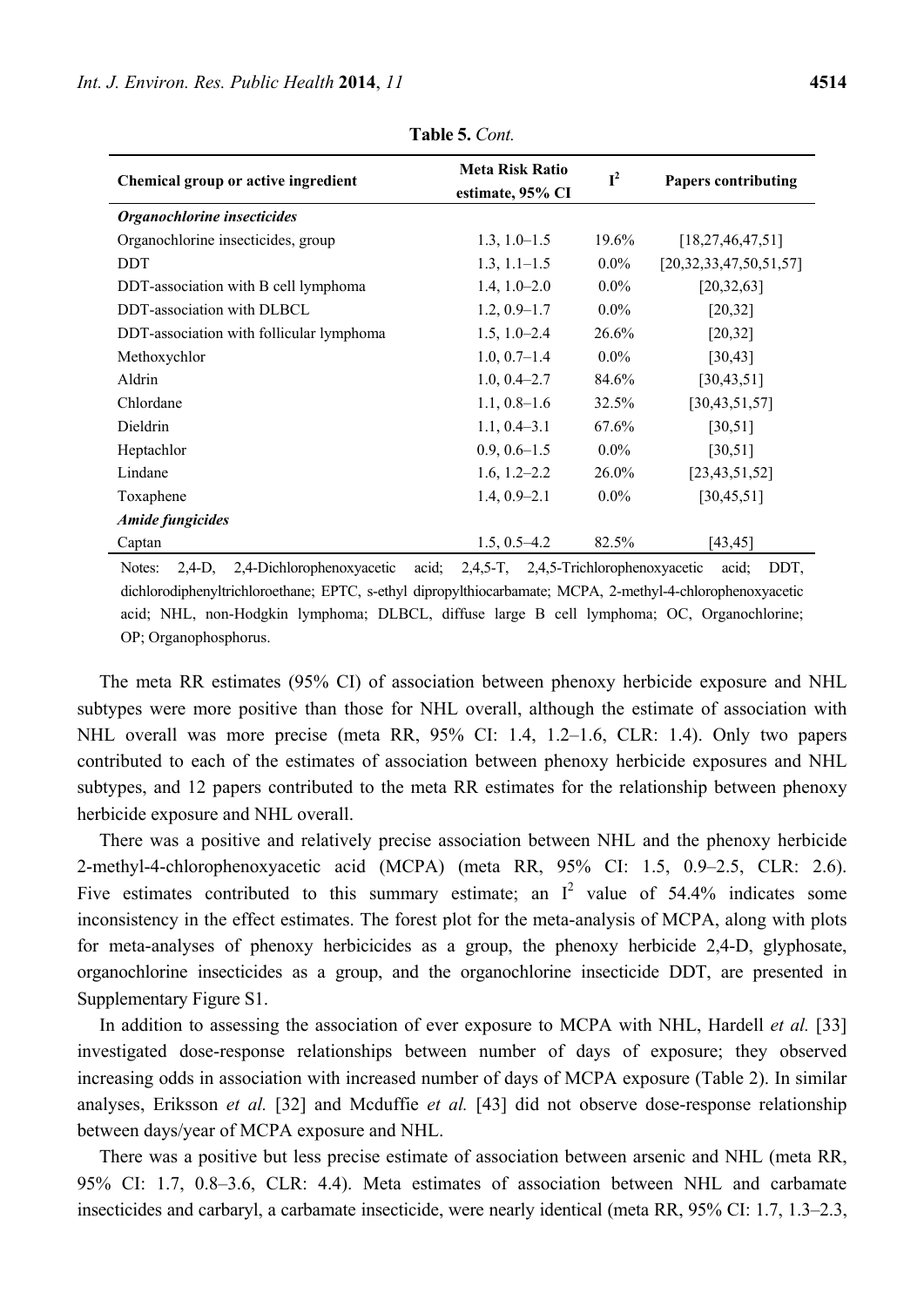CLR: 1.8) and both were positive and precise. Estimates from three papers contributed to the meta analysis of carbamate insecticides. The  $I^2$  value was  $0\%$ , indicating consistency in effect estimates. Carbofuran, another carabamate insecticide, was positively associated with NHL (meta RR, 95% CI: 1.6, 1.2–2.3, CLR: 2.0). However, in two investigations from the Agricultural Health Study that reported estimates of association with tertiles of lifetime days of exposure to carbofuran [25] and carbaryl [42], the relationships were imprecise and there was a lack of a dose-response relationship (Table 2).

There were positive and precise estimates of association between NHL and organophosphorus insecticides (meta RR, 95% CI: 1.6, 1.4–1.9, CLR: 1.4), and the organophosphorus insecticides diazinon (meta RR, 95% CI: 1.6, 1.2–2.2, CLR: 1.8), and malathion (meta RR, 95% CI: 1.8, 1.4–2.2, CLR: 1.5). Although Fritschi *et al.* [62] studied the relationship between organophosphorus insecticides and NHL, we did not include the estimate from their paper in the meta analysis because they investigated the association with exposure in three categories (no exposure, non-substantial exposure, substantial exposure). Fritschi *et al.* [62] reported a positive but imprecise estimate for substantial exposure *versus* no exposure (odds ratio, 95% CI: 2.1, 0.8–5.7, CLR: 7.3). The meta RR estimate of association between NHL and the organophosphorus insecticide chlorpyrifos was positive but imprecise (meta RR, 95% CI: 1.6, 0.6–4.9, CLR: 8.9). There was a positive and precise association with lindane, an organochlorine insecticide (meta RR, 95% CI: 1.6, 1.2–2.2, CLR: 1.8); estimates of association with other organochlorine insecticides were closer to the null.

### *3.5. Sensitivity Analyses*

We conducted sensitivity analyses to examine the effect of gender (Supplementary Table S1), study design (Supplementary Table S2), diagnosis period (Supplementary Table S3), geographic region (Supplementary Table S4), source for controls in case-control studies (Supplementary Table S5) and/or the effect of using alternative papers that represent the same study population (Supplementary Table S6). For the most part, meta-estimates were robust.

## 3.5.1. Gender

When we subset the analyses of associations between NHL and amide herbicides to the two studies that included men only, the association became more positive but less precise (meta RR, 95% CI: moved from 1.3, 0.8–1.9, CLR: 2.3 to 1.7, 0.7–3.8, CLR: 5.3). Restricting to all male studies moved the summary estimate of the relationship with aldrin up and across the null; however, the estimate in the sensitivity analysis was too unstable to interpret (meta RR, 95% CI: moved from 1.0, 0.4–2.7, CLR: 7.8 to 1.4, 0.2–11.1, CLR: 65.0). Restricting the analysis to studies that included men and women caused the meta RR estimate of association between NHL and 2,4-D to become more positive but less precise; it moved from 1.4, 1.0–1.9, CLR: 1.9 to 1.8, 0.5–7.5, CLR: 16.7. We were not able to conduct sensitivity analyses for female only studies, since only one paper reported results for women only [18].

#### 3.5.2. Study Design

Nearly all of the studies that contribute to the meta estimates were case control in design. The only cohort study was the Agricultural Health Study. In nearly all of the analyses of data from the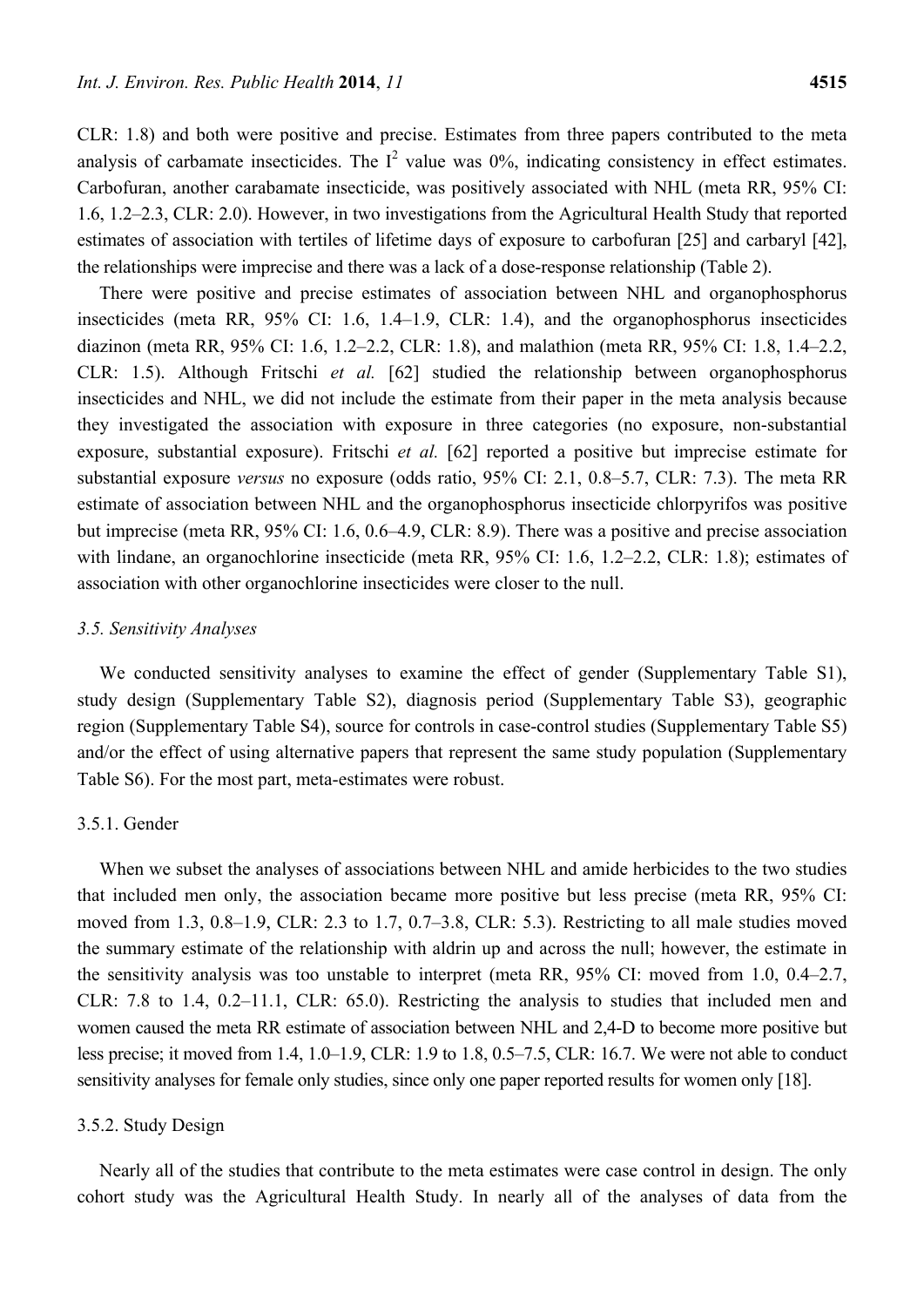Agricultural Health Study, exposure was defined using multiple categories. However, in the papers on glyphosate [31], chlorpyrifos [38], organochlorine insecticides, aldrin, chlordane, dieldrin, lindane, and toxaphene [51], the association with ever/never use of exposure was analyzed. For the most part, restricting analyses to case control studies did not cause the meta estimate to change substantially (Supplementary Table S2). However, the magnitude of the meta RR for aldrin moved up and away from the null, but became more imprecise (it moved from 1.0, 0.4–2.7, CLR: 6.8 to 1.4, 0.2–11.1, CLR: 55.5). For lindane it changed from 1.6, 1.2–2.2, CLR: 1.8 to 1.9, 1.2–2.9, CLR: 2.4.

#### 3.5.3. Diagnosis Period

We also investigated the sensitivity of the meta-analytic estimates to decade of cancer diagnosis (Supplementary Table S3). For the most part, estimates were robust. However, when we subset the meta-analysis of glyphosate to the two papers in which cases were diagnosed from 1975–1989, the meta RR, 95% CI changed from 1.5, 1.1–2.0, CLR: 1.8 to 2.3, 1.4–4.0, CLR: 3.0. Similarly, for the phenoxy herbicide 2,4-D, when we included estimates from the three papers with diagnosis periods from 1975 to 1989, the summary estimate was more positive but less precise (meta RR, 95% CI: 1.8, 1.0–3.1, CLR: 3.2) compared to the full meta-analysis estimate (1.4, 95% CI: 1.0–1.9; CLR: 1.9).

#### 3.5.4. Geographic Area

We investigated the impact of geographic area on the meta-analytic RR estimates (Supplementary Table S4). For glyphosate exposure, including estimates from papers that reported results from Swedish studies caused the estimate to become more positive; it moved from 1.5, 95% CI: 1.1–2.0, CLR: 1.8 to 2.2, 95% CI: 1.3–3.8, CLR: 2.9. Similarly, restricting estimates of the relationship between NHL and phenoxy herbicide exposure to Sweden caused the estimate to become more positive; it changed from 1.4, 95% CI: 1.2–1.6, CLR: 1.4 to 1.9, 1.4–2.4, CLR: 1.7. When we restricted estimates of association with MCPA to those that came from North American studies, the meta RR moved towards the null, from 1.5, 0.9–2.5, CLR: 2.6 to 1.1, 0.7–1.8, CLR: 2.7. In contrast, restricting to European and Swedish studies caused the estimate of association with MCPA to become more positive (meta RR, 95% CI: 1.9, 0.9–3.8, CLR: 4.1 and 2.7, 1.6–4.4, CLR: 2.7 respectively). When we included estimates of association with aldrin that came from studies conducted in the USA, the estimate became more precise but moved down and away from the null (meta RR, 95% CI: 1.0, 95% CI: 0.4–2.7, CLR: 7.8 changed to 0.5, 95% CI: 0.4–0.8, CLR: 2.3).

## 3.5.5. Source of Controls in Case Control Studies

Only two papers reported results from case control studies in which controls were selected from the hospital [46,48]. The meta-analytic RR estimates remained robust when we restricted the estimates to those resulting from population-based case-control studies (Supplementary Table S5).

#### 3.5.6. Alternative Papers

In several cases, analyses of the same study populations were represented in multiple papers. For the meta-analyses, we included the result(s) that represented the largest number of participants.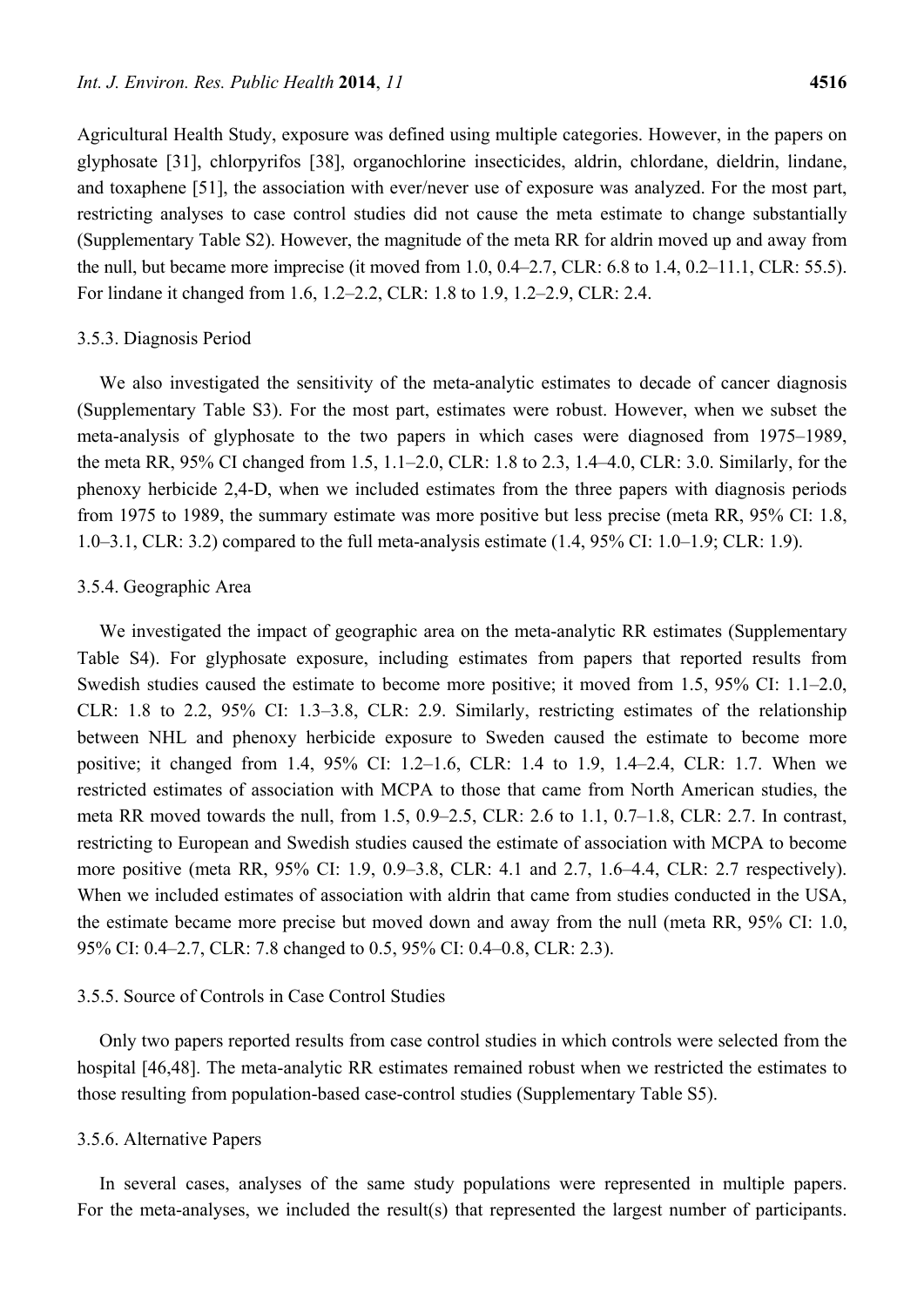In some cases, we selected the result from a pooled analysis instead of the individual, original studies. In other cases, use of effect estimates from the individual studies was preferable because it represented more people. We performed sensitivity analyses to evaluate the impact of replacing results from pooled analyses of multiple studies [23,30,59,60] with the original ones [27,34,58], or the original ones with the pooled analyses (Supplementary Table S6).

When we replaced the estimate of a relationship between carbofuran exposure and NHL reported in Zheng *et al.* [60] by that reported in Cantor *et al.* [27] the relationship became weaker and less precise; the meta RR and 95% CI changed from 1.6, 1.2–2.3, CLR: 2.0 to 1.1, 0.7–1.8, CLR: 2.4. Using the estimate reported in De Roos *et al.* [30] yielded a similar result (meta RR, 95% CI changed to 1.1, 0.6–2.0, CLR: 3.1). For the relationship between aldrin and NHL, we replaced the estimate reported in De Roos *et al.* [30] by that reported by Cantor *et al.* [27]; the estimate moved from a null relationship to a positive one (meta RR, 95% CI changed from 1.0, 0.4–2.7 to 1.3, 0.5–2.9).

## **4. Discussion**

This systematic review and series of meta-analyses show that there is consistent evidence of positive associations between NHL and carbamate insecticides, organophosphorus insecticides, lindane, an organochlorine insecticide, and MCPA, a phenoxy herbicide. Our results represent an important contribution to a growing body of literature on agricultural exposures associated with cancer. Past review papers and meta-analyses have identified positive associations between NHL and farming related exposures, including fertilizers, chemicals, and animals [5], and occupational exposures to pesticides [6].

We extracted estimates of association of NHL with individual pesticide chemical groups or active ingredients from 44 papers that reported analyses of results from 17 independent studies. The studies represented data collected in 12 countries, the majority of which were located in either Europe or North America. Several of the papers that we identified were related to one another; many used data from the same cohort study, the Agricultural Health Study, and several others pooled the same data from individual studies. Thus, although this review identified 44 papers, it also highlights the need for additional epidemiologic studies in a larger variety of geographic locations.

In the papers from which we extracted information, estimates of associations with NHL were reported with 13 herbicide chemical groups and 28 herbicide active ingredients, five fungicide groups and 12 fungicide active ingredients, and three insecticide groups and 40 insecticide active ingredients. More than 1,700 active ingredients are listed in Alan Wood's compendium of pesticide common names, although not all of these are necessarily used in agriculture or currently registered for use in any or all countries [13]. Many chemicals remain for consideration in future epidemiologic analyses of associations between NHL and pesticides. It would be useful to identify pesticides to investigate by ranking, by country, the most commonly used chemicals.

The positive and precise estimate of associations of NHL with carbamate insecticides, organophosphorus insecticides, and lindane were robust to sensitivity analyses of gender, geographic area, and cancer diagnosis period. The positive association between MCPA and NHL was robust to a sensitivity analysis of diagnosis period, but when we restricted the meta-analysis to estimates from studies conducted in North America, the estimate moved to the null.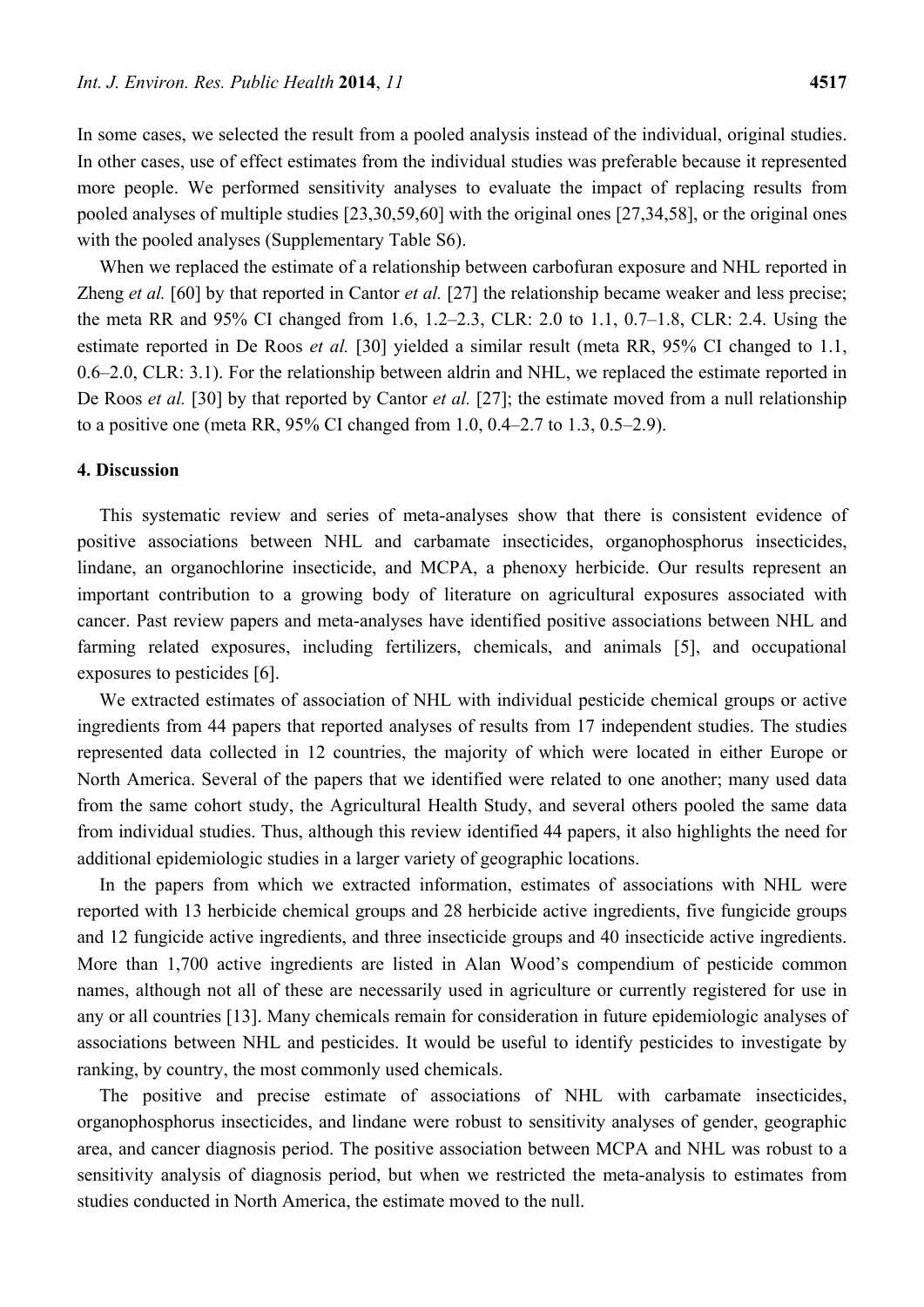Consistent with the results from the meta-analysis of lindane exposure, analyses of data from the American cohort, the Agricultural Health Study, revealed a positive dose-response relationship between NHL and intensity weighted lifetime days of lindane exposure, where the referent group consisted of applicators never exposed to pesticide products containing the active ingredient [51]. In this same paper, however, the estimate of association with dichotomously coded exposure to lindane was close to the null and imprecise. This difference in results within the Agricultural Health Study suggests that dichotomous classification of exposure might be too crude; the binary categories could lead to exposure misclassification and attenuated effect estimates. Because of variability in definitions and cut-points across papers, we were unable to conduct formal meta-analyses of exposures classified using multiple categories. When they were available, we reviewed estimates of dose-response relationships from the individual papers. We found that, in most of the papers in which dose-response relationships were investigated, effect estimates were imprecise due to small numbers of exposed cases within categories.

There were positive meta RR estimates of association of NHL with two carbamate insecticides, carbaryl and carbofuran, and the organophosphorus insecticide active ingredients diazinon and malathion. However, results from analyses of Agricultural Health Study data, which were not included in the meta-analyses, did not show dose response relationships between NHL and lifetime days of exposure to carbofuran [25], carbaryl [42], diazinon [29] or malathion [21,26].

Some discrepancies in findings from the Agricultural Health Study compared to the other studies could be due to differences in design (cohort *versus* case-control). Differences could also be the result of different referent category compositions. All participants of the Agricultural Health Study were pesticide applicators; therefore, the referent group generally consisted of applicators who were not exposed to the pesticide active ingredient of interest. In contrast, in the papers contributing to the meta-RR estimate for carbaryl [30,43] and carbofuran [43,60], the referent groups consisted of farmers and non-farmers [30,43], or only of non-farmers [60]. In the papers contributing to the meta-analyses of malathion and diazinon, the referent categories consisted of non-farmers [56], farmers and non-farmers [43,47], and only farm-workers [45]. It is possible that, in studies that included non-farmers in the referent group, confounding by other agricultural exposures, not adjusted for in analysis, caused estimates of association to be higher than results from Agricultural Health Study analyses.

Only a handful of papers reported associations of pesticides with NHL subtypes; this is probably due to small sample sizes. Our meta-analyses of these relationships suggested the need for further studies of this kind, especially since some of the strongest relationships were seen with the most common subtype of NHL, B cell lymphoma and, more specifically, with DLBCL. NHL are a heterogeneous group of malignancies that include multiple subtypes with varied characteristics and possibly diverse etiologies [4]. Consequently, the overall group of neoplasms represented by NHL might be too diverse as a study endpoint to adequately detect associations with pesticide exposures in epidemiologic analyses. Some but not all specific subtypes of lymphoma might be associated with pesticides, and these relationships would only be revealed by analyses of the subtypes. Pooling projects that include cases of the NHL subtypes that have been classified according to the more recent and etiologically specific definitions (B-cell, T-cell, and within these, more refined subtypes of T- and B-cell neoplasms) [65] present the opportunity to perform more sensitive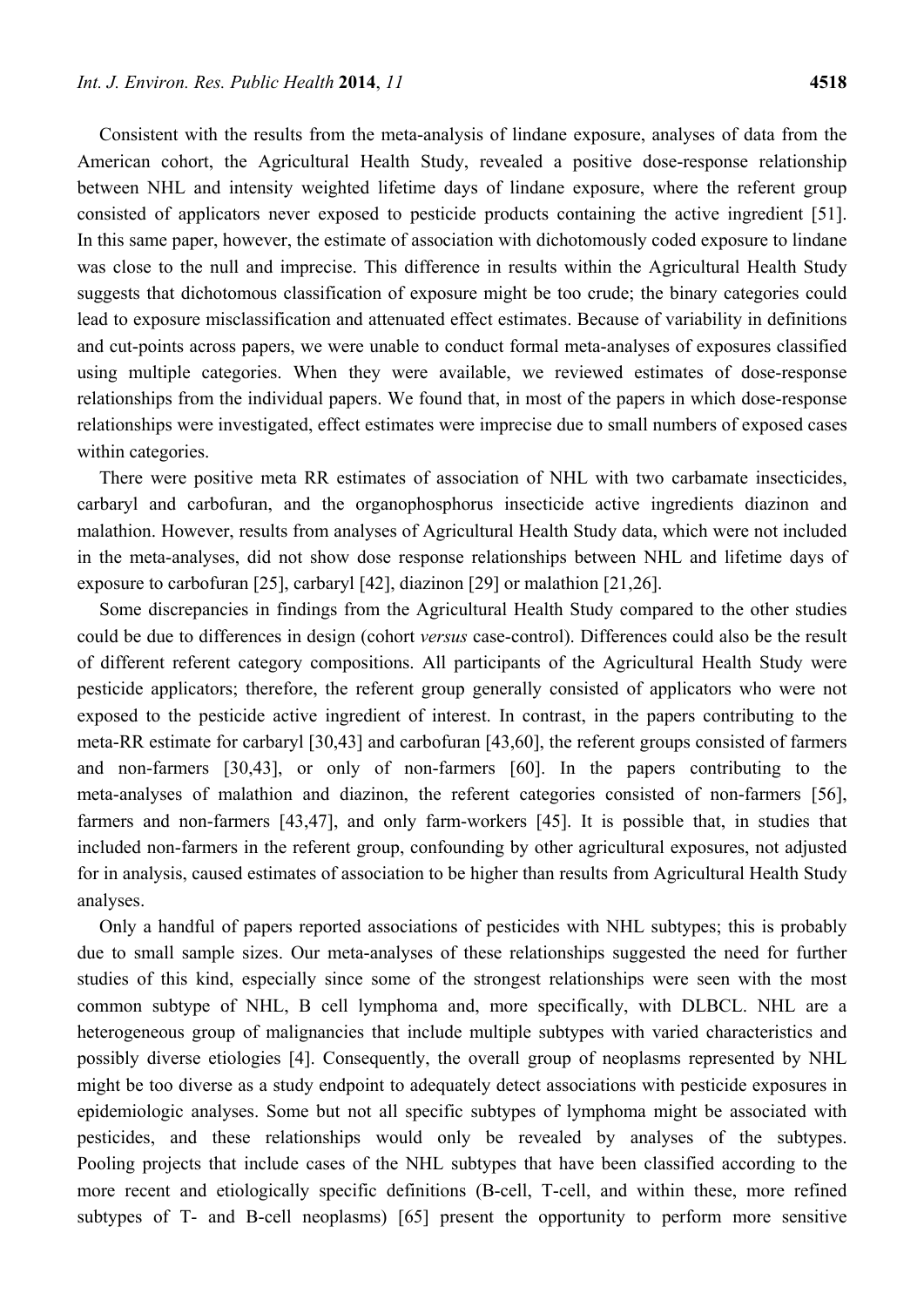epidemiologic analyses and identify important relationships that may have been undetected if the cancer outcome was defined broadly as NHL overall. Such projects are particularly attractive for studying rarer subtypes (*i.e.*, T-cell). To this end, a pooling project within the AGRICOH consortium [64] is currently underway to investigate these associations.

There are various sources of heterogeneity across the studies that contributed to these meta-analyses; these include gender, region, cancer diagnosis period, exposure assessment methods, exposure definitions, referent groups, study populations, and/or analysis adjustment sets. Different activity patterns, which might cause differences in exposure, combined with different biological mechanisms, could result in between-gender differences in chemical exposure and disease risk associations. Pesticide use, application, and handling patterns, regulations and legislation, demographics and genetics differ by region, which could contribute to area-specific differences in associations. In the papers that contributed to the meta analyses, a variety of exposure assessment methods were used; these included self-reported chemical exposures, exposure matrices, and approximations based on number of animals raised. Differences in exposure assessment methods could influence the magnitude of effects observed, especially since some methods might be superior to others in terms of reducing the potential for exposure misclassification. Study design (case-control *versus* cohort) and source of controls in case-control studies (hospital *versus* population) could also influence the magnitude of the exposure estimates observed. In case-control studies, exposure is assessed retrospectively, which could lead to recall bias. In contrast, in the Agricultural Health Study, the only cohort included in this review, exposure was assessed when participants were cancer-free. Finally, NHL classification systems have changed over time, reflecting changes in disease definitions [1]. Recently (after year 2000), the definition of NHL has become more comprehensive. The definition now includes disease entities that were excluded from earlier definitions, such as plasma cell neoplasms (*i.e.*, multiple myeloma) and chronic lymphocytic leukemia. These malignancies are also among the most frequently reported sub-types within NHL [65]. Thus, estimates of association between pesticides and overall NHL from studies conducted in earlier periods may not be entirely comparable to estimates from research conducted since the year 2000 that used the updated NHL definition.

We did not conduct a formal test of publication bias; it is unclear if asymmetry tests with funnel plots are useful in meta-analyses of observational studies, and it has been recommended that these tests not be used when fewer than 10 studies contribute to a meta-analysis [66]. For the most part, we believe that our review was systematic and comprehensive.

Nevertheless, we did not identify papers that published results of studies conducted in middle- and low-income countries. It is possible that, in such regions where cancer-follow and exposure ascertainment may be particularly challenging, no studies have investigated the relationship of NHL with pesticide exposures. Restricting our literature search to articles published in English could be another reason that we did not identify studies in lower-income countries. A lack of studies in these areas is potentially alarming, since these regions are responsible for much of the world's agricultural production [67]. Also, lympho-hematopoetic malignancies represent a substantial proportion of cancers in low- and middle-income countries. For example, based on estimates from the World Health Organization's GLOBOCAN 2012, NHL accounted for 37.7% of the estimated prevalent cancer cases diagnosed in the past 5 years, among adults in less-developed regions (Africa, Asia excluding Japan, Latin America and the Caribbean, Melanesia, Micronesia, and Polynesia) [68]. Nevertheless, research results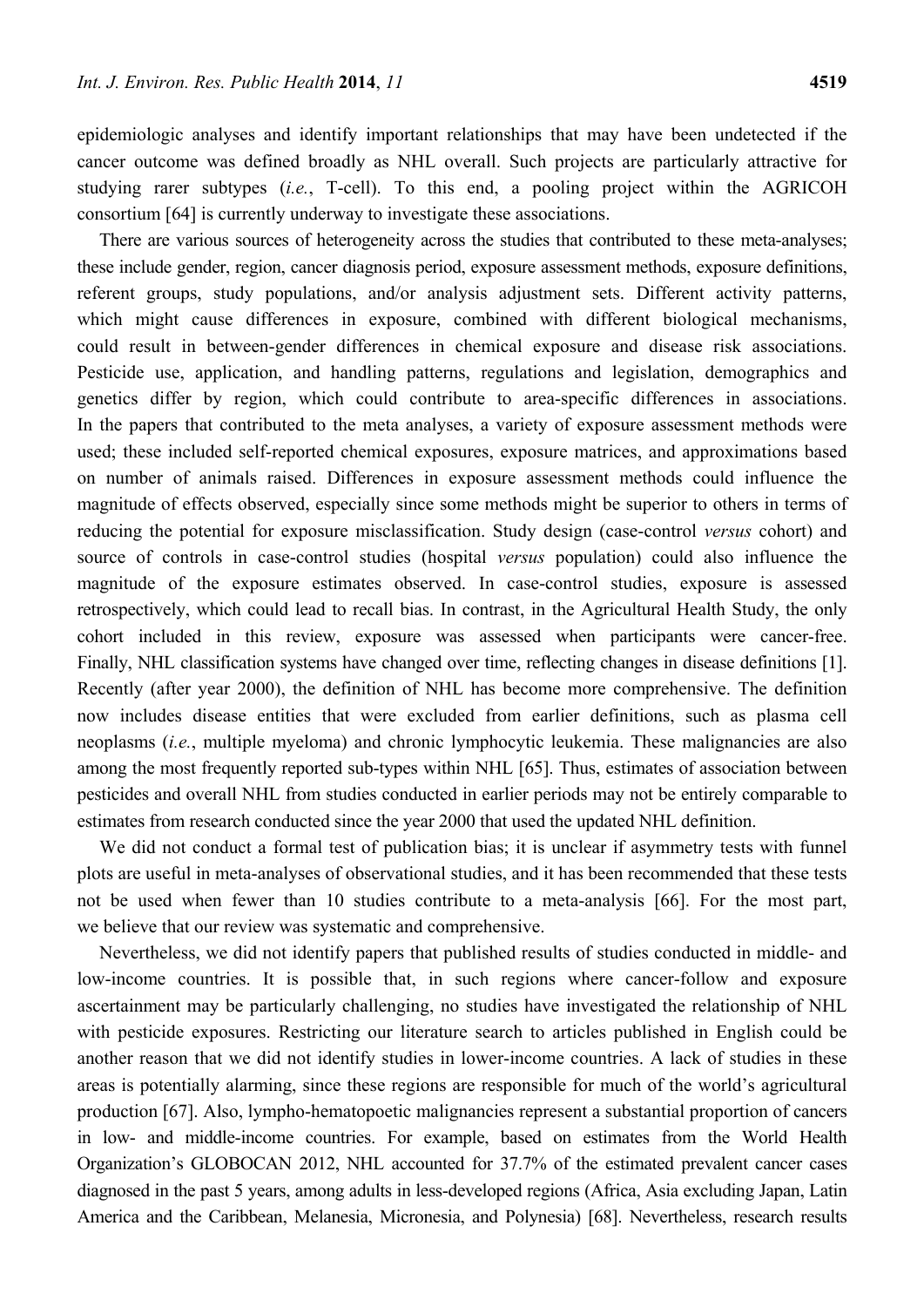from higher-income countries could be transferable and have important implications for pesticide regulation and legislation world-wide, especially in low-income countries where protective equipment may be less available and/or used.

There are several mechanisms by which pesticide exposure might be associated with NHL. First, pesticides might cause chromosomal aberrations and genetic mutations. An often studied chromosomal abnormality is the t(14;18) translocation, which is particularly common among cases of follicular lymphoma and diffuse large B-cell lymphoma [69]. In a paper that used data from the Iowa/Minnesota case-control study that contributed to several of the pooled and individual analyses that we reviewed [23,30,59], Schroeder *et al.* [70] investigated the relationship between pesticide exposures and the t(14;18) translocation. Compared with controls, t(14;18) positive NHL cases but not t(14;18) negative cases had a higher odds of exposure to dieldrin, toxaphene, lindane, and atrazine. Chiu *et al.* [69,71] performed a similar analysis using data from the Nebraska-based case-control study and reported positive associations between t(14;18) positive NHL and dieldrin, toxapehen, and lindane. A second mechanism by which pesticide exposure may cause NHL is by altering cell mediated immune function. Indeed, immunological changes have been observed following short-term exposure to phenoxy herbicides (2,4-D and MCPA) among farmers [72].

The IARC Monographs have evaluated the carcinogenicity of a handful of pesticides. Of these, only arsenic and inorganic arsenic compounds have been given a Group 1 rating (carcinogenic to humans) [73]. The fumigant insecticide ethylene dibromide was classified as a group 2A carcinogen based on inadequate evidence for carcinogenicity in humans but sufficient evidence in experimental animals; the overall evaluation was upgraded to 2A (probably carcinogenic to humans) with supporting evidence from other relevant data [74]. In Volume 53 (1991) [75], the fungicide captafol was also classified as a group 2A carcinogen based on sufficient evidence in experimental animals but no available data from human studies. In this same volume, several other pesticides were classified as either group 2B (possibly carcinogenic to humans) or group 3 carcinogens (not classifiable as to its carcinogenicity)—aldicarb chlordane/heptachlor, DDT, deltamethrin, dichlorvos, fenvalerate, permethrin, thiram, ziram, atrazine, monuron, picloram, simazine, and trifluralin. The IARC monographs have classified other pesticides, including heptachlor, chlordane, and toxaphene [76], as group 2B carcinogens; in each of these cases, the 2B classification was based on inadequate evidence in humans but sufficient evidence in experimental animals. Chlorophenoxy herbicides were classified as group 2B carcinogens based on limited evidence for carcinogenicity in humans, and inadequate evidence for carcinogenicity of 2,4-D and 2,4,5-T in animals [77].Similarly, hexachlorocyclohexanes were evaluated as group 2B carcinogens due to inadequate evidence for carcinogenicity to humans, sufficient evidence for carcinogenicity to animals for the technical-grade and the alpha isomers but limited for the beta and gamma (lindane) isomers [77]. Several other pesticides, including malathion and maneb [77] have been classified as group 3 carcinogens. These evaluations took place several decades ago and there is now more epidemiologic literature that can provide information. There also remains a need for further epidemiologic research of certain chemicals, which could help to inform future evaluations. In the current systematic review, we did not observe entirely consistent trends in association for all of the active ingredients within chemical groups. Furthermore, classification of active ingredients into groups is subjective and there is not a consistent and established scheme for doing so. Therefore, evaluations of individual active ingredients rather than chemical groups might be more useful.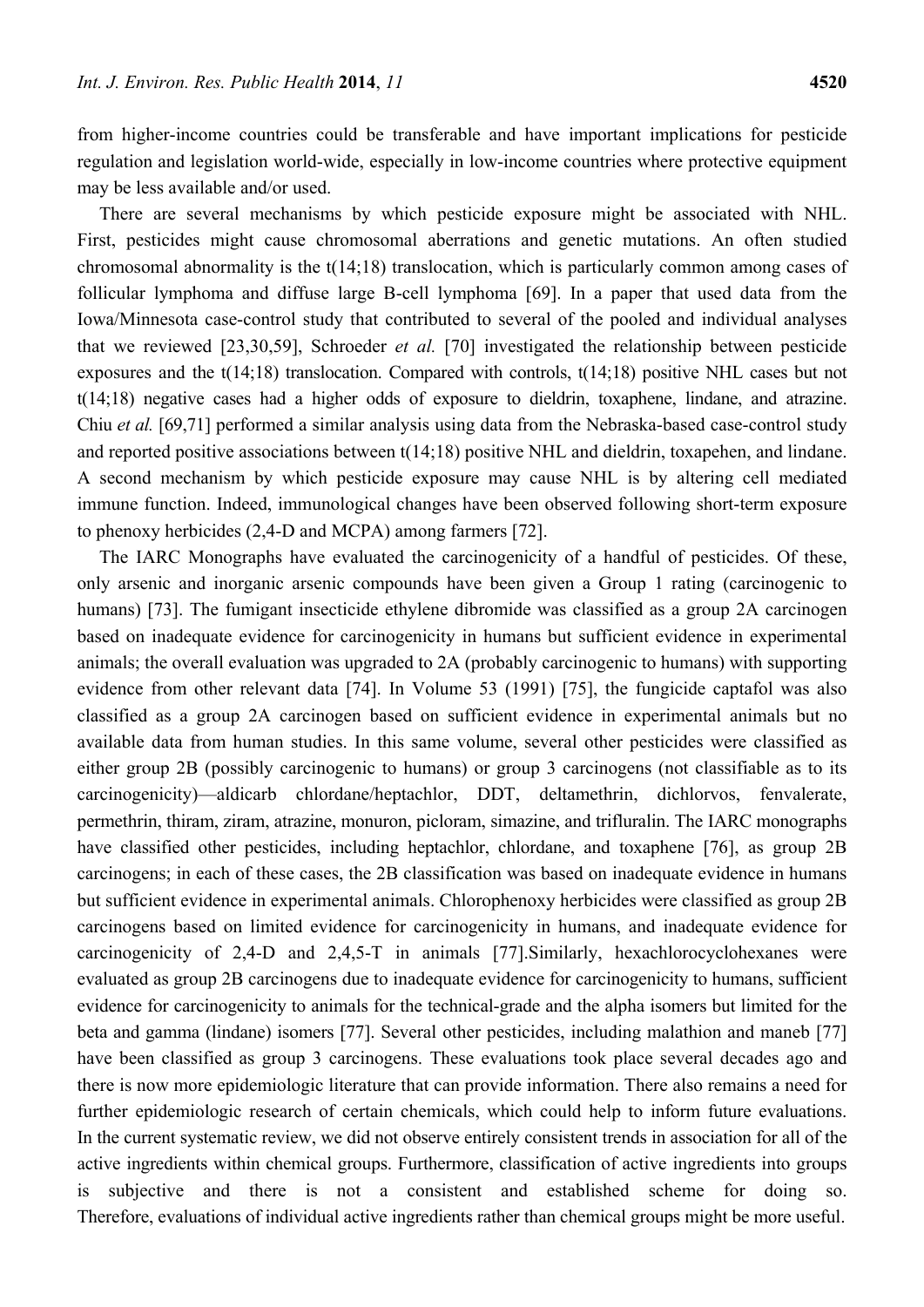## *Limitations and Strengths*

Because of variability in definitions and metrics that were used in published papers, we were not able to consider additional exposure definitions, such as exposure lags, duration of exposure (e.g., number of days/year exposed), or routes of exposure (e.g., application *versus* mixing of pesticides). In an effort to use similar exposure definitions from the various papers, we only included dichotomous definitions in the meta-analyses. Since dose-response relationships could not be summarized, this restricted the strength of our conclusions from an etiologic perspective. Furthermore, we were not able to conduct analyses of certain active ingredients or chemical groups due to a lack of published literature. In other cases, very few papers contributed to the meta-analyses. The largest number of papers contributing to any meta-analysis was 12 for phenoxy herbicides, followed by eight for DDT. Most meta-analyses included estimates from only two to three studies. In most papers, associations with NHL overall, rather than with subtypes of NHL, were investigated. Thus, most of our meta-analyses were of associations with NHL rather than with its subtypes, which are probably more homogeneous disease entities for assessing the relationship with pesticides. It is possible that this led to a dilution of effects, since the various NHL subtypes have diverse etiologies and some might be more strongly associated with certain pesticides than others.

Nevertheless, this systematic review represents a novel contribution to the literature on NHL and pesticide exposure. We identified trends in the relationship of NHL and NHL subtypes with chemical groups and active ingredient groups. To our knowledge, this is the most comprehensive systematic review and meta-analysis to investigate associations with specific agricultural pesticide active ingredients. We observed fairly consistent results for certain pesticide groups and active ingredients. We evaluated the robustness of our meta-analyses by examining the sensitivity of the estimates to gender, study design, region, diagnosis period, control source in case-control studies, and paper that provided the effect estimate.

## **5. Conclusions**

We systematically reviewed more than 25 years' worth of epidemiologic literature on the relationship between pesticide chemical groups and active ingredients with NHL. This review indicated positive associations between NHL and carbamate insecticides, OP insecticides, the phenoxy herbicide MCPA, and lindane. Few papers reported associations with subtypes of NHL; however, based on the few that did, there were strong associations between certain chemicals and B cell lymphomas. Our results show that there is consistent evidence that pesticide exposures experienced in occupational agricultural settings may be important determinants of NHL. This review also revealed clear research needs, including further investigation of some already studied pesticide active ingredients, of additional pesticides that have not yet been investigated in epidemiologic analyses, of the strength of association of pesticide exposures with subtypes of NHL, and of the relationship between NHL and pesticides in middle- and low- income areas.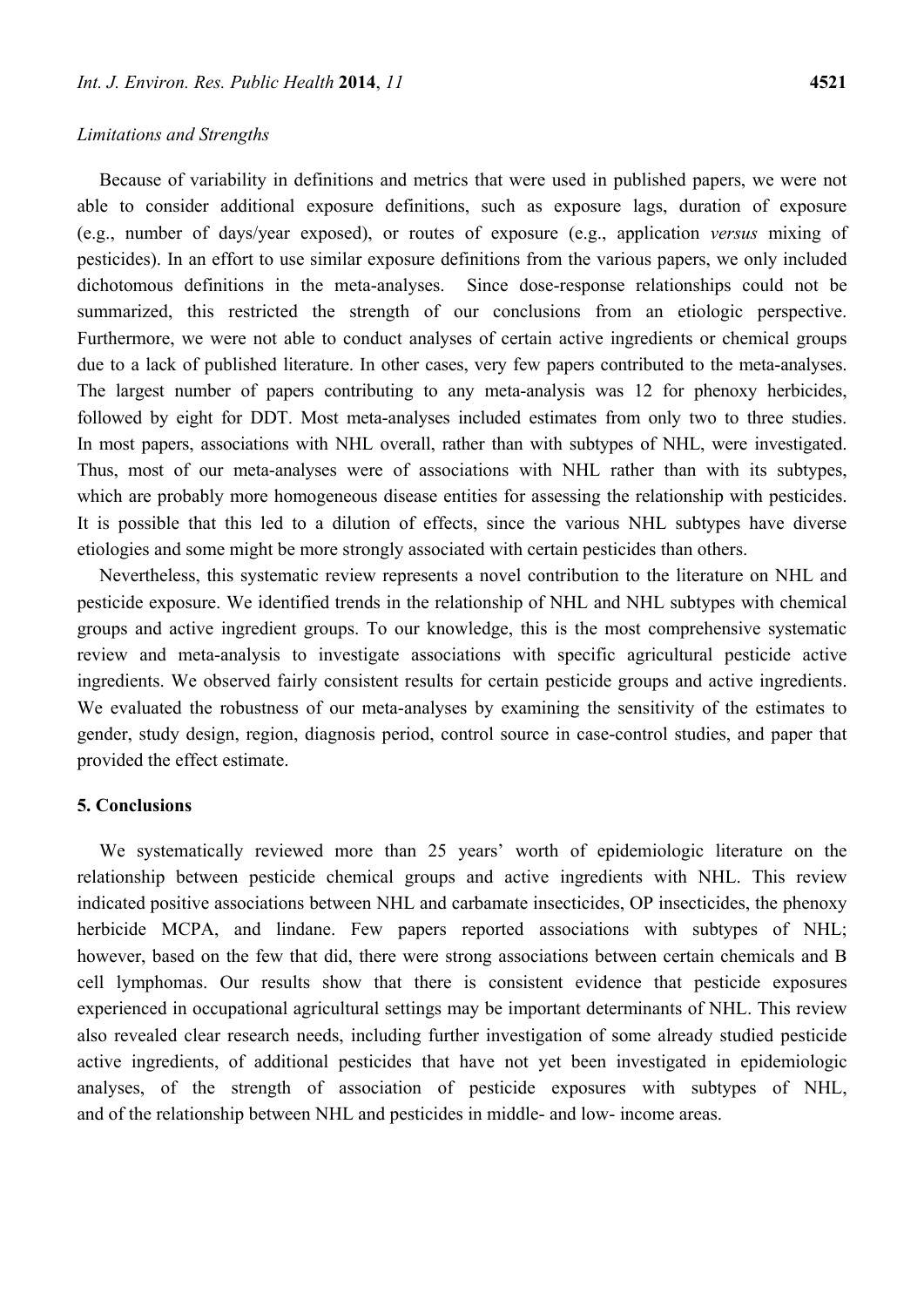#### **Acknowledgments**

Leah Schinasi is supported by a grant from the Office National de l'Eau et des Milieux Aquatiques—ONEMA, France.

# **Author Contributions**

Leah Schinasi conducted the literature search, screened the papers from the search, abstracted data from the papers, conducted the meta-analyses, and led the writing of the manuscript. Maria E. Leon co-defined the scope of the review, the search strategy for the literature search and contributed to the writing of the manuscript.

## **Conflicts of Interest**

The authors declare no conflict of interest.

### **References**

- 1. Adamson, P.; Bray, F.; Costantini, A.S.; Tao, M.H.; Weiderpass, E.; Roman, E. Time trends in the registration of Hodgkin and non-Hodgkin lymphomas in Europe. *Eur. J. Cancer* 2007, *43*, 391–401.
- 2. Eltom, M.A.; Jemal, A.; Mbulaiteye, S.M.; Devesa, S.S.; Biggar, R.J. Trends in Kaposi's sarcoma and non-Hodgkin's lymphoma incidence in the United States from 1973 through 1998. *J. Natl. Cancer Inst.* **2002**, *94*, 1204–1210.
- 3. Pearce, N.; McLean, D. Agricultural exposures and non-Hodgkin's lymphoma. *Scand. J. Work Environ. Health* **2005**, *31*, 18–25.
- 4. Alexander, D.D.; Mink, P.J.; Adami, H.O.; Chang, E.T.; Cole, P.; Mandel, J.S.; Trichopoulos, D. The non-Hodgkin lymphomas: A review of the epidemiologic literature. *Int. J. Cancer* **2007**, *120*, 1–39.
- 5. Khuder, S.A.; Schaub, E.A.; Keller-Byrne, J.E. Meta-analyses of non-Hodgkin's lymphoma and farming. *Scand. J. Work Environ. Health* **1998**, *24*, 255–261.
- 6. Blair, A.; Freeman, L.B. Epidemiologic studies in agricultural populations: Observations and future directions. *J. Agromed.* **2009**, *14*, 125–131.
- 7. Beane Freeman, L.E.; Deroos, A.J.; Koutros, S.; Blair, A.; Ward, M.H.; Alavanja, M.; Hoppin, J.A. Poultry and livestock exposure and cancer risk among farmers in the agricultural health study. *Cancer Causes Control* **2012**, *23*, 663–670.
- 8. Merhi, M.; Raynal, H.; Cahuzac, E.; Vinson, F.; Cravedi, J.P.; Gamet-Payrastre, L. Occupational exposure to pesticides and risk of hematopoietic cancers: Meta-analysis of case-control studies. *Cancer Causes Control* **2007**, *18*, 1209–1226.
- 9. Sathiakumar, N.; Delzell, E.; Cole, P. Mortality among workers at two triazine herbicide manufacturing plants. *Amer. J. Ind. Med.* **1996**, *29*, 143–151.
- 10. Environmental Protection Agency. About Pesticides. Available online: http://www.epa.gov/ pesticides/about/index.html (accessed on 20 January 2014).
- 11. Alavanja, M.C.; Ross, M.K.; Bonner, M.R. Increased cancer burden among pesticide applicators and others due to pesticide exposure. *Ca-A Cancer J. Clin.* **2013**, *63*, 120–142.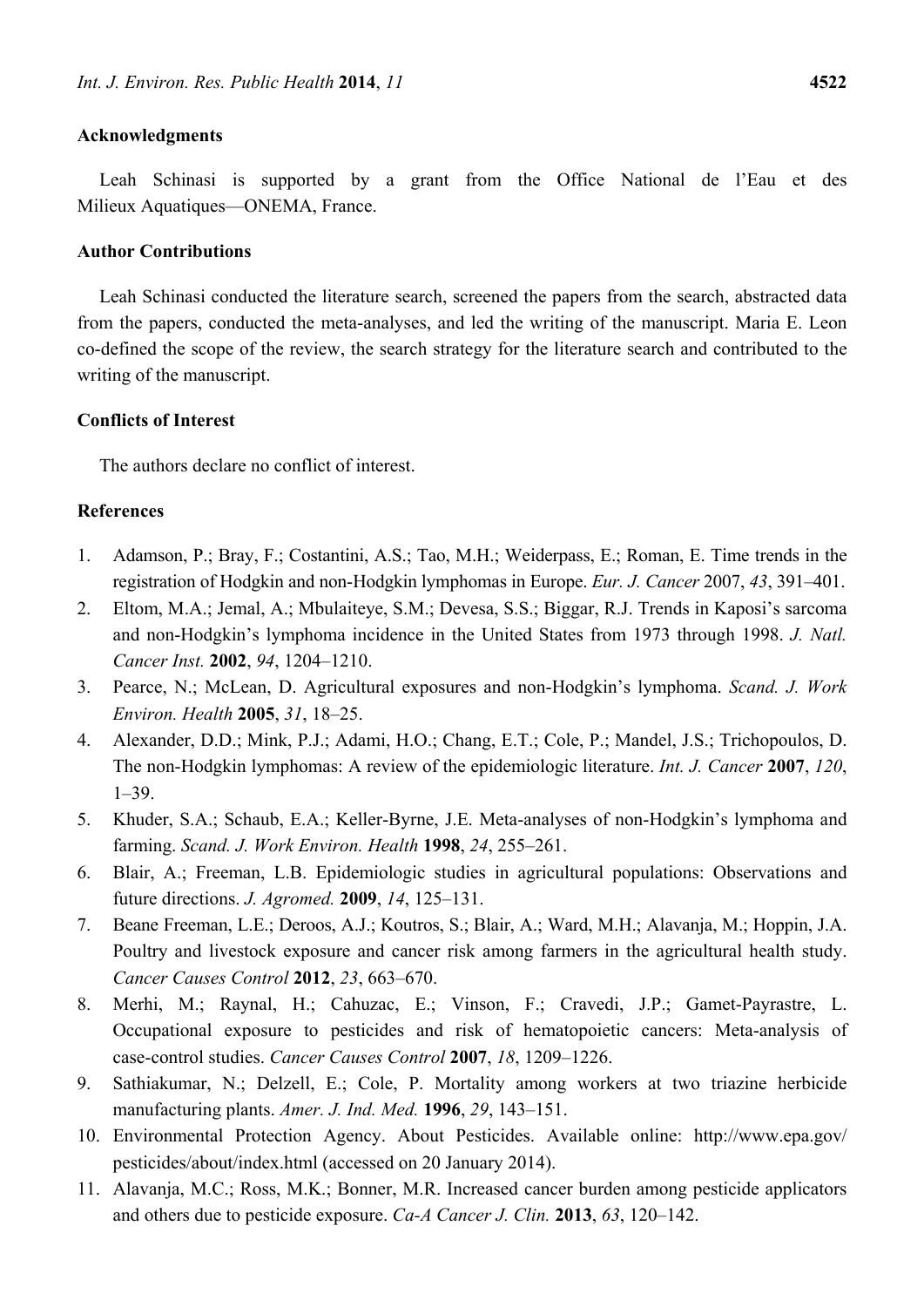- 12. IARC (International Agency for Research on Cancer). IARC Monographs on the Evaluation of Carcinogenic Risks to Humans. Available online: http://monographs.iarc.fr/ (accessed on 14 April 2014).
- 13. Wood, A. Compendium of Pesticide Common Names. Available online: http://www.alanwood.net/ (accessed on 22 January 2014).
- 14. DerSimonian, R.; Kacker, R. Random-effects model for meta-analysis of clinical trials: An update. *Contemp. Clin. Trials* **2007**, *28*, 105–114.
- 15. Higgins, J.P.; Thompson, S.G.; Deeks, J.J.; Altman, D.G. Measuring inconsistency in meta-analyses. *BMJ* **2003**, *327*, 557–560.
- 16. Egger, M.; Schneider, M.; Davey Smith, G. Spurious precision? Meta-analysis of observational studies. *BMJ* **1998**, *316*, 140–144.
- 17. Poole, C. Low P-values or narrow confidence intervals: Which are more durable? *Epidemiology*  **2001**, *12*, 291–294.
- 18. Zahm, S.H.; Weisenburger, D.D.; Saal, R.C.; Vaught, J.B.; Babbitt, P.A.; Blair, A. The role of agricultural pesticide use in the development of non-Hodgkin's lymphoma in women. *Arch. Environ. Health* **1993**, *48*, 353–358.
- 19. Barry, K.H.; Koutros, S.; Lubin, J.H.; Coble, J.B.; Barone-Adesi, F.; Freeman, L.E.B.; Sandler, D.P.; Hoppin, J.A.; Ma, X.; Zheng, T.; Alavanja, M.C. Methyl bromide exposure and cancer risk in the Agricultural Health Study. *Cancer Cause. Control* **2012,** *23*, 807–818.
- 20. Baris, D.; Zahm, S.H.; Cantor, K.P.; Blair, A. Agricultural use of DDT and risk of non-Hodgkin's lymphoma: Pooled analysis of three case-control studies in the United States. *Occup. Environ. Med.*  **1998**, *55*, 522–527.
- 21. Freeman, L.E.B.; Bonner, M.R.; Blair, A.; Hoppin, J.A.; Sandler, D.P.; Lubin, J.H.; Dosemeci, M.; Lynch, C.F.; Knott, C.; Alavanja, M.C. Cancer incidence among male pesticide applicators in the Agricultural Health Study cohort exposed to diazinon. *Amer. J. Epidemiol.* **2005**, *162*, 1070–1079.
- 22. Freeman, L.E.; Rusiecki, J.A.; Hoppin, J.A.; Lubin, J.H.; Koutros, S.; Andreotti, G.; Zahm, S.H.; Hines, C.J.; Coble, J.B.; Barone-Adesi, F.; *et al*. Atrazine and cancer incidence among pesticide applicators in the agricultural health study (1994–2007). *Environ. Health Perspect.* **2011**, *119*, 1253–1259.
- 23. Blair, A.; Cantor, K.P.; Zahm, S.H. Non-hodgkin's lymphoma and agricultural use of the insecticide lindane. *Amer. J. Ind. Med.* **1998**, *33*, 82–87.
- 24. Bonner, M.R.; Williams, B.A.; Rusiecki, J.A.; Blair, A.; Freeman, L.E.B.; Hoppin, J.A.; Dosemeci, M.; Lubin, J.; Sandler, D.P.; Alavanja, M.C.R. Occupational exposure to terbufos and the incidence of cancer in the Agricultural Health Study. *Cancer Cause. Control* **2010**, *21*, 871–877.
- 25. Bonner, M.R.; Lee, W.J.; Sandler, D.A.; Hoppin, J.A.; Dosemeci, M.; Alavanja, M.C.R. Occupational exposure to carbofuran and the incidence of cancer in the Agricultural Health Study. *Environ. Health Perspect.* **2005**, *113*, 285–289.
- 26. Bonner, M.R.; Coble, J.; Blair, A.; Beane Freeman, L.E.; Hoppin, J.A.; Sandler, D.P.; Alavanja, M.C. Malathion exposure and the incidence of cancer in the agricultural health study. *Amer. J. Epidemiol.* **2007**, *166*, 1023–1034.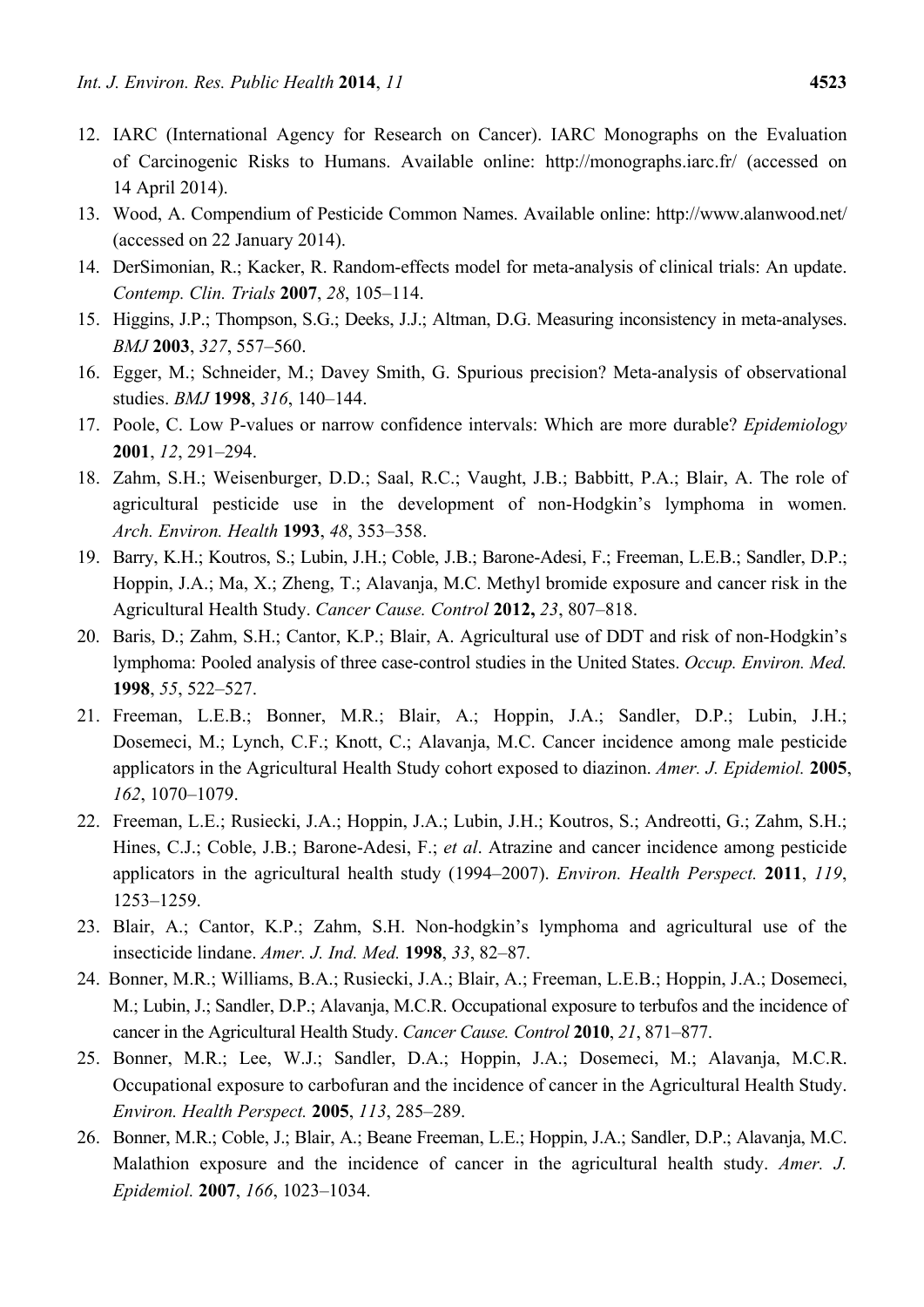- 27. Cantor, K.P.; Blair, A.; Everett, G.; Gibson, R.; Burmeister, L.F.; Brown, L.M.; Schuman, L.; Dick, F.R. Pesticides and other agricultural risk factors for non-Hodgkin's lymphoma among men in Iowa and Minnesota. *Cancer Res.* **1992**, *52*, 2447–2455.
- 28. Cocco, P.; Satta, G.; Dubois, S.; Pili, C.; Pilleri, M.; Zucca, M.; 't Mannetje, A.M.; Becker, N.; Benavente, Y.; de Sanjose, S.; *et al*. Lymphoma risk and occupational exposure to pesticides: Results of the Epilymph study. *Occup. Environ. Med.* **2013**, *70*, 91–98.
- 29. Delancey, J.O.L.; Alavanja, M.C.R.; Coble, J.; Blair, A.; Hoppin, J.A.; Austin, H.D.; Freeman, L.E.B. Occupational exposure to metribuzin and the incidence of cancer in the agricultural health study. *Ann. Epidemiol.* **2009**, *19*, 388–395.
- 30. De Roos, A.J.; Zahm, S.H.; Cantor, K.P.; Weisenburger, D.D.; Holmes, F.F.; Burmeister, L.F.; Blair, A. Integrative assessment of multiple pesticides as risk factors for non-Hodgkin's lymphoma among men. *Occup. Environ. Med.* **2003**, *60*, doi:10.1136/oem.60.9.e11.
- 31. De Roos, A.J.; Blair, A.; Rusiecki, J.A.; Hoppin, J.A.; Svec, M.; Dosemeci, M.; Sandler, D.P.; Alavanja, M.C. Cancer incidence among glyphosate-exposed pesticide applicators in the Agricultural Health Study. *Environ. Health Perspect.* **2005**, *113*, 49–54.
- 32. Eriksson, M.; Hardell, L.; Carlberg, M.; Akerman, M. Pesticide exposure as risk factor for non-Hodgkin lymphoma including histopathological subgroup analysis. *Int. J. Cancer* **2008**, *123*, 1657–1663.
- 33. Hardell, L.; Eriksson, M.; Nordstrom, M. Exposure to pesticides as risk factor for non-Hodgkin's lymphoma and hairy cell leukemia: Pooled analysis of two Swedish case-control studies. *Leuk. Lymphoma* **2002**, *43*, 1043–1049.
- 34. Hoar, S.K.; Blair, A.; Holmes, F.F.; Boysen, C.D.; Robel, R.J.; Hoover, R.; Fraumeni, J.F., Jr. Agricultural herbicide use and risk of lymphoma and soft-tissue sarcoma. *JAMA* **1986**, 256, 1141–1147.
- 35. Kang, D.; Park, S.K.; Beane-Freeman, L.; Lynch, C.F.; Knott, C.E.; Sandler, D.P.; Hoppin, J.A.; Dosemeci, M.; Coble, J.; Lubin, J.; *et al*. Cancer incidence among pesticide applicators exposed to trifluralin in the Agricultural Health Study. *Environ. Res.* **2008**, *107*, 271–276.
- 36. Koutros, S.; Lynch, C.F.; Ma, X.; Lee, W.J.; Hoppin, J.A.; Christensen, C.H.; Andreotti, G.; Freeman, L.B.; Rusiecki, J.A.; Hou, L.; *et al*. Heterocyclic aromatic amine pesticide use and human cancer risk: Results from the U.S. Agricultural Health Study. *Int. J. Cancer* **2009**, *124*, 1206–1212.
- 37. Koutros, S.; Mahajan, R.; Zheng, T.; Hoppin, J.A.; Ma, X.; Lynch, C.F.; Blair, A.; Alavanja, M.C. Dichlorvos exposure and human cancer risk: Results from the Agricultural Health Study. *Cancer Cause. Control* **2008**, *19*, 59–65.
- 38. Lee, W.J.; Blair, A.; Hoppin, J.A.; Lubin, J.H.; Rusiecki, J.A.; Sandler, D.P.; Dosemeci, M.; Alavanja, M.C. Cancer incidence among pesticide applicators exposed to chlorpyrifos in the Agricultural Health Study. *J. Natl. Cancer Inst.* **2004**, *96*, 1781–1789.
- 39. Lee, W.J.; Hoppin, J.A.; Blair, A.; Lubin, J.H.; Dosemeci, M.; Sandler, D.P.; Alavanja, M.C. Cancer incidence among pesticide applicators exposed to alachlor in the agricultural health study. *Amer. J. Epidemiol.* **2004**, *159*, 373–380.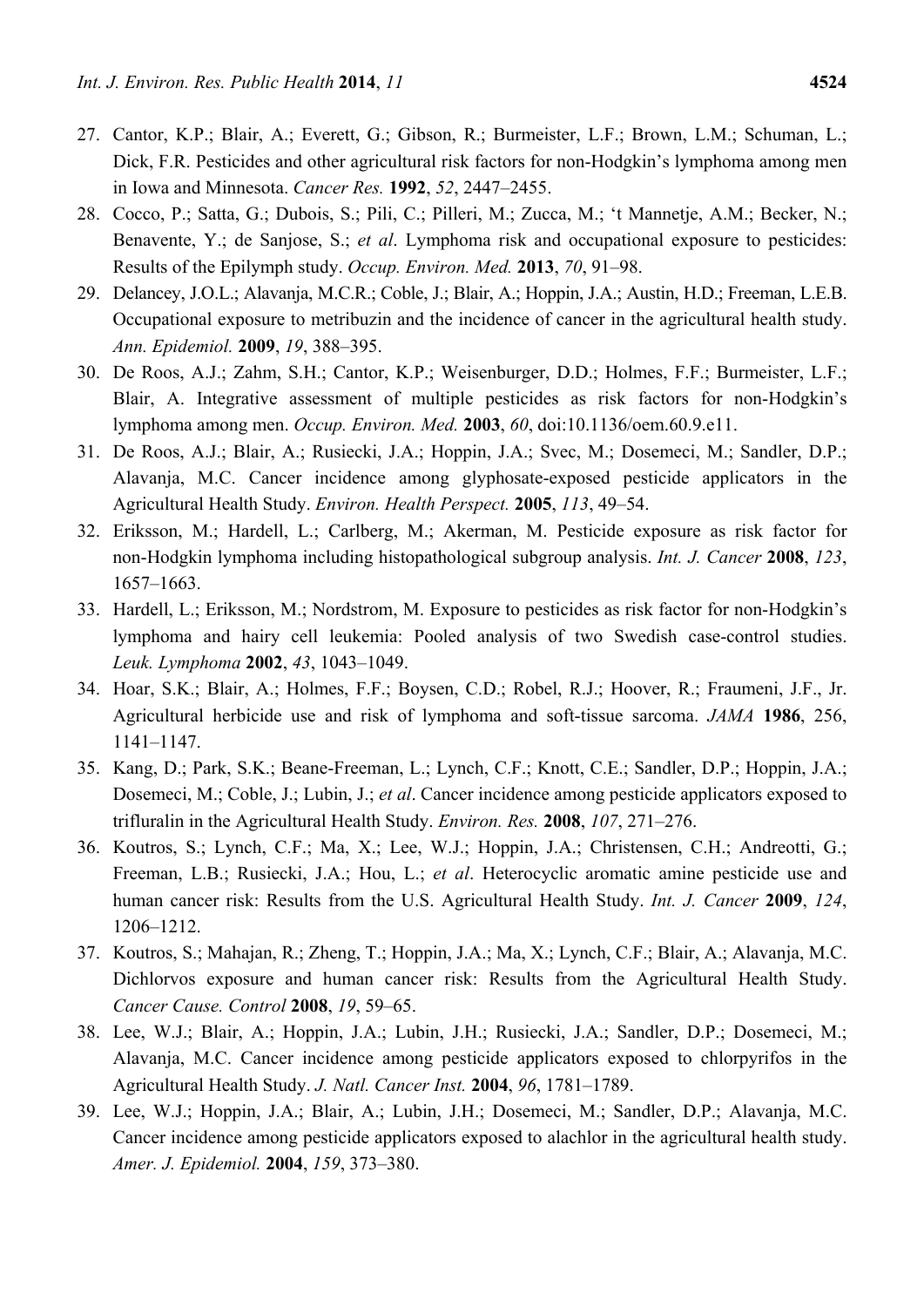- 40. Lynch, S.M.; Mahajan, R.; Beane Freeman, L.E.; Hoppin, J.A.; Alavanja, M.C. Cancer incidence among pesticide applicators exposed to butylate in the Agricultural Health Study (AHS). *Environ. Res.* **2009**, *109*, 860–868.
- 41. Lynch, S.M.; Rusiecki, J.A.; Blair, A.; Dosemeci, M.; Lubin, J.; Sandler, D.; Hoppin, J.A.; Lynch, C.F.; Alavanja, M.C. Cancer incidence among pesticide applicators exposed to cyanazine in the agricultural health study. *Environ. Health Perspect.* **2006**, *114*, 1248–1252.
- 42. Mahajan, R.; Blair, A.; Coble, J.; Lynch, C.F.; Hoppin, J.A.; Sandler, D.P.; Alavanja, M.C. Carbaryl exposure and incident cancer in the Agricultural Health Study. *Int. J. Cancer* **2007**, *121*, 1799–1805.
- 43. McDuffie, H.H.; Pahwa, P.; McLaughlin, J.R.; Spinelli, J.J.; Fincham, S.; Dosman, J.A.; Robson, D.; Skinnider, L.F.; Choi, N.W. Non-Hodgkin's lymphoma and specific pesticide exposures in men: Cross-Canada study of pesticides and health. *Cancer Epidemiol. Biomark. Prev.* **2001**, *10*, 1155–1163.
- 44. Miligi, L.; Costantini, A.S.; Veraldi, A.; Benvenuti, A.; Vineis, P. Cancer and pesticides: An overview and some results of the Italian Multicenter case-control study on hematolymphopoietic malignancies. In *Living in a Chemical World: Framing the Future in Light of the Past*; Blackwell Publishing: Oxford, UK, 2006; Volume 1076, pp. 366–377.
- 45. Mills, P.K.; Yang, R.; Riordan, D. Lymphohematopoietic cancers in the United Farm Workers of America (UFW), 1988–2001. *Cancer Cause. Control* **2005**, *16*, 823–830.
- 46. Orsi, L.; Delabre, L.; Monnereau, A.; Delval, P.; Berthou, C.; Fenaux, P.; Marit, G.; Soubeyran, P.; Huguet, F.; Milpied, N.; *et al*. Occupational exposure to pesticides and lymphoid neoplasms among men: Results of a French case-control study. *Occup. Environ. Med.* **2009**, *66*, 291–298.
- 47. Pahwa, M.; Harris, S.A.; Hohenadel, K.; McLaughlin, J.R.; Spinelli, J.J.; Pahwa, P.; Dosman, J.A.; Blair, A. Pesticide use, immunologic conditions, and risk of non-Hodgkin lymphoma in Canadian men in six provinces. *Int. J. Cancer* **2012**, *131*, 2650–2659.
- 48. Pearce, N.E.; Sheppard, R.A.; Smith, A.H.; Teague, C.A. Non-Hodgkin's lymphoma and farming: An expanded case-control study. *Int. J. Cancer* **1987**, *39*, 155–161.
- 49. Persson, B.; Dahlander, A.M.; Fredriksson, M.; Brage, H.N.; Ohlson, C.G.; Axelson, O. Malignant lymphomas and occupational exposures. *Brit. J. Ind. Med.* **1989**, *46*, 516–520.
- 50. Persson, B.; Fredriksson, M.; Olsen, K.; Boeryd, B.; Axelson, O. Some occupational exposures as risk factors for malignant lymphomas. *Cancer* **1993**, *72*, 1773–1778.
- 51. Purdue, M.P.; Hoppin, J.A.; Blair, A.; Dosemeci, M.; Alavanja, M.C. Occupational exposure to organochlorine insecticides and cancer incidence in the Agricultural Health Study. *Int. J. Cancer*  **2007**, *120*, 642–649.
- 52. Rafnsson, V. Risk of non-Hodgkin's lymphoma and exposure to hexachlorocyclohexane, a nested case-control study. *Eur. J. Cancer* **2006**, *42*, 2781–2785.
- 53. Rusiecki, J.A.; Patel, R.; Koutros, S.; Beane-Freeman, L.; Landgren, O.; Bonner, M.R.; Coble, J.; Lubin, J.; Blair, A.; Hoppin, J.A.; *et al*. Cancer incidence among pesticide applicators exposed to permethrin in the Agricultural Health Study. *Environ. Health Perspect.* **2009**, *117*, 581–586.
- 54. Rusiecki, J.A.; Hou, L.; Lee, W.J.; Blair, A.; Dosemeci, M.; Lubin, J.H.; Bonner, M.; Samanic, C.; Hoppin, J.A.; Sandler, D.P.; *et al*. Cancer incidence among pesticide applicators exposed to metolachlor in the agricultural health study. *Int. J. Cancer* **2006**, *118*, 3118–3123.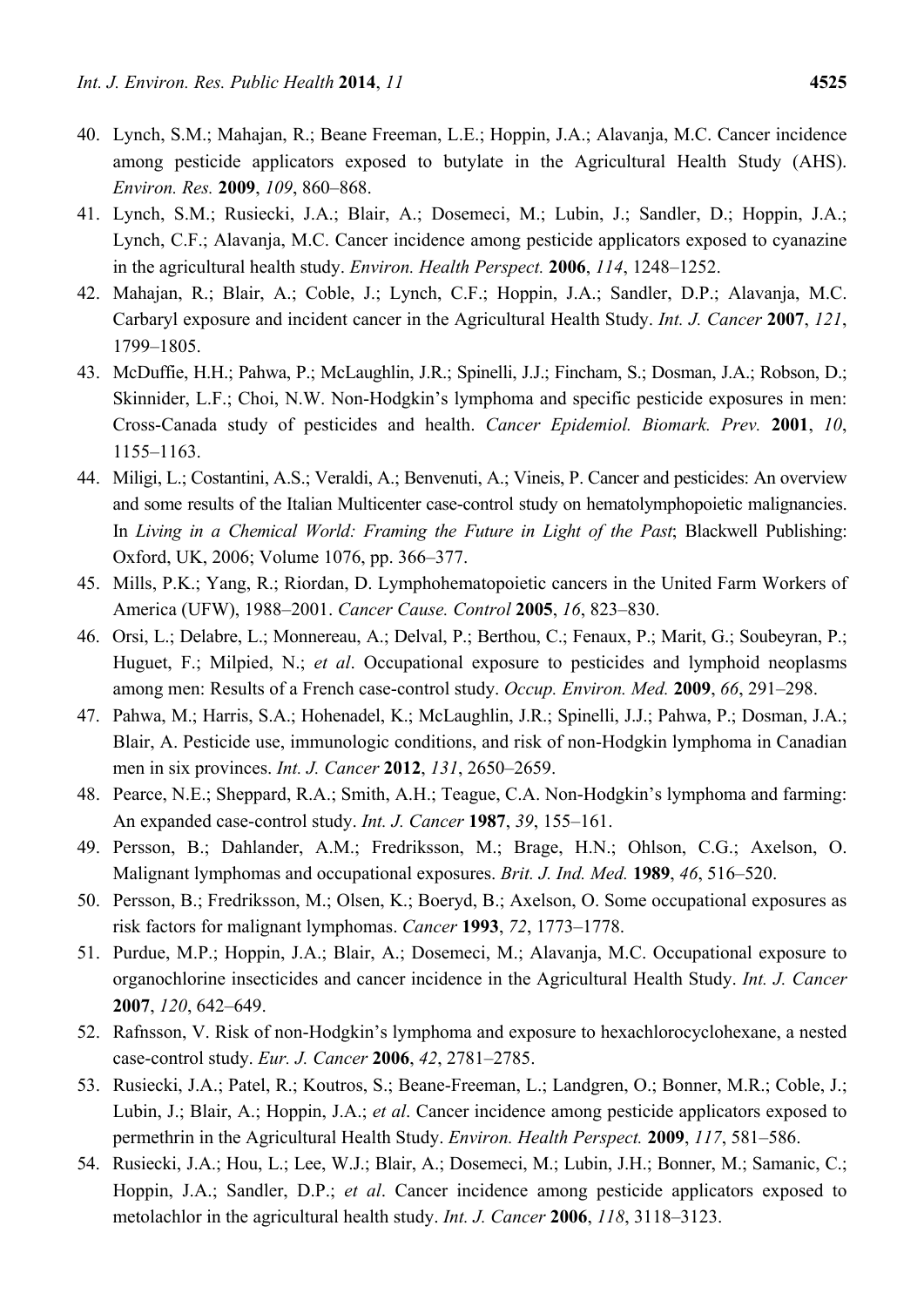- 55. Van Bemmel, D.M.; Visvanathan, K.; Freeman, L.E.B.; Coble, J.; Hoppin, J.A.; Alavanja, M.C.R. S-Ethyl-N,N-dipropylthiocarbamate exposure and cancer incidence among male pesticide applicators in the agricultural health study: A prospective cohort. *Environ. Health Perspect.* **2008**, *116*, 1541–1546.
- 56. Waddell, B.L.; Zahm, S.H.; Baris, D.; Weisenburger, D.D.; Holmes, F.; Burmeister, L.F.; Cantor, K.P.; Blair, A. Agricultural use of organophosphate pesticides and the risk of non-Hodgkin's lymphoma among male farmers (United States). *Cancer Cause. Control* **2001**, *12*, 509–517.
- 57. Woods, J.S.; Polissar, L.; Severson, R.K.; Heuser, L.S.; Kulander, B.G. Soft tissue sarcoma and non-Hodgkin's lymphoma in relation to phenoxyherbicide and chlorinated phenol exposure in western Washington. *J. Natl. Cancer Inst.* **1987**, *78*, 899–910.
- 58. Zahm, S.H.; Weisenburger, D.D.; Babbitt, P.A.; Saal, R.C.; Vaught, J.B.; Cantor, K.P.; Blair, A. A case-control study of non-Hodgkin's lymphoma and the herbicide 2,4-dichlorophenoxyacetic acid (2,4-D) in eastern Nebraska. *Epidemiology* **1990**, *1*, 349–356.
- 59. Zahm, S.H.; Weisenburger, D.D.; Cantor, K.P.; Holmes, F.F.; Blair, A. Role of the herbicide atrazine in the development of non-Hodgkin's lymphoma. *Scand. J. Work Environ. Health* **1993**, *19*, 108–114.
- 60. Zheng, T.; Zahm, S.H.; Cantor, K.P.; Weisenburger, D.D.; Zhang, Y.; Blair, A. Agricultural exposure to carbamate pesticides and risk of non-Hodgkin lymphoma. *J. Occup. Environ. Med.* **2001**, *43*, 641–649.
- 61. Alavanja, M.C.; Sandler, D.P.; McMaster, S.B.; Zahm, S.H.; McDonnell, C.J.; Lynch, C.F.; Pennybacker, M.; Rothman, N.; Dosemeci, M.; Bond, A.E.; *et al*. The Agricultural Health Study. *Environ. Health Perspect.* **1996**, *104*, 362–369.
- 62. Fritschi, L.; Benke, G.; Hughes, A.M.; Kricker, A.; Turner, J.; Vajdic, C.M.; Grulich, A.; Milliken, S.; Kaldor, J.; Armstrong, B.K. Occupational exposure to pesticides and risk of non-Hodgkin's lymphoma. *Amer. J. Epidemiol.* **2005**, *162*, 849–857.
- 63. Cocco, P.; Satta, G.; D'Andrea, I.; Nonne, T.; Udas, G.; Zucca, M.; Mannetje, A.; Becker, N.; Sanjose, S.; Foretova, L.; *et al*. Lymphoma risk in livestock farmers: Results of the Epilymph study. *Int. J. Cancer* **2013**, *132*, 2613–2618.
- 64. IARC (International Agency for Research on Cancer). AGRICOH: A Consortium of Agricultural Cohort Studies. Available online: http://agricoh.iarc.fr/ (accessed 15 April 2014).
- 65. Morton, L.M.; Turner, J.J.; Cerhan, J.R.; Linet, M.S.; Treseler, P.A.; Clarke, C.A.; Jack, A.; Cozen, W.; Maynadie, M.; Spinelli, J.J.; *et al*. Proposed classification of lymphoid neoplasms for epidemiologic research from the Pathology Working Group of the International Lymphoma Epidemiology Consortium (InterLymph). *Blood* **2007**, *110*, 695–708.
- 66. Sterne, J.A.; Sutton, A.J.; Ioannidis, J.P.; Terrin, N.; Jones, D.R.; Lau, J.; Carpenter, J.; Rucker, G.; Harbord, R.M.; Schmid, C.H.; *et al*. Recommendations for examining and interpreting funnel plot asymmetry in meta-analyses of randomised controlled trials. *BMJ* **2011**, *343*, doi:10.1136/bmj.d4002.
- 67. Food and Agriculture Organization of the United Nations. Agricultural Production Domain. Available online: http://www.fao.org (accessed on 20 January 2014).